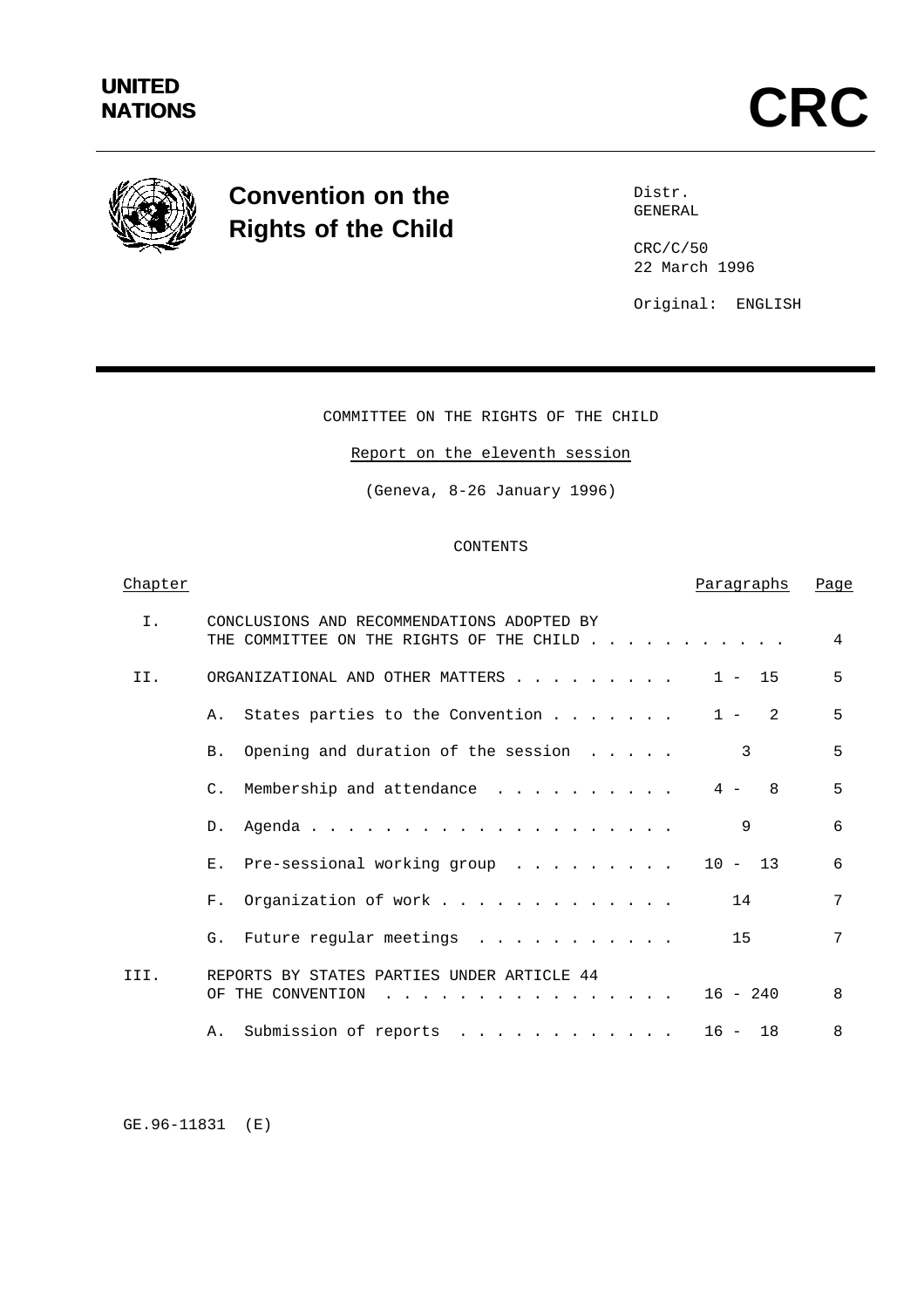CRC/C/50 page 2

CONTENTS (continued)

| Chapter |    |                                                                                                                                    |                                                                                                                                             | Paragraphs   | Page |  |
|---------|----|------------------------------------------------------------------------------------------------------------------------------------|---------------------------------------------------------------------------------------------------------------------------------------------|--------------|------|--|
|         | В. |                                                                                                                                    | Consideration of reports                                                                                                                    | $19 - 240$   | 8    |  |
|         |    | 1.                                                                                                                                 | Concluding observations:<br>Yemen                                                                                                           | $26 -$<br>48 | 9    |  |
|         |    | 2.                                                                                                                                 | Concluding observations:<br>Mongolia                                                                                                        | 49 –<br>79   | 13   |  |
|         |    | 3.                                                                                                                                 | Concluding observations: Federal Republic<br>of Yugoslavia (Serbia and Montenegro)                                                          | $80 - 122$   | 17   |  |
|         |    | 4.                                                                                                                                 | Concluding observations:<br>Iceland                                                                                                         | $123 - 149$  | 23   |  |
|         |    | 5.                                                                                                                                 | Concluding observations: Republic of<br>Korea<br>$\cdot$ $\cdot$ $\cdot$ $\cdot$ $\cdot$ $\cdot$ $\cdot$ $\cdot$                            | $150 - 181$  | 26   |  |
|         |    | б.                                                                                                                                 | Concluding observations: Croatia                                                                                                            | $182 - 209$  | 31   |  |
|         |    | 7.                                                                                                                                 | Concluding observations: Finland<br>$\cdots$ $\cdots$                                                                                       | $210 - 240$  | 35   |  |
| IV.     |    |                                                                                                                                    | OVERVIEW OF THE OTHER ACTIVITIES OF THE COMMITTEE                                                                                           | 241 - 264    | 39   |  |
|         | Α. |                                                                                                                                    | Methods of work of the Committee                                                                                                            | $241 - 248$  | 39   |  |
|         | В. |                                                                                                                                    | Cooperation with United Nations and other<br>competent bodies                                                                               | $249 - 263$  | 40   |  |
|         | C. |                                                                                                                                    | Future day of general discussion                                                                                                            | 264          | 50   |  |
| V.      |    |                                                                                                                                    | DRAFT PROVISIONAL AGENDA FOR THE TWELFTH SESSION.                                                                                           | 265          | 51   |  |
| VI.     |    |                                                                                                                                    | ADOPTION OF THE REPORT.                                                                                                                     | 266          | 52   |  |
|         |    |                                                                                                                                    | Annexes                                                                                                                                     |              |      |  |
| Ι.      |    | States which have ratified or acceded to the Convention<br>on the Rights of the Child as at 26 January 1996 (187) $\ldots$ .<br>53 |                                                                                                                                             |              |      |  |
| II.     |    |                                                                                                                                    | Membership of the Committee on the Rights of the Child                                                                                      |              | 59   |  |
| III.    |    |                                                                                                                                    | Status of submission of reports by States parties under<br>article 44 of the Convention on the Rights of the Child<br>as at 26 January 1996 |              | 60   |  |
| IV.     |    |                                                                                                                                    | List of initial reports considered by the Committee<br>on the Rights of the Child as at 26 January 1996                                     |              | 71   |  |
| V.      |    |                                                                                                                                    | Provisional list of initial reports scheduled for<br>consideration at the Committee's twelfth and                                           |              |      |  |
|         |    |                                                                                                                                    | thirteenth sessions<br>$\mathbf{r}$ , and $\mathbf{r}$ , and $\mathbf{r}$ , and $\mathbf{r}$ , and $\mathbf{r}$                             |              | 74   |  |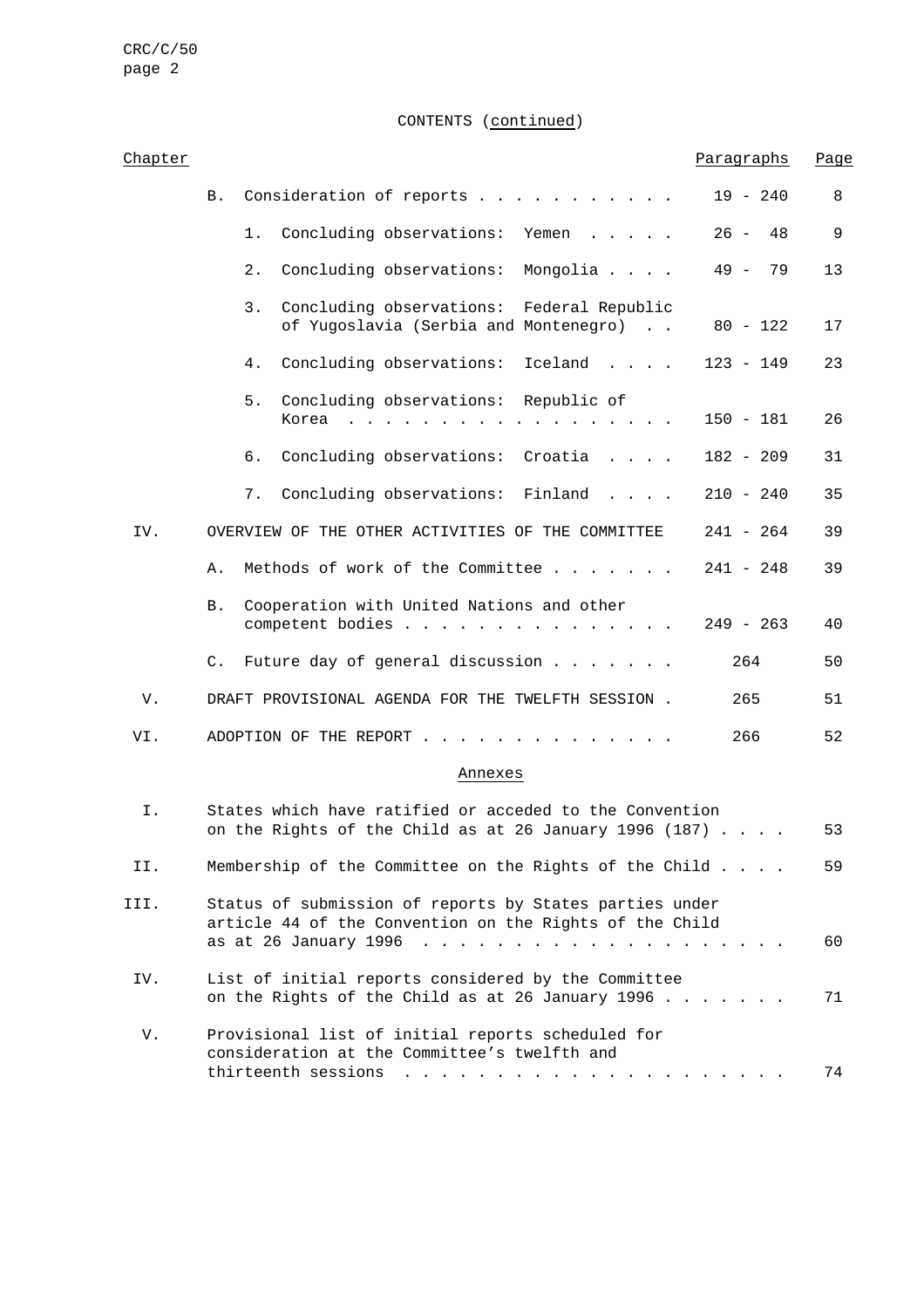# CONTENTS (continued)

# Annexes (continued)

| VI.   | Letter dated 3 January 1996 from the Ambassador of the<br>Federal Republic of Yuqoslavia to the United Nations<br>Office at Geneva addressed to the Chairperson of the                                         | 75 |
|-------|----------------------------------------------------------------------------------------------------------------------------------------------------------------------------------------------------------------|----|
| VII.  | Letter dated 9 January 1996 from the Chairperson of<br>the Committee on the Rights of the Child addressed to<br>the Ambassador of the Federal Republic of Yugoslavia<br>to the United Nations Office at Geneva | 76 |
| VIII. | Statement by the Committee on the Rights of the Child<br>to the second United Nations Conference on Human                                                                                                      | 77 |
| IX.   | General discussion on "The child and the media" $\ldots$                                                                                                                                                       | 80 |
| Х.    | List of documents issued for the eleventh session                                                                                                                                                              | 82 |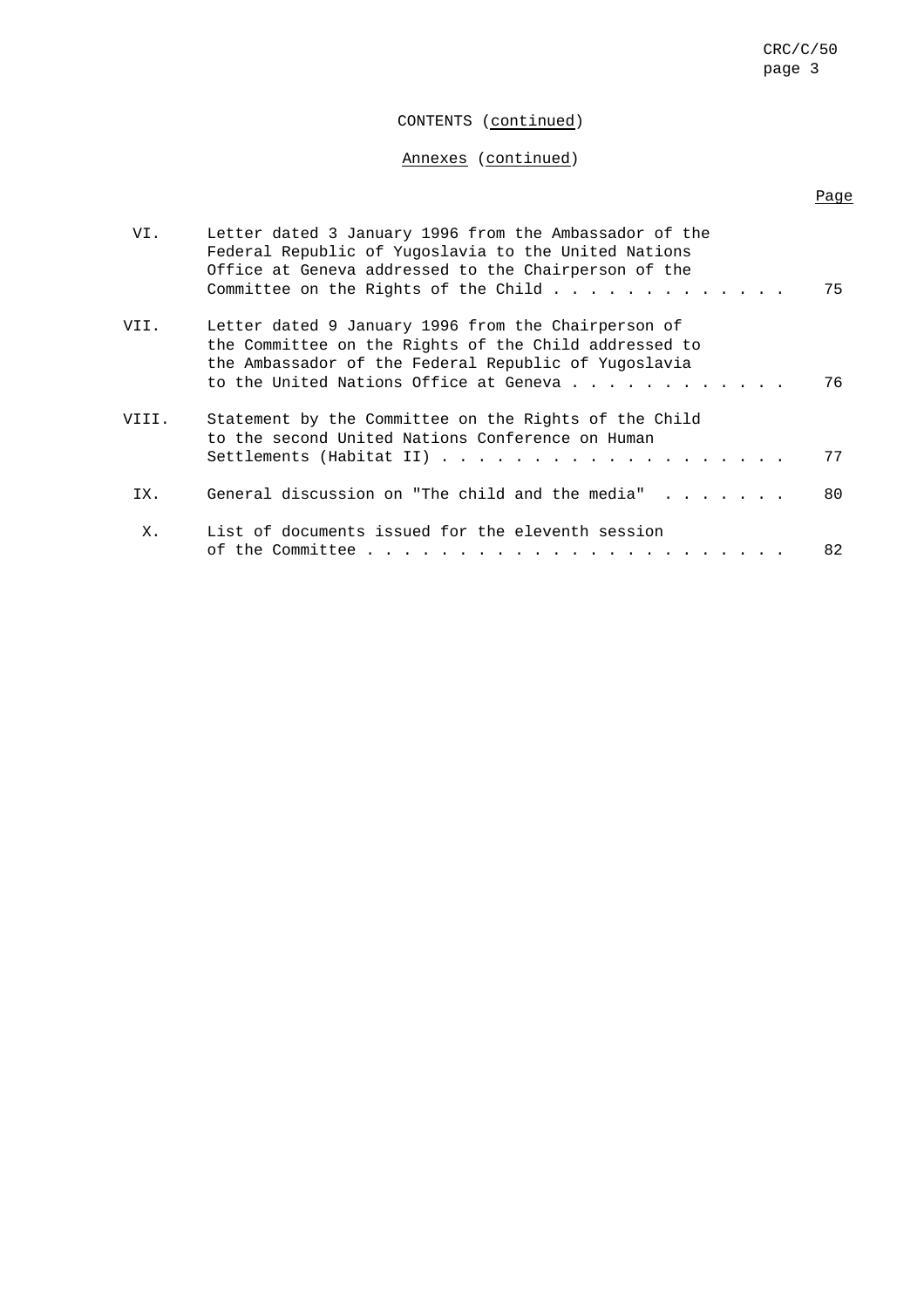#### I. CONCLUSIONS AND RECOMMENDATIONS ADOPTED BY THE COMMITTEE ON THE RIGHTS OF THE CHILD

# The Committee on the Rights of the Child,

Reaffirming the importance it attaches to maintaining effective cooperation and meaningful dialogue with United Nations bodies active in the field of human rights and in areas of importance to the realization of children's rights,

Recognizing the need to ensure its active participation in activities of relevance to its work which are taking place within the framework of the United Nations system-wide action,

Stressing the importance of ensuring the involvement of the Committee in the United Nations Conference on Human Settlements (Habitat II) and in its preparatory process,

Recalling the importance of the right to housing as an illustration of the indivisibility and interdependence of children's human rights,

1. Welcomes the participation of the Committee in the Expert Group Meeting on the Human Right to Adequate Housing, organized by the Centre for Human Rights and the United Nations Centre for Human Settlements (Habitat) as well as the attention paid by the Meeting to the specific situation of children;

2. Also welcomes the decision of UNICEF to organize, in cooperation with the United Nations Centre for Human Settlements (Habitat) an expert seminar on children's rights, housing and neighbourhood, which will take as a basic reference the principles and provisions of the Convention on the Rights of the Child;

3. Decides to be represented by one of its members at that expert Seminar and urges the Secretariat to adopt all necessary measures to ensure such participation;

4. Also decides to submit a written contribution to the United Nations Conference on Human Settlements (Habitat II) and follow closely the drafting process of the Habitat Agenda with a view to ensuring that the situation and the fundamental right to adequate housing of children are clearly reflected in the document;

5. Stresses the importance of ensuring the participation of a joint delegation of human rights treaty bodies in the Habitat II Conference as a means to reinforce the human rights component in the deliberations of and follow-up to the Conference.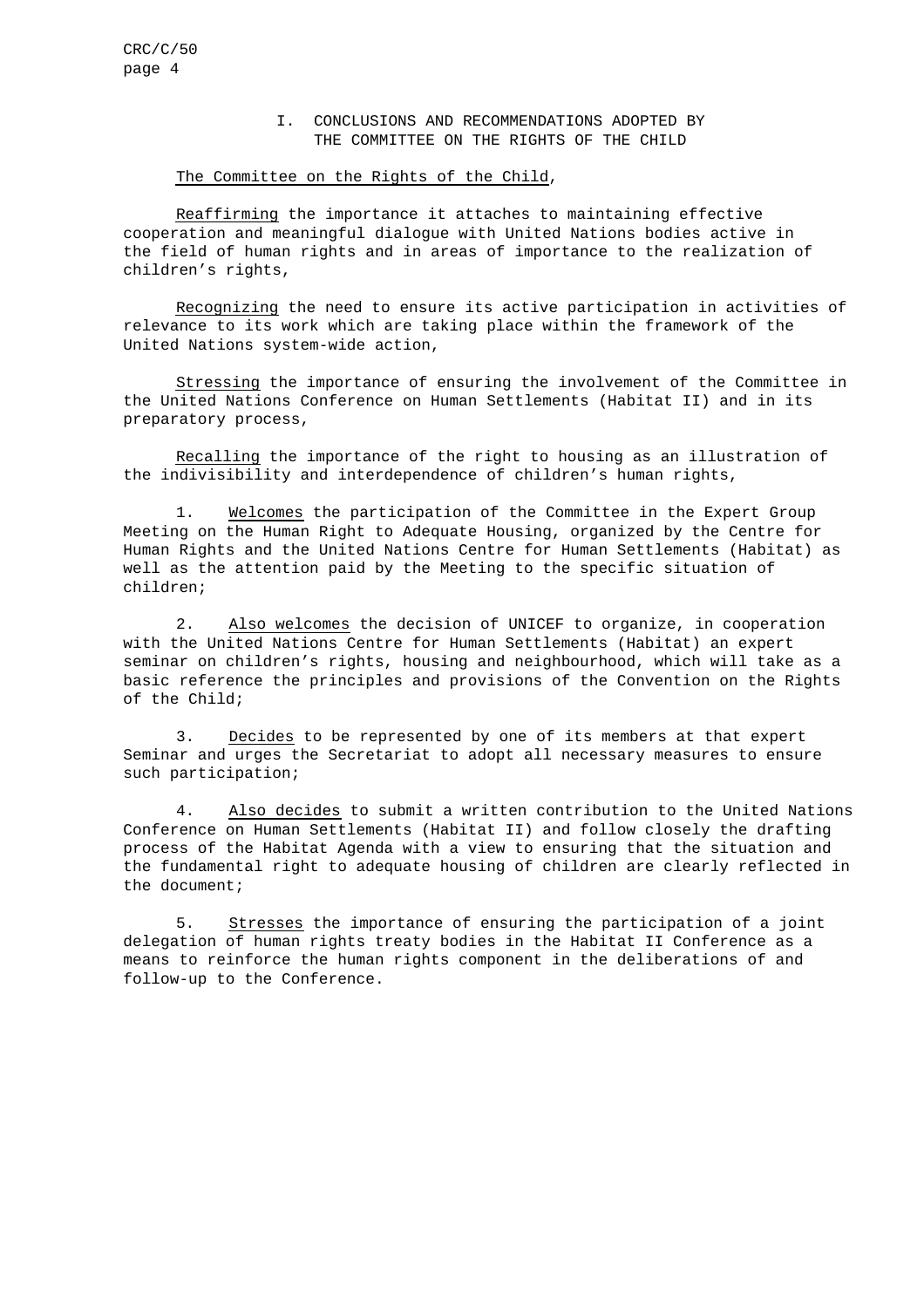#### II. ORGANIZATIONAL AND OTHER MATTERS

#### A. States parties to the Convention

1. As at 26 January 1996, the closing date of the eleventh session of the Committee on the Rights of the Child, there were 187 States parties to the Convention on the Rights of the Child. The Convention was adopted by the General Assembly in resolution 44/25 of 20 November 1989 and opened for signature and ratification or accession in New York on 26 January 1990. It entered into force on 2 September 1990, in accordance with the provisions of article 49. A list of States that have signed, ratified or acceded to the Convention is contained in annex I to the present report.

2. The texts of the declarations, reservations or objections made by States parties with respect to the Convention are reproduced in document CRC/C/2/Rev.4.

#### B. Opening and duration of the session

3. The Committee on the Rights of the Child held its eleventh session at the United Nations Office at Geneva from 8 to 26 January 1996. The Committee held 28 meetings (260th to 287th). An account of the Committee's deliberations at its eleventh session is contained in the relevant summary records (CRC/C/SR.260-266, 269, 272-274, 276-284 and 287). At the opening of the session, the High Commissioner for Human Rights, Mr. José Ayala Lasso, addressed the Committee, and informed it of recent developments relevant to the protection and promotion of the rights of the child that had taken place within the framework of the General Assembly, as well as other treaty-monitoring bodies. The Committee held a press conference at the end of its session.

# C. Membership and attendance

4. All the members of the Committee except Mr. Swithun Tachiona Mombeshora attended the eleventh session. A list of the members, showing the expiry dates of their terms of office, appears in annex II to the present report.

5. The following United Nations bodies were represented at the session: United Nations Children's Fund, Office of the United Nations High Commissioner for Refugees.

6. The following specialized agencies were also represented: International Labour Organization, World Health Organization.

7. A representative of the International Committee of the Red Cross also attended.

8. Representatives of the following non-governmental organizations were also in attendance:

#### Category I

International Movement ATD Fourth World.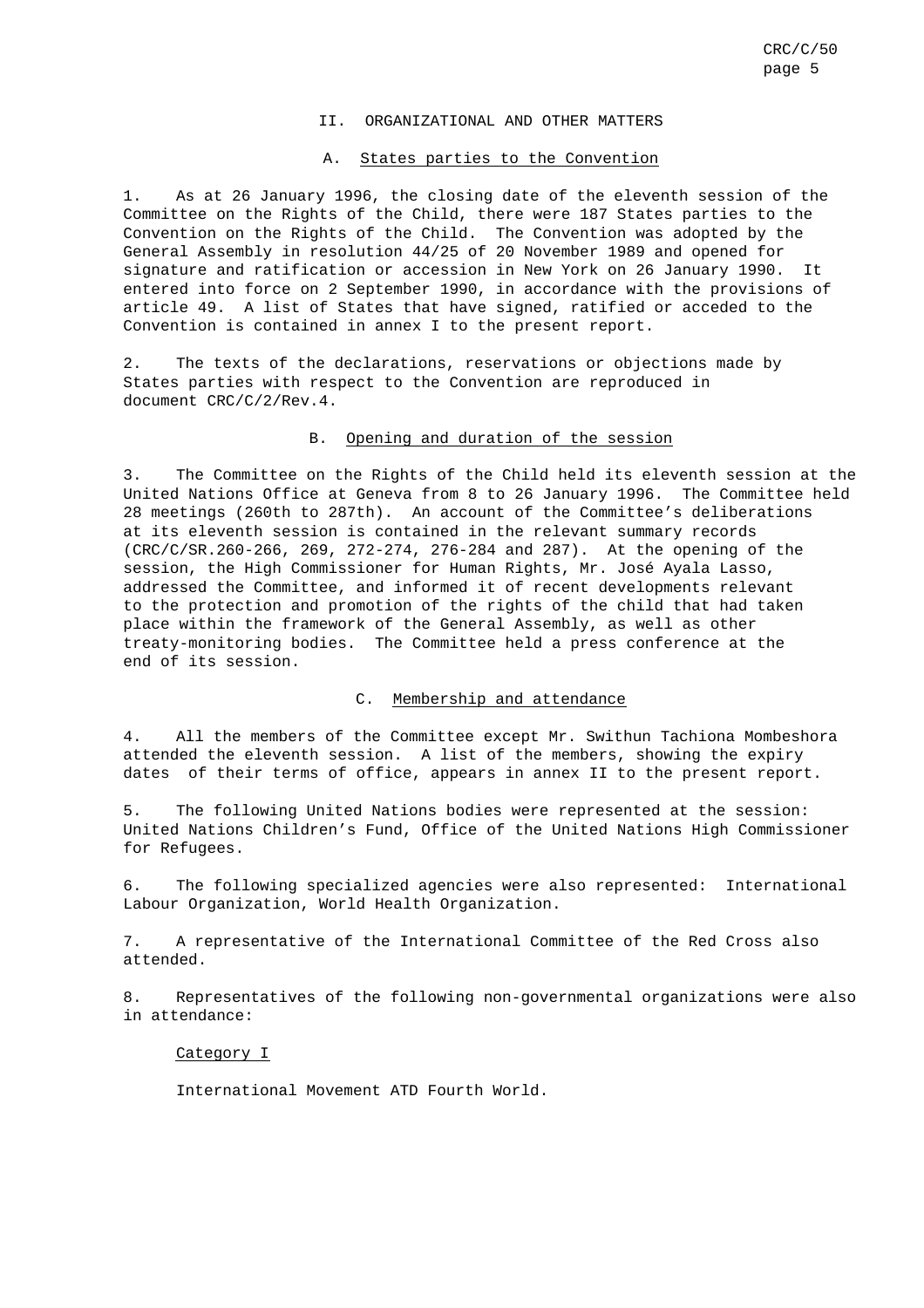#### Category II

Defence for Children International, Friends World Committee for Consultation (Quakers), Inter-African Committee on Traditional Practices Affecting the Health of Women and Children, International Abolitionist Federation, International Federation Terre des Hommes.

#### Roster

World Organization against Torture.

#### Others

International Inner Wheel, NGO Group for the Rights of the Child, One World Productions.

# D. Agenda

9. At its 260th meeting, on 8 January 1996, the Committee adopted the following agenda (CRC/C/47):

- 1. Adoption of the agenda.
- 2. Organizational and other matters.
- 3. Submission of reports by States parties in accordance with article 44 of the Convention.
- 4. Consideration of reports of States parties.
- 5. Methods of work of the Committee.
- 6. Future meetings of the Committee.
- 7. Other matters.
- 8. Biennial report of the Committee on its activities.

#### E. Pre-sessional working group

10. In accordance with the decision of the Committee at its first session, a pre-sessional working group met at Geneva from 20 to 24 November 1995. All the members except Mr. Swithun Tachiona Mombeshora and Mrs. Marilia Sardenberg participated in the working group. The working group elected its Bureau. Representatives of the United Nations Children's Fund, the Office of the United Nations High Commissioner for Refugees, the International Labour Organization, the United Nations Educational, Scientific and Cultural Organization and the Food and Agricultural Organization of the United Nations also participated in the meetings of the working group. A representative of the NGO Group for the Convention on the Rights of the Child, as well as representatives from various non-governmental organizations, attended the session.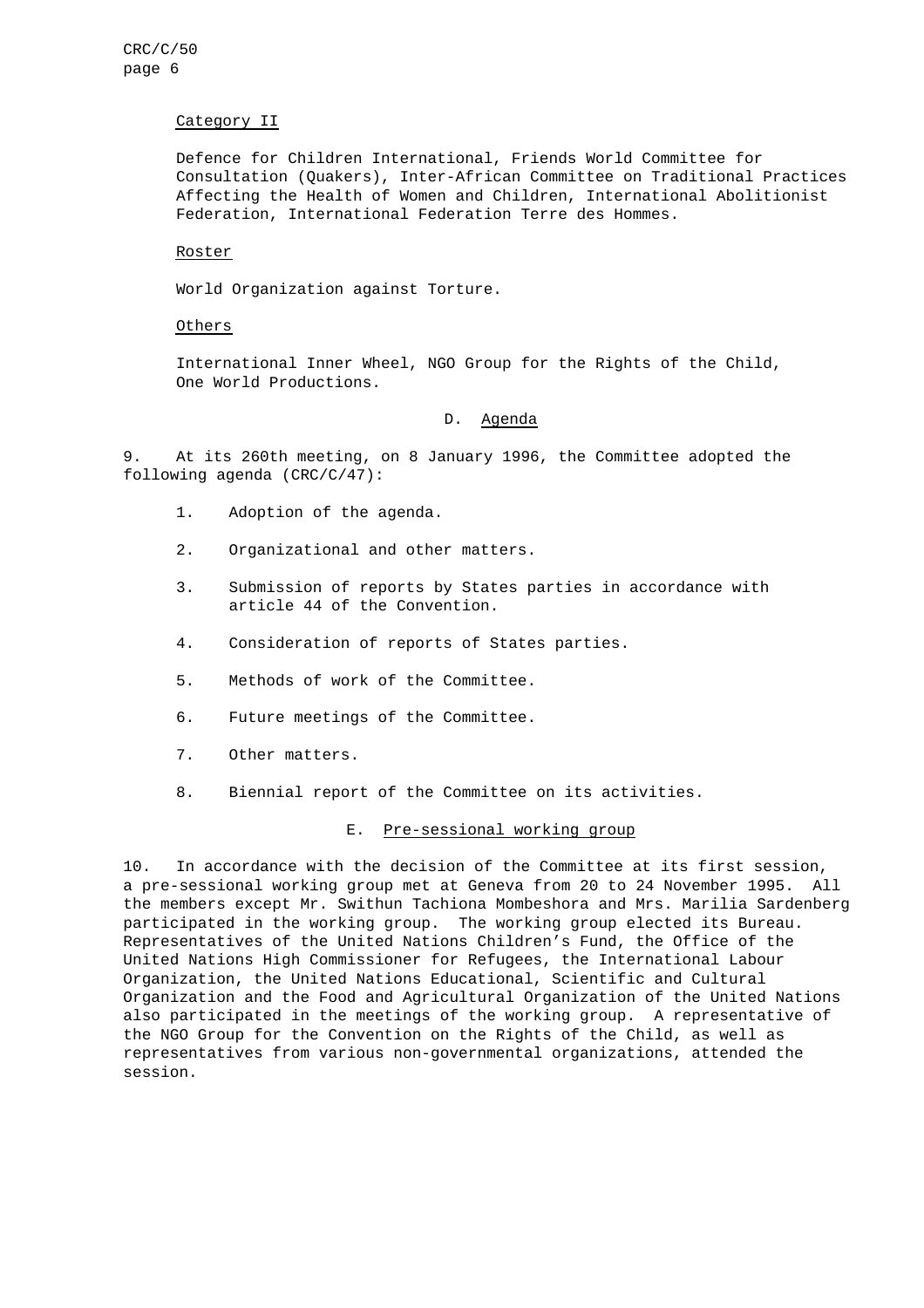11. The purpose of the pre-sessional working group is to facilitate the Committee's work under articles 44 and 45 of the Convention, primarily by reviewing State party reports and identifying in advance the main questions that would need to be discussed with the representatives of the reporting States. It also provides an opportunity to consider questions relating to technical assistance and international cooperation.

12. The pre-sessional working group held eight meetings, at which it examined lists of issues put before it by members of the Committee relating to the initial reports of eight countries: Croatia, Cyprus, Finland, Iceland, Lebanon, Mongolia, Republic of Korea and Yemen. The lists of issues were transmitted to the Permanent Missions of the States concerned with a note requesting, if possible before 10 April 1995, written answers to the issues raised in the list.

13. On the basis of a decision taken at the pre-sessional working group of the fifth session of the Committee, the working group established informal contacts with the Permanent Missions of States whose reports were scheduled for consideration at the forthcoming session, in order to inform them of the procedure for the consideration of reports and to clarify the purposes of the dialogue with representatives of States parties.

#### F. Organization of work

14. The Committee considered the organization of work at its 260th meeting, on 8 January 1996. The Committee had before it the draft programme of work for the eleventh session, prepared by the Secretary-General in consultation with the Chairperson of the Committee, and the report of the Committee on its tenth session (CRC/C/46).

#### G. Future regular meetings

15. The Committee noted that the twelfth session would take place from 20 May to 7 June 1996 and the pre-sessional working group would meet from 29 January to 2 February 1996.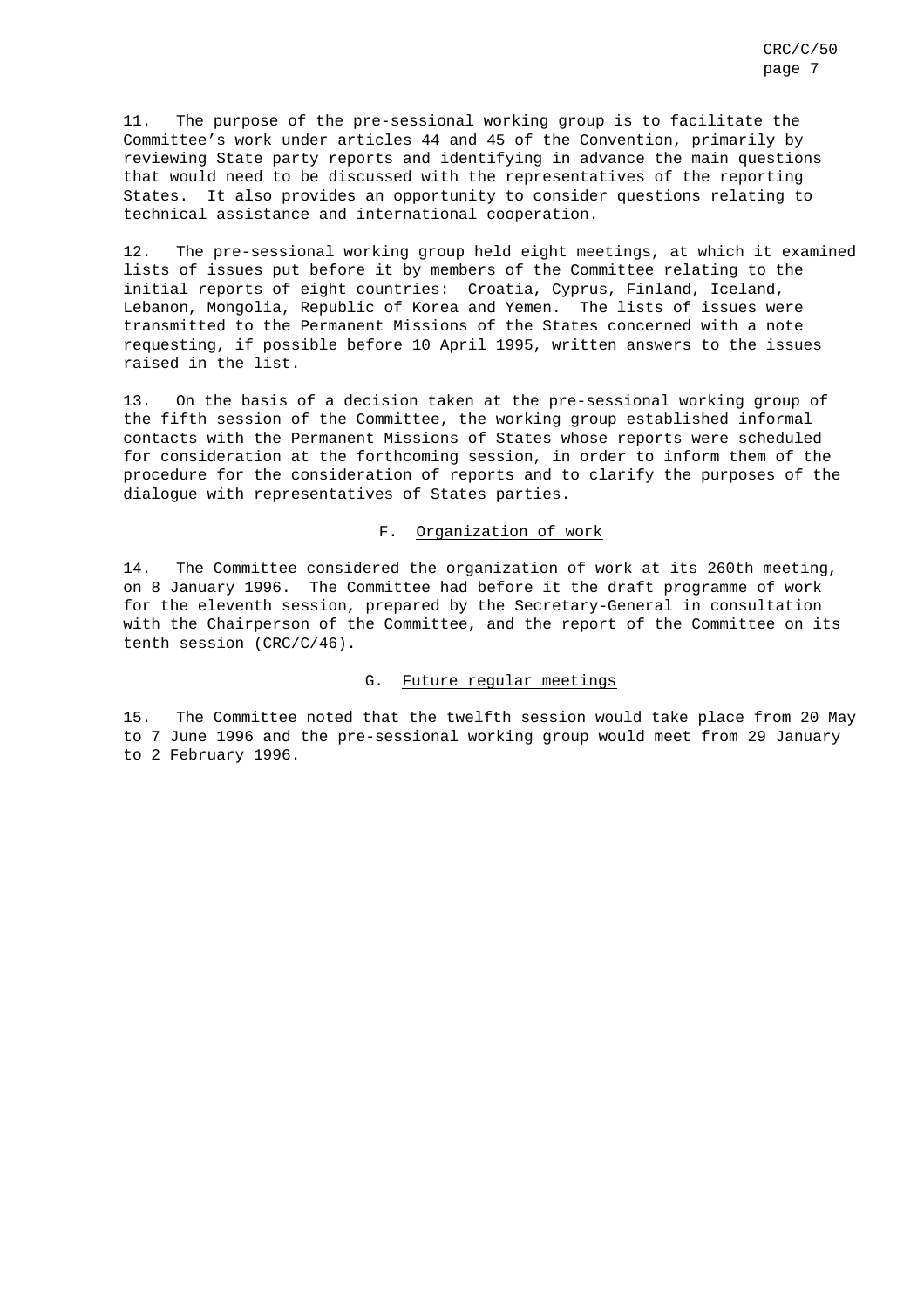#### III. REPORTS BY STATES PARTIES UNDER ARTICLE 44 OF THE CONVENTION

#### A. Submission of reports

16. The Committee had before it the following documents:

(a) Notes by the Secretary-General on initial reports by States parties due in 1992 (CRC/C/3), 1993 (CRC/C/8/Rev.3), 1994 (CRC/C/11/Rev.3), 1995 (CRC/C/28), 1996 (CRC/C/41) and 1997 (CRC/C/49);

(b) Note by the Secretary-General on the States parties to the Convention and the status of submission of reports  $(CRC/C/48)$ ;

(c) Note by the Secretary-General on the follow-up to the consideration of initial reports by States parties to the Convention (CRC/C/27/Rev.4);

(d) Note by the Secretary-General on areas in which the need for technical advice and advisory services have been identified in the light of the observations adopted by the Committee (CRC/C/40/Rev.2). The Committee was informed that, in addition to the seven reports that were scheduled for consideration by the Committee at its present session (see paras. 19-240 below) and those which had been received prior to the Committee's tenth session (see CRC/C/46, para. 16), the Secretary-General had received the initial reports of Australia (CRC/C/8/Add.31 and annex), Ghana (CRC/C/3/Add.39) and the Lao People's Democratic Republic (CRC/C/8/Add.32). The status of submission of reports by States parties under article 44 of the Convention is given in annex III.

17. A list of initial reports considered by the Committee, as of 26 January 1996, as well as a provisional list of initial reports scheduled for consideration at the Committee's twelfth and thirteenth sessions are contained respectively in annexes IV and V to the present report.

18. In response to the invitation addressed to the Committee by the Government of Tunisia during the consideration of the latter's initial report, two members of the Committee (Mrs. Akila Belembaogo and Mr. Youri Kolosov) participated in a meeting held in Tunis on 10 and 11 January 1996 to commemorate the National Day of the Child.

#### B. Consideration of reports

19. At its eleventh session, the Committee examined initial reports submitted by seven States parties under article 44 of the Convention. It devoted 19 of its 28 meetings to the consideration of reports (CRC/C/SR.261-266, 269, 272-274, 276-284).

20. The following reports, listed in the order in which they had been received by the Secretary-General, were before the Committee at its eleventh session: Federal Republic of Yugoslavia (CRC/C/8/Add.16), Croatia (CRC/C/8/Add.19 and annex), Yemen (CRC/C/8/Add.20), Republic of Korea (CRC/C/8/Add.21), Iceland (CRC/C/11/Add.6), Finland (CRC/C/8/Add.22) and Mongolia (CRC/C/3/Add.32).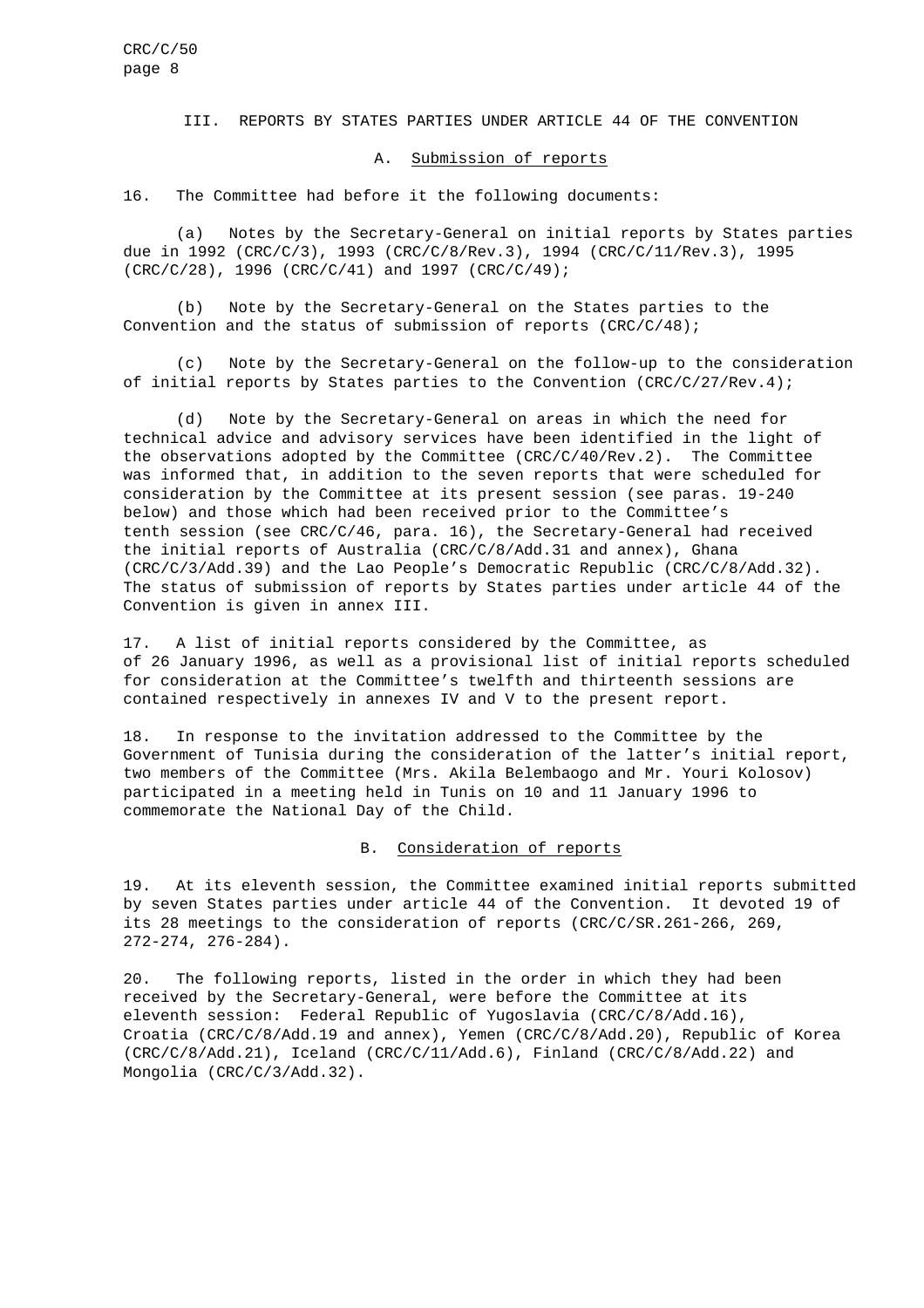21. In accordance with rule 68 of the provisional rules of procedure of the Committee, representatives of all the reporting States were invited to attend the meetings of the Committee at which their reports were examined.

22. All the States parties concerned, except the Federal Republic of Yugoslavia, sent representatives to participate in the examination of their respective reports.

23. In a letter dated 3 January 1996 addressed to the Chairperson of the Committee, the Permanent Representative of the Federal Republic of Yugoslavia to the United Nations Office at Geneva indicated that his Government was not in a position to take part in the Committee's deliberations. (See annex VI for the full text of the letter.) Reference was made in the letter to the fact that the position of the Federal Republic of Yugoslavia remained unchanged from that explained in a previous letter of 24 March 1994 (see CRC/C/43, annex VI). In its reply dated 9 January 1995, the Committee took note of the reasons presented by the Government of the Federal Republic of Yugoslavia as underlying its position; reiterated that it considered the Federal Republic of Yugoslavia duty-bound as a State party to the Convention and would continue to proceed on the basis of that understanding; referred to the fruitful dialogue established between the Federal Republic of Yugoslavia and the Committee and to the valuable opportunity that the participation of its Government representatives would provide to pursue the dialogue in the best interests of the children of the Federal Republic of Yugoslavia; and expressed the hope that the Government would reconsider its decision (for the full text of the letter, see annex VII).

24. The following sections, arranged on a country-by-country basis according to the sequence followed by the Committee in its consideration of the reports, contain concluding observations reflecting the main points of discussion and indicating, where necessary, issues that would require a specific follow-up.

25. More detailed information is contained in the reports submitted by the States parties and in the summary records of the relevant meetings of the Committee.

#### 1. Concluding observations: Yemen

26. The Committee considered the initial report of Yemen (CRC/C/8/Add.20) at its 261st, 262nd and 263rd meetings (CRC/C/SR.261-263), held on 9 and 10 January 1996, and adopted\* the following concluding observations:

#### A. Introduction

27. The Committee notes with appreciation the submission of the initial report of Yemen and its self-critical approach in identifying a number of areas of concern. It regrets, however, that the report has not followed the guidelines for the preparation of States parties' initial reports and that some areas covered by the Convention have not been addressed therein.

<sup>\*</sup> At the 287th meeting, held on 26 January 1996.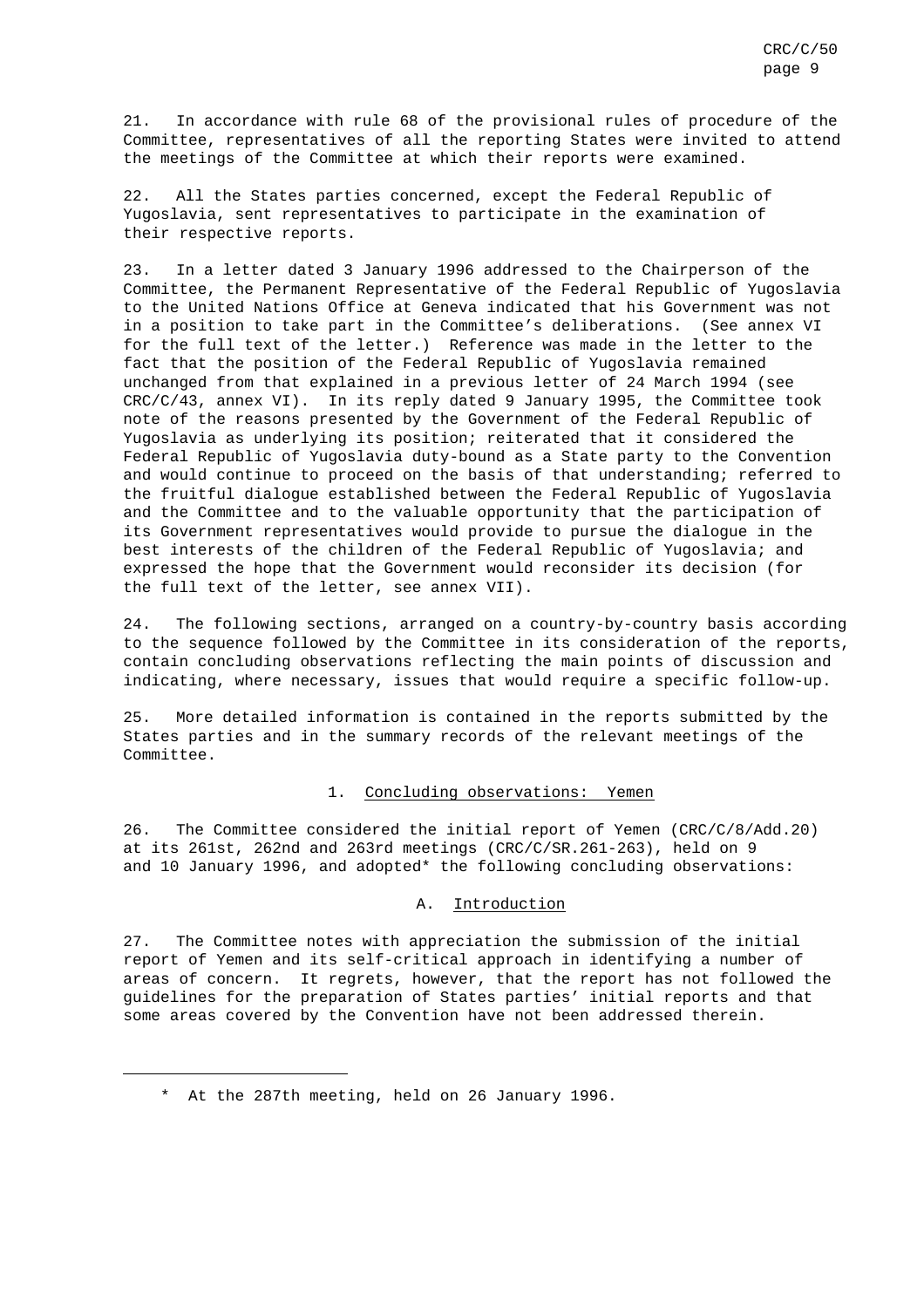#### B. Positive aspects

28. The Committee welcomes the comments made by the State party's delegation on the importance it attaches to the guidance offered by the Committee as to steps to be taken to implement the Convention effectively, including with a view to bringing domestic law into line with the Convention.

# C. Factors and difficulties impeding the implementation of the Convention

29. The Committee takes note that Yemen has had to face, during the last few years, serious political, economic and social challenges, including those arising from the unification process, the return of a large number of Yemeni expatriates after the Gulf war, the war of 1994 and the substantial influx of refugees from the Horn of Africa. Those factors have adversely affected the situation of children.

30. The Committee also notes the persistence of certain traditions and customs which are contrary to the principles and provisions of the Convention.

#### D. Principal subjects of concern

31. The Committee is concerned about the unclear status of the Convention in the domestic legal framework and about the insufficient steps taken to bring existing legislation into full conformity with the Convention, including in the light of the general principles of the Convention, in particular the principles of non-discrimination (art. 2), the best interests of the child (art. 3) and respect for the views of the child (art. 12).

32. The Committee is also concerned at the lack of conformity of legislative provisions with respect to the legal definition of the child, as is the case of the minimum age for marriage and the age of criminal responsibility, which is set at too low an age level.

33. The Committee expresses its deep concern at the persistence of discriminatory attitudes towards girls, hampering the enjoyment of their basic rights including in situations of early marriage. The lower marriageable age for girls than for boys raises serious questions as to its compatibility with the Convention, in particular article 2.

34. The Committee is also concerned at the insufficient measures and programmes for the protection of the rights of the most vulnerable children, in particular girls, children living in rural areas, children victims of abuse, children affected by armed conflicts, disabled children, "akhdam" children and children who are forced to live and/or work in the streets, including child beggars.

35. The Committee expresses its deep concern about the insufficient measures taken to ensure the full implementation of the provisions and principles of the Convention in the area of the administration of juvenile justice including articles 37, 39 and 40.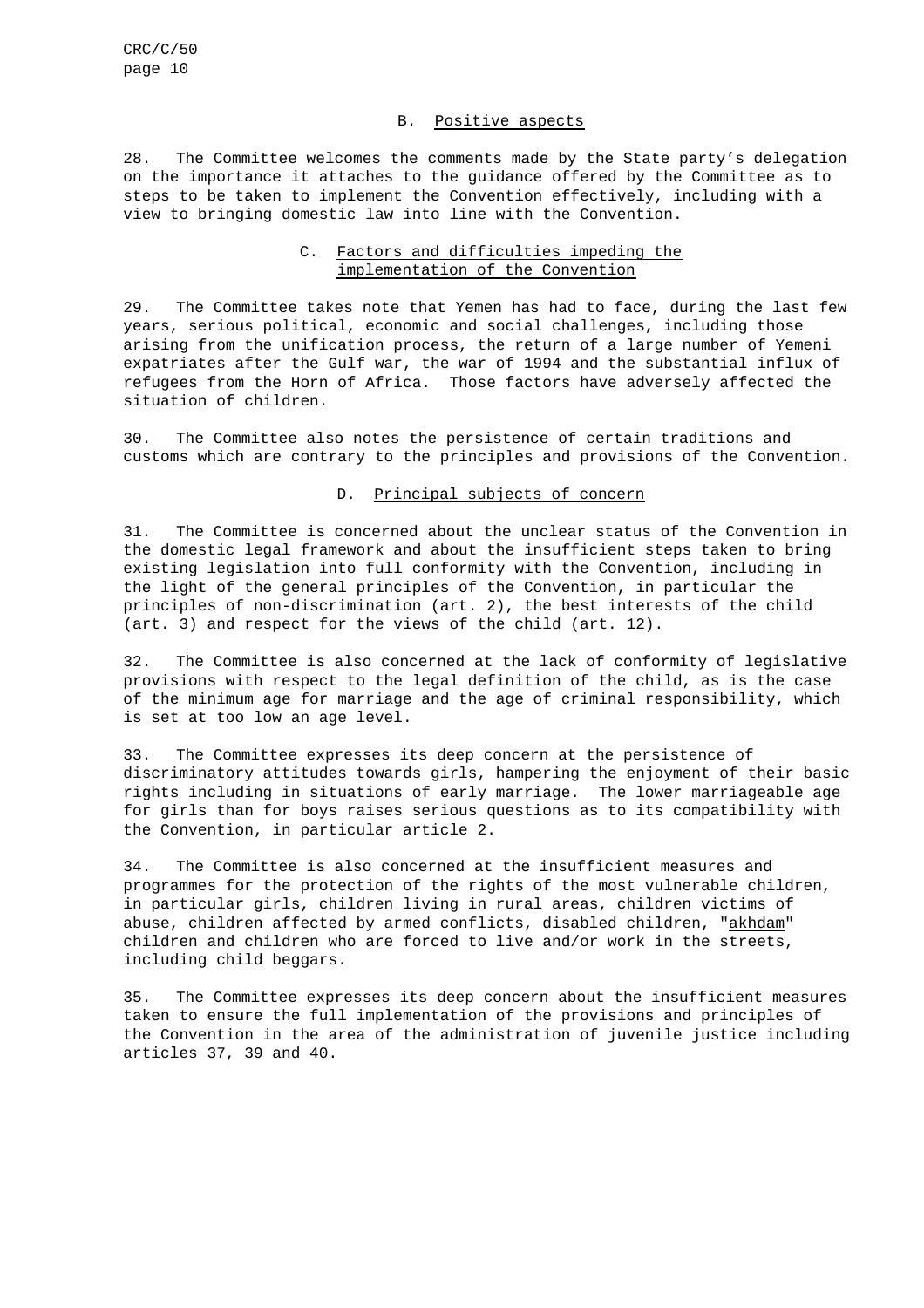36. The Committee regrets the insufficient steps taken to create awareness of the Convention and to disseminate information on the rights of the child to children and adults alike, as well as the lack of training activities for professional groups working with and for children, including teachers, social workers, health personnel, judges and law enforcement officials.

37. The lack of a comprehensive policy on children and of a systematic and carefully planned coordination of mechanisms and programmes to monitor the situation of children is a matter of concern. The Committee also notes the insufficient measures taken to gather reliable quantitative and qualitative data, to evaluate the progress achieved and to assess the impact of policies adopted concerning children.

38. As regards the implementation of article 4, the Committee is concerned about the insufficient measures taken to ensure the implementation of economic, social and cultural rights to the maximum extent of available resources, in particular in relation to the most vulnerable groups.

#### E. Suggestions and recommendations

39. The Committee recommends that the State party pursue its efforts with a view to ensuring full compatibility of its national law with the Convention on the Rights of the Child, taking due regard of the general principles of the Convention, including those relating to the prohibition of discrimination, the best interests of the child and respect for the views of the child. In this regard, special measures should be taken to raise the minimum age for marriage while ensuring that the age is the same for boys and girls. Similarly, the age of criminal responsibility should not be set at too low an age and it should be ensured that below such an age, children are presumed not to have the capacity to infringe the penal law, in the light of article 40, paragraph 3 (a), of the Convention.

40. The Committee encourages the Government of Yemen to pursue its efforts to promote advocacy and create a wider awareness and understanding of the principles and provisions of the Convention, in the light of article 42 of the Convention. The Government should pursue such efforts in close cooperation with community and religious leaders as well as with non-governmental organizations, with a view to promoting change in persisting negative attitudes towards children, particularly those belonging to the most vulnerable groups.

41. The Committee encourages the State party to pay special attention to enhancing the role of the family in the promotion of children's rights, and in this regard stresses the importance of the status of women in family and social life. In this regard, the Committee recognizes the importance of developing family counselling services, both in urban and rural areas.

42. The Committee recommends that the State party ensure specific training activities on the Convention to professional groups working with and for children, including teachers, social workers, health personnel, judges and law enforcement officials. Attention should be given to incorporating the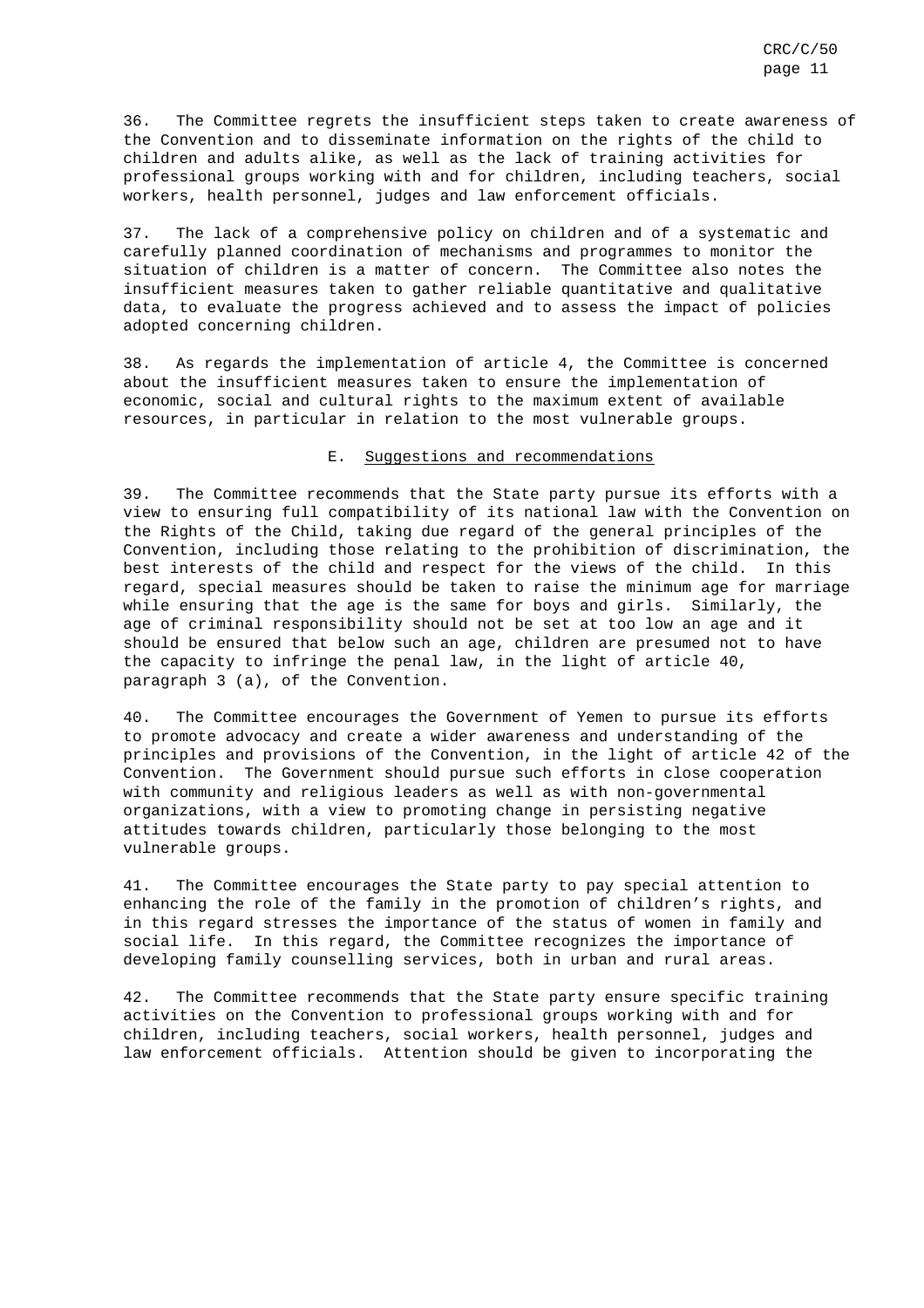Convention in school curricula as recommended by the General Assembly in proclaiming the United Nations Decade for Human Rights Education and by the World Conference on Human Rights.

43. The Committee also recommends that the State party establish a permanent and multidisciplinary mechanism for the coordination and monitoring of the implementation of the Convention on the rights of the child, both at the national and local levels, in urban as well as rural areas, and to allow for the definition of a comprehensive policy on children. Closer cooperation with non-governmental organizations should also be promoted.

44. The Committee encourages the Government to improve the system of collecting statistical and other data in all areas covered by the Convention, with a view to evaluating progress in the realization of children's rights. Appropriate disaggregated indicators should be identified in order to pay particular attention to all groups of children, including the most vulnerable ones such as girls, children living in rural areas, children victims of abuse, children affected by armed conflicts, disabled children, "akhdam" children and children who are forced to live and/or work in the streets. Research activities should also be undertaken in these areas in cooperation with academic institutions and non-governmental organizations.

45. The Committee recommends that the State party, in the light of article 4 of the Convention and of the principles of non-discrimination and the best interests of the child, undertake all appropriate measures, to the maximum extent of the available resources, to ensure budgetary allocations to services for children, particularly in the areas of education and health, and that priority attention is paid to the protection of the rights of children belonging to the most disadvantaged groups, including girls, children living in rural areas, children affected by armed conflicts, disabled children, "akhdam" children and children who are forced to live and/or work in the streets.

46. The Committee recommends that special protection measures be adopted and implemented in relation to refugee children, children involved with the juvenile justice system, particularly when deprived of their liberty, children involved in child labour and children forced to live and/or work in the streets, including child beggars. In this regard, the Committee encourages the State party to take into consideration the recommendations it has formulated at its thematic discussions, including on the economic exploitation of the child and the administration of juvenile justice.

47. The Committee recommends that a progress report be prepared in accordance with the Committee's guidelines for initial reports and taking into account the concerns expressed during the dialogue held with the Government, and submitted to the Committee by January 1997.

48. The Committee recommends that in the light of article 44, paragraph 6, of the Convention, the report submitted by the Government, the relevant summary records of the debate with the Committee and its concluding observations be made widely available to the public.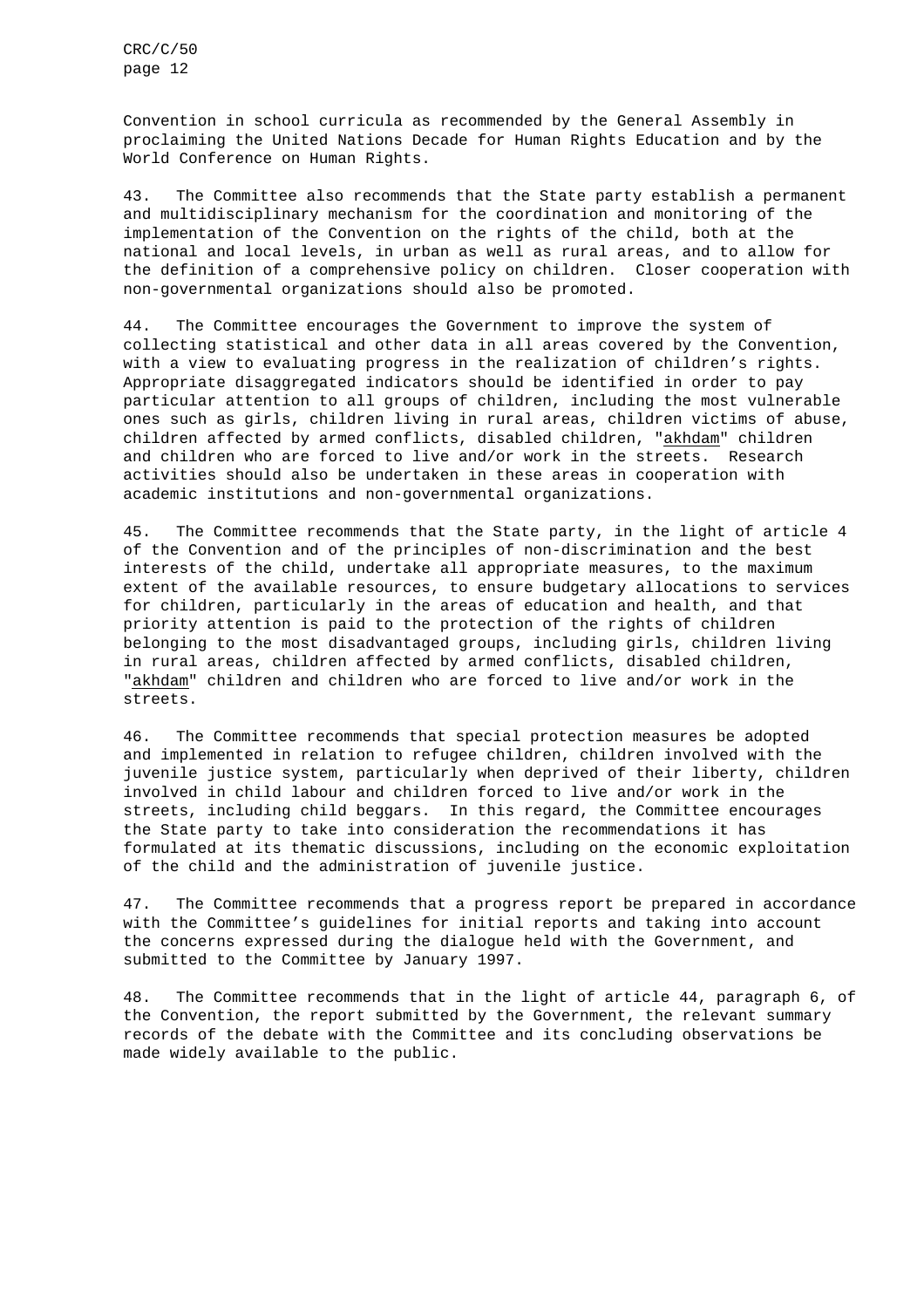# 2. Concluding observations: Mongolia

49. The Committee considered the initial report of Mongolia (CRC/C/3/Add.32) at its 264th to 266th meetings (CRC/C/SR.264-266), held on 10 and 11 January 1996, and adopted\* the following concluding observations:

#### A. Introduction

50. The Committee expresses its appreciation to the Government of Mongolia for the submission of its initial report, its written information in reply to the questions set out in the list of issues  $(CRC/C.11/WP.2)$  and its constructive and fruitful dialogue. The Committee is encouraged by the frank and cooperative tone of the discussion, in which the representatives of the State party indicated not only the policy and programme directions, but also the difficulties encountered during implementation of the Convention.

# B. Positive aspects

51. The Committee takes note with satisfaction that the Government has put children high on its political agenda, during a difficult period of political and economic transition, by organizing several high-level meetings such as the National Summit on Child Protection and Development (1995), by declaring 1995 the Year for Children and 1996 the Year for Education, and by allocating 20 per cent of its national budget to education.

52. The Committee welcomes the State party's wish to seek advice and technical assistance to ensure full implementation of the provisions of the Convention on the Rights of the Child in its legislation and in the field of the administration of juvenile justice.

53. The Committee notes the efforts by the Government in the field of law reform, especially the adoption of a new Constitution, a new Law on Education and the current drafting of legislation on the rights of the child.

54. The Committee also welcomes the establishment of mechanisms to deal with children's issues and the question of children's rights, in particular the National Centre for Children (NCC) and the National Council for Children.

55. The Committee is encouraged by the Government's willingness to disseminate the Convention on the Rights of the Child within Mongolian society and to make public through the media, and especially television programmes, all its related actions.

# C. Factors and difficulties impeding the implementation of the Convention

56. The Committee notes the difficulties facing Mongolia in the present period of political transition, social change and deep economic crisis. The situation of many children has worsened as a consequence of growing poverty and increasing unemployment. The Committee also notes the geographical and climatological particularities of the State party which can, to some extent, affect the daily life of children.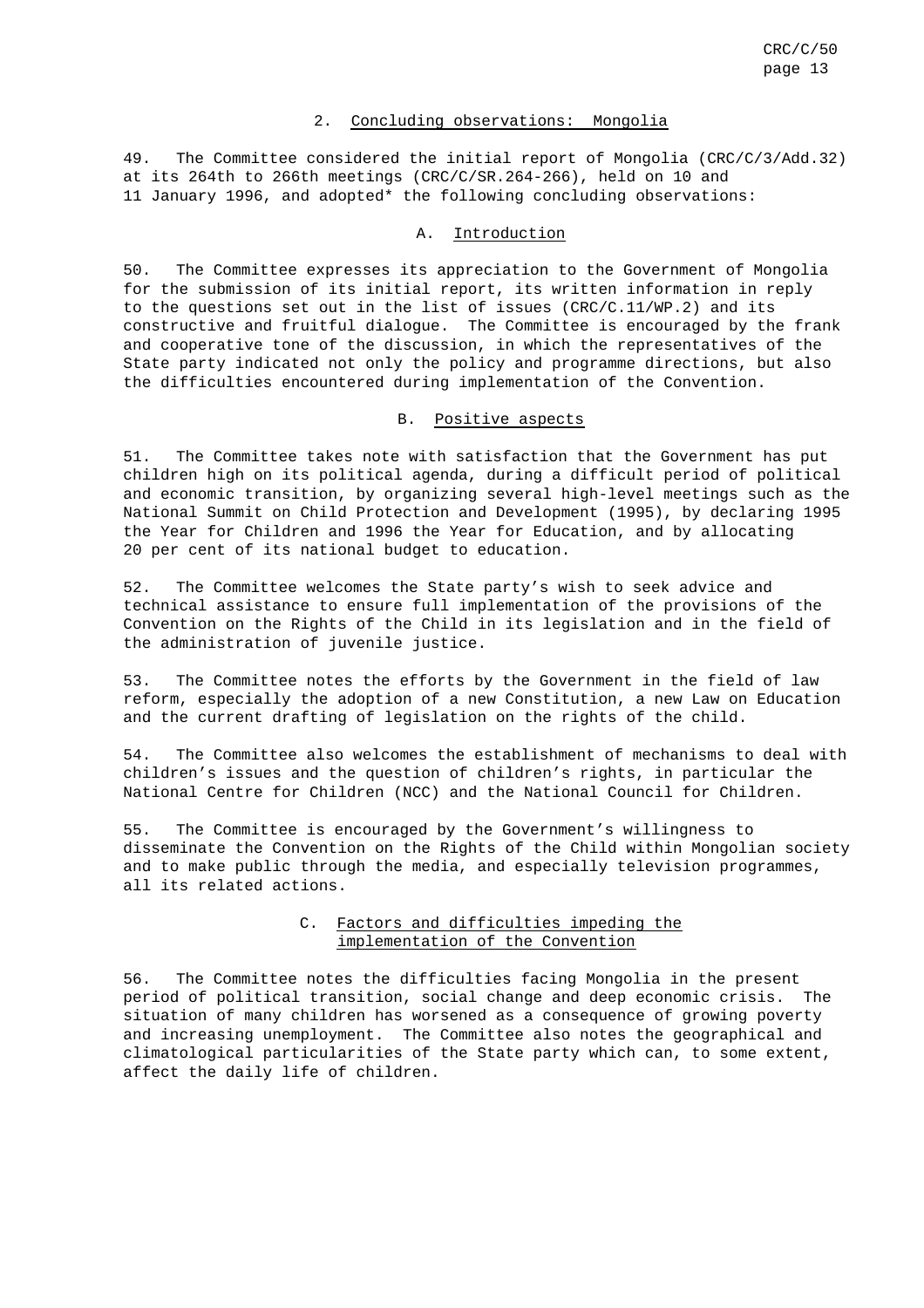#### D. Principal subjects of concern

57. The Committee is worried about the impact on children of the difficult economic situation prevailing in the country. In this connection, it is particularly concerned as to whether appropriate measures have been undertaken to protect children, particularly those belonging to the most vulnerable groups, in the light of articles 3 and 4 of the Convention.

58. The Committee is concerned at the insufficient attention paid to the need for an efficient coordination mechanism between various ministries, as well as between central authorities and local authorities, in the implementation of policies for the promotion and protection of the rights of the child.

59. The Committee is concerned at the insufficient attention paid to systematic and comprehensive data collection, identification of appropriate indicators and monitoring mechanisms in all areas covered by the Convention, especially the most hidden such as child abuse or ill-treatment, but also in relation to all groups of children including minority group children, nomad children, children of single-parent families, children in rural areas, institutionalized and disabled children, and children living and/or working on the streets.

60. The Committee expresses its concern that the State party has not yet taken fully into account in its legislation the general principles of the Convention: article 2 (principle of non-discrimination), article 3 (principle of the best interests of the child), article 6 (right to life, survival and development) and article 12 (respect for the views of the child).

61. The Committee is concerned at the insufficient steps undertaken to ensure birth registration of children and by the fact that children living in remote areas might not be registered and therefore be deprived of their fundamental rights.

62. The Committee is worried by the absence of legislation regulating international adoptions.

63. The Committee is worried by the high rate of school drop-outs, especially among boys living in rural areas, and the reported increase of child labour. It is also concerned by the difficulties encountered by children living in rural and remote areas and by disabled children in their access to basic services such as health care, social services and education.

64. The Committee is concerned that appropriate measures have not yet been taken to prevent and combat effectively ill-treatment of children within the family and about the insufficient information existing on this matter. The problem of sexual exploitation of children also requires special attention.

65. The situation in relation to the administration of juvenile justice and in particular its compatibility with articles 37 and 40 of the Convention, as well as other relevant standards such as the Beijing Rules, the Riyadh Guidelines and the United Nations Rules for the Protection of Juveniles Deprived of their Liberty, is a matter of concern to the Committee.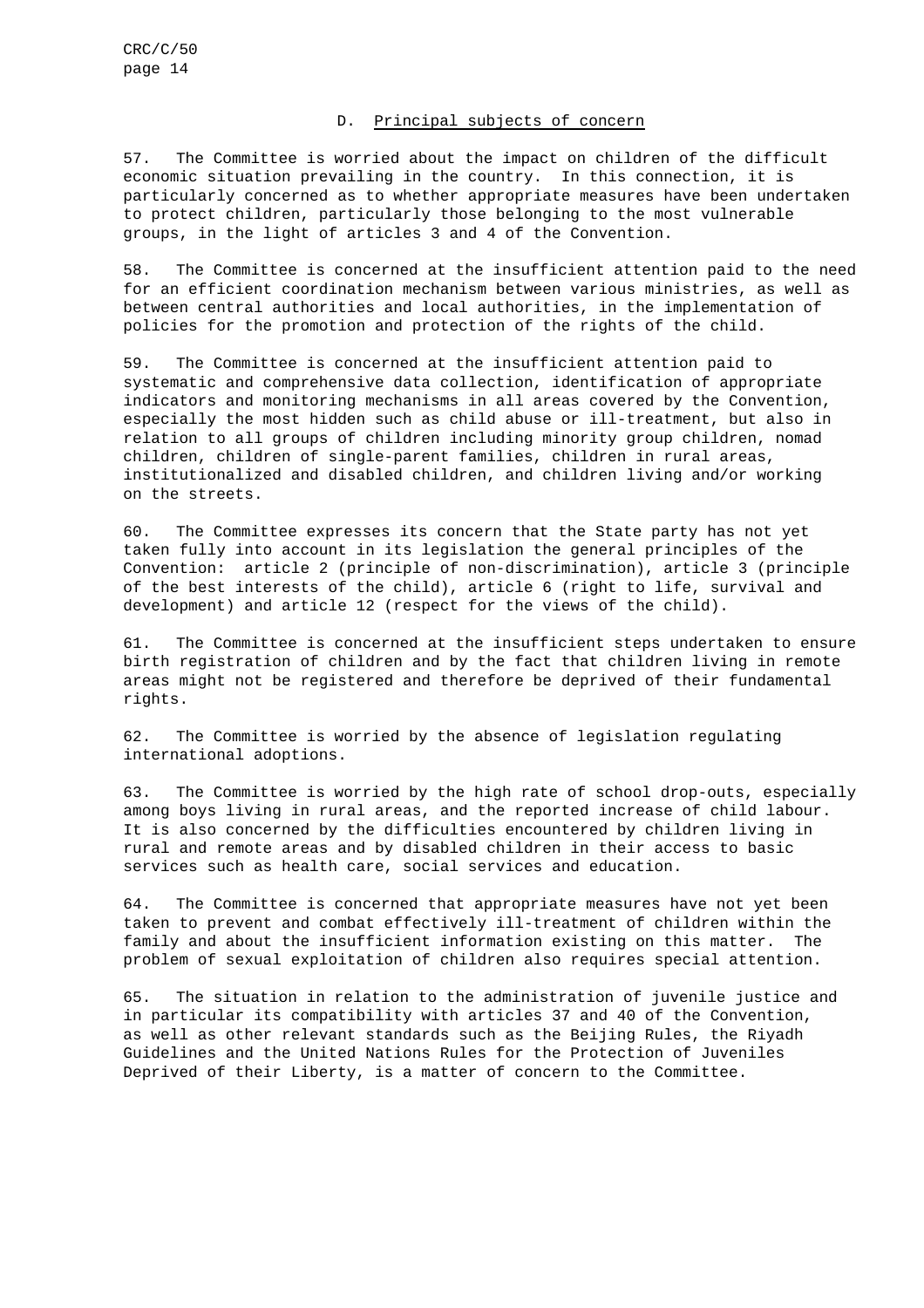#### E. Suggestions and recommendations

66. The Committee recommends that the State party take further steps to strengthen coordination between the different governmental mechanisms involved in human rights and children's rights, at both central and local levels, and ensure closer cooperation with non-governmental organizations.

67. The Committee further recommends that the State party undertake to gather all necessary information on the situation of children in the various areas covered by the Convention, including on children belonging to the most vulnerable groups. It also suggests that a multidisciplinary monitoring system be established to assess the progress achieved and difficulties encountered in the realization of the rights recognized by the Convention at the central and local levels, and in particular to monitor regularly the effects of economic change on children. Such a monitoring system should enable the State party to shape appropriate policies and to combat prevailing social disparities and traditional prejudices. The Committee also encourages the State party to consider the establishment of an independent mechanism, such as an ombudsperson.

68. The Committee is of the opinion that greater efforts are required to make the provisions and principles of the Convention widely known and understood by adults and children alike, in the light of article 42 of the Convention. The Committee wishes to encourage the State party to further develop a systematic approach to increasing public awareness of the participatory rights of children in the light of article 12 of the Convention.

69. The Committee recommends that periodic training programmes on the rights of the child be organized for professional groups working with or for children including teachers, law enforcement officials, social workers and judges, and that human rights and children's rights be included in their training curricula.

70. Children's birth registration should be given priority to ensure that every child is recognized as a person and enjoys his/her full rights. The Committee encourages further steps to ensure birth registration of children, including the establishment of mobile registration offices.

71. In the light of article 2 of the Convention, the Committee also recommends that the State party take all necessary measures to fight school drop-out among boys in rural areas and to prevent their involvement in child labour, and to reinforce the access to basic services for children (health, education and social care) in rural areas and for disabled children throughout the country.

72. The Committee recommends that, in the framework of its legal reform, the Government take fully into account the provisions of the Convention on the Rights of the Child, especially its general principles (arts. 2, 3, 6 and 12).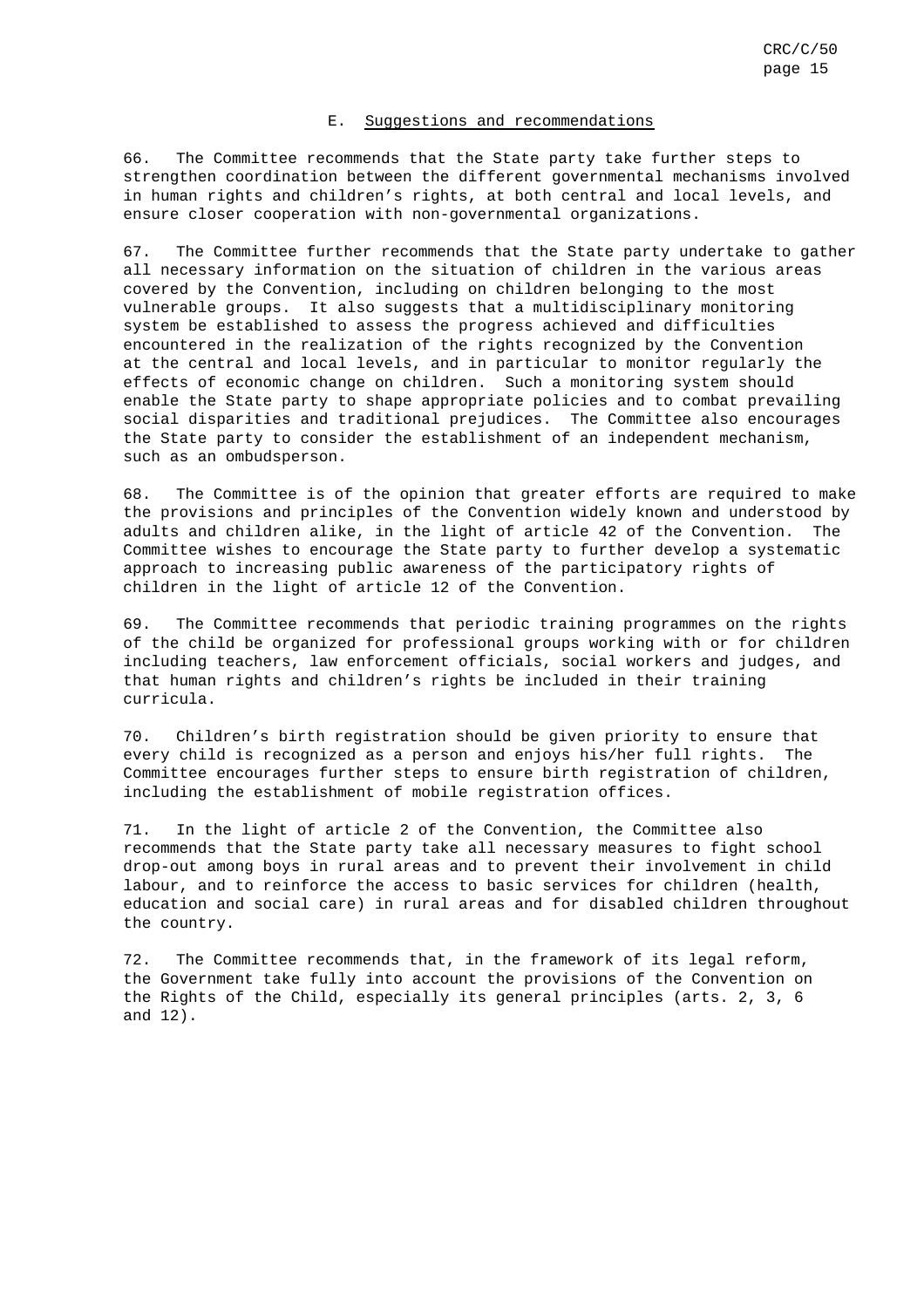73. In relation to intercountry adoption, the Committee is of the opinion that the State party should, as soon as possible, draft and adopt legislation to regulate this activity. The State party is also encouraged to ratify the Hague Convention on Protection of Children and Cooperation in Respect of Intercountry Adoption of 1993.

74. In order to promote the protection of refugee children, the Committee recommends that the State party ratify the 1951 Convention relating to the Status of Refugees.

75. The Committee encourages the Government of Mongolia to pay particular attention to the full implementation of article 4 of the Convention and to ensure judicious distribution of resources at the central and local levels. Budget allocations for the implementation of economic, social and cultural rights should be ensured to the maximum extent of available resources and in the light of the best interests of the child.

76. In the light of article 19 of the Convention, the Committee further recommends that the Government take all appropriate measures, including legislative ones, to combat ill-treatment within the family and sexual abuse of children. It suggests, inter alia, that the authorities gather information and initiate a comprehensive study to improve understanding of the nature and scope of the problem and set up social programmes to prevent all types of child abuse.

77. In the field of the administration of juvenile justice, the Committee recommends that legal reform be pursued and take fully into account the Convention on the Rights of the Child, in particular articles 37, 39 and 40, and other relevant international standards in this field, such as the Beijing Rules, the Riyadh Guidelines and the United Nations Rules for the Protection of Juveniles Deprived of their Liberty. Particular attention should be paid to the prevention of juvenile delinquency, the protection of the rights of children deprived of their liberty, respect for fundamental rights and legal safeguards in all aspects of the juvenile justice system and full independence and impartiality of the judiciary dealing with juveniles.

78. In the framework of the ongoing technical assistance programmes of the Centre for Human Rights and the Crime Prevention and Criminal Justice Branch, law reform in the field of children's rights and training of professionals working with children should be initiated. Special attention should be paid to training in the relevant international standards, in particular for judges, law enforcement officials, correctional officers and social workers. The Government is encouraged to consider requesting this specific assistance from the Centre for Human Rights and the Crime Prevention and Criminal Justice Branch. It is further suggested that the Government consider seeking technical assistance from other relevant organizations, including the International Labour Organization, the Office of the United Nations High Commissioner for Refugees, the United Nations Children's Fund and the World Health Organization. The Committee also encourages the international community to provide technical assistance and advice to the State party in its current efforts.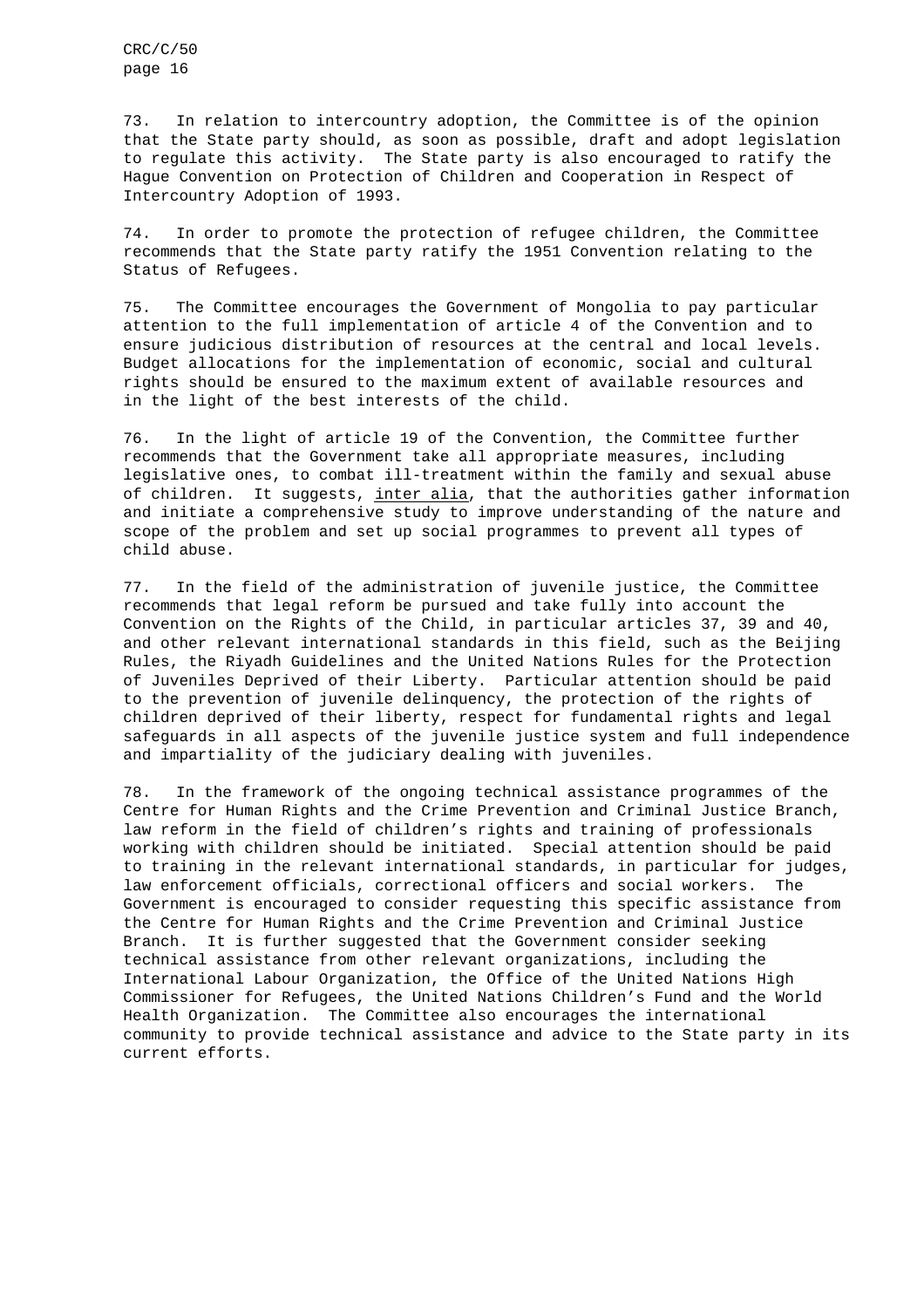79. The Committee encourages the State party to disseminate widely the State party's report, the summary records of the discussion of the report in the Committee and the concluding observations adopted by the Committee following its consideration of the report. The Committee would like to suggest that these documents be brought to the attention of Parliament and that the suggestions and recommendations for action contained therein be followed up. In this regard, the Committee suggests that cooperation with non-governmental organizations be reinforced.

# 3. Concluding observations: Federal Republic of Yugoslavia (Serbia and Montenegro)

80. The Committee considered the initial report of the Federal Republic of Yugoslavia (Serbia and Montenegro) (CRC/C/8/Add.16) at its 269th meeting (CRC/C/SR.269), held on 15 January 1996. As the Committee was unable to benefit from the presence of the representatives of the State party, the examination of the State party's report in the Committee proceeded on the basis of written information submitted by the Government as well as other documents received, including the reports of the Special Rapporteur on the situation of human rights in the territory of the former Yugoslavia. Subsequent to the consideration of this information and taking into account the recent positive developments in the former Yugoslavia, the Committee decided to request the State party to submit a progress report to it before the end of 1997. In view of the considerable importance the Committee attaches to a dialogue with the State party's representatives, the Committee expresses the hope that on the occasion of the examination of the requested progress report, the Committee will be able to benefit from the presence of and exchange of views with the representatives. The Committee further decided to adopt\* the following concluding observations:

# A. Factors and difficulties impeding the implementation of the Convention

81. The Committee recognizes that serious difficulties have been faced by the Federal Republic of Yugoslavia since it became a party to the Convention. Mention may be made, in this regard, of the State party's transition to a market-oriented economy and the attendant problems experienced by the population during this period. The break-up of the former Yugoslavia produced other serious consequences, including of an economic nature.

82. Although the State party has not been the theatre of war, the consequences of hostilities in the neighbouring territories has had a severe impact on the population.

83. The large influx of refugees has placed a further strain on resources in the Federal Republic of Yugoslavia, especially as the State party appears to have received less international support in sharing the refugee burden than other countries in the region.

84. Such consequences of the war on the territory of the former Yugoslavia, combined with the realities of sanctions seem to have led to a worsening of the indicators of the health and education situation of the children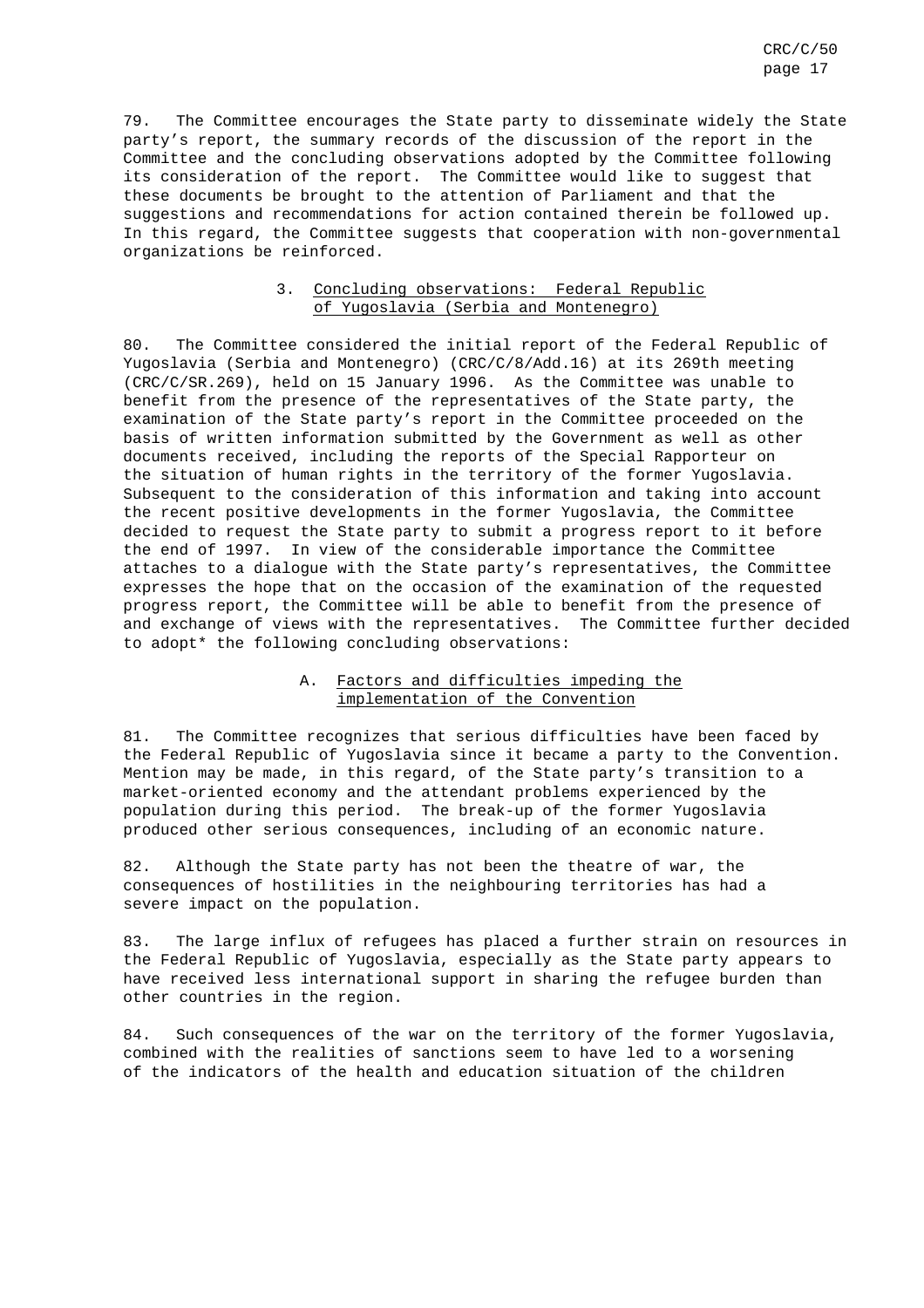CRC/C/50 page 18

of the Federal Republic, including lower immunization coverage, more nutrition-related disorders and illnesses, and an increase in the number of children suffering from mild and serious mental disorders. The sanctions against the Federal Republic may have led to the isolation of professionals dealing with the rights of the child.

#### B. Principal subjects of concern

85. The Committee remains uncertain as to the extent to which a system for the independent monitoring of the rights of the child, such as an ombudsperson for children or a similar national institution, exists and operates in the State party.

86. The Committee raises various points of concern with reference to the implementation of article 2 of the Convention relating to non-discrimination. It expresses grave concern about the situation of Albanian-speaking children in Kosovo, especially with regard to their health and education, as well as the degree to which this population is protected from abuse by the police. From the information reported to the Committee, it appears that the rejection by the population of the Government's decision to apply a uniform education system and curriculum has been followed by the summary dismissal of 18,000 teachers and other education professionals and to more than 300,000 school-age children not attending school. The subsequent development of a parallel system of education and the tensions surrounding this development in Kosovo have resulted in further detrimental effects, including the closure of schools and the harassment of teachers.

87. The Committee also draws attention to the serious problems threatening the health-care system which have involved large-scale dismissals of health personnel, thereby adversely affecting the health and social protection of Albanian-speaking children in Kosovo.

88. Additionally, the Committee expresses its concern at the information it has received concerning the abuse of children and teachers by the police as well as at the prevailing opinion of the victims of such abuse that the police are able to act with impunity.

89. The Committee also wishes to express its concern over reports of the treatment of persons, including children belonging to a religious minority (Muslims), in Sandjak where incidents of harassment, police abuse, violent house searches and commission of human rights violations with impunity are alleged to have occurred. There have also been reports about serious incidents of discrimination against the Roma (Gypsy) population.

90. The Committee is concerned at the information brought to its attention concerning the hostile sentiments apparently broadcast by certain mass media. The Committee is worried about tendencies in the media which may lead to the incitement of hatred against certain ethnic and religious groups.

91. The Committee is deeply concerned about the absence of pluralism in the activities of the major organs of the mass media, limiting the freedom of the child to receive information and the freedom of thought and conscience, as provided for in articles 13 and 14 of the Convention.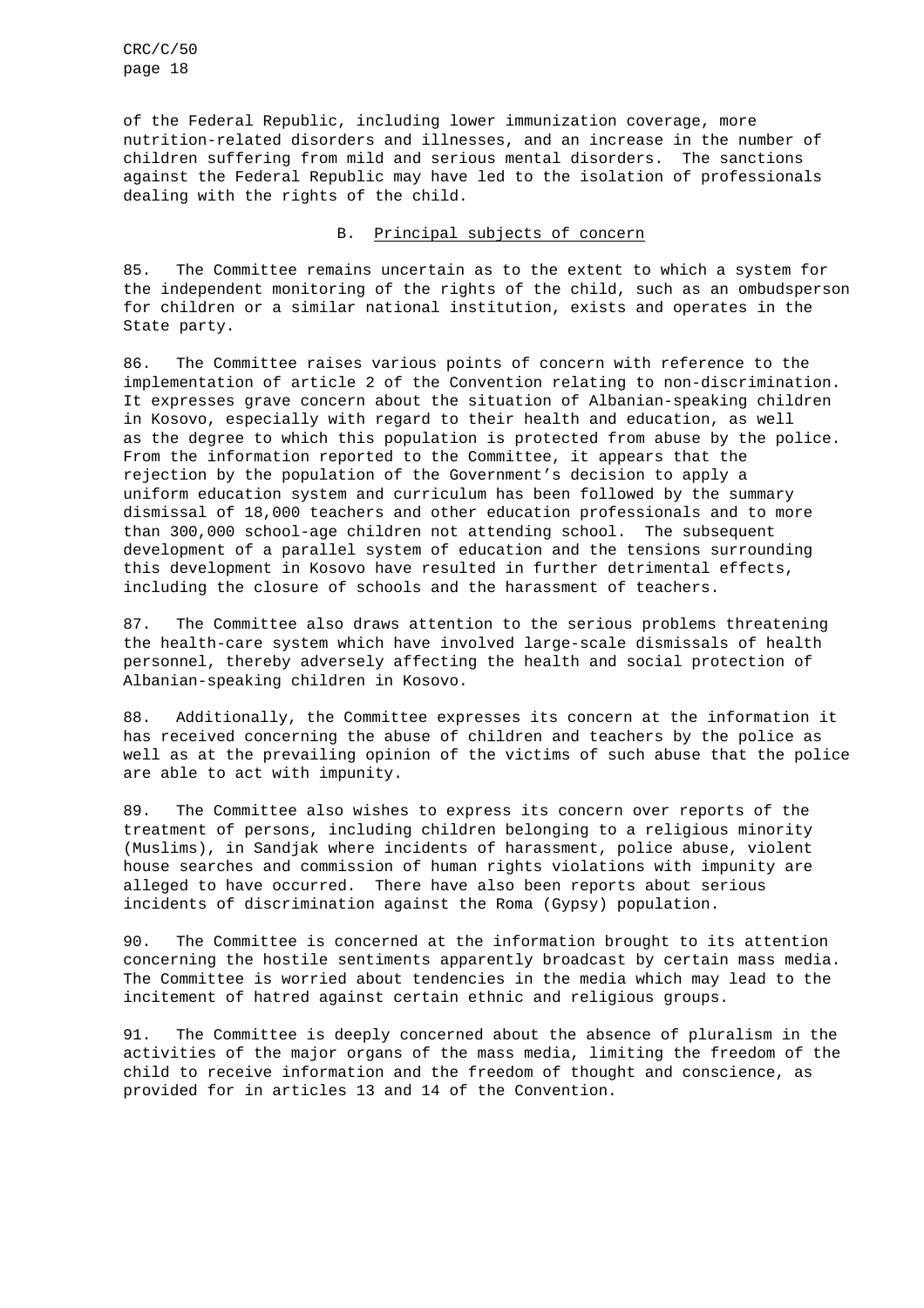92. The Committee remains uncertain as to the extent to which the State party has undertaken measures to ensure that the traditional view of children as mere objects of care has been replaced by an understanding and recognition of the child as a subject of rights. In this regard, clarification is requested as to the applicability of the provisions of the Constitution guaranteeing respect for the civil rights and freedoms of children, including the right to privacy provided for in article 16 of the Convention.

93. The Committee is concerned that the problem of statelessness has not been resolved, in particular with regard to refugee children and children born outside the territory of the Federal Republic of Yugoslavia and subject to its jurisdiction.

94. The Committee wishes to express its concern about the seeming overemphasis on the resort to and use of institutional care for children in need of assistance. The Committee is of the opinion that this form of alternative care may not necessarily be the most effective, as it is reported that the assistance provided may not be of consistent quality and that insufficient attention is given to preparing children for their eventual return to their family or their integration into the community.

95. The Committee is concerned that there appears to be an increase in violent and aggressive behaviour among children and adolescents in the State party. In this context, the problem of the abuse of children is also a concern of the Committee.

96. The Committee wishes to express concern at information brought to its attention which indicates that disparities exist between regions and between rural and urban areas with regard to the provision of health care to children. The Committee also notes with concern that according to other information brought to its attention there has been a discernible increase in the number of children, including refugee children, with mild and serious mental disorders. The situation of disabled children generally is an issue of concern to the Committee. The Committee requires more concrete information on the measures taken for the early identification of disabilities and the prevention of neglect or discrimination against children with disabilities.

97. The Committee takes note that concern is expressed that the costs of children's education may be growing beyond the reach of certain families. It is also noted that a decline in preschool education has been recorded in recent years. Reports of the progressive exclusion of teaching in languages other than Serbian, such as Bulgarian, are also disquieting to the Committee.

98. The Committee wishes to draw the attention of the State party to the constraints that are reported to be hampering the reunification of unaccompanied refugee children with their families and to the Committee's concern about the extent to which the rights of these children, most of whom are living in institutions, are being guaranteed and protected.

99. The Committee is deeply concerned about administrative measures which have allegedly made it impossible for applicants from certain regions to acquire refugee status. It is reported that once refugee status is denied the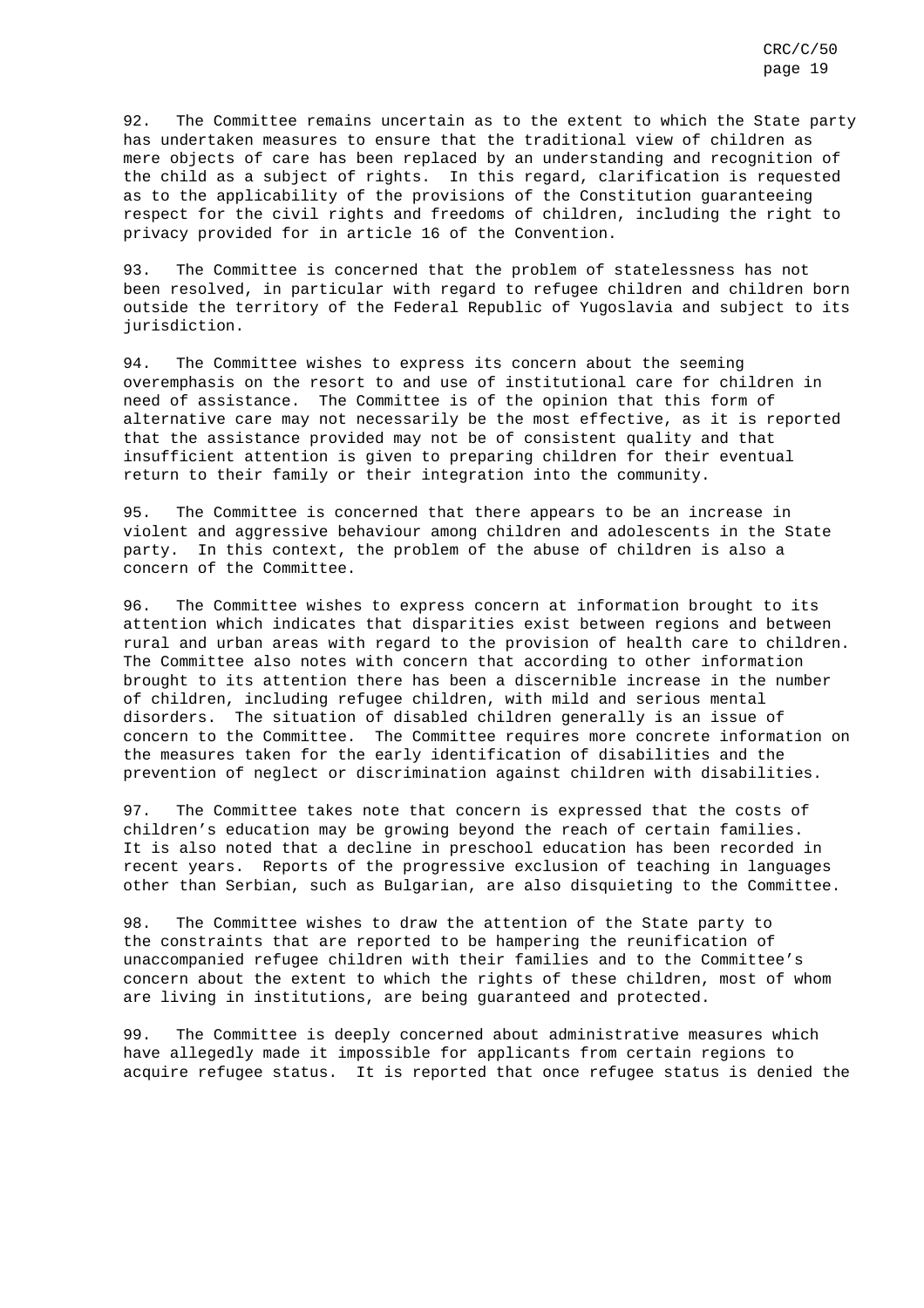applicants, including children, no longer have a legal basis for remaining in the country and consequently become vulnerable to police harassment and to the loss of social welfare entitlements.

100. While the Committee notes that most refugees seem to be placed with host families, it expresses concern that the prevailing economic situation of these families is reported to be growing more precarious.

101. Various matters relating to juvenile justice are a cause of concern to the Committee. For example, the Committee is concerned that social welfare agencies and services might enjoy wide discretionary powers to the detriment of the application of the principle of the rights of the child as the framework for the functioning of the administration of the juvenile justice system. The apparent lack of mechanisms for the registration by children of complaints of ill-treatment and for the full and impartial investigation of those complaints is also a cause for concern. Additionally, the Committee is concerned as to the adequacy of measures taken for the protection of the rights of the child during investigation procedures and during the period of pre-trial detention.

# C. Suggestions and recommendations

102. The Committee encourages the State party to review its reservation to the Convention with a view to considering its withdrawal.

103. While acknowledging that activities have been undertaken to make the Convention known to adults and children alike, the Committee is of the opinion that further efforts seem to be required in this respect.

104. It is the opinion of the Committee that training and retraining programmes and opportunities need to be systematically developed for professionals working with or for children, in particular the police and law enforcement and army personnel, to ensure that they understand children's rights and their responsibility for actions taken which impact on the promotion and protection of the rights of the child.

105. The Committee suggests that the State party consider the possibility of undertaking an assessment of the effectiveness of existing arrangements for coordinating the activities undertaken within and between ministries and central and local authorities for the promotion and protection of children's rights, with a view to determining whether measures are required to improve the system of coordination and cooperation for the implementation of the Convention in the country.

106. Within the framework of nurturing further international cooperation, the Committee encourages the State party to continue to give serious consideration to the question of the establishment of an office in Belgrade within the ambit of the work of the Special Rapporteur on the situation of human rights in the territory of the former Yugoslavia of the Commission on Human Rights. The Committee also encourages the State party to cooperate in the work of the International Criminal Tribunal for the Former Yugoslavia.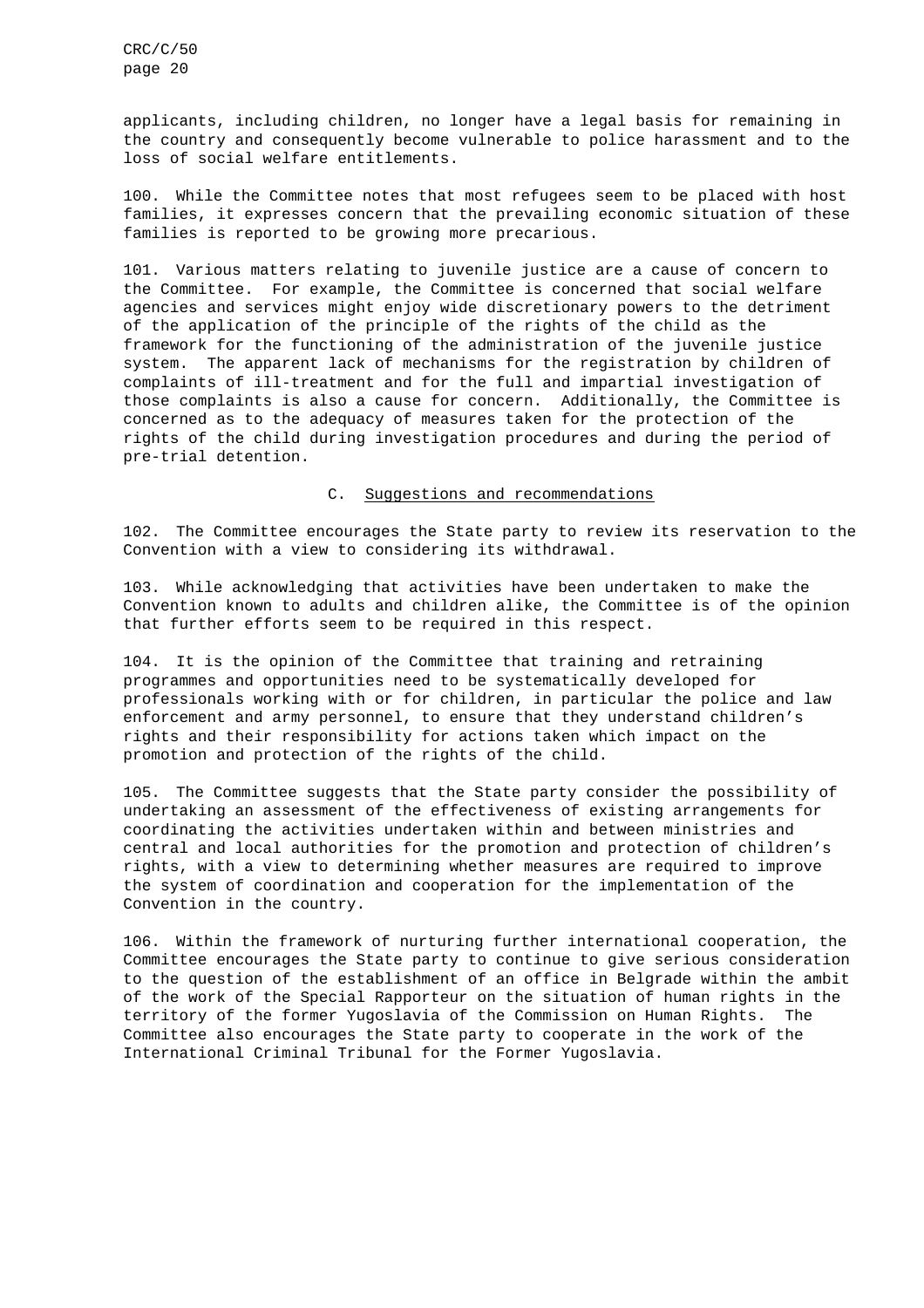107. The Committee strongly recommends that a solution be found to the concerns of the Committee for the situation of Albanian-speaking children in Kosovo, especially in the light of the principles and provisions of the Convention, including those of its article 3 relating to the best interests of the child. The Committee observes that the State-controlled mass media, in the interests of healing and building trust within the country, have a role and a responsibility to contribute to the efforts to foster tolerance and understanding between different groups and that the broadcasting of programmes that run counter to this objective should end. The Committee recommends that the securing and dissemination of broader and more diverse sources of information designed for children, including by broadcasting them on the mass media, would assist in ensuring further implementation of the principles and provisions of the Convention, including those of its article 17. It is also suggested that measures should be taken to improve the activities of the mass media in imparting information for children in their own language, including Albanian.

108. On the basis of information presented to it, the Committee suggests that the State party give further consideration to the need to allocate greater resources to education and to reverse any trends in the education system which may perpetuate gender discrimination or stereotyping as well as to addressing other problems, including those relating to teaching in national languages.

109. Note is taken of the provisions of article 2 of the Primary School Act by which certain of the aims of education laid down in article 29 of the Convention have been incorporated into school curricula. It is the view of the Committee that the principle contained in article 29 (1) (d) which stipulates that "the preparation of the child for responsible life in a free society, in the spirit of understanding, peace, tolerance, equality of sexes, and friendship among all peoples, ethnic, national and religious groups and persons of indigenous origin" is an important dimension that should be integrated into curricula at all levels of schooling. School curricula materials should be developed, if they do not already exist, which aim at educating children in the spirit of tolerance of and regard for different civilizations.

110. The Committee takes note that the principle of respect for the views of the child has been reflected in such situations as the change of name or adoption of the child. While it is also acknowledged that the expression of children's views in schools exists through the activities of students and class groups, the Committee is of the opinion that the undertaking of further pro-active measures to encourage children to participate in family, community and social life, in general, merits greater attention.

111. Legislative and other measures should be undertaken to ensure that children are protected from statelessness and that for each child under the jurisdiction of the State, the rights set forth in the Convention are respected and ensured.

112. The Committee is of the opinion that there appears to be a need for more pre-marriage counselling and family-life education programmes, including as a means to prevent family breakdown.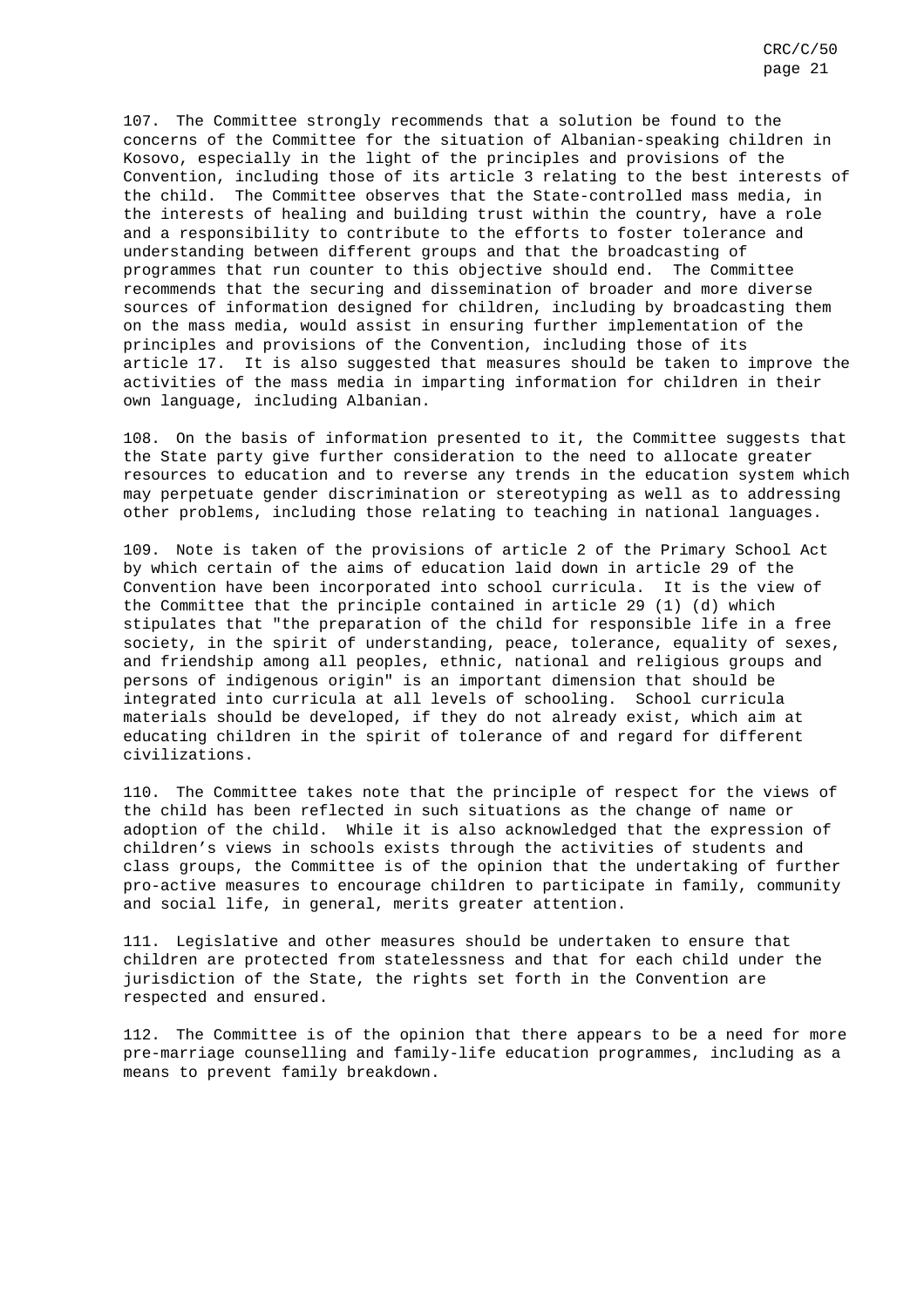113. As regards the efforts required to reduce the recourse to institutional care for children in difficult situations, the Committee recommends that greater attention be paid to the development and use of alternative forms of care such as foster care and adoption.

114. With reference to the implementation of article 19 of the Convention and the efforts required to prevent and combat the abuse of children, the Committee recommends that consideration be given to the elaboration of a comprehensive and integrated public information campaign, to the undertaking of a review of the national legislative measures in this field and their compliance with the Convention's provisions, as well as to the further development of training programmes for professionals involved in this field of work.

115. With a view to contributing to the most effective use of scarce resources, the Committee recommends that the State party accord greater attention and consideration to the development of a strong primary health-care system. Such a system would have the benefits of according due attention to developing a culture of nutrition, hygiene and sanitation education, transmitting health skills to parents, and enhancing participatory approaches to the distribution and use of resources throughout the health-care system.

116. In connection with the implementation of article 39 of the Convention, the Committee suggests that the State party consider as a matter of priority the further development of rehabilitative programmes. In this regard, the problem of the apparent scarcity and inadequacy of programmes for the treatment of post-traumatic stress disorders, identified primarily in refugee children, needs to be adequately addressed.

117. In the case of alleged violations of human rights committed by groups of individuals, the Committee emphasizes the responsibility of the authorities to undertake measures to protect children from such acts. It is also the opinion of the Committee that those accused of abuses should be tried and, if found guilty, punished. In addition, the outcome of investigations and cases of convictions should be widely publicized in order to combat any perception of impunity.

118. With regard to the implementation of the provisions of the Convention concerning preventing and combating various forms of exploitation, the Committee wishes to receive further information with respect to the functioning of the labour inspectorate system and the implementation of sanctions for non-compliance with the requirements of the labour legislation.

119. Concerning the application of the provisions of article 33 of the Convention, the Committee suggests that consideration be given, if necessary, to the further development of systems for the collection of reliable data on the problem of drug abuse and to the incorporation of a uniform drug prevention programme within the education system.

120. Further information and research findings on the causes of sexual exploitation and abuse would be welcomed by the Committee. The Committee also suggests that the State party consider the possibility of reviewing its legislation in relation to the age of sexual consent in the light of the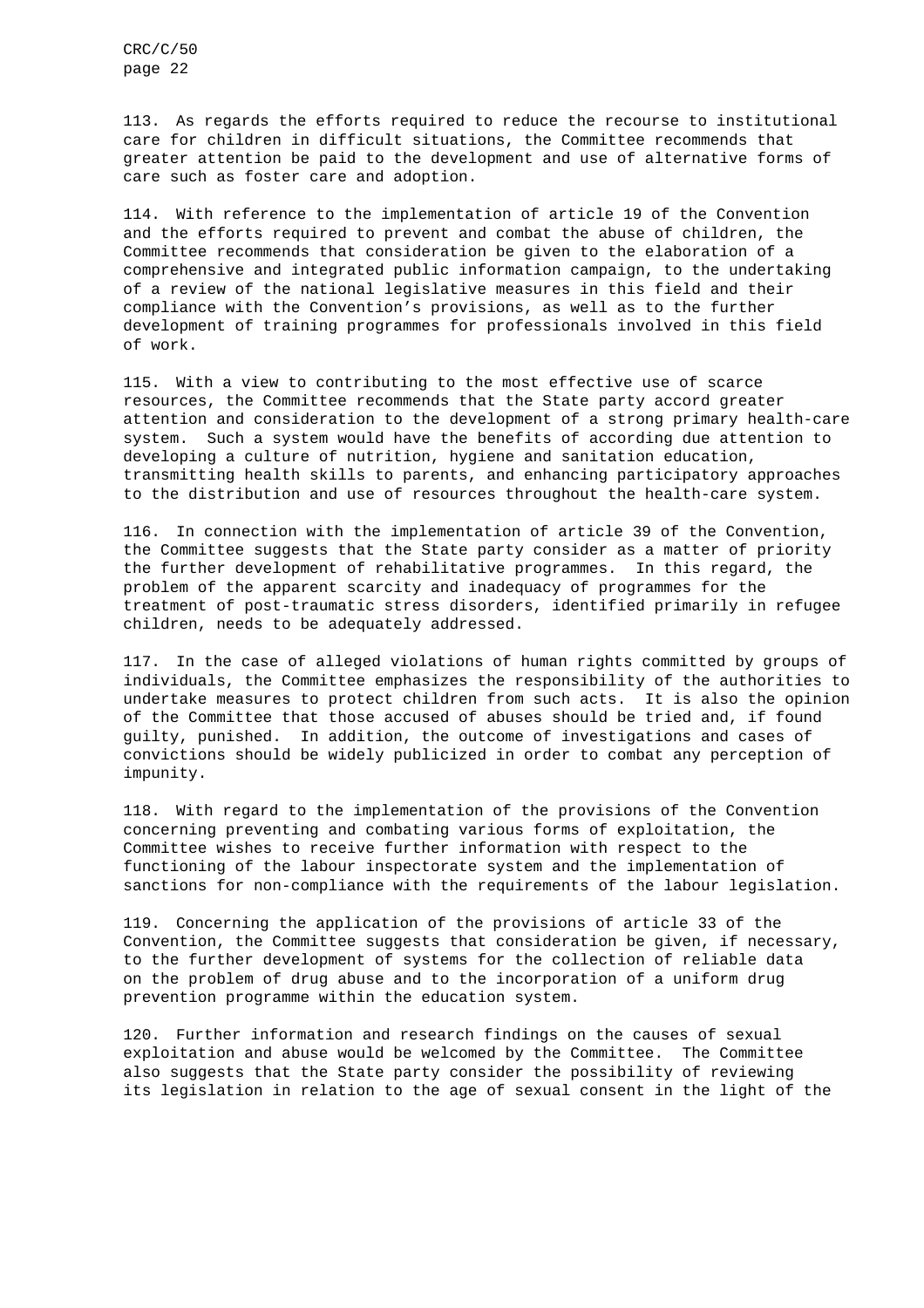concerns raised on this matter by the Committee. It is also the view of the Committee that serious consideration should be given to the possibility of allocating further resources for programmes for the prevention of sexual abuse and exploitation and the rehabilitation of victims, including training of and support to the professionals dealing with these issues and the development of an integrated and coordinated approach to assist both the victims and the perpetrators of such abuse. In connection with this point, the Committee wishes to encourage the State party to consider greater use of the media in relation to awareness-raising and education on the dangers of sexual exploitation and abuse and the issues of HIV/AIDS and other sexually transmitted diseases.

121. In the light of the commitment expressed by the State party, in its written information to the Committee, to publish and widely disseminate its report as well as the summary records and the Committee's concluding observations, the Committee encourages the State party to take the necessary steps. Additionally, the Committee supports the intention of the State party to present the aforementioned publication in the Federal Assembly and to hold a discussion of its contents. The Committee is also encouraged by the media's pledge to give full coverage to the discussion of the State party's report by the Committee.

122. The Committee further proposes that a progress report on the implementation of the Convention, taking into account the concerns raised and observations made during the Committee's discussion, be submitted to the Committee before the end of 1997.

# 4. Concluding observations: Iceland

123. The Committee considered the initial report of Iceland (CRC/C/11/Add.6 and HRI/CORE/1/Add.26) at its 272nd, 273rd and 274th meetings (CRC/C/SR.272, 273 and 274), held on 16 and 17 January 1996, and adopted\* the following concluding observations.

### A. Introduction

124. The Committee expresses its appreciation to the State party for its comprehensive report, established in accordance with the Committee's guidelines. It welcomes the self-critical approach taken by the Government of Iceland in preparing its report. The Committee also welcomes the written answers to the Committee's list of issues (CRC/C.11/WP.8), which were submitted on time.

125. The presence of a high-level delegation enabled the Committee to engage in a constructive dialogue with those directly involved in the implementation of the Convention.

#### B. Positive aspects

126. The Committee welcomes the statement made by the delegation that the declarations made by Iceland upon the ratification of the Convention on its articles 9, paragraph 1, and 37 (c), may be reviewed, with a view to their eventual withdrawal.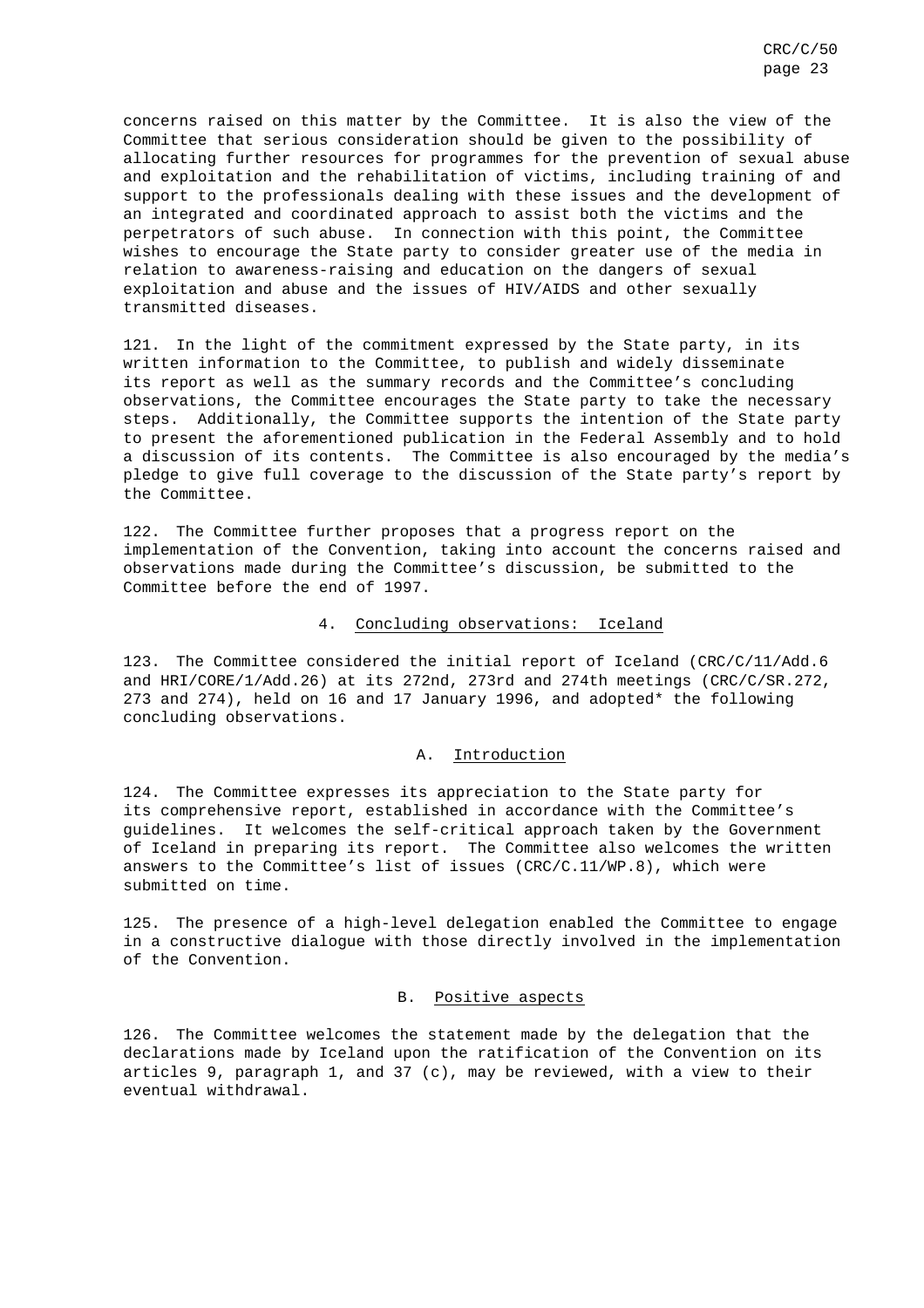127. The Committee notes with appreciation the strengthening of the protection of human rights in general and of children's rights in particular in the Constitution; it particularly welcomes the inclusion in the Constitution of a provision directly based on article 3, paragraph 2, of the Convention. It also notes that important international instruments, such as the Hague Convention on the Civil Aspects of International Child Abduction and the European Convention on Recognition and Enforcement of Decisions Concerning Custody of Children, have recently been ratified by Iceland. The commitment of the authorities to ratify in the near future ILO Convention 138 on the Minimum Age for Employment is also noted with satisfaction.

128. The Committee welcomes the establishment of the Office of Children's Ombudsman and its role of disseminating among the public information on the rights of the child and of encouraging compliance with the international instruments ratified by Iceland concerning those rights, among them the Convention.

129. The Committee also welcomes the establishment of the Government Agency for Child Protection in March 1995. Its functions, as a centralized authority providing the Child Welfare Committees with improved support, preparing training programmes for members of the Child Welfare Committees, or informing foster-parents and preparing them to assume their tasks, are of great importance for a better implementation of the rights enshrined in the Convention.

130. The Committee acknowledges the efforts undertaken by the authorities to find creative ways to ensure the effective dissemination of the Convention, such as the establishment of an interministerial working group to decide on the form the publicity campaigns on the Convention should take. It also acknowledges the commitment of the authorities to strengthening their relationships and cooperation with non-governmental organizations working in the field of the protection and promotion of children's rights.

131. With regard to the high number of domestic or other accidents whose victims are children in Iceland, the Committee welcomes the establishment of the Accident Prevention Council in 1994.

132. The Committee welcomes the initiative of the Ministry of Education to appoint an interministerial committee to formulate overall policy with regard to immigrants and to coordinate the authorities' activities in relation to immigrant issues. The establishment, under the auspices of the Ministry of Education, since autumn 1993 of a special programme, for the benefit of teachers at all levels (from nursery schools to secondary schools and adult education), on education for immigrants is also welcomed by the Committee.

133. The recent developments in the area of refugee matters are considered by the Committee to be promising; the establishment of a Refugee Council to organize the acceptance and arrival of refugees in Iceland, with special attention being given to child refugees, and to deal with asylum-seekers whose requests are pending before the authorities is viewed as a very positive measure. Likewise, the Committee welcomes the legal change abolishing the requirement that a person seeking Icelandic citizenship has to add an Icelandic name to his or her original name.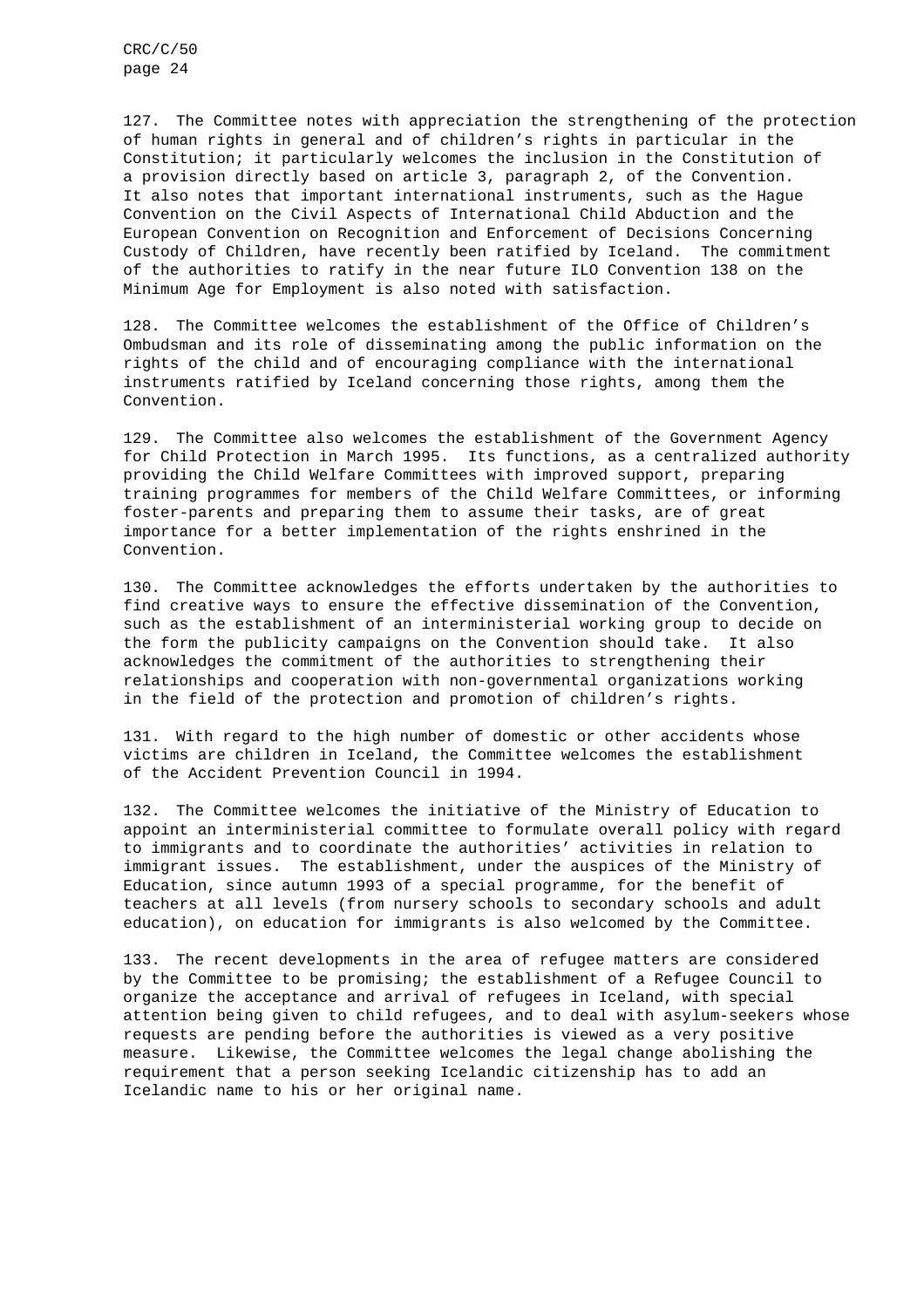134. With regard to article 7, paragraph 2, of the Convention, the Committee takes note with satisfaction of the intention expressed by the delegation that a government proposal dealing expressly with the status of stateless children will be presented to the Althing in due time.

# C. Principal subjects of concern

135. The Committee wishes to emphasize that the Convention provides for the protection and care of children, and in particular for the recognition of the child as the subject of his or her own rights. In this connection, the Committee notes that this essential aspect of the Convention is not yet fully reflected in Icelandic law.

136. While the Committee notes that the Convention is not an integral part of the national legislation, it is concerned that gaps might exist in regard to the reflection of the Convention in national laws and regulations.

137. The Committee stresses the importance of the coordination of sectoral policies of the different governmental agencies and departments dealing with child issues. In view of the large autonomy of the local authorities in the field, among others, of child protection and welfare, the Committee also notes with concern the absence of a mechanism to coordinate the decisions taken and the activities undertaken in this field between the central and local authorities and between the local authorities themselves.

138. The Committee is particularly preoccupied about the disparities of the budget allocations in the field of child protection and welfare between different administrative regions, which may lead to discrimination between children living in different areas, for example in the field of education and after school-time care.

139. While noting the steps taken to disseminate the text of the Convention among students at all school levels, the Committee notes that the inclusion of human rights in general, and of children's rights in particular, as a subject in schools and universities is still pending.

140. The lack of comprehensive and systematic training programmes for professionals working for and with children, such as teachers or social workers, or who are in contact with children, such as policemen, lawyers, magistrates or doctors, on children's rights and on the exercise of their rights, is also a matter of concern to the Committee.

141. The Committee notes that the best interest of the child to spend time in his/her family environment may be infringed by the long working hours of parents and that sufficient measures have not been taken to prevent children from being alone at home during their parents' working hours. In this connection, the insufficient availability of places in nursery schools is of concern.

# D. Suggestions and recommendations

142. The Committee wishes to encourage the State party to consider the possibility of withdrawing its declarations on the Convention, and would like to be kept informed of developments on this matter.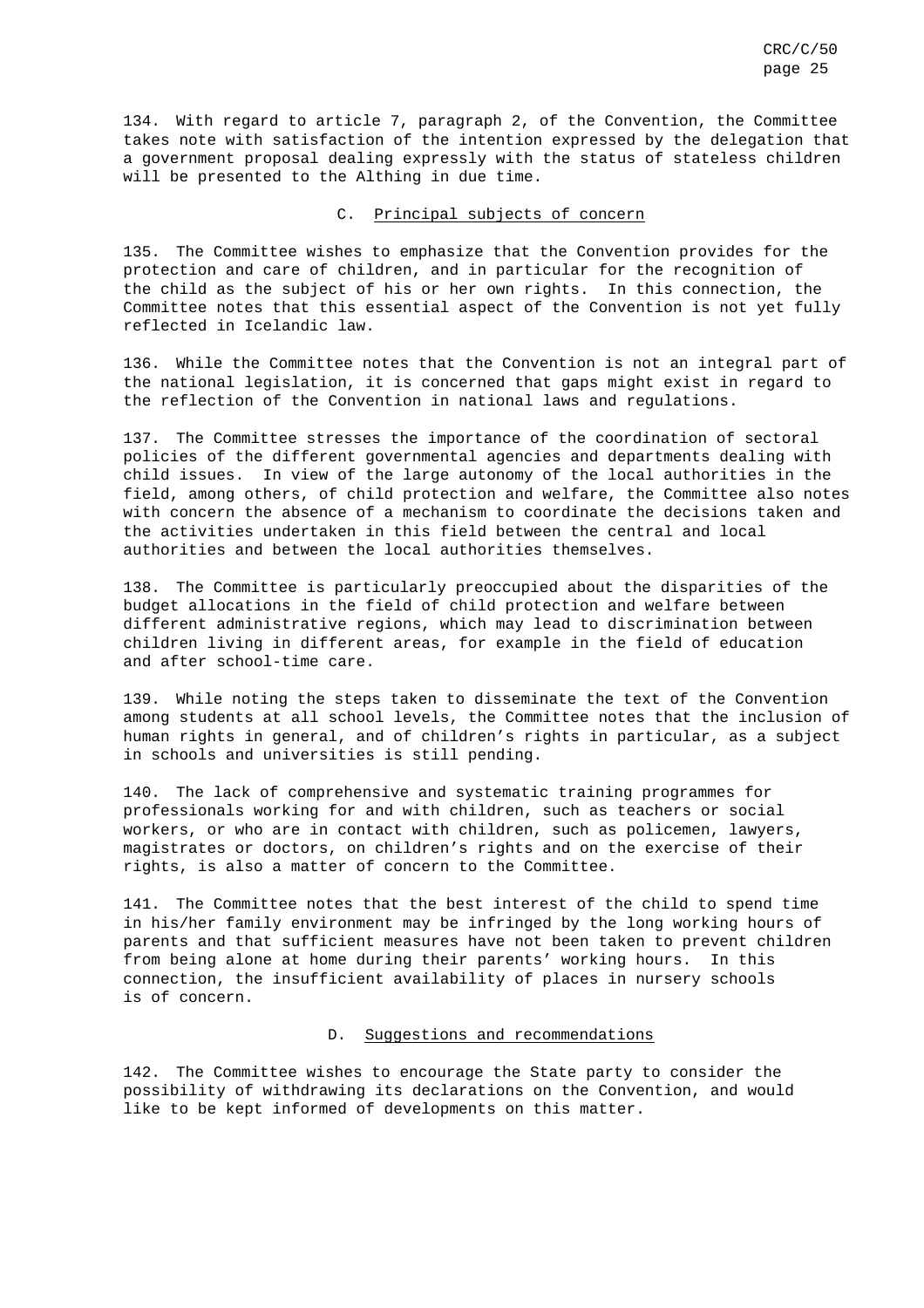143. The Committee recommends that steps be taken to have all the substantive provisions of the Convention reflected in national laws or regulations, so that the full protection of the rights enshrined in the Convention is ensured.

144. The Committee recommends that the State party establish a mechanism to enhance the coordination of governmental policies as well as those of central and local authorities in the field of children's rights, with a view to eliminating possible disparities or discrimination in the implementation of the Convention and ensuring that the Convention is fully respected in all parts of Iceland.

145. The Committee encourages the State party to pursue and further develop its policy aimed at disseminating information and at increasing awareness of the Convention. It also urges the authorities to integrate the Convention and children's rights into the training curricula of professional groups dealing with children and in the school and university curricula.

146. The Committee recommends that the budgetary allocations be ensured to the maximum extent of available resources in the light of article 4 of the Convention. In this connection, due attention should also be paid to articles 2 and 3 of the Convention, with a view to avoiding the risk of disparities in services for children in different parts of the country. The Committee also recommends that the State party consider strengthening international cooperation and assistance, with a view to enhancing the promotion and protection of the rights of the child.

147. The Committee suggests that appropriate measures be taken to counter the inequalities between men and women with regard to remuneration, since it may be detrimental to the child, in particular in homes headed by a single woman.

148. The Committee recommends a further review of the procedures with regard to custody or to the separation of the child from his or her parents, in order to ensure that the best interests of the child are always a primary consideration.

149. Finally, in the light of article 44, paragraph 6, of the Convention, the Committee recommends that the report be made widely available to the public in Iceland and that publicity be given to its consideration by the Committee through the publication of the relevant summary records of the discussion and of the concluding observations of the Committee.

#### 5. Concluding observations: Republic of Korea

150. The Committee considered the initial report of the Republic of Korea (CRC/C/8/Add.21) at its 266th, 267th and 268th meetings (CRC/C/SR.266-268), held on 18 and 19 January 1996, and adopted\* the following concluding observations.

# A. Introduction

151. The Committee expresses its appreciation to the State party for engaging, through a high-level and multidisciplinary delegation, in an open and fruitful dialogue with the Committee. It welcomes the written information submitted by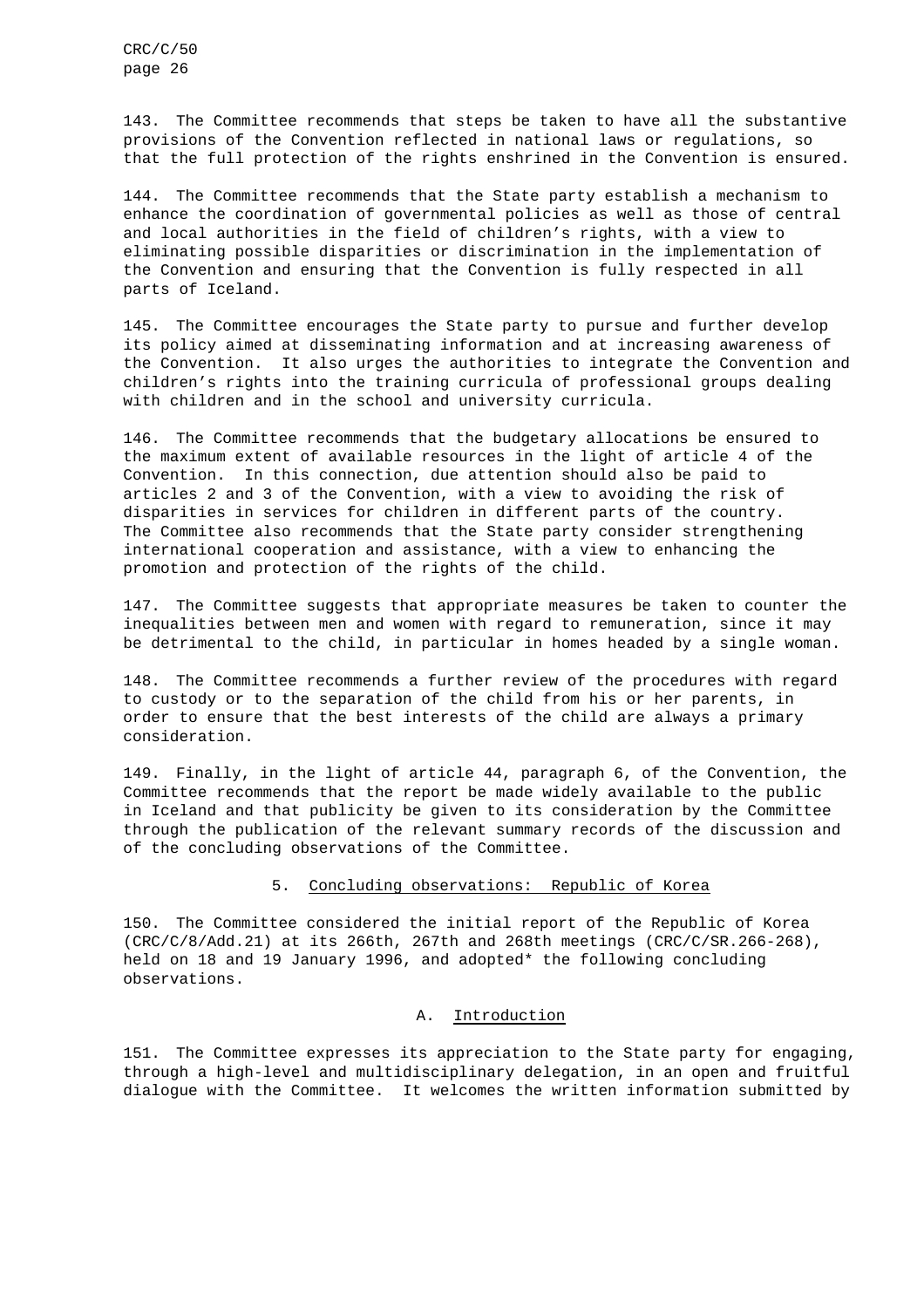the delegation in reply to the questions included in the list of issues, as well as the additional information provided by the State party following the dialogue held with the Committee.

#### B. Positive aspects

152. The Committee notes with satisfaction that the Convention is directly applicable in the domestic legal order and can be invoked before the courts.

153. The Committee welcomes the development of a national plan of action for children and its incorporation in the Seventh Five-Year Social-Economic Development Plan for 1992-1996, as well as the recent establishment of the National Committee on the Rights of the Child.

154. The Committee notes with satisfaction the importance attached by the Government to education, considered as the "driving force of social and economic development".

155. The Committee also welcomes the openness, reflected in the written replies and reaffirmed by the delegation during the dialogue, towards considering the possibility of withdrawing the reservations entered by the State party to the Convention. The Committee is encouraged by the revision of the Civil Code that is being undertaken with the aim of incorporating the right of the child who is separated from one or both parents to maintain personal relations and direct contact with both parents on a regular basis. It is also encouraged by the fact that, as stated by the delegation, such a measure will enable the State party to withdraw its reservation pertaining to article 9, paragraph 3 of the Convention.

# C. Factors and difficulties impeding the implementation of the Convention

156. The Committee notes the difficulties facing the Republic of Korea in the present period of political and economic transition. The efforts to secure rapid economic growth have not always been matched by an appropriate level of realization of economic, social and cultural rights, in particular in relation to children belonging to the most disadvantaged groups affected by growing poverty. The fact that the country has only recently emerged from a period of military rule has had a negative impact on the enjoyment of the fundamental rights and freedoms of children.

#### D. Principal subjects of concern

157. The Committee is of the view that the reservations made by the State party to article 9, paragraph 3, article 21, paragraph (a) and article 40, paragraph  $2$  (b)(v) raise questions about their compatibility with the principles and provisions of the Convention, including the principles of the best interests of the child and respect for the views of the child.

158. The Committee is concerned at the insufficient measures adopted to ensure a permanent and effective coordinating and monitoring mechanism. The Committee also notes the insufficient measures taken to gather reliable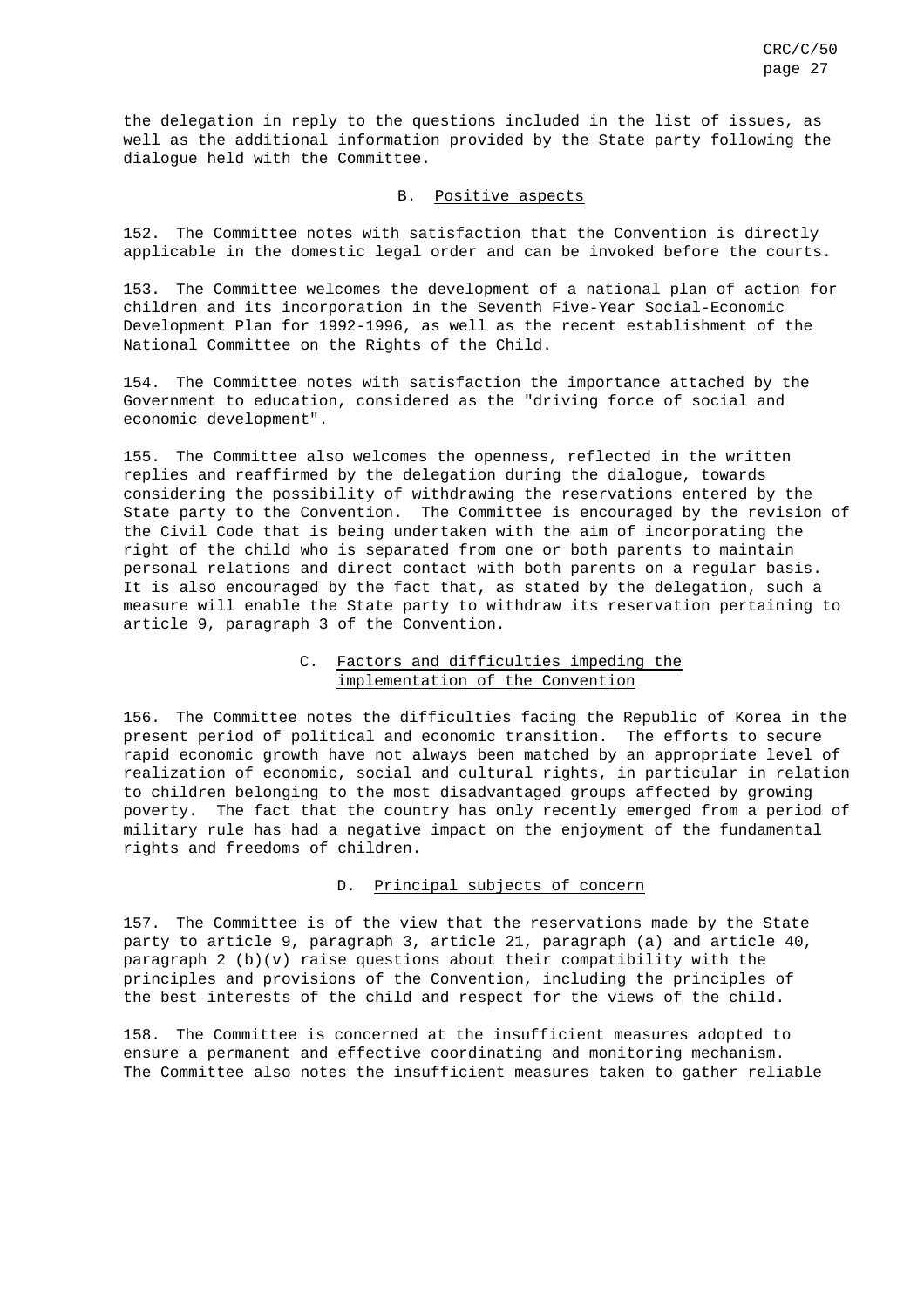quantitative and qualitative data on all areas covered by the Convention, to evaluate progress achieved and to assess the impact of policies adopted on children, in particular in relation to the most vulnerable groups of children.

159. The Committee is concerned about the insufficient measures taken to ensure that the principles and provisions of the Convention are widely known to children and adults. The lack of adequate training on the contents of the Convention of the various professional groups working with and for children, including teachers, social workers, judges, law enforcement officials, psychologists and health personnel, is also noted with regret.

160. As regards the implementation of article 4 of the Convention, the Committee notes with concern the inadequacy of measures taken to ensure the implementation of children's economic, social and cultural rights to the maximum extent of available resources. Insufficient attention has been paid in this regard to the areas of the social and human development of children and to the needs of the most vulnerable groups of children.

161. The Committee is also concerned that the basic principles of the Convention, in particular the provisions of its articles 2, 3 and 12, have not been adequately reflected in legislation, policies and programmes. Insufficient measures have been adopted to create awareness of these basic values of the Convention with a view to changing the prevailing consideration and treatment of the child simply "as a mini-adult or immature adult", as recognized in the report. The Committee notes with concern the persistent discriminatory attitudes affecting girls - including in relation to the minimum age for marriage - disabled children and children born out of wedlock.

162. The Committee notes with concern the insufficient assistance provided for families to assume their responsibilities in the protection of children's rights.

163. The Committee expresses its concern at the insufficient measures adopted, including of a legal nature, to ensure effective implementation of the civil rights and fundamental freedoms of children, such as in relation to the right to a nationality, freedom of expression, thought, conscience and religion, as well as to freedom of association and peaceful assembly. The threats to national security invoked by the Government have hampered the enjoyment of such fundamental freedoms.

164. The Committee is of the view that the approach of the State party in the field of adoption and the prevailing system of dissolution of adoption, raises questions as to its compatibility with the Convention, including in relation to the principle of the best interests of the child as the paramount consideration, as well as to the legal safeguards established by article 21. In this regard, the Committee is particularly concerned at the insufficient measures taken to ensure that adoption is authorized by the competent authorities, on the basis of all pertinent and reliable information and of the informed consent of all persons concerned, including the child. The high rate of inter-country adoption is also of concern to the Committee. With regard to child abuse and domestic violence, the Committee is concerned at the lack of preventive policies and of adequate reporting mechanisms. Abandonment of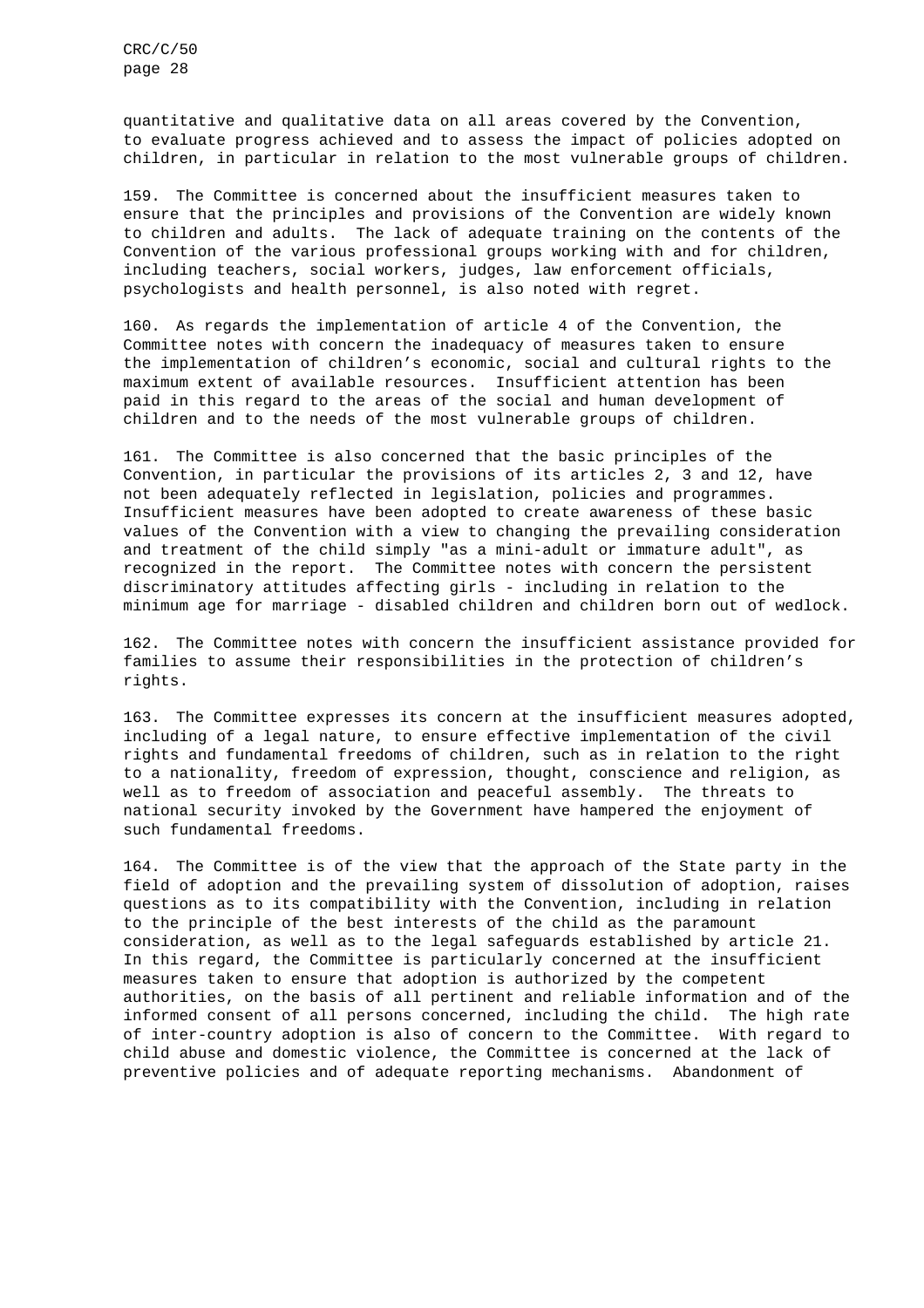children, the high rate of child headed families and the persistence of corporal punishment, widely envisaged by parents and teachers as an educational measure, are other subjects of concern to the Committee.

165. The Committee is concerned at the insufficient consideration given in the education system to the aims of education as reflected in article 29 of the Convention. The highly competitive nature of the education system risks hampering the development of the child to the fullest potential of his or her abilities and talents and the child's preparation for responsible life in a free society.

166. Concern is also expressed at the insufficient measures adopted, including in the field of legal reform, to prevent situations of child labour. In this regard, the discrepancy between the age for completion of compulsory education and the minimum age for admission to employment is noted with particular concern.

167. The Committee is also concerned about the existing juvenile justice system and its lack of compatibility with the Convention, including articles 37, 39 and 40.

# E. Suggestions and recommendations

168. The Committee encourages the Government to continue to consider reviewing its reservations to article 9, paragraph 3, article 21, paragraph (a) and article 40, paragraph  $(b)(v)$ , with a view to withdrawing them.

169. The Committee recommends that the Government strengthen its efforts aimed at promoting advocacy and creating awareness and understanding of the principles and provisions of the Convention in the light of its article 42. The Committee suggests that the Government develop public campaigns with a view to addressing effectively the problem of persisting discriminatory attitudes, in particular towards girls, disabled children and children born out of wedlock, and that it adopts pro-active measures to improve the status and protection of these groups of children.

170. The Committee also encourages the State party to ensure training activities on the Convention to professional groups working with and for children, including teachers, social workers, judges, law enforcement officers, health personnel and officials entrusted with the task of ensuring data collection in the areas covered by the Convention. In the spirit of the United Nations Decade for Human Rights Education, the Committee further encourages the Government to give consideration to the incorporation of the rights of the child in the school curricula.

171. The Committee encourages the Government to pursue its efforts in order to ensure full compliance of its national legislation with the provisions and principles of the Convention, including non-discrimination (art. 2), the best interests of the child (art. 3) and respect for the views of the child (art. 12). The Committee particularly recommends that legislative measures be adopted with a view to ensuring an equal minimum age for marriage for girls and boys, in the light of article 2; ensuring the basic rights of all disabled children, in particular the right to education, in the light of article 23;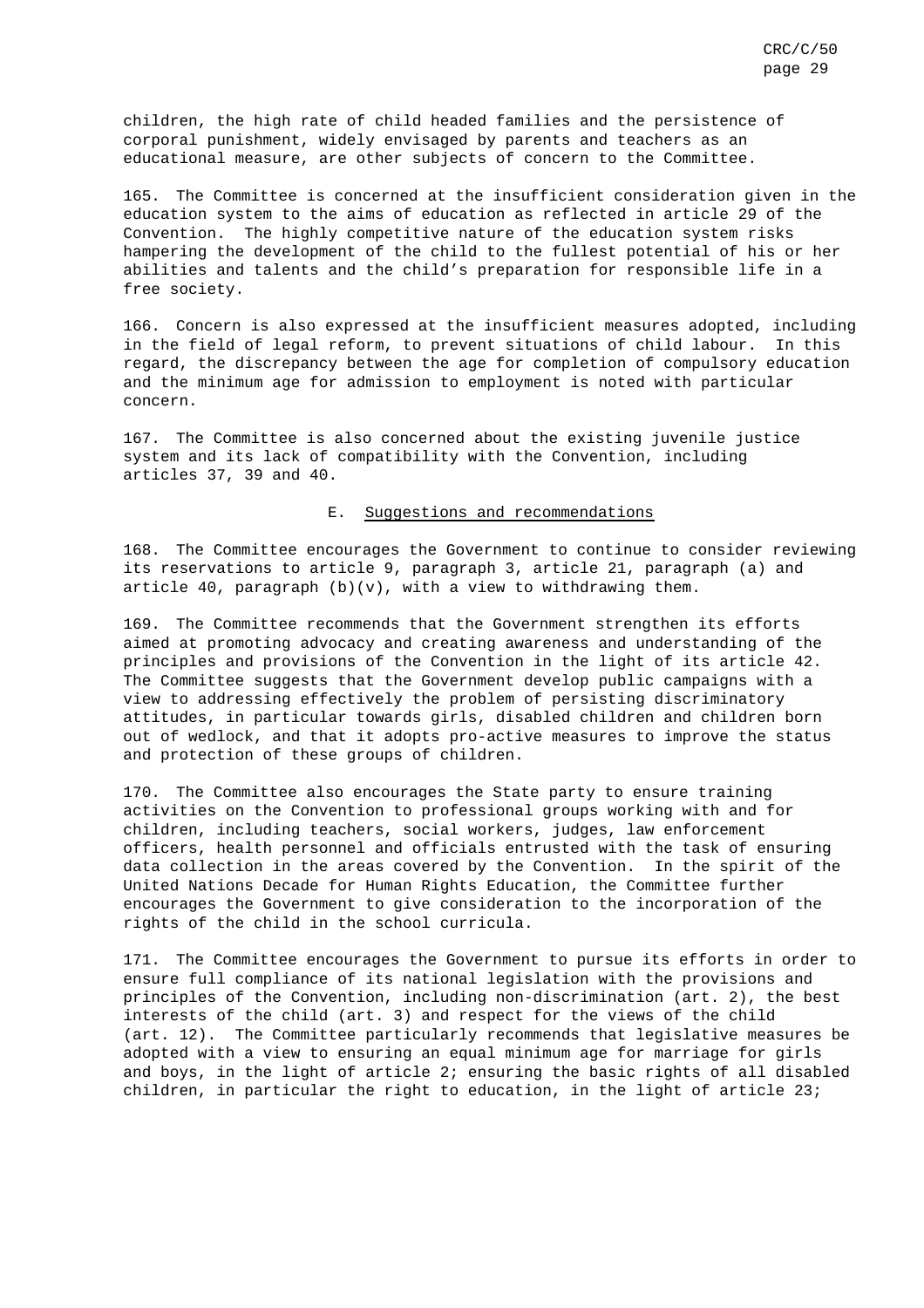abolishing any discrimination towards children born out of wedlock; preventing any risk of statelessness for a child born to a Korean mother; clearly prohibiting any form of corporal punishment; and raising the minimum age for employment with a view to adjusting it to the age of compulsory education. In the field of national and inter-country adoption, the Committee encourages the State party to undertake comprehensive legal reform to ensure full compatibility with the principles and provisions of the Convention, as well as to consider ratifying the 1993 Hague Convention on Protection of Children and Cooperation in respect of Inter-country Adoption.

172. The Committee recommends that a permanent and multidisciplinary mechanism be developed for coordination and monitoring of the implementation of the Convention, both at the national and local levels, in urban and rural areas. The Committee encourages the State party to give further consideration to the establishment of an ombudsperson for children or any equivalent independent complaint and monitoring mechanism. The Committee further encourages the promotion of a closer cooperation with non-governmental organizations.

173. The Committee also recommends that the system of data collection be improved and appropriate disaggregated indicators identified with a view to addressing all areas covered by the Convention and evaluating progress achieved, with due regard being paid to the situation of children belonging to the most disadvantaged groups.

174. The Committee strongly recommends that the Government of the Republic of Korea pay particular attention to the full implementation of article 4 of the Convention and undertake all appropriate measures to the maximum extent of available resources for the implementation of the economic, social and cultural rights of children. Special attention should be paid to the situation of the most disadvantaged groups of children in the light of the principles of non-discrimination and the best interests of the child.

175. The Committee considers that greater efforts should be made to promote the participation of children in family, school and social life, as well as the effective enjoyment of their fundamental freedoms, including the freedom of opinion, expression and association, which should be subject only to the restrictions provided by the law and which are necessary in a democratic society.

176. The Committee encourages the State party to adopt further measures to ensure assistance for the family to ensure its responsibilities in the upbringing and development of the child, in particular in the light of articles 18 and 27 of the Convention. Special attention should be paid to the prevention of child abandonment, as well as to the prevention of, and appropriate assistance to, child-headed families.

177. In the area of child abuse and domestic violence, the Committee recommends that the State adopt further measures to prevent such situations and to protect and ensure appropriate physical recovery and social reintegration of children affected thereby. Consideration should be given to the establishment of a system of early detection, surveillance and referral.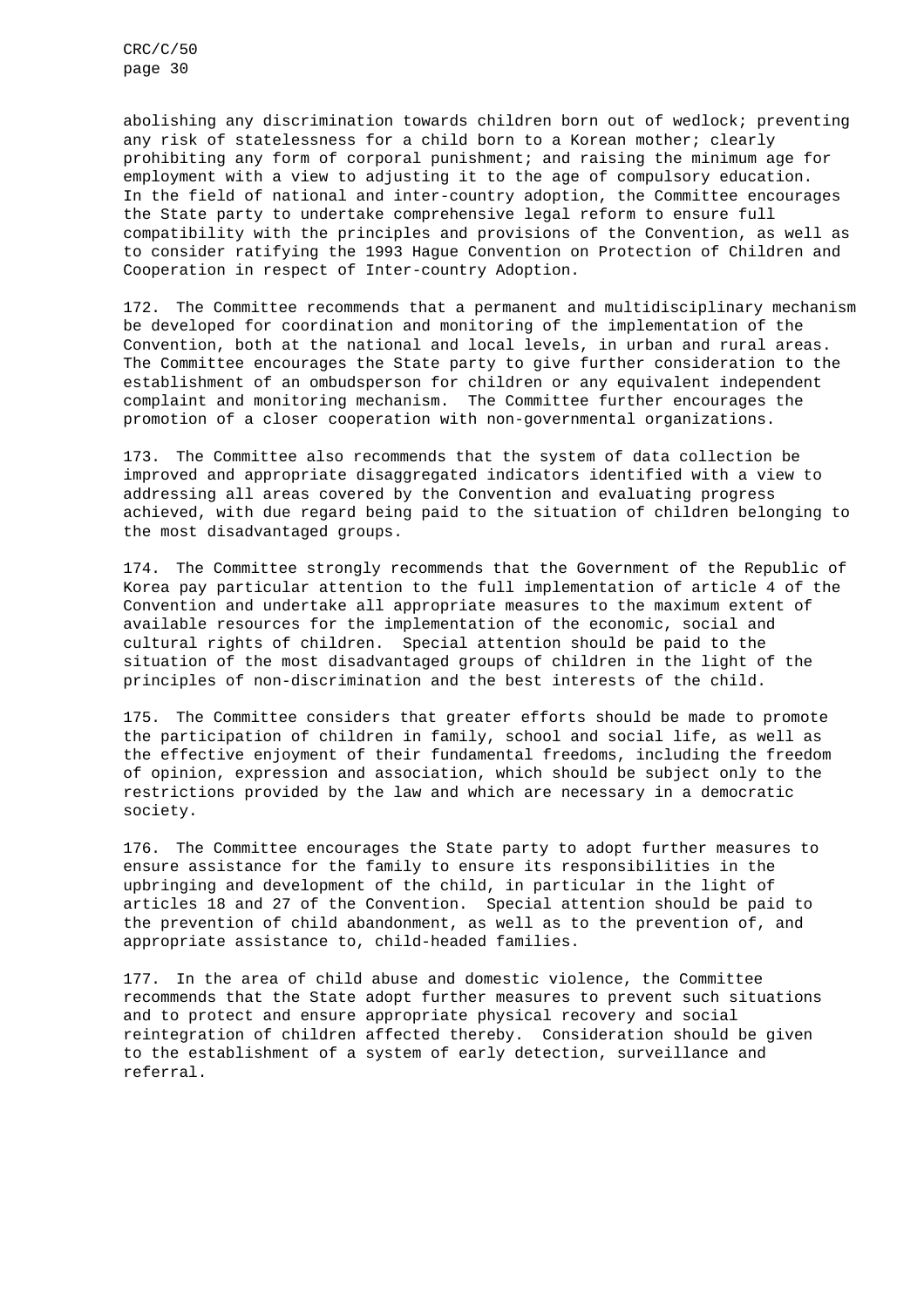178. The Committee encourages the State party to review its education policy, with a view to reflecting fully the aims of education set out in article 29 of the Convention.

179. In the area of child labour, the Committee encourages the State party to adopt appropriate measures with a view to reflecting fully the Convention, in particular article 32, in its legislation and practice. It recommends that consideration be given to the ratification of ILO Convention No. 138 on minimum age for admission to employment and encourages the State party to consider pursuing such action in consultation with ILO.

180. The Committee recommends that the State party envisage undertaking a comprehensive reform of the system of juvenile justice in the spirit of the Convention, in particular articles 37, 39 and 40, and of other United Nations standards in this field, such as the "Beijing Rules", the "Riyadh Guidelines" and the United Nations Rules for the Protection of Juveniles Deprived of their Liberty. Particular attention should be paid to the consideration of deprivation of liberty only as a measure of last resort and for the shortest period of time, to the protection of the rights of children deprived of liberty, to due process of law and to the full independence and impartiality of the judiciary. Training programmes on the relevant international standards should be organized for all those professionals involved with the system of juvenile justice. The Committee would like to suggest that the Government of the Republic of Korea consider seeking international assistance in this area of the administration of juvenile justice, from the Centre for Human Rights and the Crime Prevention and Criminal Justice Branch.

181. The Committee recommends that the report submitted by the State party, the summary records of its consideration and the concluding observations of the Committee be disseminated as widely as possible within the country.

#### 6. Concluding observations: Croatia

182. The Committee considered the initial report of Croatia (CRC/C/8/Add.19) at its 279th, 280th and 281st meetings (CRC/C/SR.279-281), held on 23 and 24 January 1996, and adopted\* the following concluding observations.

#### A. Introduction

183. The Committee notes with appreciation that the difficult circumstances resulting from the war have not undermined the State's commitment to the protection and promotion of children's rights, as evidenced by the State's accession to the Convention immediately following independence, the timely submission of the initial report due under the Convention and the frank and detailed answers provided, both in written and oral form, for the consideration of the report by the Committee. The Committee requests a progress report before the end of 1997.

#### B. Positive aspects

184. The Committee welcomes the statement by the delegation that the Government intends to withdraw its reservation to article 9 of the Convention.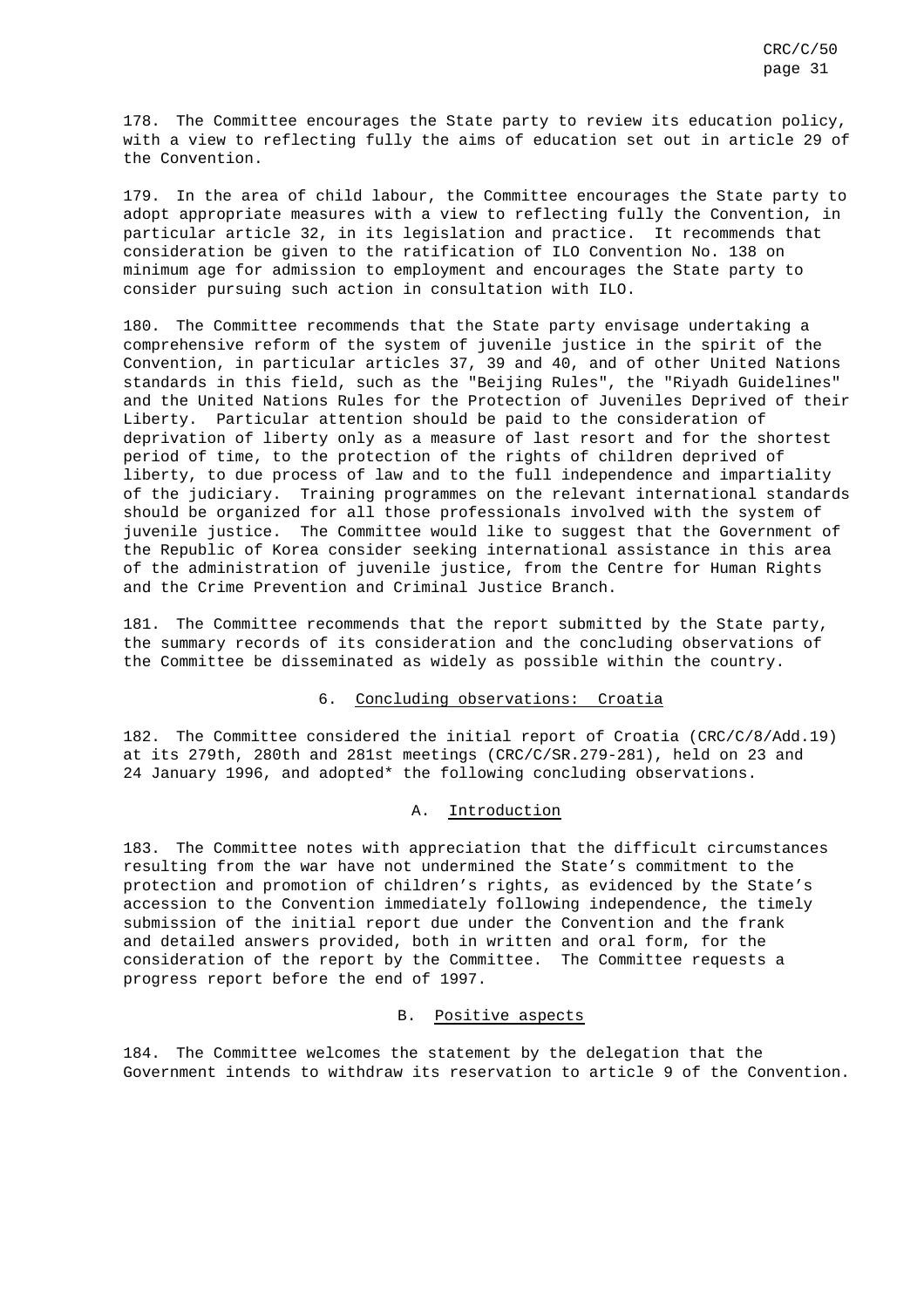185. The Committee takes note with satisfaction of the efforts to bring domestic law and practice into line with the principles and provisions of the Convention, including the enactment of legislation on the family and on the protection of children against all types of abuse.

186. The Committee welcomes the provisions contained in the new Constitution which accord to international human rights instruments ratified by the State a legal status superior to that of domestic legislation. It notes with appreciation the establishment of the special parliamentary Committee for Human Rights and the Rights of Ethnic and National Communities or Minorities, which monitors the application of international instruments and the relevant provisions of constitutional law dealing with human rights.

187. The Committee welcomes the willingness of the Government, in the framework of article 4 of the Convention, to ensure cooperation with United Nations and other competent bodies, including the Special Rapporteur on the situation of human rights in the territory of the former Yugoslavia, the Office of the United Nations High Commissioner for Refugees, the United Nations Children's Fund, the United Nations Educational, Scientific and Cultural Organization and the International Committee of the Red Cross in the fields of human rights and humanitarian assistance.

188. The Committee also welcomes the efforts pursued by the Government, in cooperation with non-governmental organizations, with a view to raising public awareness on the rights of the child. In this connection, the Committee welcomes the European Youth Campaign being undertaken under the auspices of the Council of Europe to combat racism, xenophobia, anti-Semitism and intolerance.

189. The Committee further welcomes the progress made in modifying the Law on Citizenship so as to eliminate risks of discrimination.

190. The Committee welcomes the intentions expressed by the Government to prosecute people who committed crimes against the civilian population, including children, during and after "Operation Storm" in August 1995 in the Krajina area and to provide safe conditions for returnees.

# C. Factors and difficulties impeding the implementation of the Convention

191. The Committee recognizes the serious difficulties faced by the State party in implementing the provisions of the Convention. It notes that the State party's transition to a market-oriented economy has had a serious impact on the population, in particular on all vulnerable groups, including children.

192. The Committee also notes the major problems experienced as a consequence of war, which has borne a severe impact on the population, including children, leading to heavy casualties, long-lasting physical, emotional and psychological effects, as well as the disruption of some basic services. It takes special note of an unknown number of children who have suffered the most fundamental violations of their right to life, and the existence of a large population of refugees and displaced persons, exceeding a half million, who are being attended to by international aid.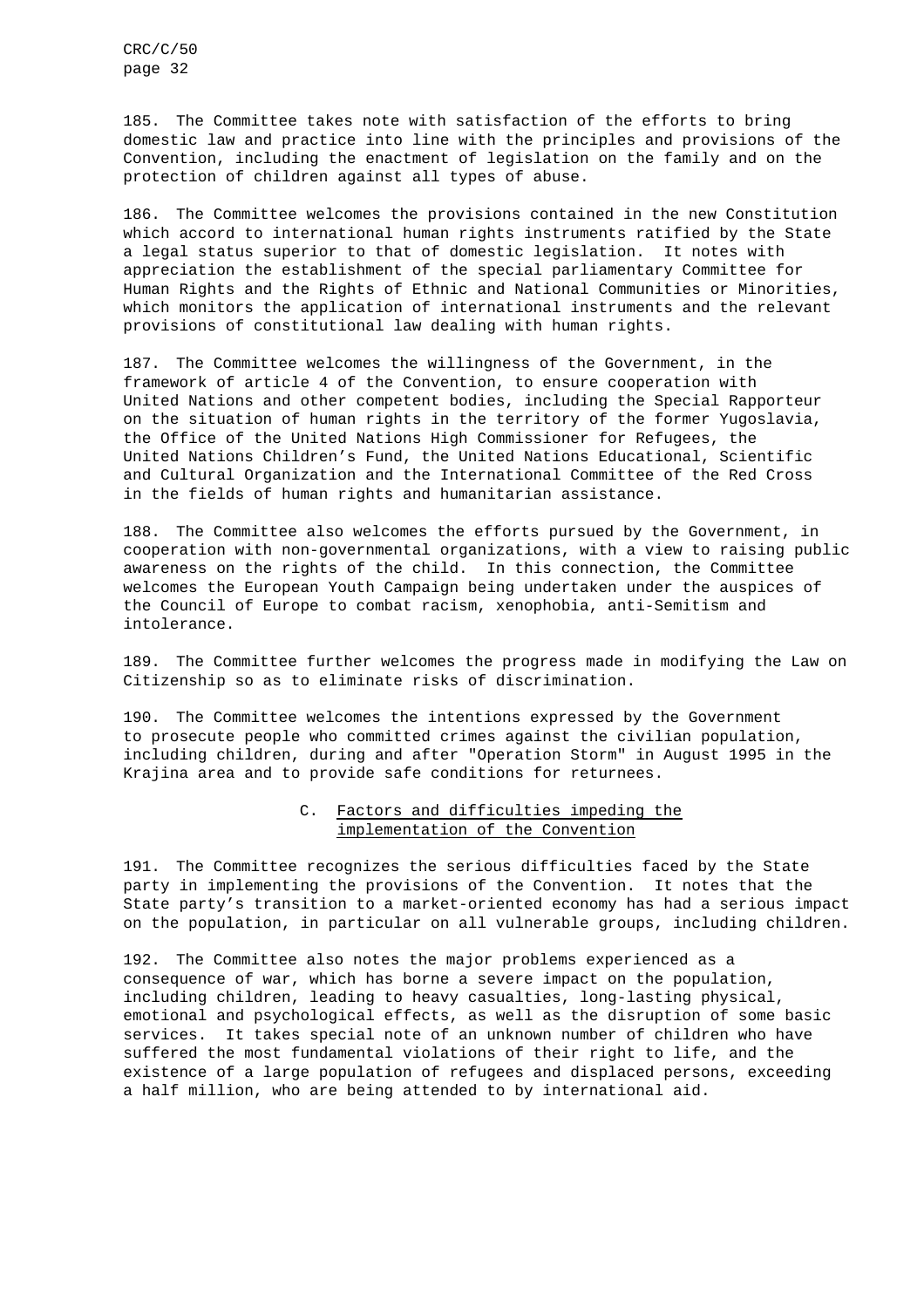# D. Principal subjects of concern

193. The Committee, while welcoming the existence of government bodies and the creation of new ones competent to deal with the welfare of children at the national and local levels, expresses concern that effective coordination must be established among them in order to develop a comprehensive approach to the implementation of the Convention.

194. The Committee is concerned at the absence of an integrated and systematic monitoring mechanism covering all areas covered by the Convention, and in relation to all groups of children, especially those affected by the consequences of the war and the economic transition.

195. The Committee is concerned about the impact on children of economic difficulties resulting from the transition to a market economy. It is particularly worried about the consequences the of privatization of some social services that might affect the most vulnerable groups of children. In this connection, it is particularly concerned as to whether appropriate measures have been taken to protect children in the light of article 4 of the Convention.

196. The Committee expresses concern about the Law on Temporary Possession, according to which property may be occupied by temporary settlers in the absence of the property owners. The Committee is concerned that families affected by this law will face problems if they should return before the present occupiers have found alternative shelter.

197. The Committee is concerned that a number of unaccompanied children who have lost contact with their families are in institutions or in foster care. The Committee further notes with concern that some foster homes might accept responsibility for the care of children solely for the economic compensation provided to them. It stresses that the consequences for the children living under such conditions are not conducive to their sound development.

198. The Committee expresses concern that children might be removed from their families because of their health status or the difficult economic situation faced by their parents.

199. The Committee notes with deep concern the apparent disregard for judicial decisions. It notes that allegations continue to be made about incidents in which members of minority groups, particularly of Serbian and Muslim origin, are harassed and the perpetrators left unpunished. The Committee draws attention to the adverse consequences for society as a whole and for the generation of children who witness this phenomenon of impunity.

#### E. Suggestions and recommendations

200. The Committee recommends that the Government devote its full efforts to actively encouraging a culture of tolerance through all possible channels, including the schools, the media and the law. The schools should teach children to be tolerant and to live in harmony with persons from different backgrounds.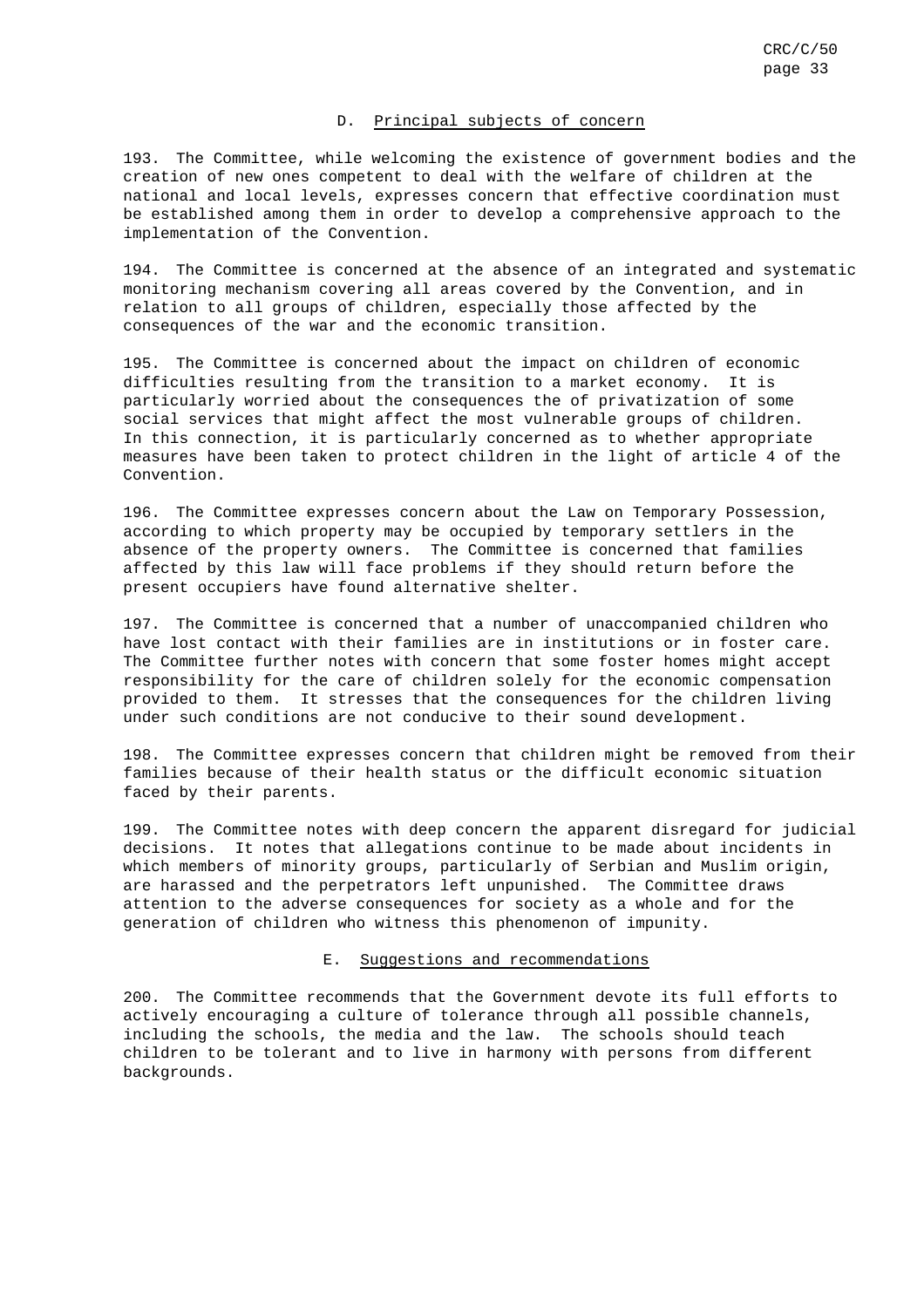201. The Committee also recommends, in the interests of healing and trust-building within the country and in the spirit of article 17 of the Convention, that the State-controlled mass media should play an active role in the efforts to secure tolerance and understanding between different ethnic groups, and that the broadcasting of programmes which would run counter to this objective come to an end.

202. The Committee recommends that the State party should take further steps, such as the establishment of a permanent structure to improve policy formulation and adopt measures for the promotion and protection of children's rights.

203. The Committee recommends that consideration be given to the establishment of a special independent monitoring structure, whether under the existing Office of the Ombudsman or as a separate body, and to that end recommends that a study be undertaken as soon as possible reviewing the experiences of other nations so that the most appropriate decision may be reached.

204. The Committee recommends that public information activities and other appropriate action be undertaken to make better known the principles and provisions of the Convention on the Rights of the Child and other relevant international human rights instruments, including through their incorporation in school curricula, with a view to enhancing democratic institutions, achieving national reconciliation, encouraging the protection of the rights of children belonging to minority groups and eliminating the atmosphere of impunity among those that harass these groups.

205. In keeping with efforts to promote the process of national reconciliation and national dialogue, the Committee recommends that training programmes be organized for members of the army, police and judiciary on the provisions of the Convention.

206. The Committee recommends that the system of foster-care be carefully monitored in order to eliminate any possible acts of abuse against the children placed in such care.

207. The Committee recommends that in the light of the best interests of the child and, when necessary, in the framework of international cooperation, the Government make special efforts to resolve the problem of property owners returning to their homes before their occupiers have been able to find alternative shelter.

208. The Committee recommends that a progress report be submitted by the end of 1997 for its consideration. It requests that the State include in that report information about subsequent developments in the areas of legal and judicial reform, of decisions to improve coordination of policies relating to children and of the monitoring of the implementation of the Convention. The progress should also cover the concerns expressed by the Committee.

209. The Committee recommends that the report of the State party, the records of the dialogue held between itself and the State delegation and the concluding observations adopted by the Committee be widely disseminated throughout the nation in all minority languages as well as in Croatian.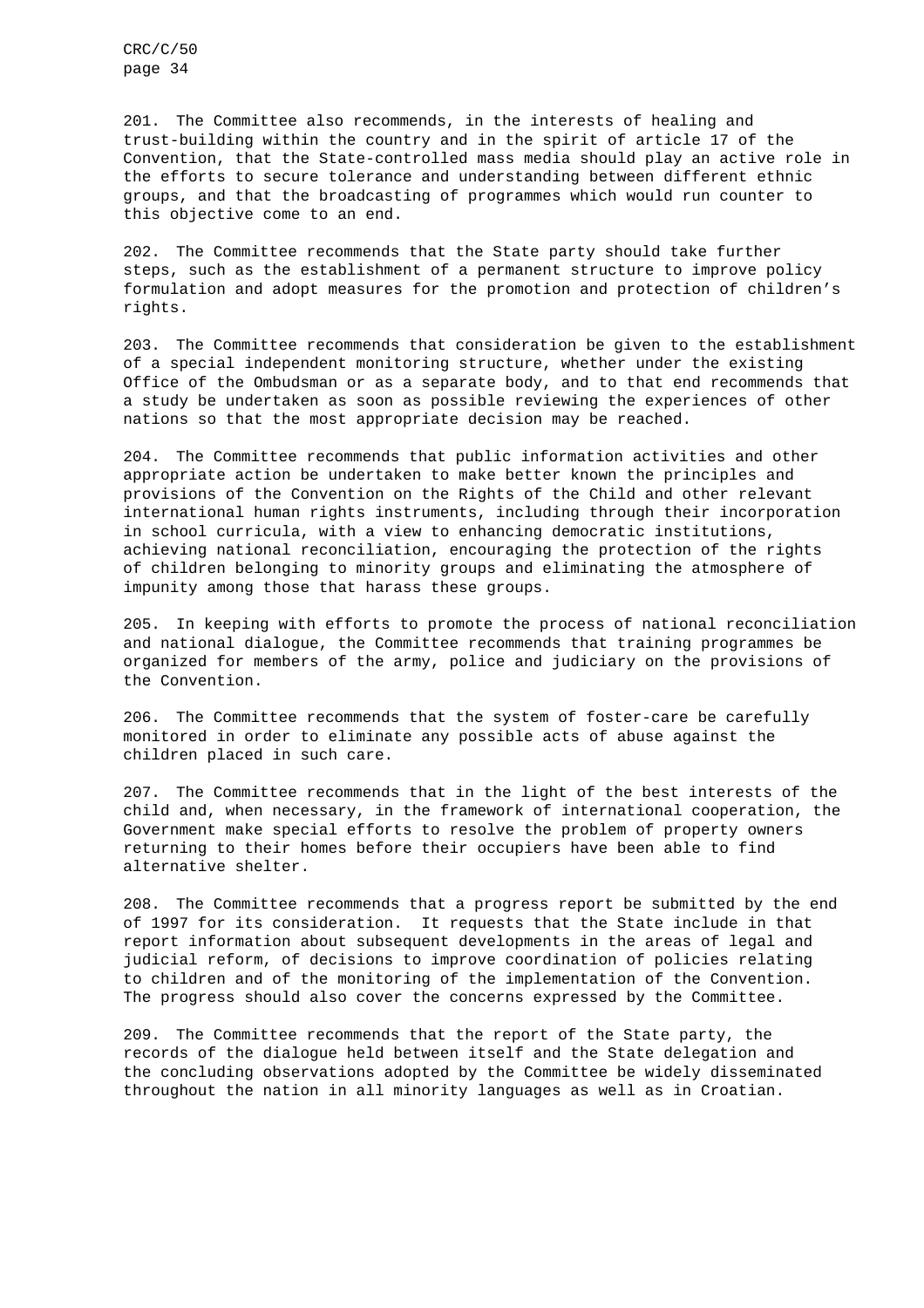It recommends that a national debate be encouraged about the State party's compliance with the Convention within and among the Government, international organizations and national non-governmental organizations and also among the public.

#### 7. Concluding observations: Finland

210. The Committee considered the initial report of Finland (CRC/C/8/Add.22) at its 282nd to 284th meetings (CRC/C/SR.282-284), held on 23 and 24 January 1996, and adopted\* the following concluding observations.

#### A. Introduction

211. The Committee expresses its appreciation to the Government of Finland for the submission of its initial report, which has been prepared in conformity with the Committee's guidelines, and for the submission by the State party of written replies to its list of issues (CRC/C.11/WP.6). It notes with satisfaction that the supplementary information provided by the delegation and its involvement in matters related to the Convention made it possible to engage in a frank and constructive dialogue with the State party.

#### B. Positive aspects

212. The Committee takes note with satisfaction that the Government provides a comprehensive social security system and a wide range of welfare services for the benefit of children and their parents, particularly free health care, free education, extended pregnancy leave rights and a large day-care system.

213. The Committee welcomes the State party's submission to its Parliament of a national child policy report with the aim of protecting the rights of children living under the jurisdiction of the State party fully implementing the provisions of the Convention and by reducing to the maximum extent the impact on children of the current economic recession.

214. The Committee notes the efforts by the Government in the field of law reform. It welcomes the amendment of the Constitution of Finland in 1995, which has since included human rights and children's rights as fundamental principles. It welcomes the current discussions in Parliament concerning the future appointment of a children's rights ombudsperson. It also takes note of the current efforts to reform the Finnish Penal Code. Finally, it welcomes the recent government study on the impact of environmental issues on the life of children and the related measures undertaken.

215. The Committee also welcomes the Government's submission for ratification to the Finnish Parliament of the Hague Convention on Protection of Children and Cooperation in Respect of Intercountry Adoption of 1993.

216. The Committee notes the long-standing efforts made by the State party in the field of international cooperation, although the Government, owing to the economic recession, has since 1990 temporarily reduced its budget allocation to development aid.

217. Finally, the Committee takes note of the State party's wish to circulate in the Parliament the summary records of the dialogue with the Committee members and the concluding observations of the Committee.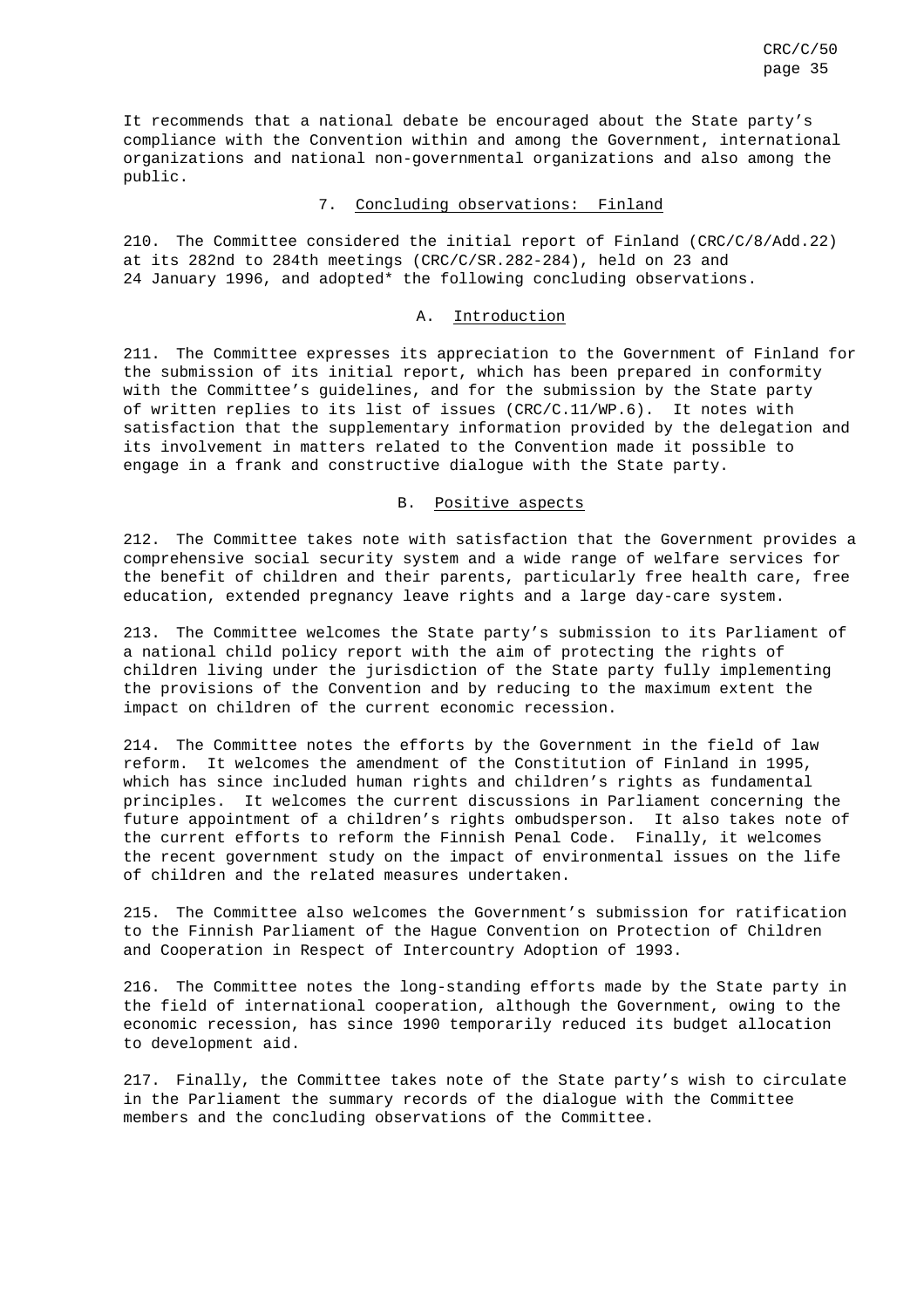# C. Factors and difficulties impeding the implementation of the Convention

218. The Committee notes the difficulties facing Finland in the present period of structural change and economic recession. Decentralization and privatization policies, severe unemployment and State budgetary cuts have undoubtedly affected Finnish children, particularly the most vulnerable groups.

# D. Principal subjects of concern

219. The Committee is worried about the impact on children of the difficult economic situation prevailing in the country, which has resulted in budgetary cuts, and the existing trends towards decentralization and privatization. In this connection, it is particularly concerned as to whether appropriate measures have been undertaken to protect children, particularly those belonging to the most vulnerable groups, in the light of articles 3 and 4 of the Convention.

220. The Committee is concerned at the insufficient attention paid to the need for an efficient coordination mechanism, between various ministries, as well as between central authorities and local authorities (municipalities), in the implementation of comprehensive policies for the promotion and protection of the rights of the child.

221. The Committee is concerned at the absence of an integrated monitoring mechanism capable, inter alia, of supervising the effectiveness of decentralized and sometimes privatized social (health, education and social care) municipal policies and services for the most vulnerable groups of society, particularly single parent and poor families and disabled, refugee and minority children.

222. The Committee expresses its concern that the State party has not yet fully taken into account in its legislation and in its policies the general principles of the Convention, in particular non-discrimination (art. 2), the best interests of the child (art. 3) and respect for the views of the child (art. 12).

223. The Committee is concerned about the absence of a global information and dissemination strategy for the Convention on the Rights of the Child in the country. It is also worried that the Convention does not yet exist in all languages spoken by minorities residing in the State party.

224. In the light of articles 2 and 3 of the Convention, the Committee is worried about the increasing negative attitude in the society towards foreigners.

225. The Committee is worried by the State party's current shortage of facilities for the psychiatric treatment of children. This shortage may result in the non-separation of children from adults in psychiatric establishments. It is also concerned by the high rates of suicide and the increasing rates of drug abuse among youth.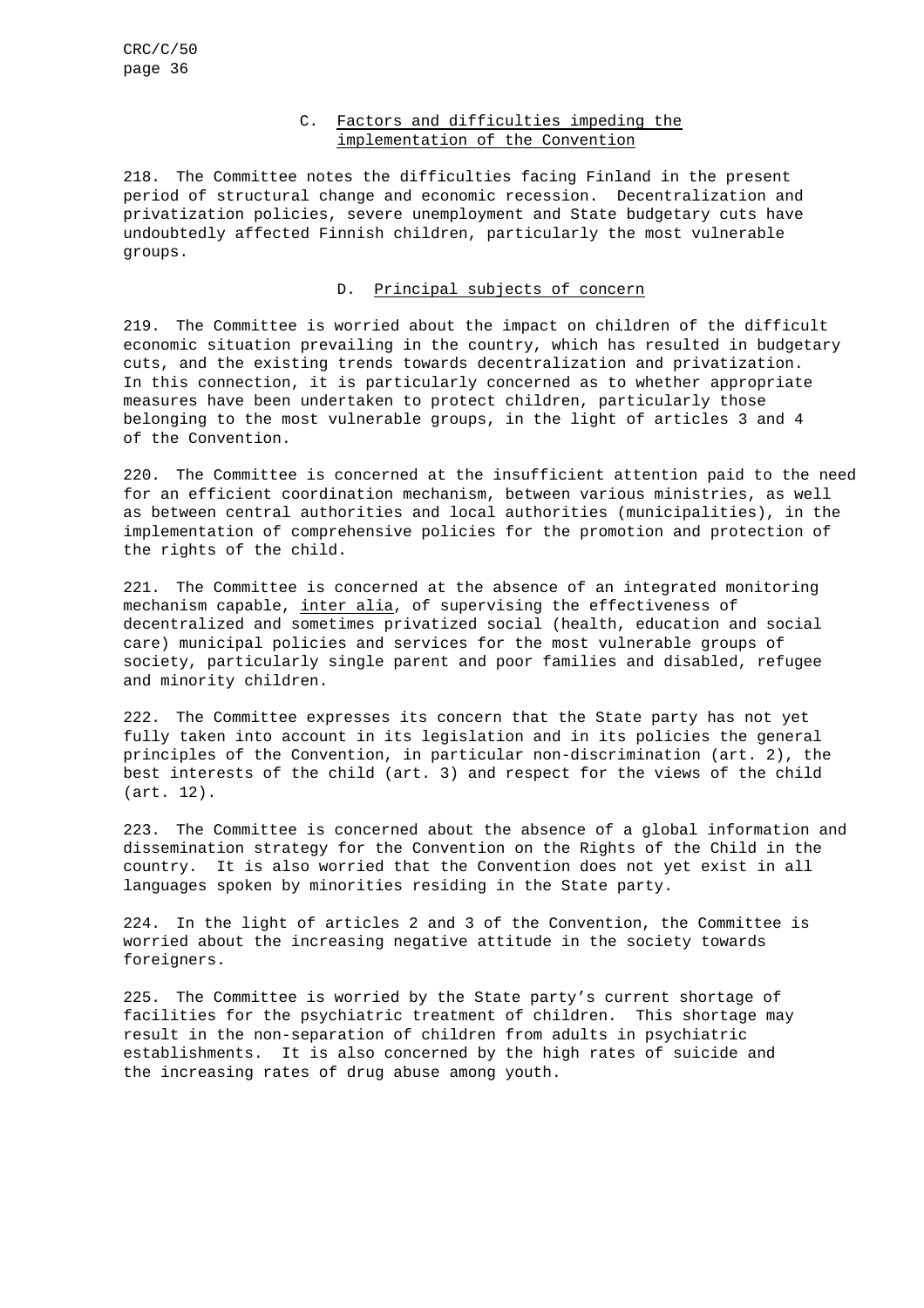226. The Committee is concerned about the need to improve the training of social workers through retraining programmes, in particular in relation to the full implementation of the participatory rights of the child, in the light of articles 3 and 12 of the Convention. It is also worried by the insufficient detection and prevention measures in the areas of sexual abuse and domestic violence.

227. The Committee is concerned by the recent increase of school drop-outs. In the light of article 30 of the Convention, it is also worried about the insufficient number of teachers capable of working with minority children.

228. The Committee is deeply concerned that appropriate, in particular legislative, measures have not yet been taken to forbid the possession of child pornography and the purchasing of sexual services from child prostitutes. It is also seriously concerned at the existence of sex telephone services accessible by children.

229. The Committee is concerned that the labour legislation does not appropriately protect children between the ages of 15 and 18 years.

#### E. Suggestions and recommendations

230. With respect to article 4 of the Convention, and in relation to the current difficult economic situation, the Committee emphasizes the importance of the allocation of resources to the maximum extent possible for the implementation of economic, social and cultural rights of the child at both central and local levels, in the light of the principles of the Convention, in particular those of its articles 2 and 3 relating to non-discrimination and the best interests of the child.

231. The Committee recommends that the State party take further steps to strengthen the coordination between the different governmental mechanisms involved in human rights and children's rights, at both central and local levels, and to consider the establishment of a coordinating body or mechanism to harmonize sectoral activities and policies. It also recommends the State party to strengthen its cooperation with non-governmental organizations, including in relation to the implementation of the Committee's recommendations.

232. The Committee recommends that an integrated monitoring system or mechanism be established to ensure that all children in all municipalities benefit to the same extent from basic social services. The establishment of an independent monitoring mechanism, such as, for instance, an ombudsperson for children, is also recommended.

233. The Committee is of the opinion that greater efforts are required to make the provisions and principles of the Convention widely known and understood by adults and children alike, in the light of article 42 of the Convention. The Committee recommends that the Convention be translated into all languages spoken by minorities living in the State party. The Committee wishes to encourage the State party to develop further a systematic approach towards increasing public awareness of participatory rights of children, in the light of article 12 of the Convention.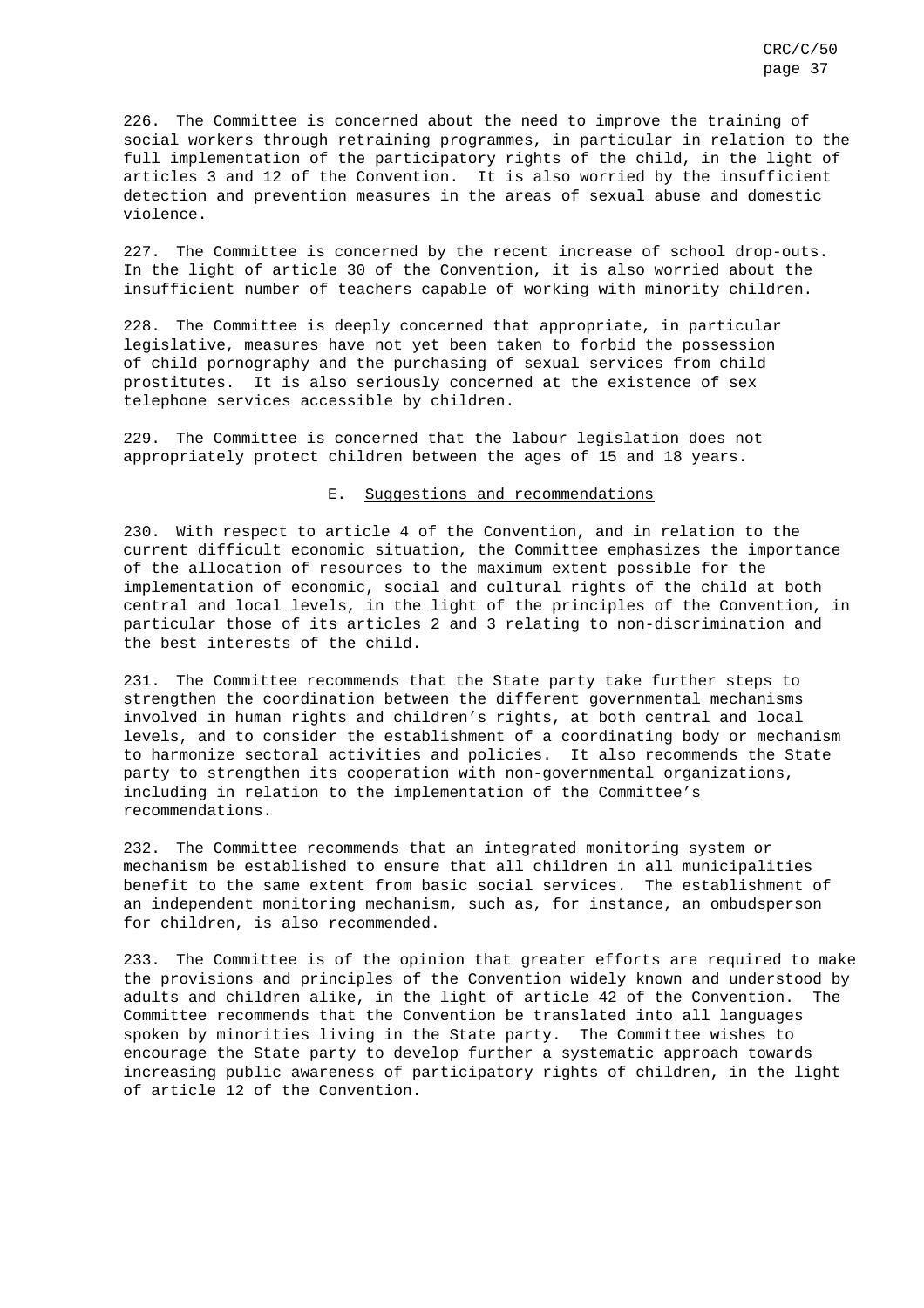234. To reduce the current increase in negative feeling and racism towards foreigners, the Committee recommends that the State party take all necessary measures, including information campaigns in schools and in society at large. Upon arrival in Finland, all unaccompanied children seeking refugee status should be promptly informed in their language of their rights.

235. The Committee recommends that periodic training and retraining programmes on the rights of the child be organized for professional groups working with or for children, especially social workers, but also teachers, law enforcement officials and judges, and that human rights and children's rights be included in their training curricula. It also recommends that in the areas of sexual abuse and domestic violence more systematic attention be given to detection measures and preventive policies.

236. The Committee recommends the State party take all appropriate measures to prevent mentally-ill children being institutionalized in the same facilities as adults. It also suggests that additional research be undertaken in the areas of suicide and drug abuse to improve the understanding of those phenomena and generate appropriate measures to deal efficiently with them.

237. The Committee encourages the State party to take all necessary measures to fight school drop-out and encourages the relevant authorities to undertake all appropriate measures to ensure that sufficient teachers for minority children are available in all regions of the country. In the spirit of the United Nations Decade for Human Rights Education, the Committee also encourages the Government to give consideration to the incorporation of the rights of the child in the school curricula.

238. In the process of reforming the Penal Code, the Committee strongly recommends that the possession of child pornography materials and the purchase of sexual services from child prostitutes be made illegal. It also recommends that the State party take all appropriate measures to protect children from accessing sex telephone services and from the risk of being sexually exploited by paedophiles through these telephone services that can be accessed by anyone. Finally, the Committee recommends that measures be taken fully to protect professionals who report evidence of sexual abuse to the relevant authorities.

239. The Committee encourages the State party to revise its labour legislation for children between the ages of 15 and 18 years in the light of the relevant international standards, especially ILO Convention No. 138 and ILO Recommendation No. 146.

240. The Committee encourages the State party to disseminate widely the State party report, the summary records of the discussion of the report in the Committee and the concluding observations adopted by the Committee following its consideration of the report. The Committee would like to suggest that these documents be brought to the attention of Parliament and that the suggestions and recommendations for action contained therein be followed up in close cooperation with the non-governmental society.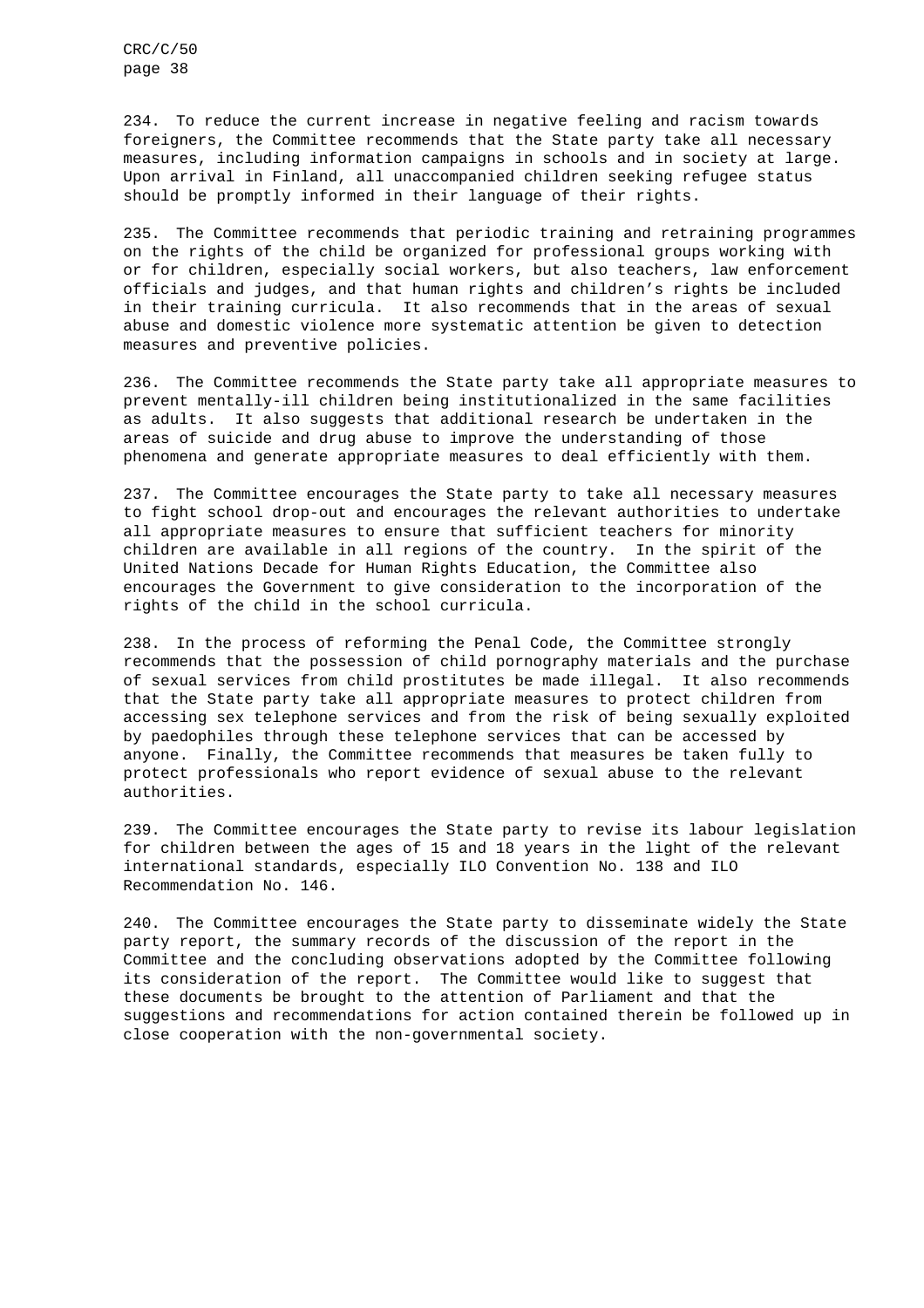#### IV. OVERVIEW OF THE OTHER ACTIVITIES OF THE COMMITTEE

#### A. Methods of work of the Committee

#### 1. Guidelines for periodic reports

241. At its previous session, the Committee had entrusted two of its members (Mrs. Hoda Badran and Mr. Youri Kolosov) with the task of preparing a working paper on the conceptual framework for guidelines regarding the form and contents of periodic reports from States parties, to be submitted in the light of article 44 of the Convention on the Rights of the Child. The working paper was the basis for an exchange of views on the pivotal role played by the reporting and monitoring system of the Convention to ensure the effective realization of rights of the child and the realistic assessment of the situation of children. This process clearly contributed to giving high priority for children on the political agenda.

242. The Committee also had before it a note prepared by the secretariat containing a brief summary of the existing general guidelines for the preparation of initial and periodic reports by States parties to be submitted to human rights treaty bodies, as well as a preliminary document prepared by Mrs. Santos Pais on a new set of guidelines for reporting.

243. The submission of periodic reports was perceived as a dynamic approach to children's realities, allowing the past to be linked with the present in anticipation of the future. The Committee emphasized the catalytic role played in this regard by the concluding observations adopted following consideration of the initial reports submitted by States parties.

244. The Committee also stressed the crucial importance of data and information collection, as well as the development of appropriate quantitative and qualitative indicators in order to identify progress, difficulties encountered and benchmarks established for future action in the various areas covered by the Convention. Reference was also made to the need to consider actions taken both at the national level and in the framework of international cooperation and assistance.

245. The Committee recalled that it should start receiving periodic reports from States parties as from September 1997. It stressed, therefore, the need to give priority attention to the preparation of guidelines regarding the form and contents of such reports and decided to establish a working group composed of six of its members (Mrs. Hoda Badran, Mrs. Akila Belembaogo, Mrs. Judith Karp, Mr. Youri Kolosov, Mrs. Marta Santos Pais and Mrs. Marilia Sardenberg) to prepare a draft document for that purpose for its next session. It was decided that the draft would take as a reference the document on the conceptual framework for guidelines.

#### 2. Computerization of the work of the Committee

246. In view of the importance the Committee attaches to the establishment of a network of information and documentation in the field of children's rights, as well as to the computerization of its work, a meeting was held on this issue with representatives of UNICEF and of the Centre for Human Rights.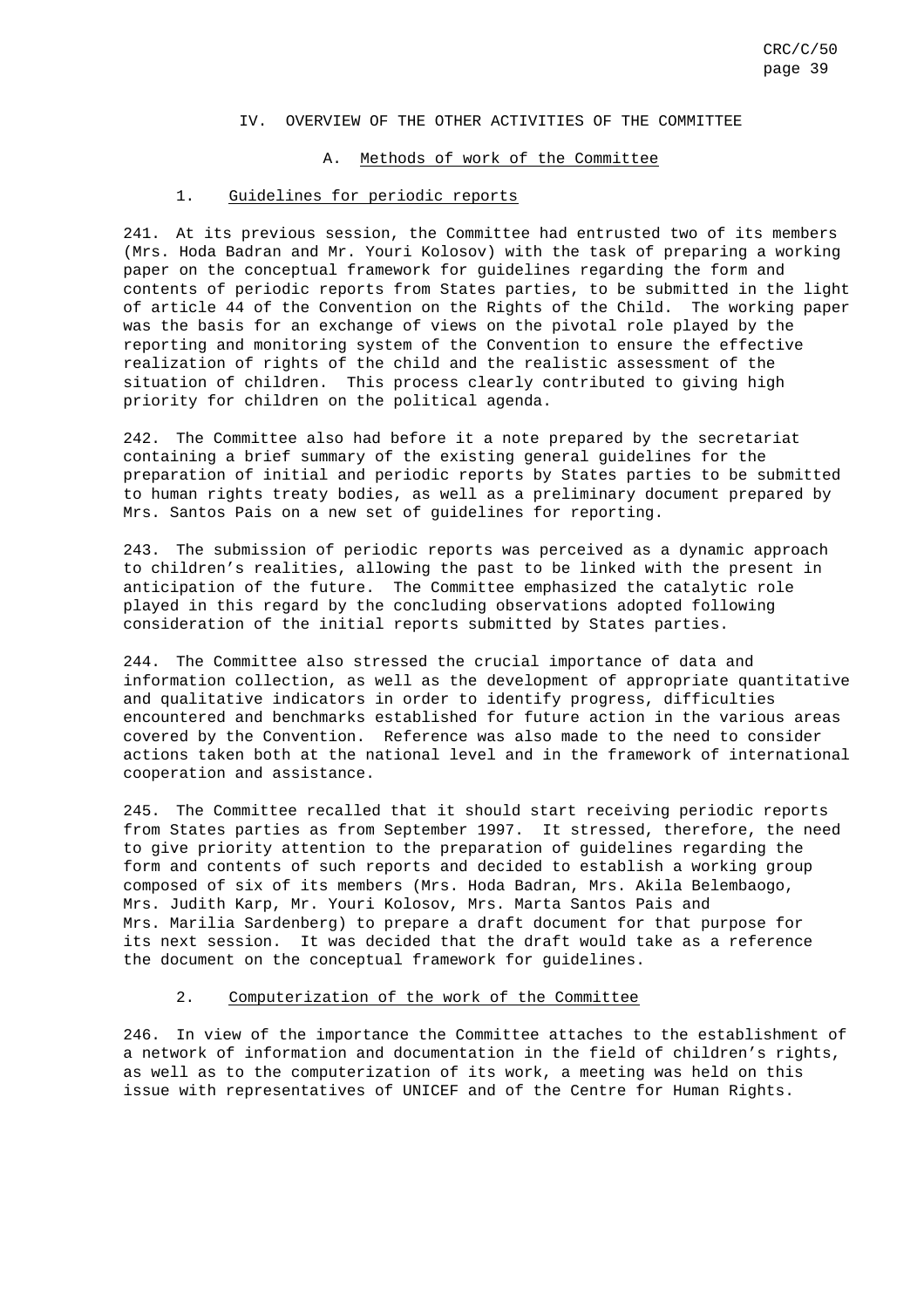247. The Committee was informed about the developments that had taken place since the last meeting in relation to the databases on the activities of the Committee and the possible future access of Committee members to the information contained therein. The Committee reaffirmed the importance of taking its suggestions and its perspective as a user of the future system into consideration, as expressed at previous meetings (see, in particular, A/41/49, paras. 394-411), while expressing its willingness to continue to cooperation in the activities of the Centre for Human Rights and UNICEF.

248. The Committee welcomed the decisions taken by UNICEF to assist its activities in the important area of computerization. Such assistance will contribute decisively to reinforcing the effectiveness of the work of the Committee as a treaty body by ensuring access to important databases in the field of children's rights.

#### B. Cooperation with United Nations and other competent bodies

#### 1. Question of a draft optional protocol to the Convention on the Rights of the Child on involvement of children in armed conflict

249. Reaffirming the importance it attaches to following closely activities in the field of children's rights undertaken within the United Nations system, the Committee had decided to participate in the second session of the inter-sessional open-ended working group of the Commission on Human Rights on a draft optional protocol on involvement of children in armed conflict (Geneva, 15-26 January 1996). The Committee was represented by two of its members, Mr. Youri Kolosov and Mrs. Marta Santos Pais.

250. The participation of Committee members allowed for an extensive exchange of views with the working group on various aspects of the draft optional protocol which had been submitted by the Committee to the Commission on Human Right in 1994. It was also an occasion to stress the urgency of raising to 18 years the minimum age of recruitment into armed forces and of forbidding the participation of children in hostilities below that age.

251. The Rapporteur of the Committee, Mrs. Marta Santos Pais, submitted the following statement to the Working Group on behalf of the Committee:

"The Committee on the Rights of the Child expressed as early as 1992 its deep concern at an increasing number of armed conflicts, as well as at their crucial and negative impact on a growing number of children. In its first thematic debate on the topic of 'children in armed conflicts', it recognized the urgency of creating wider awareness of this reality and adopting decisive measures to ensure the effective protection of the fundamental rights of children in time of armed conflict. In the light of that important debate, the Committee recognized that it would be of essential importance to raise to 18 years the age of recruitment into armed forces.

"The Committee was encouraged in this endeavour by the call made by the World Conference on Human Rights for the Committee to study this question. It therefore decided to submit a preliminary draft optional protocol to the Convention on the Rights of the Child on the involvement of children in armed conflict to the Commission on Human Rights. This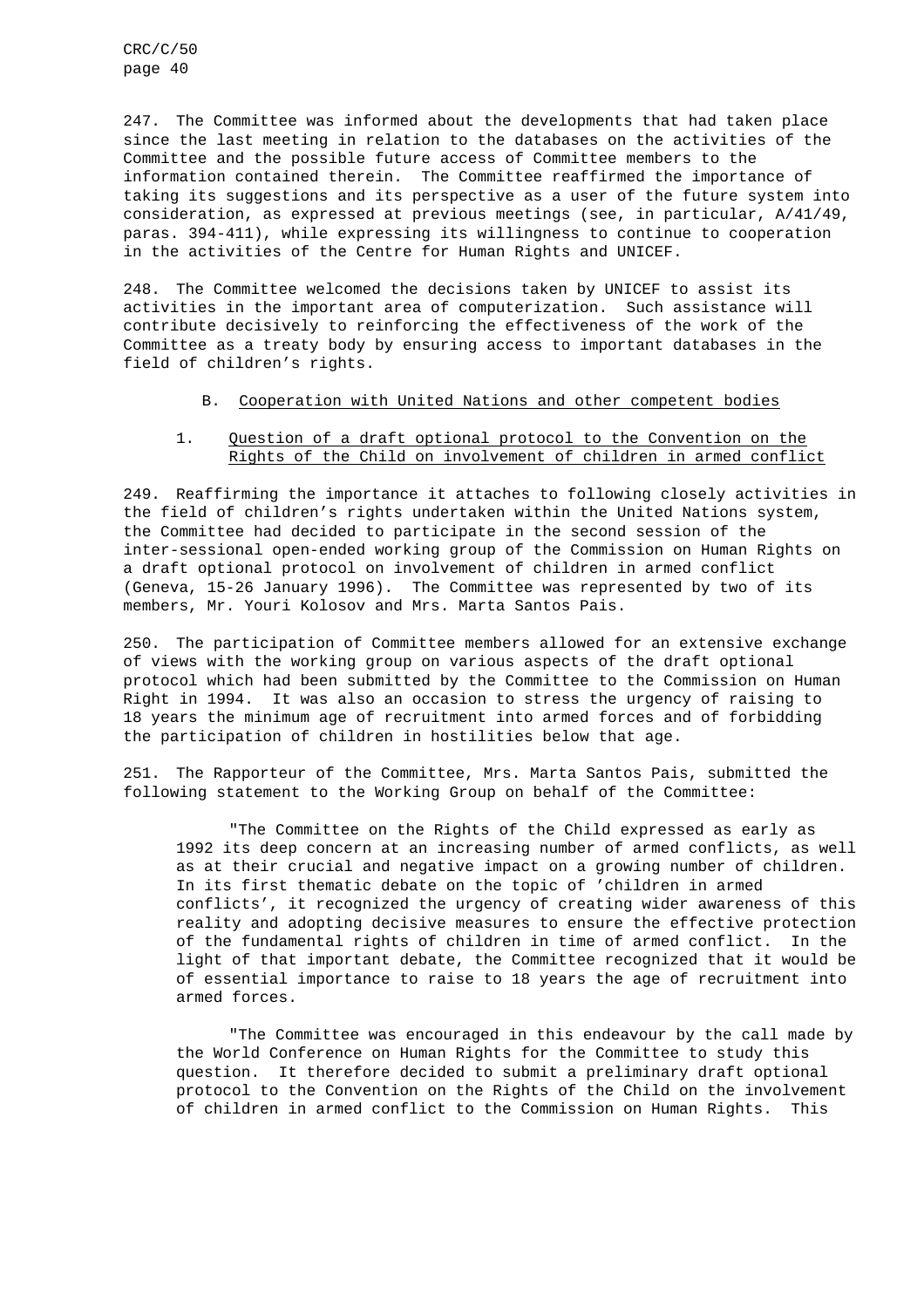text has constituted the basis for the important deliberations of your working group. The Committee has further submitted additional comments to the first session of the Working Group.

"By last year's resolution 1995/79, the Commission on Human Rights invited the Committee to offer its comments and to be represented at future sessions of the working group. It is therefore with great pleasure that we are here today and we welcome this opportunity to exchange views with the members of the Working Group.

"We would like to stress the importance we attach to this standard-setting activity designed to ensure the effective protection of children's rights worldwide in situations where they became particularly vulnerable, as it is clearly in the case of armed conflicts. The consideration of this draft optional protocol takes place at a time when a special momentum has been built for the strengthening of the protection ensured by the Convention.

"First of all, the Convention on the Rights of the Child has become a reference for the quasi-universality of States around the world. Without precedent in the history of human rights instruments, the Convention has in fact been ratified or acceded to by 187 States which have committed themselves to respect and ensure the fundamental rights of children, to adopt all necessary measures for their well-being and the harmonious development of their personality, as well as always to be guided by the best interests of the child in all actions undertaken. There is a wide political consensus around children and concerted efforts are being made for the realization of their rights. In the light of article 41 of the Convention, States are even encouraged always to apply the most conducive norm for children. In fact, several States parties have made declarations upon ratification or accession committing themselves not to recruit or to use any person below the age of 18 in armed conflicts.

"The importance of the protection of children's rights in situations of war has also been identified as a priority for the action of different organizations within the United Nations system. This is for instance the case of UNICEF with its recent "Anti-War Agenda" and of UNHCR through its field action in situations of emergency. At the same time, Graça Machel, the expert appointed by the Secretary-General to undertake the study of the impact of armed conflict on children, has repeatedly emphasized the absolute need to prevent the involvement of children in situations of armed conflict, inter alia by stopping their recruitment and their use to achieve military objectives.

"For their part, States have recognized in the Platform for Action adopted at the Beijing Conference that violations of human rights in situations of armed conflicts are violations of fundamental principles of international human rights and humanitarian law and recently, at the International Conference of the Red Cross and Red Crescent Movement held in Geneva last December, they have recommended, by consensus, that parties to conflicts refrain from arming children under the age of 18 and take every feasible step to ensure that children under the age 18 do not take part in hostilities.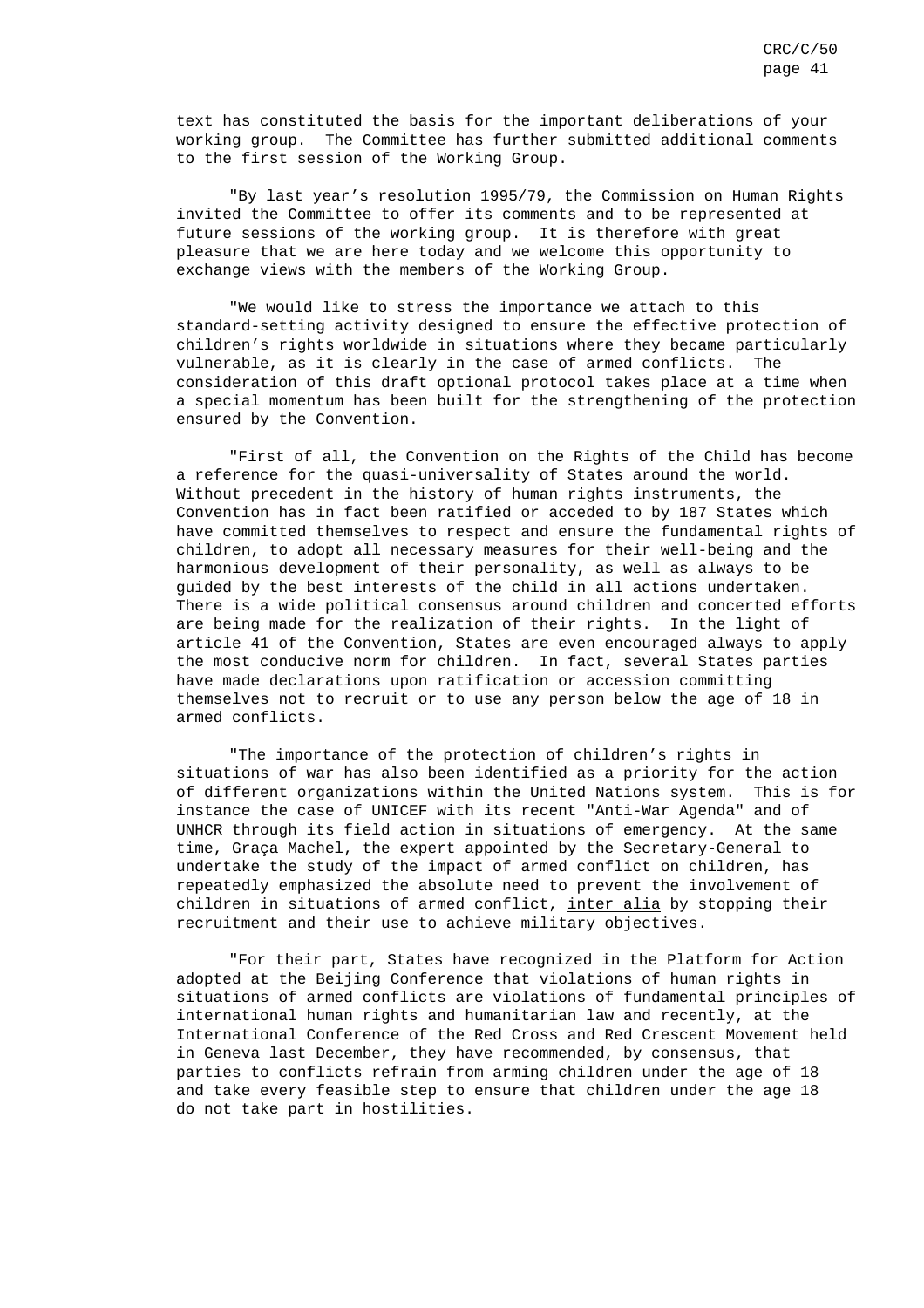"The draft submitted by the Committee on the Rights of the Child was the result of its recognition of the negative effects of armed conflicts on children and on the enjoyment of their fundamental rights, as well as of the need to adopt all necessary measures to improve their situation. It is a draft optional protocol to the Convention on the Rights of the Child. It therefore stresses that only those States parties which are in a position to do so will ratify or adhere to it. As an optional protocol, this instrument will naturally endorse and take into serious consideration the principles and provisions of the Convention, and at the same time it should strengthen the levels of protection of, and respect for the rights of the child. As an optional protocol, it is clearly not intended to undermine such a widely ratified Convention. Being complementary to the Convention, the protocol would naturally not need to repeat provisions that are already incorporated in the Convention itself, such as those addressing the question of physical and psychological recovery and social reintegration of children victims of armed conflict, already covered by the provisions of article 39 of the Convention.

"In the view of the Committee, the involvement in hostilities of persons who have not attained the age of 18 is harmful for them physically and psychologically, and affects the full enjoyment of their fundamental rights. For this reason, it is the belief of the Committee that persons below 18 should never be involved in hostilities. In fact, participation in armed conflicts, either of a direct or indirect nature, raises serious risks for the life of children and hampers their harmonious development and the realization of the rights which are inherent to their human dignity including the rights to a family environment, to education and health, to a nationality, or not to be subject to ill-treatment or exploitation. It is important to recognize that in a situation of emergency, it is very difficult to draw the line between what is to be considered direct and indirect participation. Risks encountered and fundamental rights denied are similar in both cases, and any situation undermining respect for the rights of the child should be clearly avoided. For this reason, we are convinced that a clear prohibition of participation in hostilities of persons below the age of 18, either directly or indirectly, should be reflected in the optional protocol.

"The Committee also believes that, in order to ensure the full realization of children's rights as recognized by the Convention, States parties should not recruit into their armed forces persons below the age of 18. The same rule should apply as a matter of principle to voluntary enlistment. Reality shows that emergency situations often pave the way for the instrumentalization of children, and lead to great risks for them. For this reason, voluntary enlistment in the armed forces should never be used as an excuse to allow for the possible direct or indirect participation in hostilities of persons below the age of 18. Even in those situations where voluntary enlistment would be accepted by States, the training of such persons should incorporate and pay due regard to education on humanitarian and human rights, in the light of the Convention on the Rights of the Child and in particular of the provisions of articles 28, 29 and 42.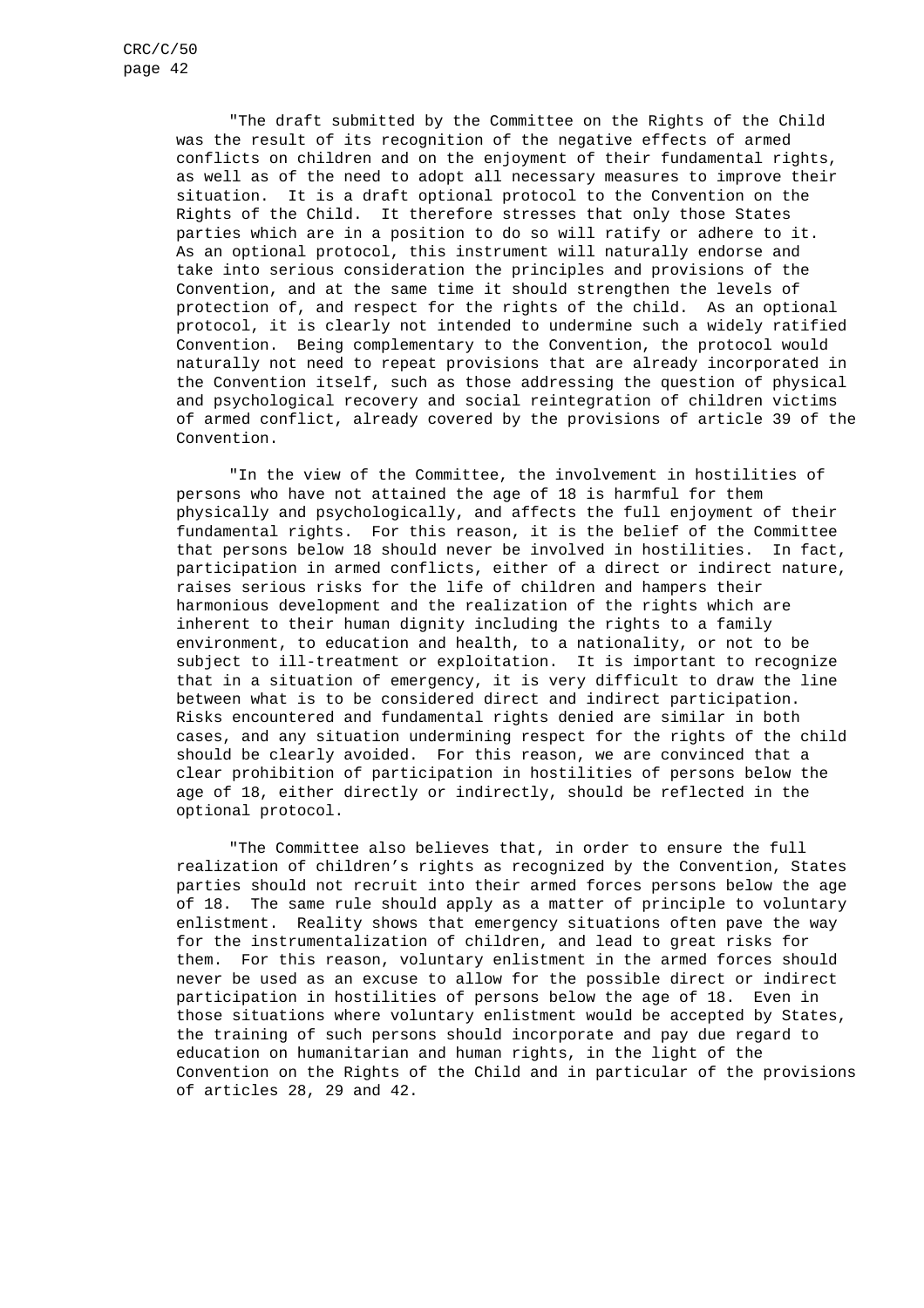"In the same spirit, in relation to situations where recruitment, enrolment or enlistment of children below 18 would be made by armed groups, it might be preferable to have a child-centred approach stressing that no child should be used or allowed to participate directly or indirectly in hostilities.

"The Committee on the Rights of the Child took note with interest of the proposal made in the working group on the role of the Committee to consider situations where children under the jurisdiction of a State party would have been recruited or used in hostilities. The Committee considers that such a role falls within its monitoring functions to assess progress made in the enjoyment of children's rights and to encourage measures for their effective realization under any circumstance and particularly in situations where there is a need for the special protection of children.

"As it was previously stated, the intention of the draft optional protocol submitted by the Committee on the Rights of the Child is to allow States parties which are in a position to do so to clearly commit themselves not to recruit or allow for the participation in hostilities of any person below the age of 18. For this reason, and in the light of its optional nature, the Committee sees no reason for this instrument to admit possible reservations on the single subject addressed by it.

"In view of the commitment of this working group and the international community as a whole to the realization of children's rights, it is the hope of the Committee that your deliberations will soon bring fruitful results, thus decisively contributing to the improvement of the situation of children involved in armed conflicts."

#### 2. Guidelines for a possible draft optional protocol to the Convention on the Rights of the Child on the sale of children, child prostitution and child pornography

252. Recalling the importance it attaches to the protection of children from situations of economic exploitation including those arising from the sale of children, child prostitution and child pornography, and reaffirming its willingness to follow closely developments within the United Nations system in the field of children's rights, the Committee decided to be represented by three of its members (Mr. Yuri Kolosov, Mrs. Marta Santos Pais and Mrs. Marilia Sardenberg) at the second session of the open-ended working group of the Commission on Human Rights on guidelines on a possible optional protocol on the sale of children, child prostitution and child pornography.

253. The Committee considered that this would provide an opportunity to emphasize the essential importance of the Convention and its implementation in preventing the sale of children, child prostitution and child pornography, effectively protecting children affected thereby and ensuring their physical and psychological recovery and social reintegration in an environment which fosters their health, self-respect and human dignity. It would further provide a meaningful opportunity to encourage the adoption of legislative, administrative, social, educational or other measures by States, with a view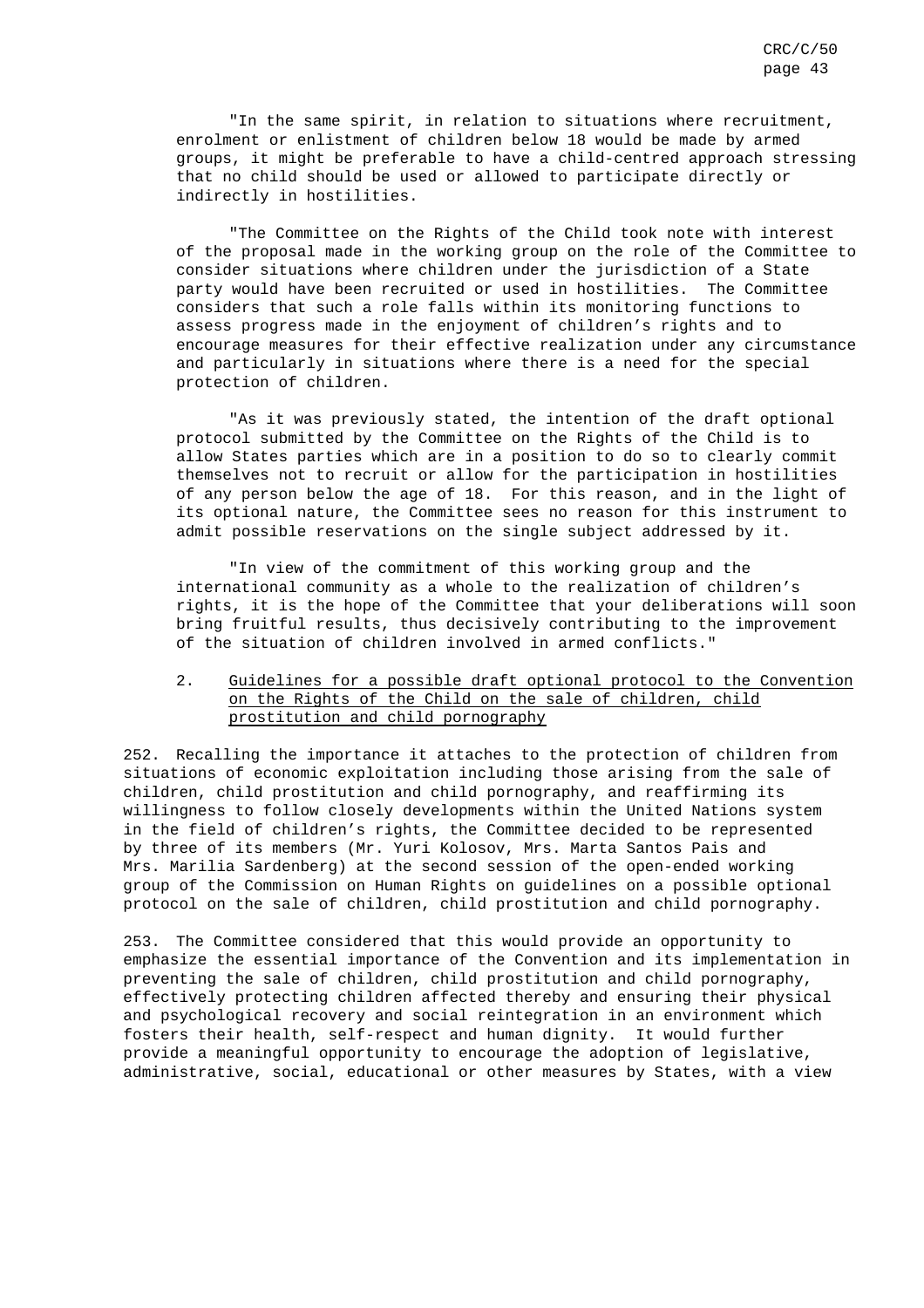to eliminating the sale of children, child prostitution and child pornography, in the light of the principles and provisions of the Convention and of the obligations arising therefrom.

254. The Committee decided to submit the following statement to the Working Group expressing its views on the guidelines under consideration:

"The Committee on the Rights of the Child welcomes the opportunity to be represented at the second session of the working group and to submit its comments on the important area of sale of children, child prostitution and child pornography.

"The concern expressed by the working group at the alarming increase of these serious violations of children's rights is deeply shared by the Committee on the Rights of the Child and has guided its action in its first years of activity, both in the framework of the consideration of States parties reports on the implementation of the Convention, and of its thematic discussions, in particular the one devoted to the economic exploitation of children. The participation of the Committee in the working group is therefore welcomed as an important occasion to exchange views on the steps undertaken and on possible future measures designed to enhance the prevention of these realities and the effective protection of children affected thereby.

"The Committee recognizes, as reaffirmed by resolution 1995/78 of the Commission on Human Rights, the essential value of the Convention on the Rights of the Child and its effective implementation system, to prevent and combat situations of sale of children, child prostitution and child pornography. In fact, the wide acceptance of the Convention which has been ratified or acceded to by 187 States, the quasi-universality of countries around the world, has no precedent in the history of human rights instruments.

"These States have committed themselves to respect and ensure the fundamental rights of children, to adopt all necessary measures for their well-being and for the harmonious development of their personality, as well as to always be guided by the best interests of the child in all actions undertaken.

"Moreover, the realization of the rights of the child has also become a reference and a priority in the United Nations system-wide action on human rights. In the light of article 45 of the Convention and of the final document of the World Conference on Human Rights, all relevant United Nations system organs and mechanisms and the supervisory bodies of the specialized agencies are in fact urged to review and monitor, in accordance with their mandates, matters relating to human rights and the situation of children, as well as to encourage international cooperation in the fields covered by this international instrument. Thus, the Convention has paved the way for a wide political consensus around children, both at the national and international levels. It has furthermore established a comprehensive legal and binding framework for the promotion and protection of children's rights.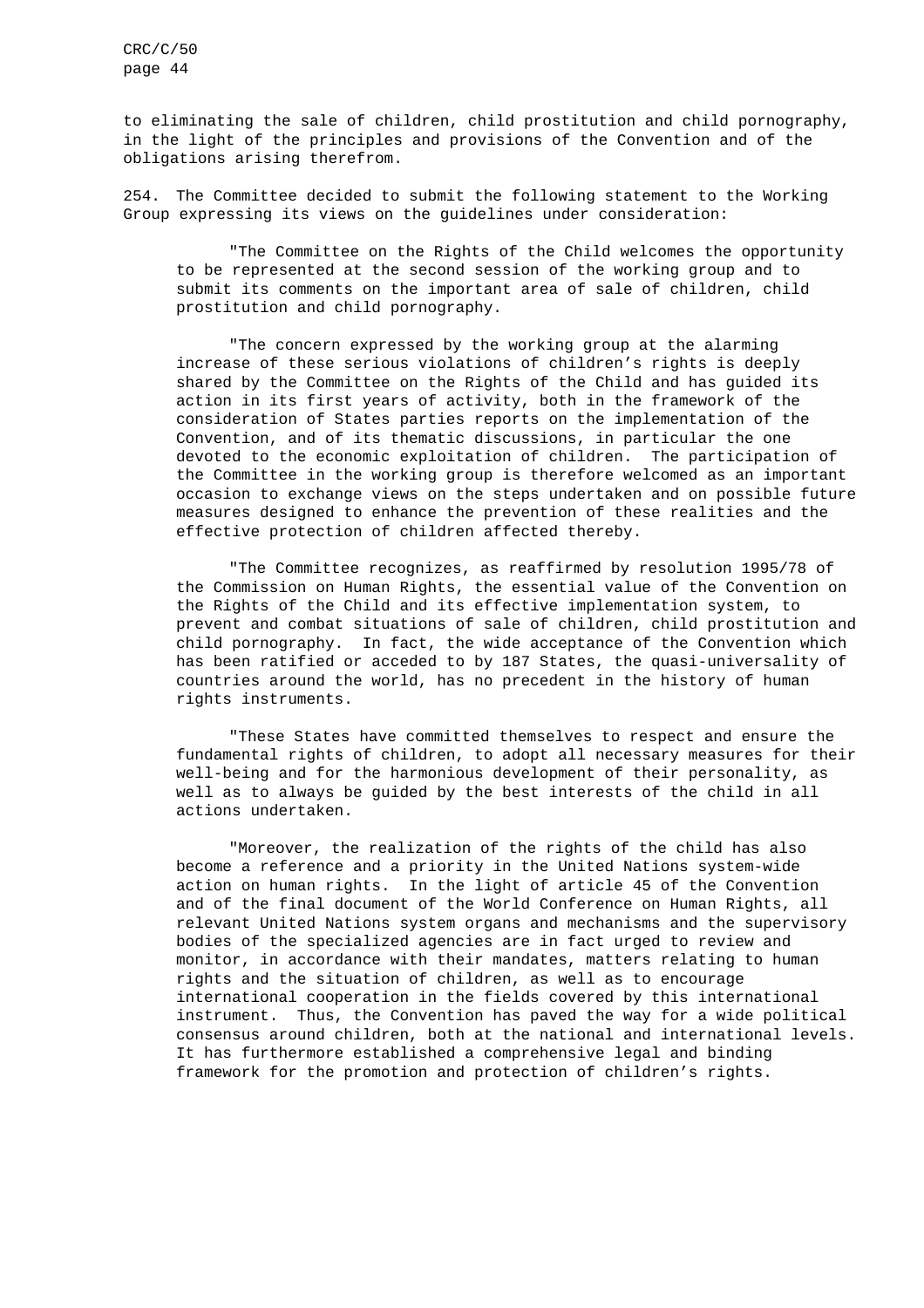"The fields of sale of children, child prostitution and child pornography are naturally also addressed by the Convention on the Rights of the Child, specific provisions being devoted to them, in particular articles 32, 34, 35 and 36. In fact, the importance of these issues, as well as the need to draw urgent attention and encourage concerted action to prevent and combat them, are illustrated by the attention paid to them in the course of the dialogue held with States parties on the implementation of the Convention, as well as the decision of the Committee to devote, in 1993, its second thematic debate to the topic 'Economic exploitation of children'. But it is important to stress that the Convention has not only identified such situations in an autonomous manner, it has further set up a holistic approach for the consideration of the human rights of children. In the light of such an approach, all rights are recognized as inherent to the human dignity of the child, and the implementation of one right will only be effective when taking into consideration the implementation of, and respect for, all the other rights of the child. In a word, the Convention reaffirms the indivisibility and interdependence of human rights.

"The protection of the child from all forms of exploitation, including from sale, prostitution or pornography should therefore not be seen simply in isolation but in the broader context of the realization of children's rights and taking in due consideration the international obligations arising from the Convention. Upon ratification or accession, States parties to the Convention undertake to respect and ensure all the rights recognized therein to all children under their jurisdiction, without discrimination of any kind (art. 2). Furthermore, they shall take the best interests of the child as their primary consideration in all actions concerning children (art. 3), ensure to the maximum extent possible the survival and development of the child (art. 6) and give due weight to the views of the child (art. 12). States also commit themselves to adopt all necessary measures, of a legislative, administrative, educational, social and other nature, to ensure the full realization of children's rights (art. 4). To ensure the implementation of economic, social and cultural rights, States have committed themselves to allocate to the maximum extent their available resources (art. 4). Similarly, they are bound to create awareness on the Convention and to disseminate information thereon with a view to make the principles and provisions of the Convention widely known, by appropriate and active means, to adults and children alike (art. 42). These references show the decisive importance attached by the Convention, as a human rights instrument, to the national process of implementation of children's rights. It further stresses the special responsibility of States in this regard. These realities were in fact also emphasized by the final document of the World Conference on Human Rights, which called on States to integrate the Convention on the Rights of the Child into their national action plans.

"As stressed by the Committee during its thematic discussion, this general framework naturally applies in situations of exploitation of children such as those considered by the working group. Here as elsewhere, the Convention calls upon States to take action with a view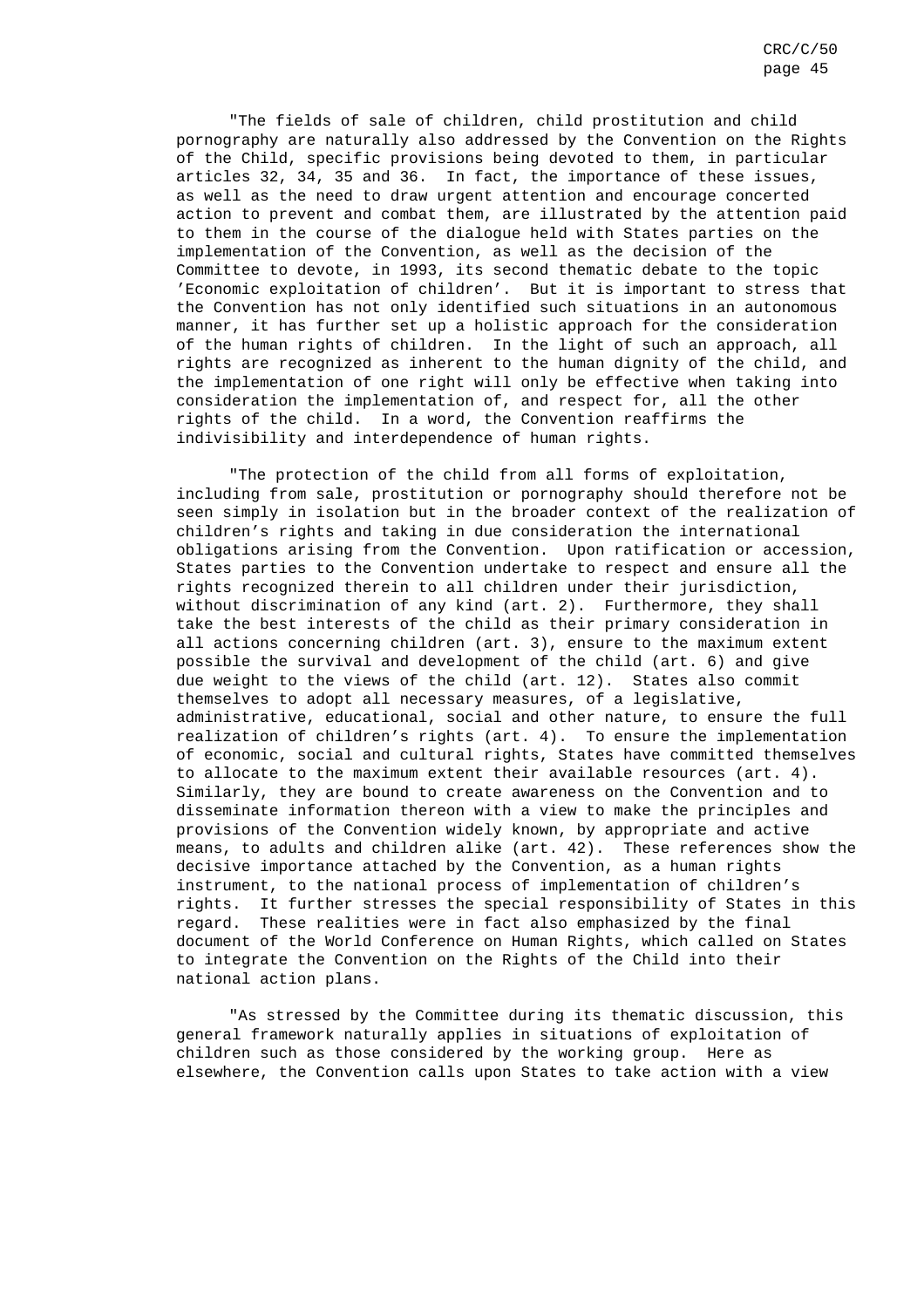to prevent such situations and their detrimental effect on the life of children, to reinforce the system of children's rights protection and to ensure the physical and psychological recovery and social reintegration of child victims of any such form of exploitation in an environment which fosters the health, self-respect and dignity of the child. Legal reform, awareness and information campaigns, education and training activities on children's rights, as well as the establishment of a monitoring mechanism based on a systematic data collection and evaluation, are some essential measures in this regard. Moreover, the reporting system established by the Convention is an essential tool for States parties to ensure a periodic assessment and evaluation of progress achieved in its implementation. It further allows for the improvement of the situation of children and the prevention of violations of their fundamental rights. At the same time, the dialogue held between States and the Committee on the Rights of the Child plays an important catalytic role in this regard, allowing for the formulation of specific suggestions and recommendations to States parties, identifying priority areas for action and encouraging programmes of technical assistance or advice in cooperation with United Nations and other competent bodies. This approach shows that while putting a clear emphasis on the national process of implementation and on the responsibility of each State party within its jurisdiction, the Convention stresses the role of international cooperation and solidarity to foster the realization of children's rights. It also clearly demonstrates that situations with a transnational nature, such as those addressed by the mandate of this working group, call for the consideration of bilateral and multilateral measures.

"This brief consideration of the Convention and of its monitoring system shows its clear political value, so widely shared around the world, as well as its comprehensive nature and effective capacity to prevent situations of sale of children, child protection and child pornography, to protect children therefrom, to ensure their physical and psychological recovery and social reintegration and to meaningfully promote measures of international cooperation and solidarity. The essential role of the Convention on the Rights of the Child for the consideration of policies and the adoption of measures by States to address such realities is therefore undeniable. For this reason, we firmly believe that as a priority step, its implementation should be seriously envisaged and effectively ensured.

"But the Convention cannot be seen in isolation. In fact, other important legal instruments have been adopted in the areas of the protection of the child against exploitation, namely through sale, prostitution and pornography, instruments which are in reality used by the Committee on the Rights of the Child within the framework of its monitoring functions. As an illustration, mention could be made of the Convention on the Elimination of All Forms of Discrimination against Women, as well as of the Convention on the Suppression of Traffic in Persons and the Exploitation of the Prostitution of Others or of the ILO Convention on Forced Labour (No. 29). At the same time, through the activities of the Sub-Commission on Prevention of Discrimination and Protection of Minorities and of its working group on Contemporary Forms of Slavery, important and comprehensive strategies have been envisaged to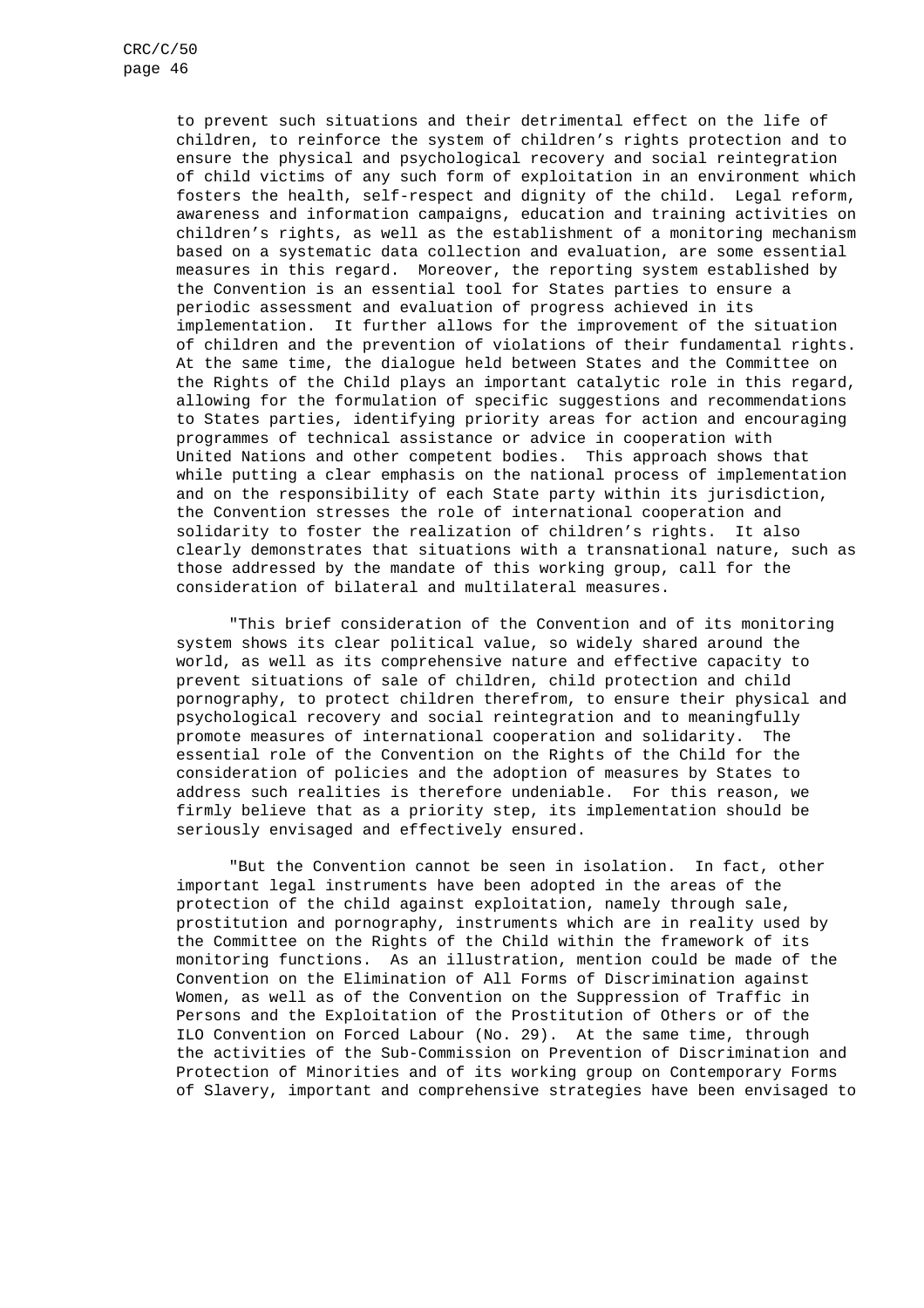ensure the implementation of the different existing legal instruments and to give guidance in relation to specific areas where action should be undertaken, such as legal reform, information, education, social assistance, reintegration and international cooperation. Special reference should be made in this regard to the two programmes of action adopted by the Commission on Human Rights for the Prevention of the Sale of Children, Child Prostitution and Child Pornography and for the Elimination of Child Labour. Presently under preparation is a new Programme of Action on the Prevention of Traffic in Persons and the Exploitation of the Prostitution of Others.

"The progress achieved in the implementation of these programmes of action is periodically evaluated both by the Sub-Commission on Prevention of Discrimination and Protection of Minorities and the Commission on Human Rights. The Commission further considers the important activities of thematic rapporteurs, as the Special Rapporteur on violence against women or the Special Rapporteur on the sale of children, child prostitution and child pornography who has adopted important recommendations on ways to address the areas covered by her mandate. The role of the Commission on Human Rights is therefore of a decisive importance, both in relation to evaluation of progress and in the light of the recommendations it can address for future action to be undertaken by States. This open-ended working group is certainly well placed to assist the Commission in this endeavour.

"It is also interesting to note that the issues of sale of and trafficking in children, child prostitution and child pornography deserve special attention within the United Nations system-wide action. Mention could be made in this regard to ILO, as stressed above, or to the activities developed by UNICEF in the framework of the implementation of the Declaration and Plan of Action adopted by the World Summit for Children.

"At the same time, in the area of crime prevention and criminal justice, important steps have also been taken. In fact, the Ninth United Nations Congress on the Prevention of Crime and the Treatment of Offenders, held last year in Cairo, called on States to adopt necessary measures aiming at the prevention, protection and rehabilitation of children victims of any form of violence, including sexual violence and sexual exploitation. It further invited the Commission on Crime Prevention and Criminal Justice to consider drafting an international convention on the illicit traffic in children which may embody the necessary elements to effectively combat this form of transnational organized crime. The Commission soon ensured a follow-up to this invitation and at its fourth session requested the Secretary-General to initiate the process of requesting views of Member States on the elaboration of such an international convention on the illicit traffic in children. An important standard-setting activity is therefore already under way within the United Nations system in this area. It is interesting to note that the Commission further decided to request the Secretary-General to organize a meeting of an expert group on the prevention of the sexual exploitation of children for commercial purposes within the context of international travel (sex tourism).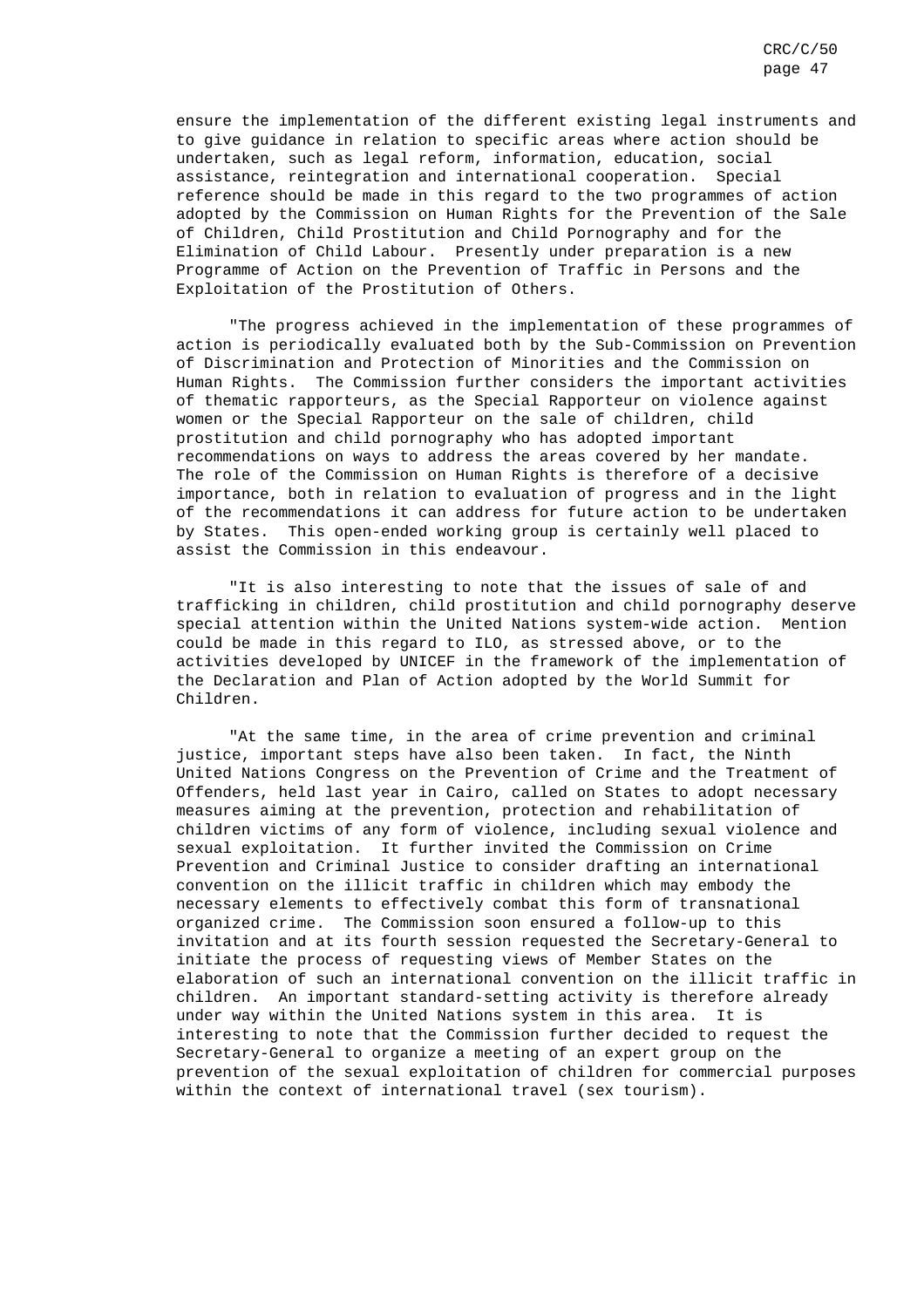"The Commission also requested the Secretary-General to enhance inter-agency cooperation within the United Nations system with a view to avoiding duplication and overlapping of activities between different actors concerned - a consideration we all naturally share. The importance of the areas of child prostitution and child pornography is further reflected in other international actions. We should recall in this regard the activities developed by INTERPOL, in particular through its Standing Working Party on Offences against Minors, guided by the consideration of the best interests of the child and designed to encourage a close cooperation between national polices and an effective training of law enforcement personnel. Moreover, mention should be made of the World Congress against the Commercial Sexual Exploitation of Children which will take place next August in Stockholm. This important meeting, where governmental and non-governmental representatives will consider a concerted action to decisively contribute to the eradication of such phenomena, is being prepared in close cooperation with UNICEF, the Committee on the Rights of the Child and non-governmental organizations active in this field. It will certainly provide for a special opportunity for participants to demonstrate their serious commitment to children and to the Convention on the Rights of the Child, while taking into consideration the strategies envisaged by the two Programmes of Action adopted by the Commission on Human Rights.

"The Committee is for its part deeply encouraged by all these efforts that, as recommended by the World Conference on Human Rights, are intended to incorporate standards as contained in international human rights instruments in domestic legislation and to strengthen national and international mechanisms and programmes for the defence and protection of economically-exploited children, including through child pornography and child prostitution. It also recognizes, as stated by the final document of the World Conference on Human Rights, that there is a need to maintain consistency with the high quality of existing standards and to avoid proliferation of human rights instruments. In this spirit, the Committee reaffirms its belief that priority should lay with the strengthening of the implementation of such a set of existing international standards. It further stresses that increasing cooperation should be ensured between the different United Nations mechanisms competent in the areas of sale of children, child prostitution and child pornography - including the Committee on the Rights of the Child, the Commission on Human Rights and its mechanisms and subsidiary bodies and the Commission on Crime Prevention and Criminal Justice. In the case where it would be found that, taking into account existing international instruments and established mechanisms and strategies (such as the two programmes of action adopted by the Commission on Human Rights), there would be a need to be more precise in the guidance to be given to States, United Nations and other bodies, it is the view of the Committee that a set of general guidelines could be envisaged. Such a solution would allow to endorse and take into serious consideration the principles and provisions of the Convention on the Rights of the Child, as well as other relevant instruments, without running the risk of undermining their contents, nor repeating their provisions but rather ensuring a complementary role".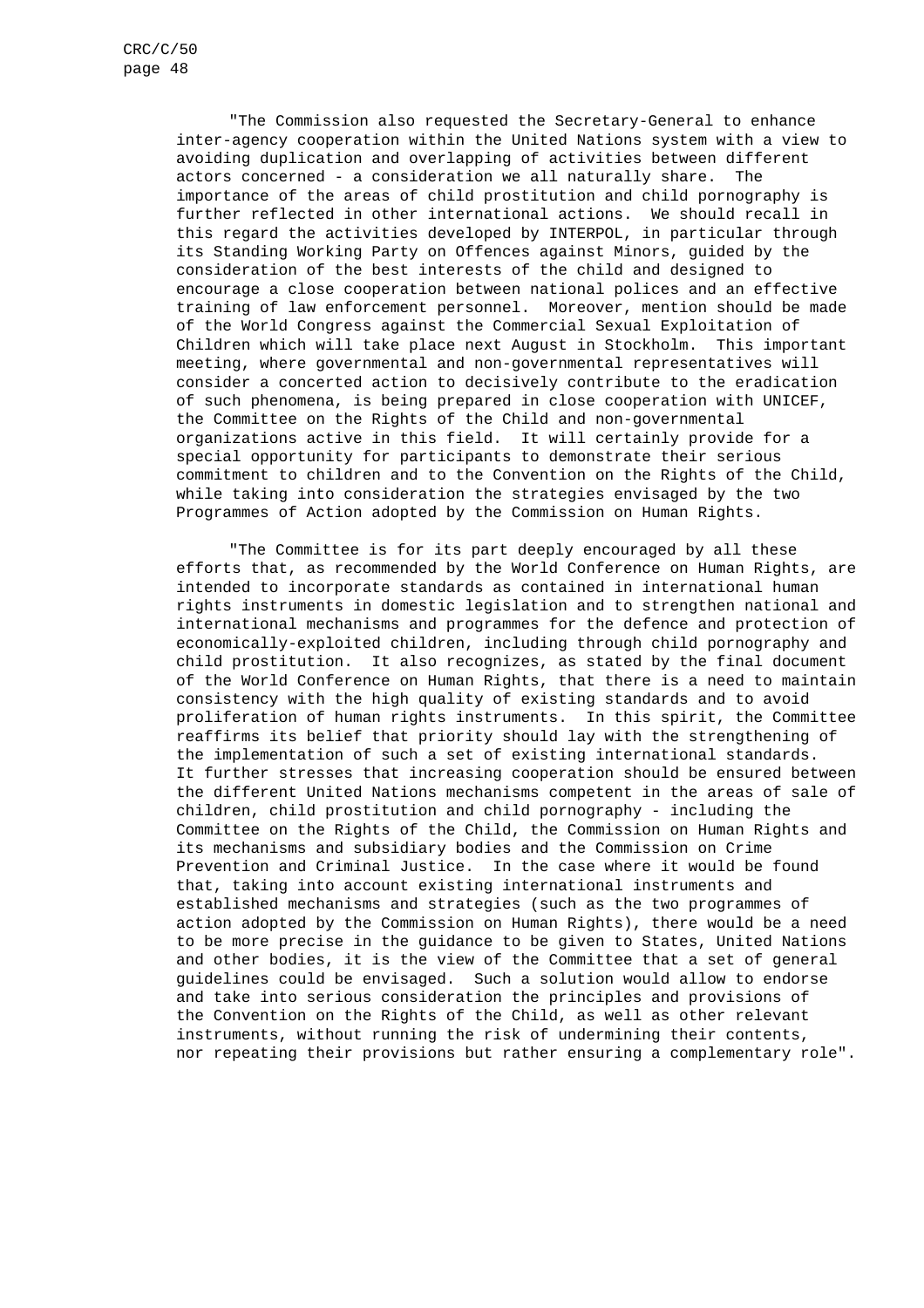#### 3. Second United Nations Conference on Human Settlement (Habitat II)

255. The Committee on the Rights of the Child decided to participate in the expert group meeting on the human right to adequate housing, (Geneva, 18-19 January 1996). The Committee was represented by Mrs. Marilia Sardenberg. The meeting was organized jointly by the United Nations Centre for Human Settlements (Habitat) and the United Nations Centre for Human Rights to examine further the various aspects of the right to adequate housing, pursuant to Commission on Human Settlements resolution 15/2 of 5 May 1995.

256. The representative of the Committee stressed that article 27(3) of the Convention on the Rights of the Child provides for the right of children to an adequate standard of living. In this context, it was emphasized that one of the areas where the indivisibility and interdependence of human rights including the rights of children, become more apparent is with respect to the existence of widespread poverty leading to inadequate housing and living conditions. In this spirit, the Sub-Commission on Prevention of Discrimination and Protection of Minorities had requested the Committee on the Rights of the Child to give special attention to the issue of the housing rights of children and their families, when examining States parties reports, as well as to devote one day of general discussion to the impact of poverty and inadequate living and housing conditions on the economic, social and cultural rights of children.

257. Furthermore, bearing in mind the magnitude of the global housing problem, the expert group meeting recognized that particular attention should be paid to the right to adequate housing of specific groups, including women and children and vulnerable groups. The expert group meeting also agreed on the need to develop criteria for measuring progress towards the realization of the human right to adequate housing and for the strengthening of existing United Nations organizations and bodies in the development and promotion of this right. It should be noted that the Committee on the Rights of the Child would benefit greatly in its work from the implementation of this recommendation.

258. The statement addressed by the Committee to the Habitat II conference is contained in annex VIII below.

#### 4. Administration of juvenile justice

259. The Committee took note of the outcome of the coordinating Meeting of Experts on Human Rights in Juvenile Justice, held in Vienna in January 1996 as a follow-up to the United Nations Expert Group Meeting on Children and Juveniles in Detention that had taken place in November 1994. The Committee welcomed the opportunity of exchanging views with Mr. Vitit Muntarbhorn who, together with Mr. Geert Cappelaere, had been entrusted with the task of preparing a preliminary study on an integrated international strategy in this field.

260. The Committee further welcomed the fact that in the framework of such a strategy, the Convention on the Rights of the Child and the work of the Committee had been taken as an essential reference. It was encouraged by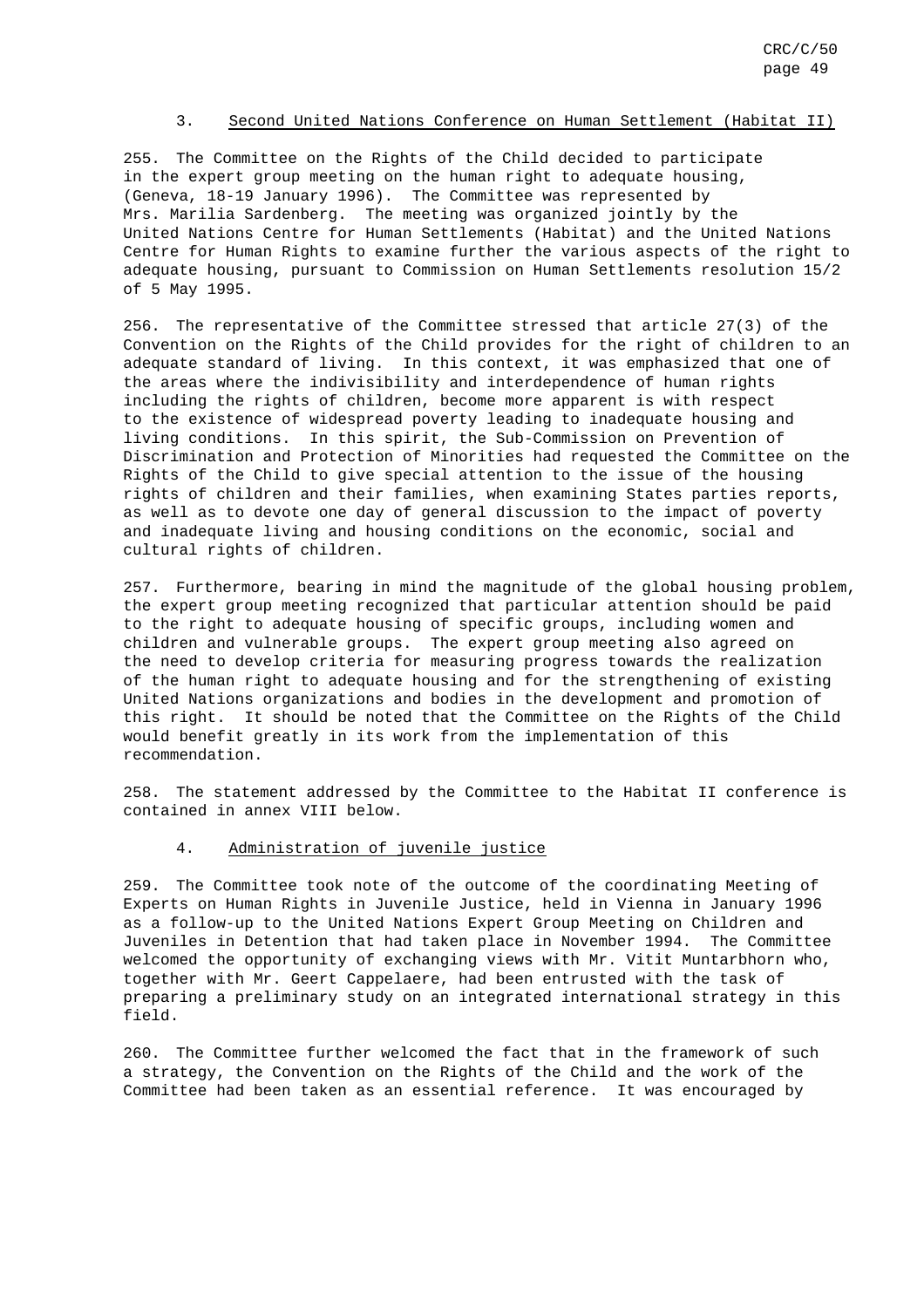the consideration given to the main issues identified during the thematic discussion held by the Committee on the administration of juvenile justice in October 1995. It particularly stressed the important area of technical cooperation and assistance, recognizing the need to ensure an integrated approach and better coordination between the various actors concerned, including in the light of the Plan of Action of the High Commissioner for Human Rights to strengthen the implementation of the Convention on the Rights of the Child. As it had emphasized during the general discussion, the Committee recalled the essential role that its concluding observations could play in this regard.

261. The Committee, recognizing the importance of this process, expressed its willingness to continue to be involved in it.

#### 5. World Congress against the Commercial Sexual Exploitation of Children

262. The Committee was invited to participate in the Consultation on the World Congress, organized in Geneva on 25 and 26 January 1996. It was represented by two of its members, Mrs. Judith Karp and Ms. Sandra Mason.

263. Benefiting from the presence of Mr. Vitit Muntarbhorn, who has been actively involved in the preparation of the draft final document to be adopted by the Congress, the Committee had an exchange of views with him on the main thrusts of this document. The Committee emphasized the essential value of the principles and provisions of the Convention in the areas to be addressed by the Congress and welcomed the opportunity provided by this international event to strengthen the implementation of existing standards and to mobilize Governments, international organizations and the public at large against these forms of exploitation of children.

## C. Future day of general discussion

264. The Committee had decided, at its previous session, to envisage considering as a theme for a future general discussion the sexual exploitation and sexual abuse of children. In view of the holding of the World Congress against the Commercial Sexual Exploitation of Children, in the preparation of which the Committee has been involved, the Committee has decided that it would be more appropriate to take into consideration the outcome of the Congress before devoting a thematic discussion to this topic. It therefore decided that its next day of general discussion, scheduled to take place on 7 October 1996 during the Committee's thirteenth session, would address the issue of "The child and the media". To prepare this thematic discussion, the Committee established a working group among its members (Mr. Thomas Hammarberg and Mr. Youri Kolosov) who elaborated an outline identifying the main issues to be raised during the debate. For the text of the outline, see annex IX.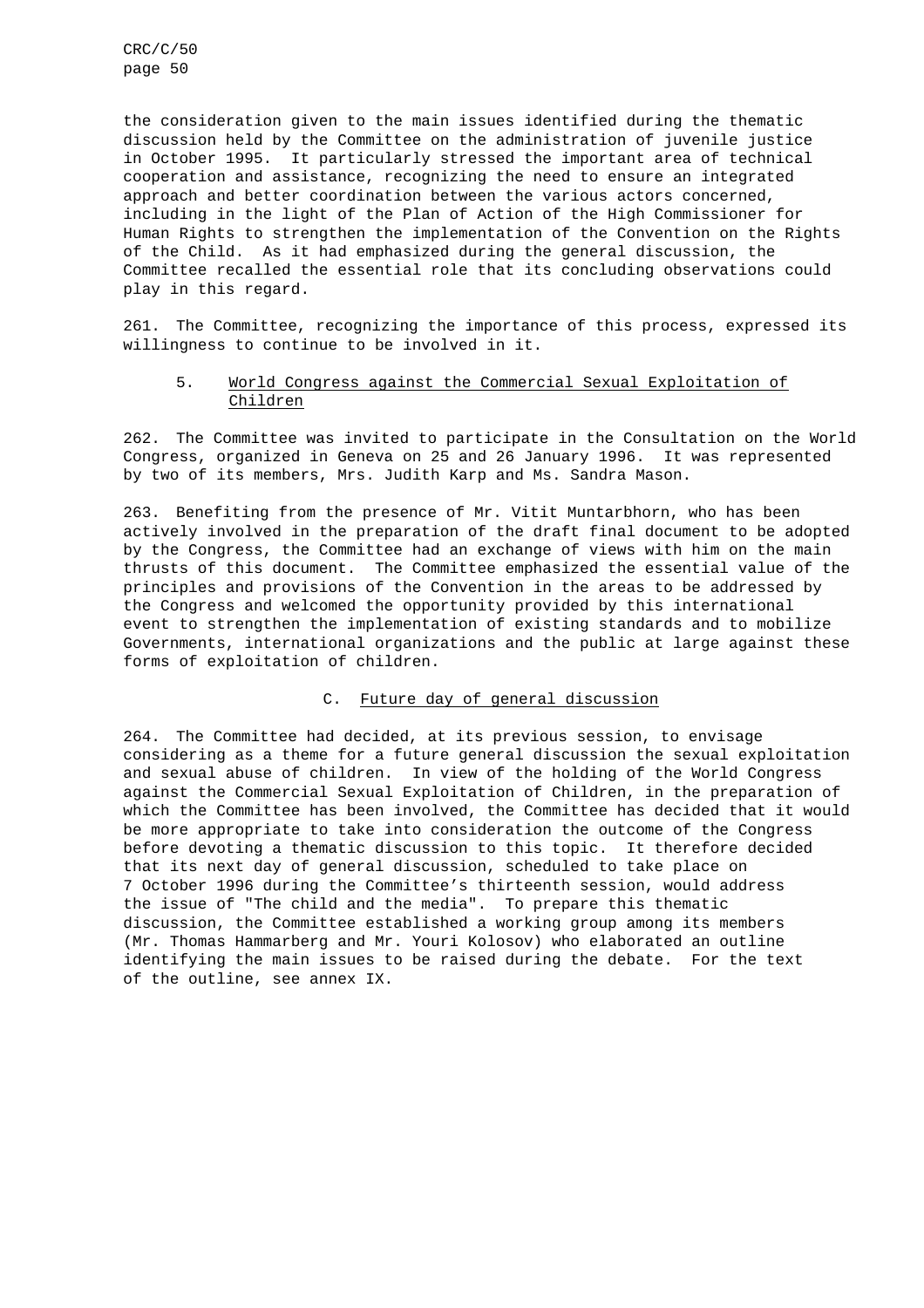#### V. DRAFT PROVISIONAL AGENDA FOR THE TWELFTH SESSION

265. The following is the draft provisional agenda for the twelfth session of the Committee:

- 1. Adoption of the agenda.
- 2. Organizational and other matters.
- 3. Submission of reports by States parties in accordance with article 44 of the Convention.
- 4. Consideration of reports of States parties.
- 5. Cooperation with other United Nations bodies, specialized agencies and other competent bodies.
- 6. Methods of work of the Committee, including guidelines for periodic reports.
- 7. Future meetings of the Committee.
- 8. Other matters.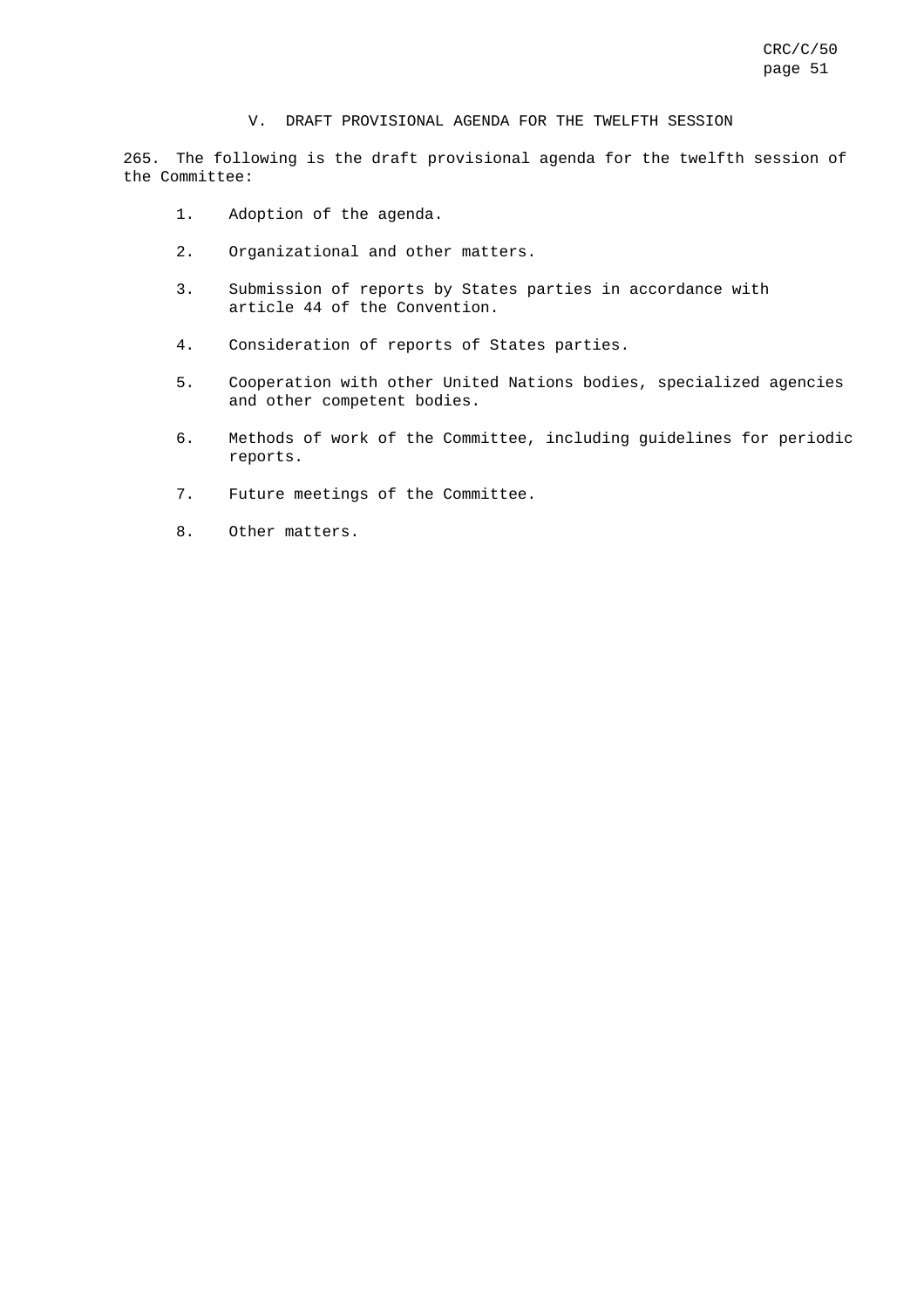#### VI. ADOPTION OF THE REPORT

266. At its 287th meeting, held on 26 January 1996, the Committee considered the draft report on its eleventh session. The report was unanimously adopted by the Committee.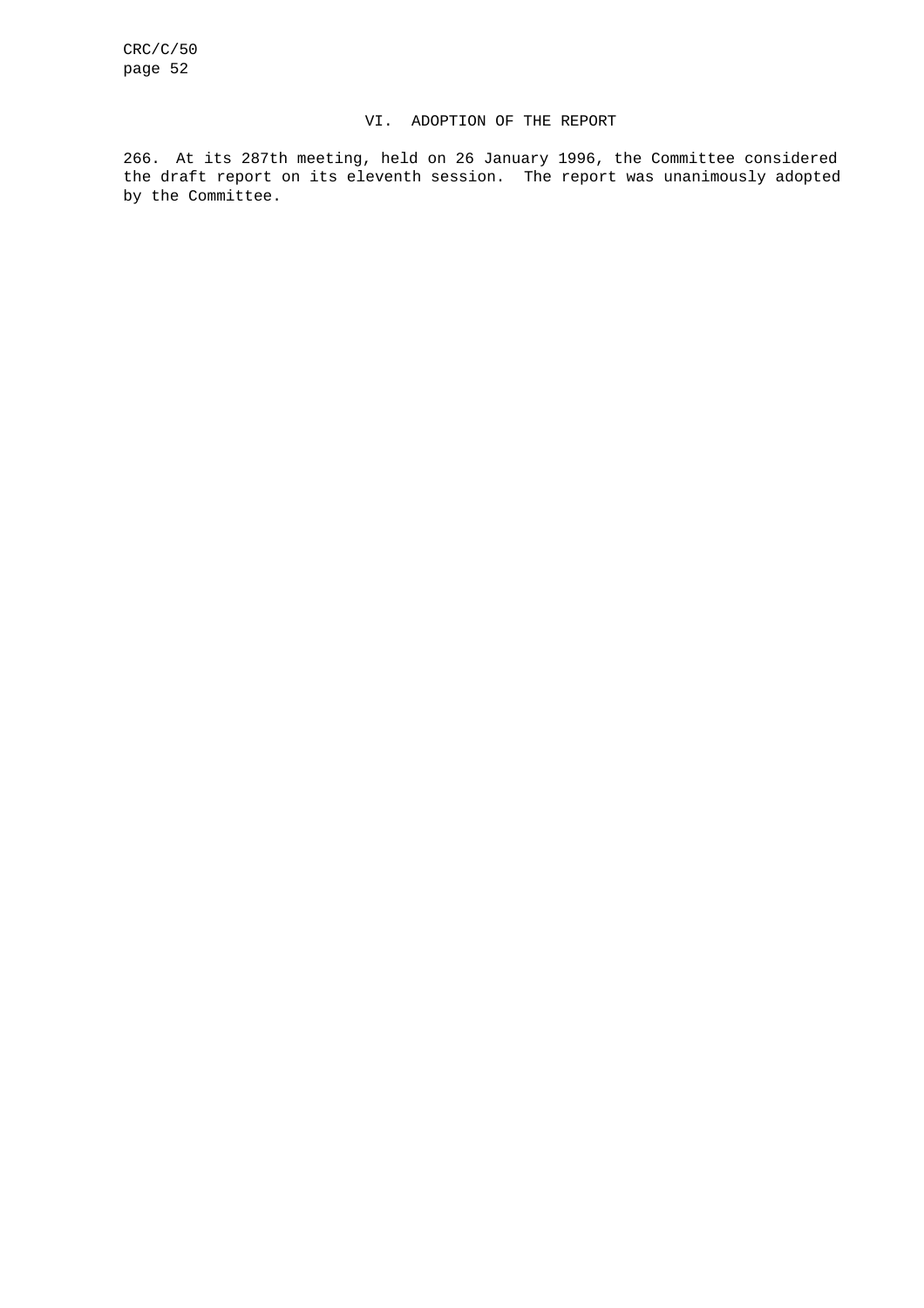#### Annex I

STATES WHICH HAVE RATIFIED OR ACCEDED TO THE CONVENTION ON THE RIGHTS OF THE CHILD AS AT 26 JANUARY 1996 (187)

| States                                                                              | Date of signature                                                                             | Date of receipt of<br>instrument of<br>ratification/<br>accession a/                            | Date of entry into<br><u>force</u>                                                             |
|-------------------------------------------------------------------------------------|-----------------------------------------------------------------------------------------------|-------------------------------------------------------------------------------------------------|------------------------------------------------------------------------------------------------|
| Afghanistan<br>Albania<br>Algeria<br>Andorra<br>Angola                              | 27 September 1990<br>26 January 1990<br>26 January 1990<br>2 October 1995<br>14 February 1990 | 28 March 1994<br>27 February 1992<br>16 April 1993<br>2 January 1996<br>5 December 1990         | 27 April 1994<br>28 March 1992<br>16 May 1993<br>1 February 1996<br>4 January 1991             |
| Antigua and<br>Barbuda<br>Argentina<br>Armenia<br>Australia<br>Austria              | 12 March 1991<br>29 June 1990<br>22 August 1990<br>26 January 1990                            | 5 October 1993<br>4 December 1990<br>23 June 1993 a/<br>17 December 1990<br>6 August 1992       | 4 November 1993<br>3 January 1991<br>22 July 1993<br>16 January 1991<br>5 September 1992       |
| Azerbaijan<br><b>Bahamas</b><br>Bahrain<br>Bangladesh<br>Barbados                   | 30 October 1990<br>26 January 1990<br>19 April 1990                                           | 13 August 1992 a/<br>20 February 1991<br>13 February 1992 a/<br>3 August 1990<br>9 October 1990 | 12 September 1992<br>22 March 1991<br>14 March 1992<br>2 September 1990<br>8 November 1990     |
| Belarus<br>Belgium<br>Belize<br>Benin<br>Bhutan                                     | 26 January 1990<br>26 January 1990<br>2 March 1990<br>25 April 1990<br>4 June 1990            | 1 October 1990<br>16 December 1991<br>2 May 1990<br>3 August 1990<br>1 August 1990              | 31 October 1990<br>15 January 1992<br>2 September 1990<br>2 September 1990<br>2 September 1990 |
| Bolivia<br>Bosnia and<br>Herzegovina*<br>Botswana<br>Brazil<br>Brunei<br>Darussalam | 8 March 1990<br>26 January 1990                                                               | 26 June 1990<br>14 March 1995 a/<br>24 September 1990<br>27 December 1995 a/                    | 2 September 1990<br>6 March 1992<br>13 April 1995<br>24 October 1990<br>26 January 1996        |
| Bulgaria<br>Burkina Faso<br>Burundi<br>Cambodia<br>Cameroon                         | 31 May 1990<br>26 January 1990<br>8 May 1990<br>22 September 1992<br>25 September 1990        | 3 June 1991<br>31 August 1990<br>19 October 1990<br>15 October 1992<br>11 January 1993          | 3 July 1991<br>30 September 1990<br>18 November 1990<br>14 November 1992<br>10 February 1993   |

\* Succession.

 $\overline{\phantom{a}}$ 

a/ Accession.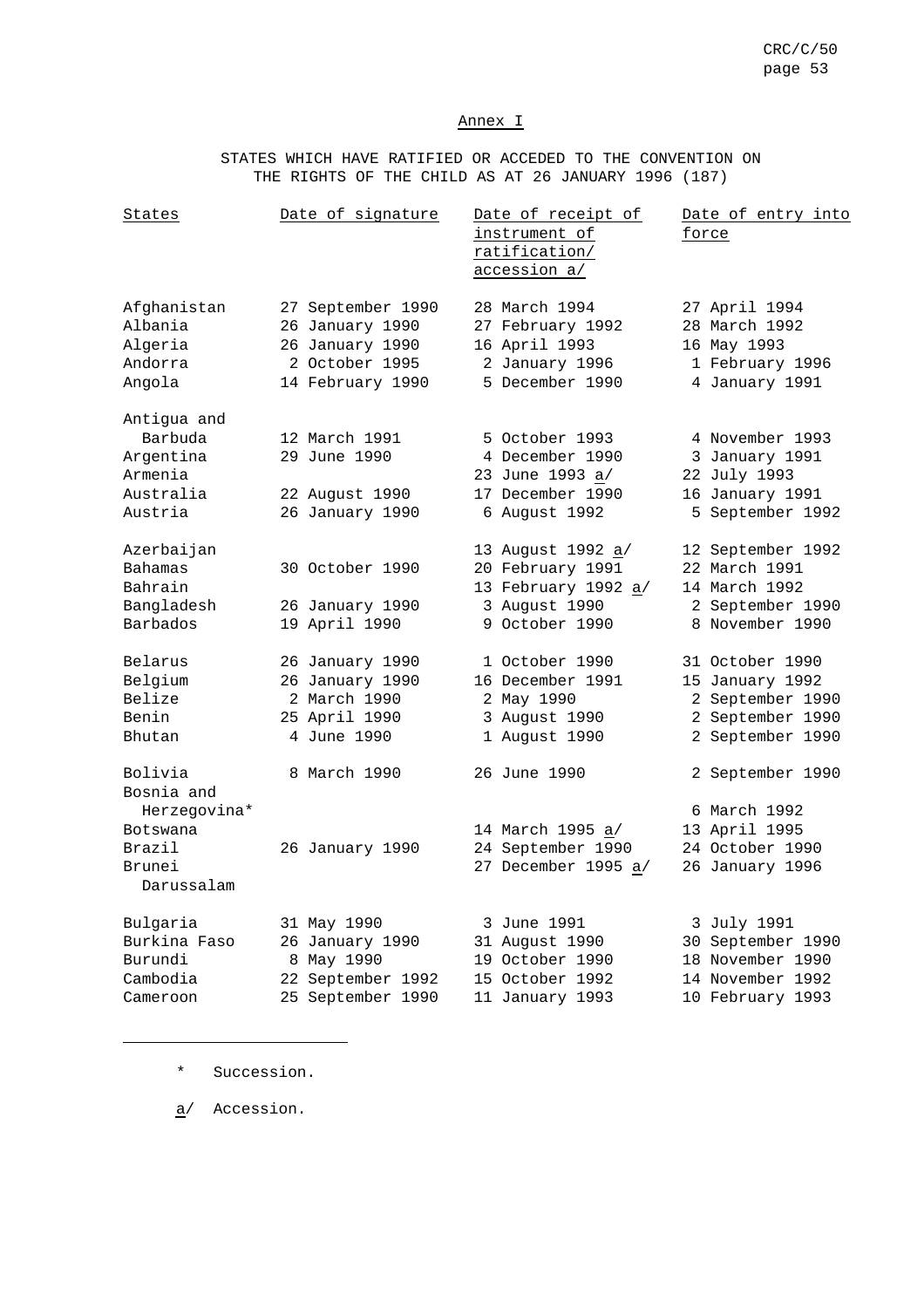| States                                  | Date of signature | Date of receipt of<br>instrument of | Date of entry into<br>force    |
|-----------------------------------------|-------------------|-------------------------------------|--------------------------------|
|                                         |                   | ratification/<br>accession a/       |                                |
| Canada<br>Cape Verde<br>Central African | 28 May 1990       | 13 December 1991<br>4 June 1992 a/  | 12 January 1992<br>4 July 1992 |
| Republic                                | 30 July 1990      | 23 April 1992                       | 23 May 1992                    |
| Chad                                    | 30 September 1990 | 2 October 1990                      | 1 November 1990                |
| Chile                                   | 26 January 1990   | 13 August 1990                      | 12 September 1990              |
| China                                   | 29 August 1990    | 2 March 1992                        | 1 April 1992                   |
| Colombia                                | 26 January 1990   | 28 January 1991                     | 27 February 1991               |
| Comoros                                 | 30 September 1990 | 22 June 1993                        | 21 July 1993                   |
| Congo                                   |                   | 14 October 1993 a/                  | 13 November 1993               |
| Costa Rica                              | 26 January 1990   | 21 August 1990                      | 20 September 1990              |
| Côte d'Ivoire<br>Croatia*               | 26 January 1990   | 4 February 1991                     | 6 March 1991<br>8 October 1991 |
| Cuba                                    | 26 January 1990   | 21 August 1991                      | 20 September 1991              |
| Cyprus                                  | 5 October 1990    | 7 February 1991                     | 9 March 1991                   |
| Czech Republic*                         |                   |                                     | 1 January 1993                 |
| Democratic<br>People's<br>Republic of   |                   |                                     |                                |
| Korea                                   | 23 August 1990    | 21 September 1990                   | 21 October 1990                |
| Denmark                                 | 26 January 1990   | 19 July 1991                        | 18 August 1991                 |
| Djibouti                                | 30 September 1990 | 6 December 1990                     | 5 January 1991                 |
| Dominica                                | 26 January 1990   | 13 March 1991                       | 12 April 1991                  |
| Dominican                               |                   |                                     |                                |
| Republic                                | 8 August 1990     | 11 June 1991                        | 11 July 1991                   |
| Ecuador                                 | 26 January 1990   | 23 March 1990                       | 2 September 1990               |
| Egypt                                   | 5 February 1990   | 6 July 1990                         | 2 September 1990               |
| El Salvador                             | 26 January 1990   | 10 July 1990                        | 2 September 1990               |
| Equatorial                              |                   |                                     |                                |
| Guinea                                  |                   | 15 June 1992 <u>a</u> /             | 15 July 1992                   |
| Eritrea                                 | 20 December 1993  | 3 August 1994                       | 2 September 1994               |
| Estonia                                 |                   | 21 October 1991 a/                  | 20 November 1991               |
| Ethiopia                                |                   | 14 May 1991 a/                      | 13 June 1991                   |
| Fiji                                    | 2 July 1993       | 13 August 1993                      | 12 September 1993              |
| Finland                                 | 26 January 1990   | 20 June 1991                        | 20 July 1991                   |
| France                                  | 26 January 1990   | 7 August 1990                       | 6 September 1990               |
| Gabon                                   | 26 January 1990   | 9 February 1994                     | 11 March 1994                  |
| Gambia                                  | 5 February 1990   | 8 August 1990                       | 7 September 1990               |
| Georgia                                 |                   | 2 June 1994 a/                      | 2 July 1994                    |
| Germany                                 | 26 January 1990   | 6 March 1992                        | 5 April 1992                   |
| Ghana                                   | 29 January 1990   | 5 February 1990                     | 2 September 1990               |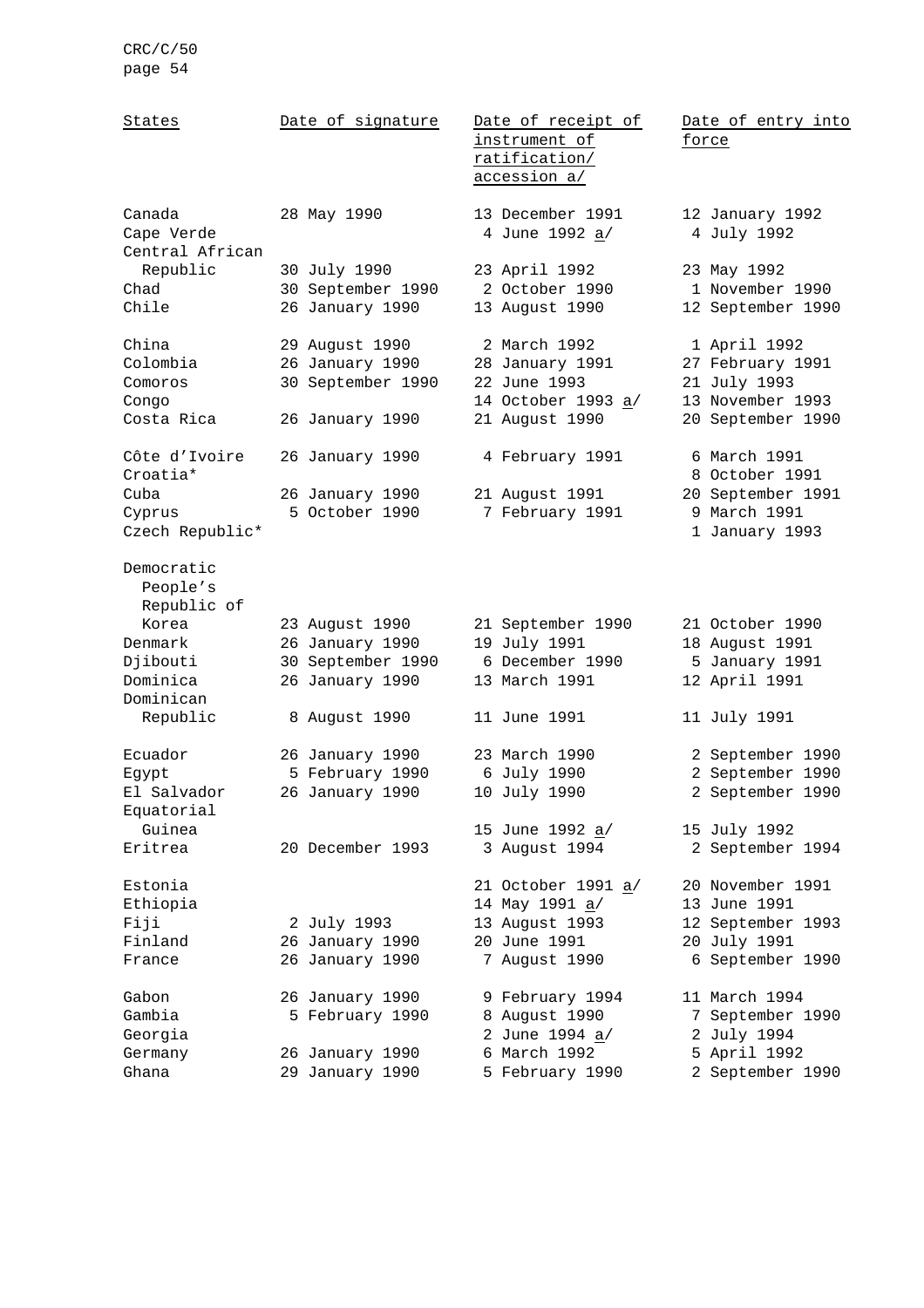| States                                                 | Date of signature                                                                           | Date of receipt of<br>instrument of<br>ratification/<br>accession a/                    | Date of entry into<br>force                                                                  |
|--------------------------------------------------------|---------------------------------------------------------------------------------------------|-----------------------------------------------------------------------------------------|----------------------------------------------------------------------------------------------|
| Greece<br>Grenada<br>Guatemala<br>Guinea<br>Guinea-    | 26 January 1990<br>21 February 1990<br>26 January 1990                                      | 11 May 1993<br>5 November 1990<br>6 June 1990<br>13 July 1990 a/                        | 10 June 1993<br>5 December 1990<br>2 September 1990<br>2 September 1990                      |
| Bissau                                                 | 26 January 1990                                                                             | 20 August 1990                                                                          | 19 September 1990                                                                            |
| Guyana<br>Haiti<br>Holy See<br>Honduras<br>Hungary     | 30 September 1990<br>20 January 1990<br>20 April 1990<br>31 May 1990<br>14 March 1990       | 14 January 1991<br>8 June 1995<br>20 April 1990<br>10 August 1990<br>7 October 1991     | 13 February 1991<br>8 July 1995<br>2 September 1990<br>9 September 1990<br>6 November 1991   |
| Iceland<br>India<br>Indonesia                          | 26 January 1990<br>26 January 1990                                                          | 28 October 1992<br>11 December 1992 a/<br>5 September 1990                              | 27 November 1992<br>11 January 1993<br>5 October 1990                                        |
| Iran (Islamic<br>Republic of)<br>Iraq                  | 5 September 1991                                                                            | 13 July 1994<br>15 June 1994 a/                                                         | 12 August 1994<br>15 July 1994                                                               |
| Ireland<br>Israel<br>Italy<br>Jamaica<br>Japan         | 30 September 1990<br>3 July 1990<br>26 January 1990<br>26 January 1990<br>21 September 1990 | 28 September 1992<br>3 October 1991<br>5 September 1991<br>14 May 1991<br>22 April 1994 | 28 October 1992<br>2 November 1991<br>5 October 1991<br>13 June 1991<br>22 May 1994          |
| Jordan<br>Kazakhstan<br>Kenya<br>Kiribati<br>Kuwait    | 29 August 1990<br>16 February 1994<br>26 January 1990<br>7 June 1990                        | 24 May 1991<br>12 August 1994<br>30 July 1990<br>11 December 1995 a/<br>21 October 1991 | 23 June 1991<br>11 September 1994<br>2 September 1990<br>10 January 1996<br>20 November 1991 |
| Kyrgyzstan<br>Lao People's<br>Democratic<br>Republic   |                                                                                             | 7 October 1994<br>8 May 1991 <u>a</u> /                                                 | 6 November 1994<br>7 June 1991                                                               |
| Latvia<br>Lebanon<br>Lesotho                           | 26 January 1990<br>21 August 1990                                                           | 14 April 1992 <u>a</u> /<br>14 May 1991<br>10 March 1992                                | 14 May 1992<br>13 June 1991<br>9 April 1992                                                  |
| Liberia<br>Libyan Arab                                 | 26 April 1990                                                                               | 4 June 1993                                                                             | 4 July 1993                                                                                  |
| Jamahiriya<br>Liechtenstein<br>Lithuania<br>Luxembourg | 30 September 1990<br>21 March 1990                                                          | 15 April 1993 a/<br>22 December 1995<br>31 January 1992 a/<br>7 March 1994              | 15 May 1993<br>21 January 1996<br>1 March 1992<br>6 April 1994                               |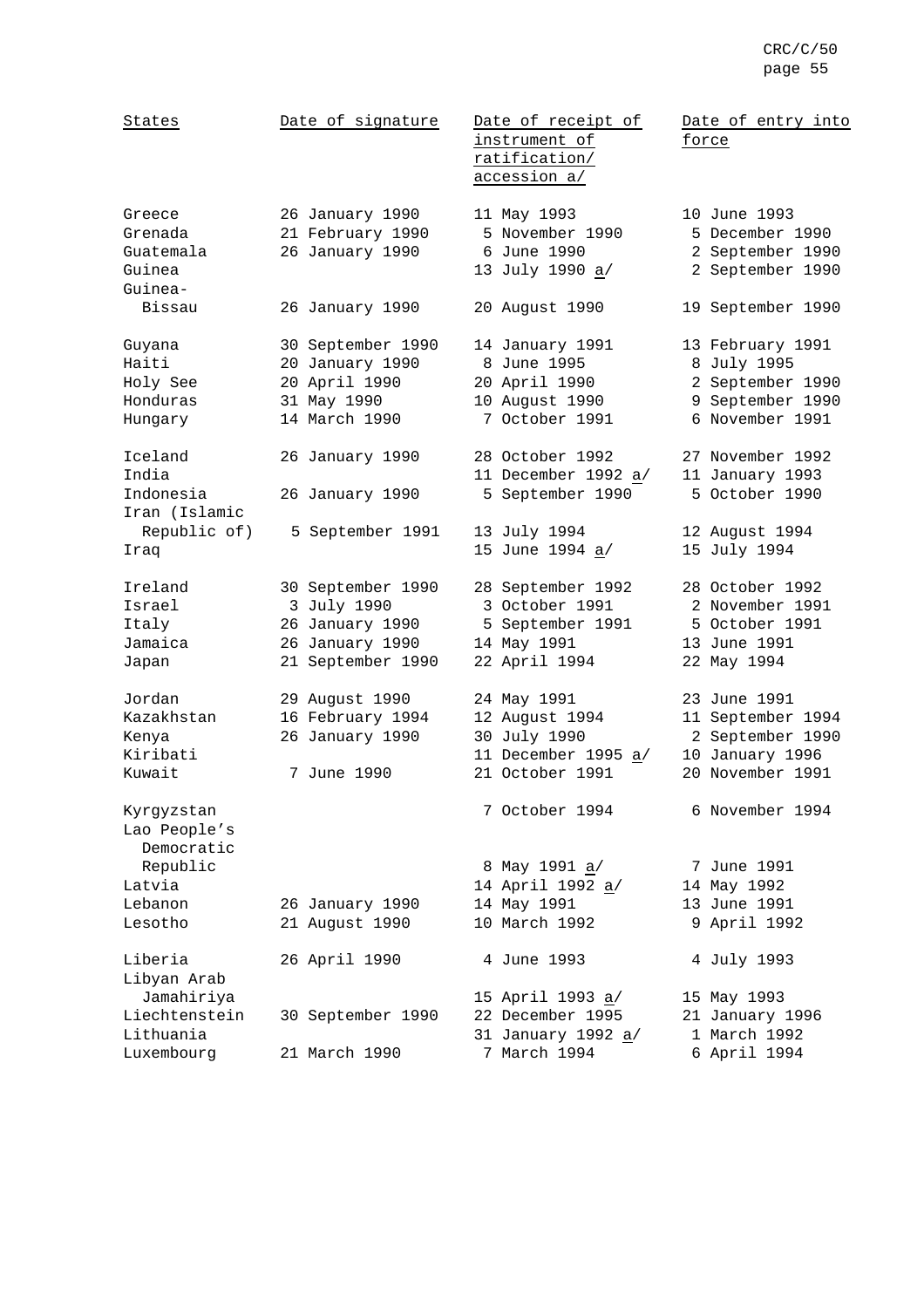| States                           | Date of signature                 | Date of receipt of<br>instrument of<br>ratification/<br>accession a/ | Date of entry into<br>force                       |
|----------------------------------|-----------------------------------|----------------------------------------------------------------------|---------------------------------------------------|
| Madagascar<br>Malawi<br>Malaysia | 19 April 1990                     | 19 March 1991<br>2 January 1991 <u>a</u> /<br>17 February 1995 a/    | 18 April 1991<br>1 February 1991<br>19 March 1995 |
| Maldives<br>Mali                 | 21 August 1990<br>26 January 1990 | 11 February 1991<br>20 September 1990                                | 13 March 1991<br>20 October 1990                  |
| Malta<br>Marshall                | 26 January 1990                   | 30 September 1990                                                    | 30 October 1990                                   |
| Islands                          | 14 April 1993                     | 4 October 1993                                                       | 3 November 1993                                   |
| Mauritania                       | 26 January 1990                   | 16 May 1991                                                          | 15 June 1991                                      |
| Mauritius                        |                                   | 26 July 1990 a/                                                      | 2 September 1990                                  |
| Mexico                           | 26 January 1990                   | 21 September 1990                                                    | 21 October 1990                                   |
| Micronesia<br>(Federated         |                                   |                                                                      |                                                   |
| States of)                       |                                   | 5 May 1993 a/                                                        | 4 June 1993                                       |
| Monaco                           |                                   | 21 June 1993 a/                                                      | 21 July 1993                                      |
| Mongolia                         | 26 January 1990                   | 5 July 1990                                                          | 2 September 1990                                  |
| Morocco                          | 26 January 1990                   | 21 June 1993                                                         | 21 July 1993                                      |
| Mozambique                       | 30 September 1990                 | 26 April 1994                                                        | 26 May 1994                                       |
| Myanmar                          |                                   | 15 July 1991 a/                                                      | 14 August 1991                                    |
| Namibia                          | 26 September 1990                 | 30 September 1990                                                    | 30 October 1990                                   |
| Nauru                            |                                   | 27 July 1994 a/                                                      | 26 August 1994                                    |
| Nepal                            | 26 January 1990                   | 14 September 1990                                                    | 14 October 1990                                   |
| Netherlands                      | 26 January 1990                   | 6 February 1995                                                      | 7 March 1995                                      |
| New Zealand                      | 1 October 1990                    | 6 April 1993                                                         | 6 May 1993                                        |
| Nicaragua                        | 6 February 1990                   | 5 October 1990                                                       | 4 November 1990                                   |
| Niger                            | 26 January 1990                   | 30 September 1990                                                    | 30 October 1990                                   |
| Nigeria                          | 26 January 1990                   | 19 April 1991                                                        | 19 May 1991                                       |
| Niue                             |                                   | 20 December 1995 a/                                                  | 19 January 1996                                   |
| Norway                           | 26 January 1990                   | 8 January 1991                                                       | 7 February 1991                                   |
| Pakistan                         | 20 September 1990                 | 12 November 1990                                                     | 12 December 1990                                  |
| Palau                            |                                   | 4 August 1995 a/                                                     | 3 September 1995                                  |
| Panama                           | 26 January 1990                   | 12 December 1990                                                     | 11 January 1991                                   |
| Papua                            |                                   |                                                                      |                                                   |
| New Guinea                       | 30 September 1990                 | 1 March 1993                                                         | 31 March 1993                                     |
| Paraguay                         | 4 April 1990                      | 25 September 1990                                                    | 25 October 1990                                   |
| Peru                             | 26 January 1990                   | 4 September 1990                                                     | 4 October 1990                                    |
| Philippines                      | 26 January 1990                   | 21 August 1990                                                       | 20 September 1990                                 |
| Poland                           | 26 January 1990                   | 7 June 1991                                                          | 7 July 1991                                       |
| Portugal                         | 26 January 1990                   | 21 September 1990                                                    | 21 October 1990                                   |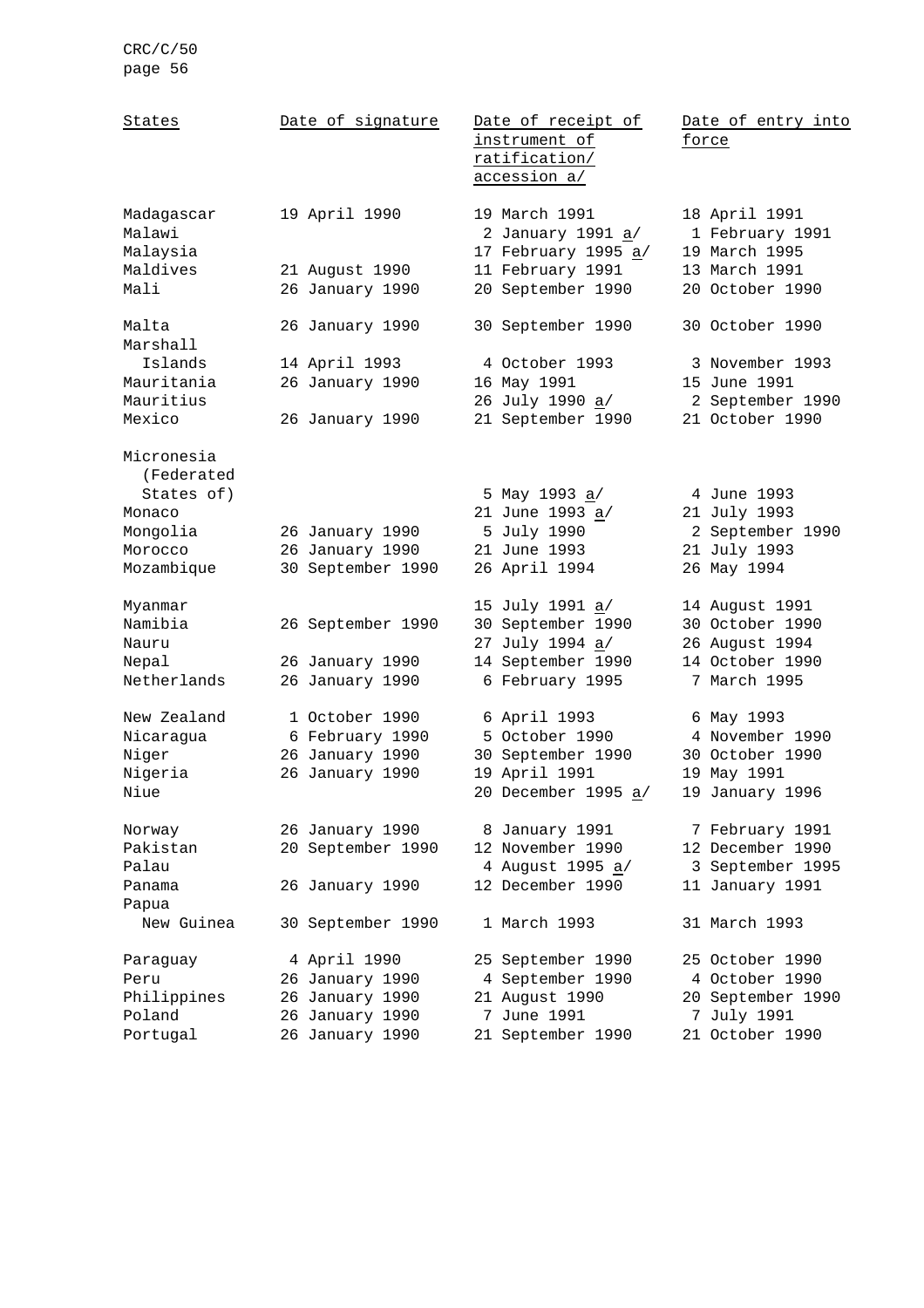| States                                                         | Date of signature                                                                        | Date of receipt of<br>instrument of<br>ratification/<br>accession a/             | Date of entry into<br>force                                                           |
|----------------------------------------------------------------|------------------------------------------------------------------------------------------|----------------------------------------------------------------------------------|---------------------------------------------------------------------------------------|
| Qatar<br>Republic of                                           | 8 December 1992                                                                          | 3 April 1995                                                                     | 3 May 1995                                                                            |
| Korea<br>Republic of                                           | 25 September 1990                                                                        | 20 November 1991                                                                 | 20 December 1991                                                                      |
| Moldova<br>Romania<br>Russian                                  | 26 January 1990                                                                          | 26 January 1993 <u>a</u> /<br>28 September 1990                                  | 25 February 1993<br>28 October 1990                                                   |
| Federation                                                     | 26 January 1990                                                                          | 16 August 1990                                                                   | 15 September 1990                                                                     |
| Rwanda<br>Saint Kitts                                          | 26 January 1990                                                                          | 24 January 1991                                                                  | 23 February 1991                                                                      |
| and Nevis<br>Saint Lucia<br>Saint Vincent<br>and the           | 26 January 1990                                                                          | 24 July 1990<br>16 June 1993 a/                                                  | 2 September 1990<br>16 July 1993                                                      |
| Grenadines<br>Samoa                                            | 20 September 1993<br>30 September 1990                                                   | 26 October 1993<br>29 November 1994                                              | 25 November 1993<br>29 December 1994                                                  |
| San Marino<br>Sao Tome<br>and Principe                         |                                                                                          | 25 November 1991 a/<br>14 May 1991 a/                                            | 25 December 1991<br>13 June 1991                                                      |
| Saudi Arabia<br>Senegal<br>Seychelles                          | 26 January 1990                                                                          | 26 January 1996 a/<br>31 July 1990<br>7 September 1990 a/                        | 25 February 1996<br>2 September 1990<br>7 October 1990                                |
| Sierra Leone<br>Singapore<br>Slovakia*<br>Slovenia*<br>Solomon | 13 February 1990                                                                         | 18 June 1990<br>5 October 1995 a/                                                | 2 September 1990<br>4 November 1995<br>1 January 1993<br>25 June 1991                 |
| Islands                                                        |                                                                                          | 10 April 1995 a/                                                                 | 10 May 1995                                                                           |
| South Africa<br>Spain<br>Sri Lanka<br>Sudan<br>Suriname        | 29 January 1993<br>26 January 1990<br>26 January 1990<br>24 July 1990<br>26 January 1990 | 16 June 1995<br>6 December 1990<br>12 July 1991<br>3 August 1990<br>1 March 1993 | 16 July 1995<br>5 January 1991<br>11 August 1991<br>2 September 1990<br>31 March 1993 |
| Swaziland<br>Sweden<br>Syrian Arab                             | 22 August 1990<br>26 January 1990                                                        | 7 September 1995<br>29 June 1990                                                 | 6 October 1995<br>2 September 1990                                                    |
| Republic<br>Tajikistan<br>Thailand                             | 18 September 1990                                                                        | 15 July 1993<br>26 October 1993 a/<br>27 March 1992 a/                           | 14 August 1993<br>25 November 1993<br>26 April 1992                                   |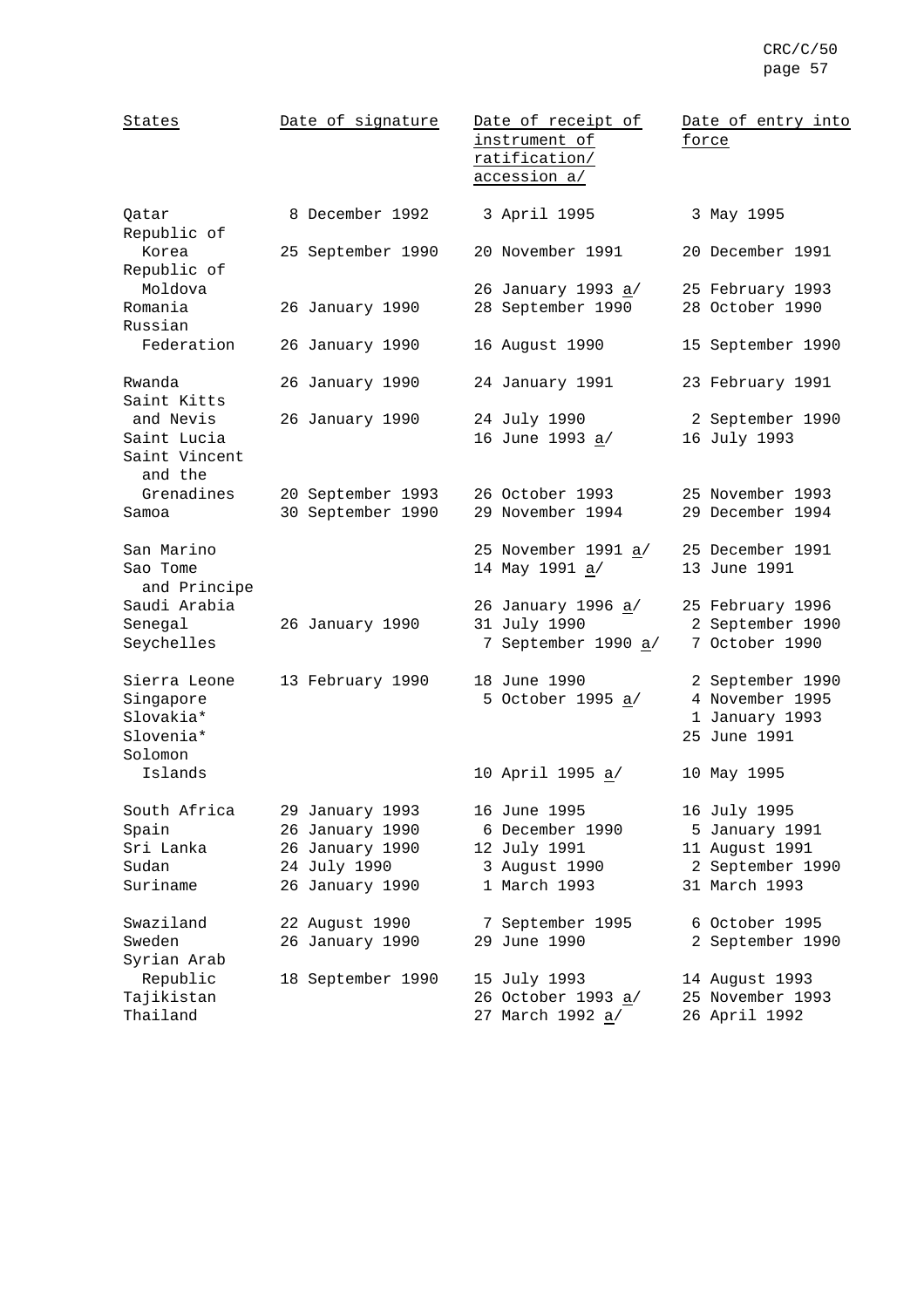| States                                                | Date of signature                                                                          | Date of receipt of<br>instrument of<br>ratification/<br>accession a/                       | Date of entry into<br>force                                                              |
|-------------------------------------------------------|--------------------------------------------------------------------------------------------|--------------------------------------------------------------------------------------------|------------------------------------------------------------------------------------------|
| The former<br>Yugoslav<br>Republic of<br>Macedonia*   |                                                                                            |                                                                                            | 17 September 1991                                                                        |
| Togo<br>Tonga<br>Trinidad and                         | 26 January 1990                                                                            | 1 August 1990<br>6 November 1995 a/                                                        | 2 September 1990<br>6 December 1995                                                      |
| Tobago<br>Tunisia                                     | 30 September 1990<br>26 February 1990                                                      | 5 December 1991<br>30 January 1992                                                         | 4 January 1992<br>29 February 1992                                                       |
| Turkey<br>Turkmenistan<br>Tuvalu                      | 14 September 1990                                                                          | 4 April 1995<br>20 September 1993 a/<br>22 September 1995 a/                               | 4 May 1995<br>19 October 1993<br>22 October 1995                                         |
| Uganda<br>Ukraine                                     | 17 August 1990<br>21 February 1991                                                         | 17 August 1990<br>28 August 1991                                                           | 16 September 1990<br>27 September 1991                                                   |
| United Kingdom<br>of Great Britain<br>and Northern    |                                                                                            |                                                                                            |                                                                                          |
| Ireland<br>United<br>Republic                         | 19 April 1990                                                                              | 16 December 1991                                                                           | 15 January 1992                                                                          |
| of Tanzania<br>Uruguay<br>Uzbekistan<br>Vanuatu       | 1 June 1990<br>26 January 1990<br>30 September 1990                                        | 10 June 1991<br>20 November 1990<br>29 June 1994 a/<br>7 July 1993                         | 10 July 1991<br>20 December 1990<br>29 July 1994<br>6 August 1993                        |
|                                                       |                                                                                            |                                                                                            |                                                                                          |
| Venezuela<br>Viet Nam<br>Yemen<br>Yuqoslavia<br>Zaire | 26 January 1990<br>26 January 1990<br>13 February 1990<br>26 January 1990<br>20 March 1990 | 13 September 1990<br>28 February 1990<br>1 May 1991<br>3 January 1991<br>27 September 1990 | 13 October 1990<br>2 September 1990<br>31 May 1991<br>2 February 1991<br>27 October 1990 |
| Zambia<br>Zimbabwe                                    | 30 September 1990<br>8 March 1990                                                          | 5 December 1991<br>11 September 1990                                                       | 5 January 1992<br>11 October 1990                                                        |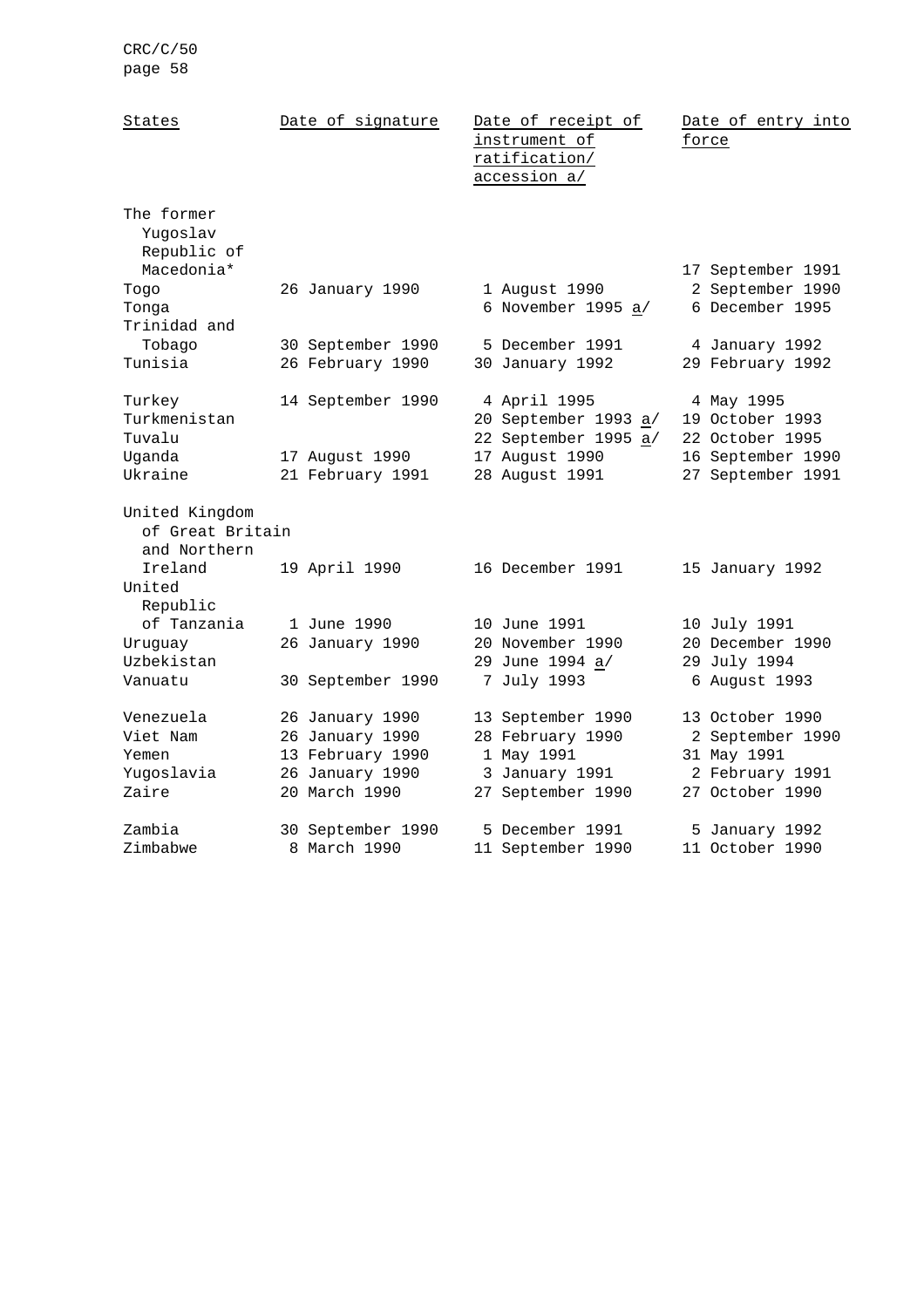## Annex II

| MEMBERSHIP OF THE COMMITTEE ON THE RIGHTS OF THE CHILD |  |
|--------------------------------------------------------|--|
|--------------------------------------------------------|--|

| Name of member                   | Country of nationality |
|----------------------------------|------------------------|
| Mrs. Hoda BADRAN*                | Eqypt                  |
| Mrs. Akila BELEMBAOGO**          | Burkina Faso           |
| Mrs. Flora C. EUFEMIO*           | Philippines            |
| Mr. Thomas HAMMARBERG**          | Sweden                 |
| Mrs. Judith KARP**               | Israel                 |
| Mr. Youri KOLOSOV**              | Russian Federation     |
| Miss Sandra Prunella MASON **    | Barbados               |
| Mr. Swithun Tachiona MOMBESHORA* | Zimbabwe               |
| Mrs. Marta SANTOS PAIS*          | Portugal               |
| Mrs. Marilia SARDENBERG*         | <b>Brazil</b>          |

\*\* Term expires on 28 February 1999.

<sup>\*</sup> Term expires on 28 February 1997.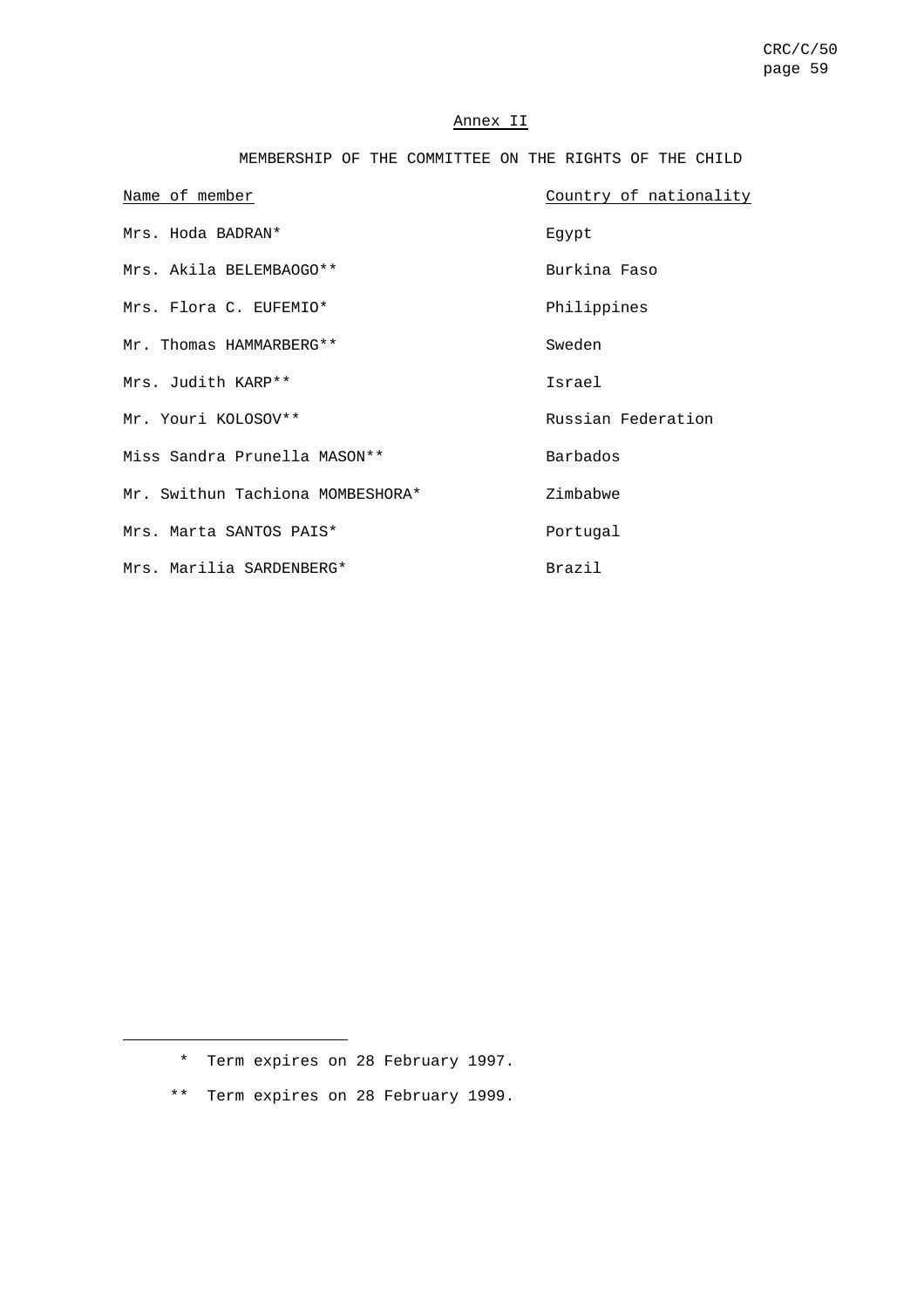|                                             |                                            | Initial reports due in 1992                   |                                   |                |
|---------------------------------------------|--------------------------------------------|-----------------------------------------------|-----------------------------------|----------------|
| State party                                 | Date of entry into<br>force                | Date due                                      | Date of submission                | Symbol         |
| Bangladesh                                  | 1990<br>September<br>$\sim$                | 1992<br>September<br>$\overline{\phantom{0}}$ | 1995<br>15 November               | CRC/C/3/Add.38 |
| Barbados                                    | 1990<br>November<br>$\infty$               | 1992<br>November<br>$\overline{r}$            |                                   |                |
| Belarus                                     | 1990<br>October<br>$\overline{31}$         | 1992<br>October<br>$\overline{30}$            | 1993<br>February<br>$\frac{2}{1}$ | CRC/C/3/Add.14 |
| Belize                                      | 1990<br>September<br>$\alpha$              | 1992<br>September<br>$\overline{\phantom{0}}$ |                                   |                |
| Benin                                       | 1990<br>September<br>$\mathbf{\Omega}$     | 1992<br>September<br>$\overline{\phantom{0}}$ |                                   |                |
| Bhutan                                      | 1990<br>September<br>$\mathbf{\Omega}$     | 1992<br>September<br>$\overline{\phantom{0}}$ |                                   |                |
| Bolivia                                     | 1990<br>September<br>$\mathbf{\Omega}$     | 1992<br>September<br>$\overline{\phantom{0}}$ | September 1992<br>14              | CRC/C/3/Add.2  |
| Brazil                                      | 24 October 1990                            | 1992<br>October<br>23                         |                                   |                |
| Faso<br>Burkina                             | September 1990<br>30                       | 1992<br>September<br>29                       | 7 July 1993                       | CRC/C/3/Add.19 |
| Burundi                                     | 1990<br>November<br>$\frac{8}{1}$          | 1992<br>November<br>$\overline{L}$            |                                   |                |
| Chad                                        | 1990<br>November<br>$\overline{a}$         | 1992<br>October<br>$\overline{31}$            |                                   |                |
| Chile                                       | 1990<br>September<br>12                    | 1992<br>September<br>$\frac{1}{1}$            | 1993<br>June<br>$\frac{2}{3}$     | CRC/C/3/Add.18 |
| Rica<br>Costa                               | 1990<br>September<br>$\overline{0}$        | 1992<br>September<br>$\overline{0}$           | 1992<br>October<br>$\frac{8}{2}$  | CRC/C/3/Add.8  |
| People's<br>Republic of Korea<br>Democratic | October 1990<br>$\overline{21}$            | 1992<br>October<br>$\frac{0}{2}$              |                                   |                |
| Ecuador                                     | September 1990<br>$\overline{\mathcal{C}}$ | 1992<br>September<br>$\overline{a}$           |                                   |                |

Annex III Annex III

STATUS OF SUBMISSION OF REPORTS BY STATES PARTIES UNDER ARTICLE 44 OF<br>THE CONVENTION ON THE RIGHTS OF THE CHILD AS AT 26 JANUARY 1996 STATUS OF SUBMISSION OF REPORTS BY STATES PARTIES UNDER ARTICLE 44 OF THE CONVENTION ON THE RIGHTS OF THE CHILD AS AT 26 JANUARY 1996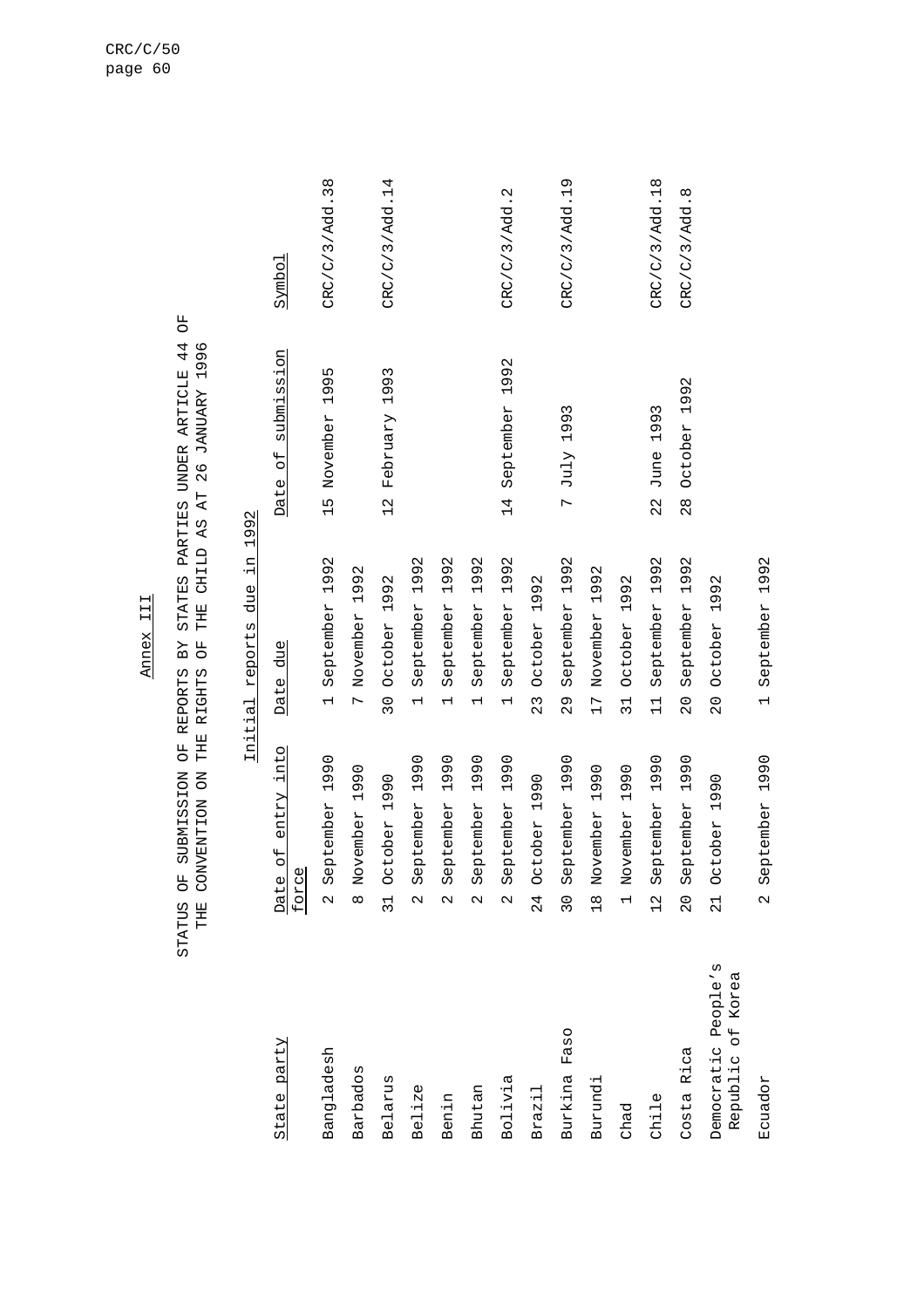| State party   | entry into<br>Date of<br>force                                 | due<br>Date                                   | submission<br>$\overline{\mathsf{d}}$<br>Date | Symbol                                 |
|---------------|----------------------------------------------------------------|-----------------------------------------------|-----------------------------------------------|----------------------------------------|
| Egypt         | 1990<br>ember<br>Sept.<br>$\mathbf{\Omega}$                    | 1992<br>September<br>$\overline{\phantom{0}}$ | October 1992<br>23                            | CRC/C/3/Add.6                          |
| El Salvador   | 1990<br>ember<br>Sept <sub>r</sub><br>$\overline{\mathcal{C}}$ | 1992<br>September<br>$\overline{\phantom{0}}$ | 1992<br>November<br>$\infty$                  | ىئ<br>CRC/C/3/Add.9<br>Add. 28         |
| France        | 1990<br>ember<br>Sept.<br>$\circ$                              | 1992<br>September<br>Ь٦                       | 1993<br>April<br>$\infty$                     | CRC/C/3/Add.15                         |
| Gambia        | 1990<br>ember<br>Sept.<br>$\overline{r}$                       | 1992<br>September<br>9                        |                                               |                                        |
| Ghana         | 1990<br>ember<br>Sept.<br>$\alpha$                             | 1992<br>September<br>$\overline{\phantom{0}}$ | 20 November 1995                              | CRC/C/3/Add.39                         |
| Grenada       | 1990<br>December<br>$\overline{5}$                             | 1992<br>December<br>4                         |                                               |                                        |
| Guatemala     | 1990<br>ember<br>Sept <sub>1</sub><br>$\mathbf{\Omega}$        | 1992<br>September<br>$\overline{\phantom{0}}$ | 1995<br>January<br>۱                          | CRC/C/3/Add.33                         |
| Guinea        | 1990<br>ember<br>Sept.<br>$\mathbf{\Omega}$                    | 1992<br>September<br>$\overline{\phantom{0}}$ |                                               |                                        |
| Guinea-Bissau | 1990<br>ember<br>Sept.<br>$\frac{9}{1}$                        | 1992<br>September<br>$\frac{8}{1}$            |                                               |                                        |
| Holy See      | 1990<br>ember<br>Sept.<br>$\sim$                               | 1992<br>September<br>$\overline{\phantom{0}}$ | March 1994<br>$\alpha$                        | CRC/C/3/Add. 27                        |
| Honduras      | 1990<br>ember<br>Sept.<br>Ō                                    | 1992<br>September<br>${}^{\infty}$            | May 1993<br>$\frac{1}{1}$                     | CRC/C/3/Add.17                         |
| Indonesia     | 1990<br>October<br>$\overline{5}$                              | 1992<br>October<br>4                          | 1992<br>17 November                           | ىخ<br>CRC/C/3/Add.10<br>CRC/C/3/Add.26 |
| Kenya         | 1990<br>ember<br>Sept.<br>$\mathbf{\Omega}$                    | 1992<br>September<br>$\overline{\phantom{0}}$ |                                               |                                        |
| Mali          | 1990<br>October<br>20                                          | 1992<br>October<br>$\frac{1}{2}$              |                                               |                                        |
| Malta         | 1990<br>October<br>$\frac{0}{2}$                               | 1992<br>October<br>29                         |                                               |                                        |
| Mauritius     | 1990<br>ember<br>Sept.<br>$\mathbf{\Omega}$                    | 1992<br>September<br>$\overline{\phantom{0}}$ | 1995<br>$J$ uly<br>25                         | CRC/C/3/Add.36                         |
| Mexico        | 1990<br>October<br>$\frac{1}{2}$                               | 1992<br>October<br>$\overline{0}$             | 1992<br>December<br>$\frac{15}{1}$            | CRC/C/3/Add.11                         |
| Mongolia      | 1990<br>ember<br>Sept.<br>$\mathbf{\Omega}$                    | 1992<br>September<br>$\overline{a}$           | October 1994<br>$\overline{0}$                | CRC/C/3/Add.32                         |
| Namibia       | 1990<br>30 October                                             | October 1992<br>$\frac{8}{2}$                 | December 1992<br>$\frac{1}{2}$                | CRC/C/3/Add.12                         |

Initial reports due in 1992 (continued) Initial reports due in 1992 (continued)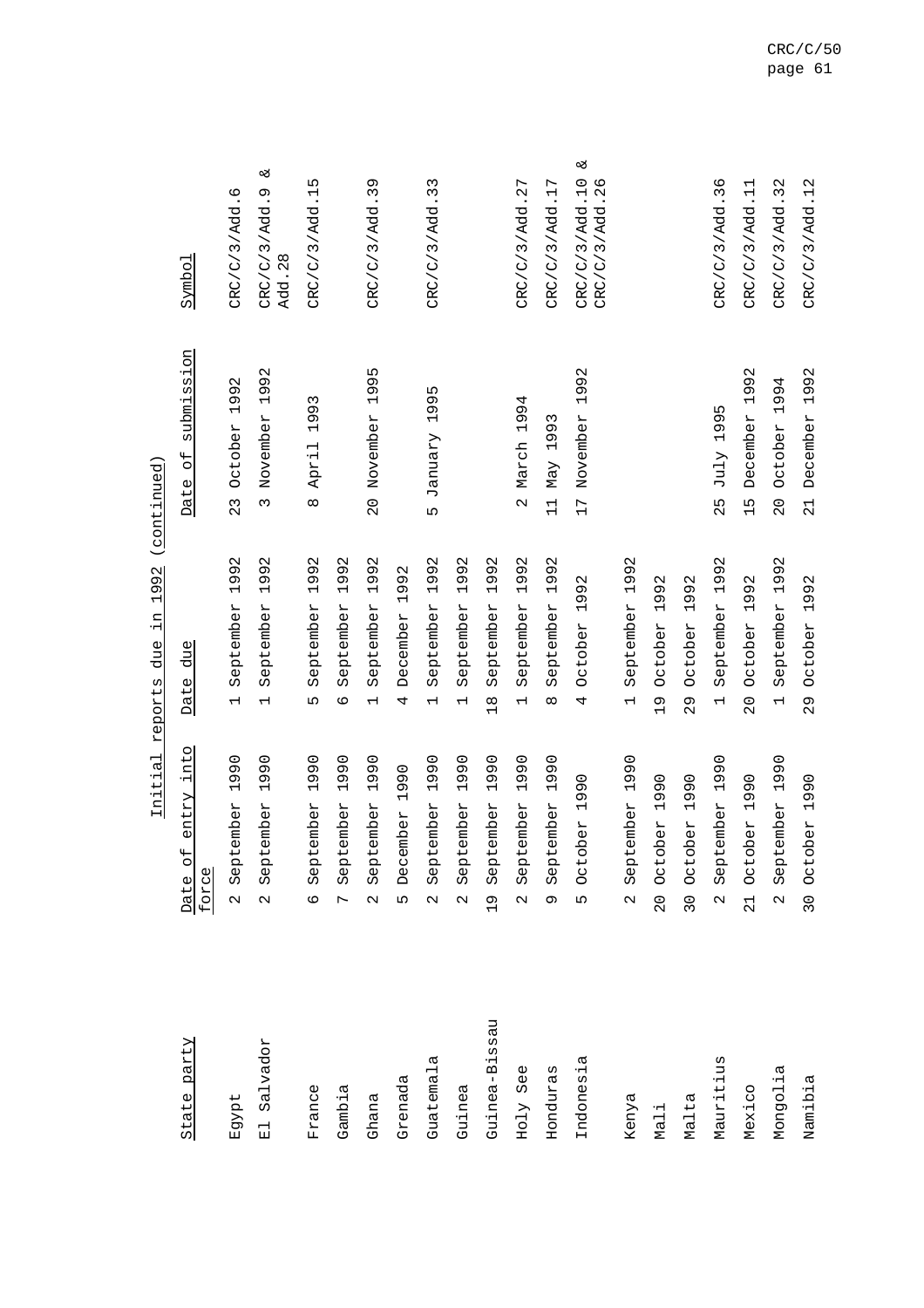| State party              | of entry into<br>force<br>Date                                                    | due<br>Date                                   | submission<br>Date of                                             | Symbol                                 |
|--------------------------|-----------------------------------------------------------------------------------|-----------------------------------------------|-------------------------------------------------------------------|----------------------------------------|
| Nepal                    | October 1990<br>$\frac{14}{1}$                                                    | 1992<br>October<br>$\frac{3}{1}$              | Б<br>199!<br>10 April                                             | CRC/C/3/Add.34                         |
| Nicaragua                | 1990<br>November<br>4                                                             | 1992<br>November<br>$\infty$                  | 4<br>199.<br><b>January</b><br>$\frac{2}{1}$                      | CRC/C/3/Add. 25                        |
| Niger                    | 1990<br>October<br>30                                                             | 1992<br>October<br>29                         | 4<br>1994<br>April<br>77                                          | CRC/C/3/Add. 29                        |
| Pakistan                 | 1990<br>December<br>$\frac{2}{1}$                                                 | 1992<br>December<br>$\overline{1}$            | $\infty$<br>199<br>January<br>$\overline{5}$<br>$\mathbf{\Omega}$ | CRC/C/3/Add.13                         |
| Paraguay                 | 1990<br>tober<br>Ö<br>25                                                          | 1992<br>October<br>24                         | 1993<br>August<br>30                                              | CRC/C/3/Add. 22                        |
| Peru                     | 1990<br>tober<br>$\frac{1}{2}$<br>4                                               | 1992<br>October<br>$\infty$                   | 1992<br>October<br>$\frac{8}{2}$                                  | لا<br>CRC/C/3/Add. 24<br>CRC/C/3/Add.7 |
| Philippines              | 1990<br>September<br>$\overline{0}$                                               | 1992<br>September<br>$\frac{0}{1}$            | 1993<br>September<br>$\frac{1}{2}$                                | CRC/C/3/Add. 23                        |
| Portugal                 | $\overline{0}$<br>$\frac{9}{1}$<br>tober<br>OO<br>$\overline{21}$                 | 1992<br>October<br>$\overline{0}$             | 4<br>199 <sup></sup><br>August<br>17                              | CRC/C/3/Add.30                         |
| Romania                  | $\overline{0}$<br>Ō<br>$\blacksquare$<br>tober<br>$\rm ^{C}_{O}$<br>$\frac{8}{2}$ | 1992<br>October<br>27                         | 3<br>199<br>April<br>14                                           | CRC/C/3/Add.16                         |
| Federation<br>Russian    | 1990<br>September<br>$\frac{15}{1}$                                               | 1992<br>September<br>14                       | $\mathcal{C}$<br>1992<br>October<br>$\frac{9}{1}$                 | CRC/C/3/Add.5                          |
| and Nevis<br>Saint Kitts | 1990<br>September<br>$\mathcal{L}$                                                | 1992<br>September<br>$\overline{\phantom{0}}$ |                                                                   |                                        |
| Senegal                  | 1990<br>September<br>$\mathbf{\Omega}$                                            | 1992<br>September<br>$\overline{\phantom{0}}$ | 1994<br>September<br>$\frac{2}{1}$                                | CRC/C/3/Add.31                         |
| Seychelles               | tober 1990<br>$\overline{O}$<br>$\overline{C}$                                    | 1992<br>October<br>$\circ$                    |                                                                   |                                        |
| Sierra Leone             | 1990<br>September<br>$\mathbf{\Omega}$                                            | 1992<br>September<br>$\overline{\phantom{0}}$ |                                                                   |                                        |
| Sudan                    | 1990<br>ptember<br>ତ<br>ଓ<br>$\mathbf{\Omega}$                                    | 1992<br>September<br>$\overline{\phantom{0}}$ | 1992<br>September<br>29                                           | ట<br>CRC/C/3/Add.20<br>CRC/C/3/Add.3   |
| Sweden                   | 1990<br>September<br>$\mathbf{\Omega}$                                            | 1992<br>September                             | September 1992<br>$\overline{r}$                                  | CRC/C/3/Add.1                          |
| Togo                     | 1990<br>September<br>$\mathbf{\Omega}$                                            | 1992<br>September<br>$\overline{\phantom{0}}$ |                                                                   |                                        |

Initial reports due in 1992 (continued) Initial reports due in 1992 (continued)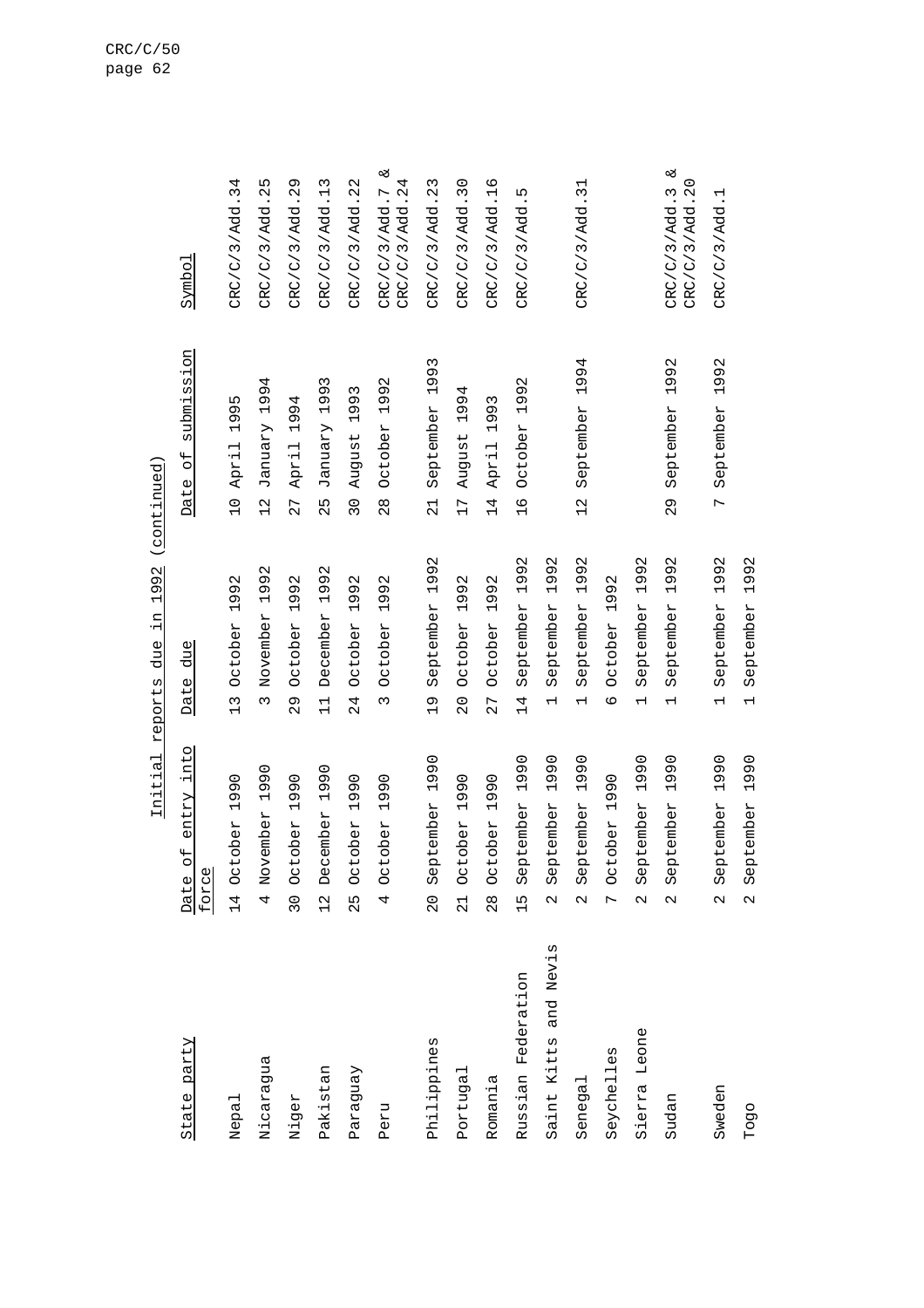|               |                          | Initial                          | 1992<br>цĻ.<br>due<br>reports                 | (continued)                          |                                      |
|---------------|--------------------------|----------------------------------|-----------------------------------------------|--------------------------------------|--------------------------------------|
| State party   | Date of<br>force         | entry into                       | due<br>Date                                   | submission<br>$\overline{d}$<br>Date | Symbol                               |
| Uganda        | $\frac{9}{1}$            | 1990<br>September                | 1992<br>September<br>15                       |                                      |                                      |
| Venguay       | $\frac{0}{2}$            | 1990<br>December                 | 1992<br>December<br>$\frac{1}{2}$             | 1995<br>August<br>$\sim$             | CRC/C/3/Add.37                       |
| Venezuela     | $\frac{13}{1}$           | October 1990                     | 1992<br>October<br>$\frac{2}{1}$              |                                      |                                      |
| Viet Nam      | $\overline{\mathcal{C}}$ | 1990<br>September                | 1992<br>September<br>$\overline{\phantom{0}}$ | 1992<br>September<br>$\overline{30}$ | ట<br>CRC/C/3/Add.21<br>CRC/C/3/Add.4 |
| Zaire         | 27                       | 990<br>$\overline{ }$<br>October | 1992<br>October<br>26                         |                                      |                                      |
| Zimbabwe      | $\frac{1}{11}$           | 1990<br>October                  | 1992<br>October<br>$\overline{C}$             | 1995<br>May<br>23                    | CRC/C/3/Add.35                       |
|               |                          | Initial                          | μ.<br>due<br>reports                          | 1993                                 |                                      |
| Angola        | 4                        | 1991<br>January                  | 1991<br>January<br>3                          |                                      |                                      |
| Argentina     | $\infty$                 | 1991<br>January                  | 1993<br>January<br>$\mathbf{\Omega}$          | 1993<br>March<br>17                  | $\infty$<br>CRC/C/8/Add.2<br>Add.17  |
| Australia     | $\frac{9}{10}$           | 1991<br><b>January</b>           | 1993<br>January<br>$\frac{15}{1}$             | 1996<br>January<br>$\infty$          | CRC/C/8/Add.31                       |
| Bahamas       |                          | 1991<br>22 March                 | March 1993<br>$\overline{21}$                 |                                      |                                      |
| Bulgaria      | $3$ July                 | 1991                             | 1993<br>July<br>$\mathbf{\Omega}$             | 1995<br>September<br>$\frac{8}{2}$   | CRC/C/8/Add. 29                      |
| Colombia      | 27                       | 1991<br>February                 | 1993<br>February<br>26                        | 1993<br>April<br>14                  | Σ<br>CRC/C/8/Add.                    |
| Côte d'Ivoire |                          | 6 March 1991                     | March 1993<br>LN.                             |                                      |                                      |
| Croatia       |                          | 1991<br>7 November               | 1993<br>November<br>$\circ$                   | 1994<br>November<br>$\infty$         | CRC/C/8/Add.19                       |
| Cuba          | $\overline{0}$           | 1991<br>September                | 1993<br>September<br>$\frac{1}{2}$            | LN,<br>199<br>October<br>27          | CRC/C/8/Add.30                       |
| Cyprus        |                          | 9 March 1991                     | March 1993<br>$\infty$                        | 1994<br>December<br>22               | CRC/C/8/Add.24                       |
| Denmark       |                          | 1991<br>18 August                | 1993<br>August<br>17                          | 1993<br>September<br>$\overline{14}$ | CRC/C/8/Add.8                        |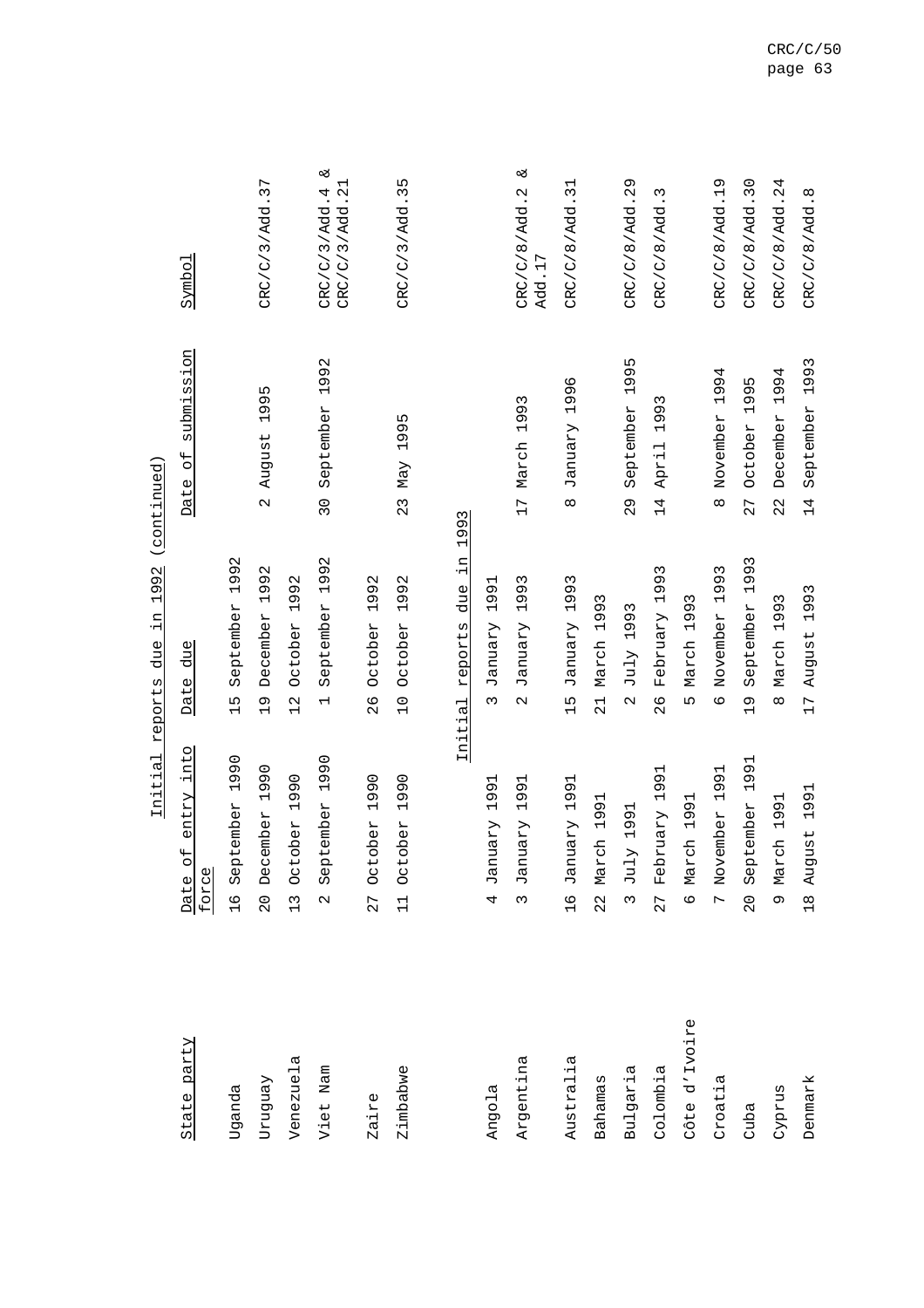| State party                            | entry into<br>$\overline{+}$<br>$\circ$<br>force<br>Date                    | due<br>Date                                       | submission<br>$\overline{a}$<br>Date | Symbol          |
|----------------------------------------|-----------------------------------------------------------------------------|---------------------------------------------------|--------------------------------------|-----------------|
| Djibouti                               | 1991<br><b>January</b><br>LN                                                | 1993<br>January<br>4                              |                                      |                 |
| Dominica                               | 1991<br>12 April                                                            | 1993<br>April<br>$\overline{1}$                   |                                      |                 |
| Dominican Republic                     | 1991<br>$J$ uly<br>$\overline{11}$                                          | 1993<br>JulY<br>$\overline{C}$                    |                                      |                 |
| Estonia                                | 1991<br>ember<br>Nov<br>$\frac{0}{2}$                                       | 1993<br>November<br>Ō<br>$\overline{\phantom{0}}$ |                                      |                 |
| Ethiopia                               | 1991<br>$\mathbb U$<br>Jun<br>13                                            | 3<br>199<br>June<br>$\frac{2}{1}$                 | 1995<br>August<br>$\overline{C}$     | CRC/C/8/Add. 27 |
| Finland                                | 1991<br>July<br>$\overline{0}$                                              | 1993<br>July<br>$\frac{1}{2}$                     | 1994<br>December<br>$\frac{2}{1}$    | CRC/C/8/Add. 22 |
| Guyana                                 | $\overline{9}$<br>$\frac{9}{1}$<br>February<br>$\frac{13}{1}$               | 1993<br>February<br>$\frac{1}{2}$                 |                                      |                 |
| Hungary                                | $\overline{91}$<br>Ō<br>$\overline{\phantom{0}}$<br>ember<br>Nov<br>$\circ$ | 1993<br>November<br>LΩ                            |                                      |                 |
| Israel                                 | 1991<br>ember<br>Nov<br>$\sim$                                              | 1993<br>November<br>$\overline{ }$                |                                      |                 |
| Italy                                  | 1991<br>October<br>Ln                                                       | 1993<br>October<br>4                              | 1994<br>October<br>$\frac{1}{1}$     | CRC/C/8/Add.18  |
| Jamaica                                | 1991<br>$\mathbb{O}$<br>Jun<br>$\frac{13}{1}$                               | 1993<br>June<br>$\frac{1}{2}$                     | 1994<br>January<br>52                | CRC/C/8/Add.12  |
| Jordan                                 | $\overline{91}$<br>$\frac{9}{1}$<br>$\mathbf{0}$<br>Jun<br>$\frac{2}{3}$    | 1993<br>June<br>22                                | 1993<br>Max<br>52                    | CRC/C/8/Add.4   |
| Kuwait                                 | 1991<br>ember<br>20 Nov                                                     | 1993<br>November<br>$\frac{1}{2}$                 |                                      |                 |
| Republic<br>Democratic<br>Lao People's | 1991<br>$\mathbb{Q}$<br>Jun<br>$\overline{a}$                               | 1993<br>June<br>$\circ$                           | 1996<br>January<br>$\frac{8}{10}$    | CRC/C/8/Add.32  |
| Lebanon                                | 1991<br>$\Phi$<br>Jun<br>$\frac{13}{1}$                                     | 1993<br>June<br>$\frac{2}{1}$                     | 1994<br>December<br>$\frac{1}{2}$    | CRC/C/8/Add. 23 |
| Madagascar                             | 1991<br>H.<br>18 Apr                                                        | 1993<br>May<br>$\overline{C}$                     | July 1993<br>$\frac{0}{2}$           | CRC/C/8/Add.5   |
| Malawi                                 | 1991<br>February<br>$\overline{a}$                                          | 1993<br>January<br>$\overline{31}$                |                                      |                 |
| Maldives                               | 1991<br>ch<br>C<br>13 Mar                                                   | 1993<br>March<br>$\frac{2}{1}$                    | 1994<br>$J$ uly<br>$\circ$           | CRC/C/8/Add.15  |
| Mauritania                             | 1991<br>$\omega$<br>Jun<br>$\frac{5}{1}$                                    | 1993<br>June<br>$\overline{14}$                   |                                      |                 |

Initial reports due in 1993 (continued) Initial reports due in 1993 (continued)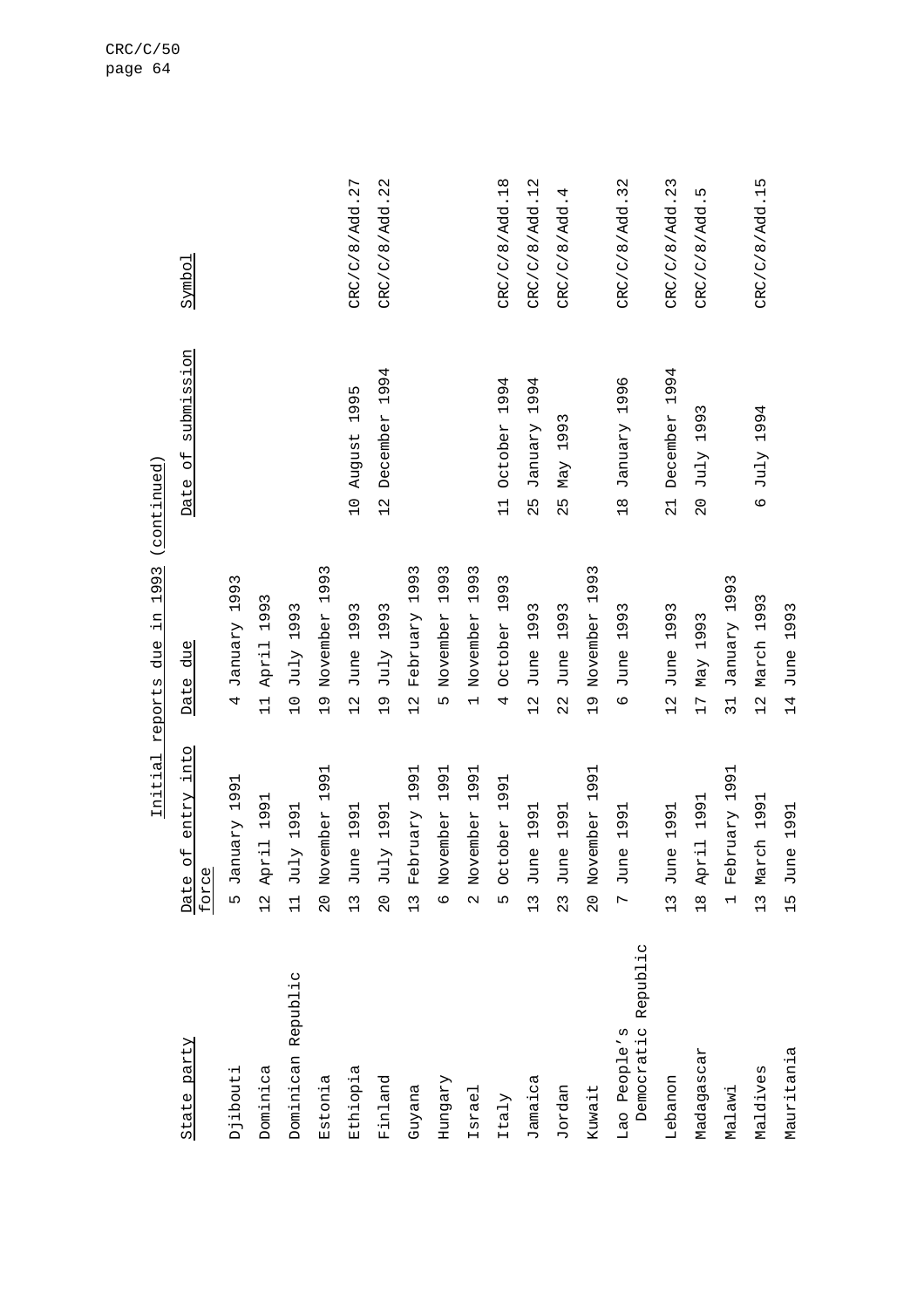|                                                              | ᆂᅹᅺᅶᅺ                                                     | י<br>ר<br>$\frac{1}{1}$<br>リコフ<br>פה דמם ד                    | Antronic Article                        |                          |
|--------------------------------------------------------------|-----------------------------------------------------------|---------------------------------------------------------------|-----------------------------------------|--------------------------|
| State party                                                  | entry into<br>$\overline{C}$<br>force<br>Date             | due<br>Date                                                   | submission<br>$\overline{a}$<br>Date    | Symbo <sub>1</sub>       |
| Nyanmar                                                      | 1991<br>ugust<br>Au<br>$\overline{14}$                    | 1993<br>August<br>$\frac{1}{2}$                               | Б<br>199!<br>September<br>14            | CRC/C/8/Add.9            |
| Nigeria                                                      | 1991<br>May<br>$\frac{1}{2}$                              | May 1993<br>$\frac{8}{10}$                                    | Б<br>July 199<br>$\frac{1}{2}$          | CRC/C/8/Add.26           |
| Norway                                                       | 1991<br>February<br>$\overline{C}$                        | 1993<br>February<br>$\circ$                                   | August 1993<br>$\overline{30}$          | CRC/C/8/Add.7            |
| Panama                                                       | 1991<br>January<br>$\overline{11}$                        | 1993<br>January<br>$\frac{1}{2}$                              |                                         |                          |
| Poland                                                       | 1991<br>July<br>$\overline{C}$                            | Σ<br>1993<br>July<br>$\mathbf{Q}$                             | 1994<br>January<br>$\frac{1}{1}$        | CRC/C/8/Add.11           |
| Republic of Korea                                            | 1991<br>cember<br>$\mathbb{Q}^{\oplus}$<br>$\overline{0}$ | 1993<br>December<br>$\frac{1}{2}$                             | 4<br>199.<br>November<br>$\overline{L}$ | CRC/C/8/Add. 21          |
| Rwanda                                                       | 1991<br>February<br>23                                    | 1993<br>February<br>22                                        | 1992<br>September<br>$\frac{1}{2}$      | CRC/C/8/Add.1            |
| San Marino                                                   | 1991<br>December<br>25                                    | 1993<br>December<br>24                                        |                                         |                          |
| Tome and Principe<br>Sao                                     | 1991<br>June<br>$\frac{13}{1}$                            | Σ<br>oo.<br>$\overline{\phantom{0}}$<br>June<br>$\frac{2}{1}$ |                                         |                          |
| Slovenia                                                     | 1991<br>June<br>25                                        | Σ<br>1993<br>June<br>24                                       | 1995<br>Max<br>29                       | CRC/C/8/Add. 25          |
| Spain                                                        | 1991<br><b>January</b><br>Ь٥                              | 1993<br>January<br>4                                          | 1993<br>August<br>$\frac{0}{1}$         | CRC/C/8/Add.6            |
| Sri Lanka                                                    | 1991<br>tgust<br>Au<br>$\overline{1}$                     | 1993<br>August<br>$\overline{C}$                              | 4<br>March 199<br>23                    | CRC/C/8/Add.13           |
| Yugoslav<br><b>HO</b><br>Macedonia<br>Republic<br>The former | 1991<br>September<br>17                                   | 1993<br>September<br>$\frac{9}{1}$                            |                                         |                          |
| Ukraine                                                      | 1991<br>ptember<br>es<br>S<br>77                          | 1993<br>September<br>26                                       | 1993<br>October<br>$\infty$             | CRC/C/8/Add.10/<br>Rev.1 |
| $\overline{a}$<br>United Republic<br>Tanzania                | 1991<br>JulY<br>$\overline{C}$                            | July 1993<br>Ō                                                | 1994<br>April<br>29                     | CRC/C/8/Add.14           |
| Yemen                                                        | 1991<br>Max<br>$\overline{31}$                            | 30 May 1993                                                   | 14 November 1994                        | CRC/C/8/Add.20           |
| Yugoslavia                                                   | 1991<br>February<br>$\mathbf{\Omega}$                     | February 1993<br>$\overline{a}$                               | 1994<br>September<br>$\overline{21}$    | CRC/C/8/Add.16           |

Initial reports due in 1993 (continued) Initial reports due in 1993 (continued)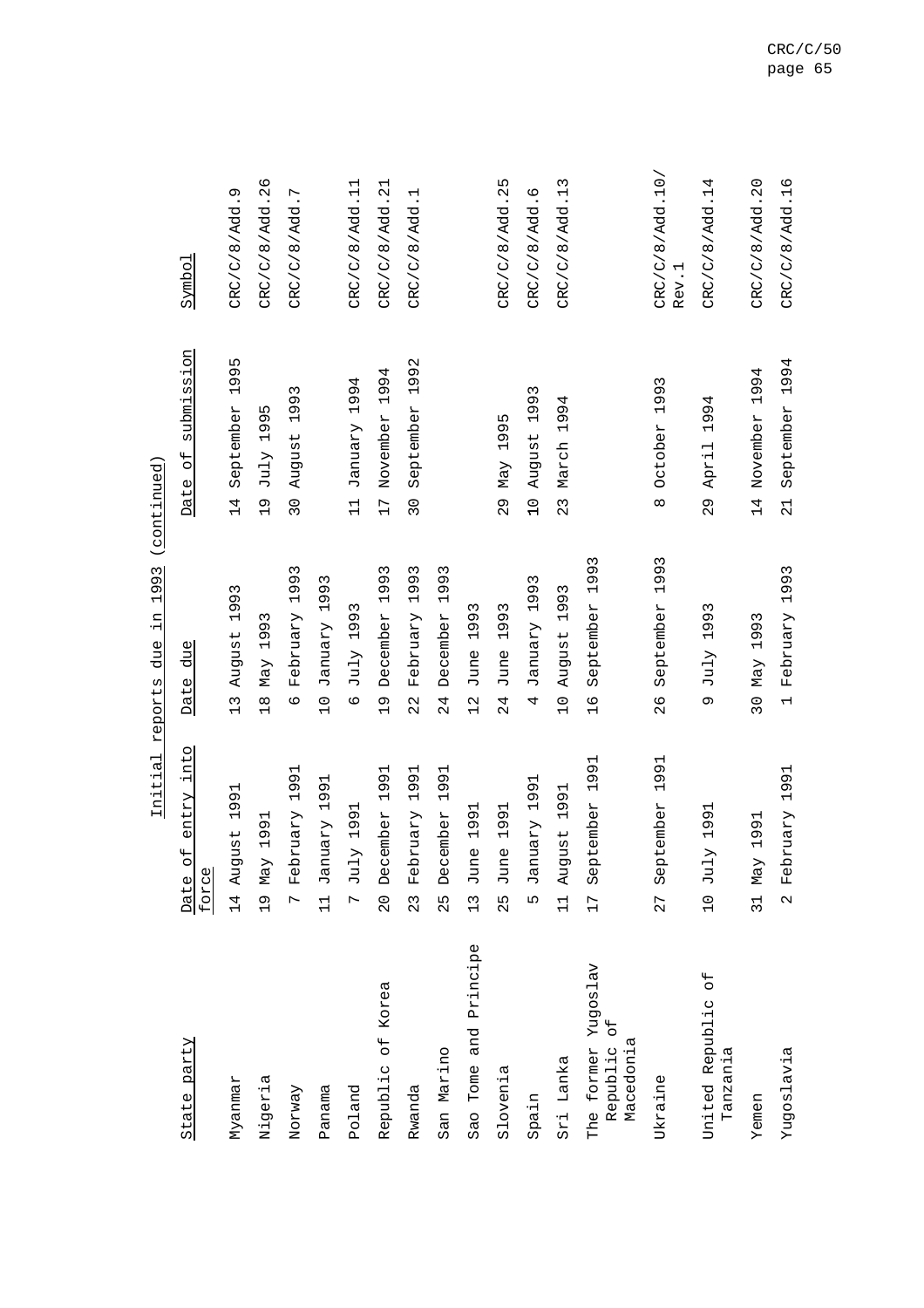| State party                 | of entry into<br>force<br>Date              | Date due                               | Date of submission                | Symbo <sub>1</sub> |
|-----------------------------|---------------------------------------------|----------------------------------------|-----------------------------------|--------------------|
| Albania                     | 28 March 1992                               | 27 March 1994                          |                                   |                    |
| Austria                     | 1992<br>September<br>Ln                     | 1994<br>September<br>4                 |                                   |                    |
| Azerbaijan                  | 1992<br>September<br>12                     | 1994<br>September<br>$\overline{11}$   | 1995<br>9 November                | CRC/C/11/Add.8     |
| Bahrain                     | March 1992<br>$\frac{1}{4}$                 | 4<br>March 199<br>14                   |                                   |                    |
| Belgium                     | January 1992<br>$\frac{5}{1}$               | January 1994<br>$\overline{14}$        | P66I AInl<br>$\frac{2}{1}$        | CRC/C/11/Add.4     |
| Bosnia and Herzegovina      | 6 March 1992                                | March 1994<br>LN                       |                                   |                    |
| Cambodia                    | 1992<br>14 November                         | 4<br>199.<br>November<br>$\frac{5}{1}$ |                                   |                    |
| Canada                      | 1992<br><b>January</b><br>$\frac{2}{1}$     | January 1994<br>$\frac{1}{1}$          | 1994<br>June<br>17                | CRC/C/11/Add.3     |
| Cape Verde                  | 4 July 1992                                 | P66I AInl<br>3                         |                                   |                    |
| Central African<br>Republic | 1992<br>$23$ May                            | May 1994<br>$\frac{2}{3}$              |                                   |                    |
| China                       | 1992<br>1 April                             | March 1994<br>$\overline{31}$          | 1995<br>27 March                  | CRC/C/11/Add.7     |
| Czech Republic              | 1993<br>January<br>$\overline{\phantom{0}}$ | December 1994<br>$\overline{31}$       |                                   |                    |
| Equatorial Guinea           | 15 July 1992                                | P66I AInl<br>$\overline{14}$           |                                   |                    |
| Germany                     | April 1992<br><u>ທ</u>                      | May 1994<br>4                          | 1994<br>August<br>$\overline{30}$ | CRC/C/11/Add.5     |
| Iceland                     | 1992<br>27 November                         | 1994<br>November<br>26                 | 1994<br>30 November               | CRC/C/11/Add.6     |
| Ireland                     | 1992<br>October<br>$\frac{8}{2}$            | 1994<br>October<br>27                  |                                   |                    |
| Latvia                      | 1992<br>14 May                              | May 1994<br>$\frac{1}{2}$              |                                   |                    |
| Lesotho                     | 1992<br>9 April                             | April 1994<br>$\infty$                 |                                   |                    |
| Lithuania                   | 1 March 1992                                | February 1994<br>$\frac{8}{2}$         |                                   |                    |

Initial reports due in 1994 Initial reports due in 1994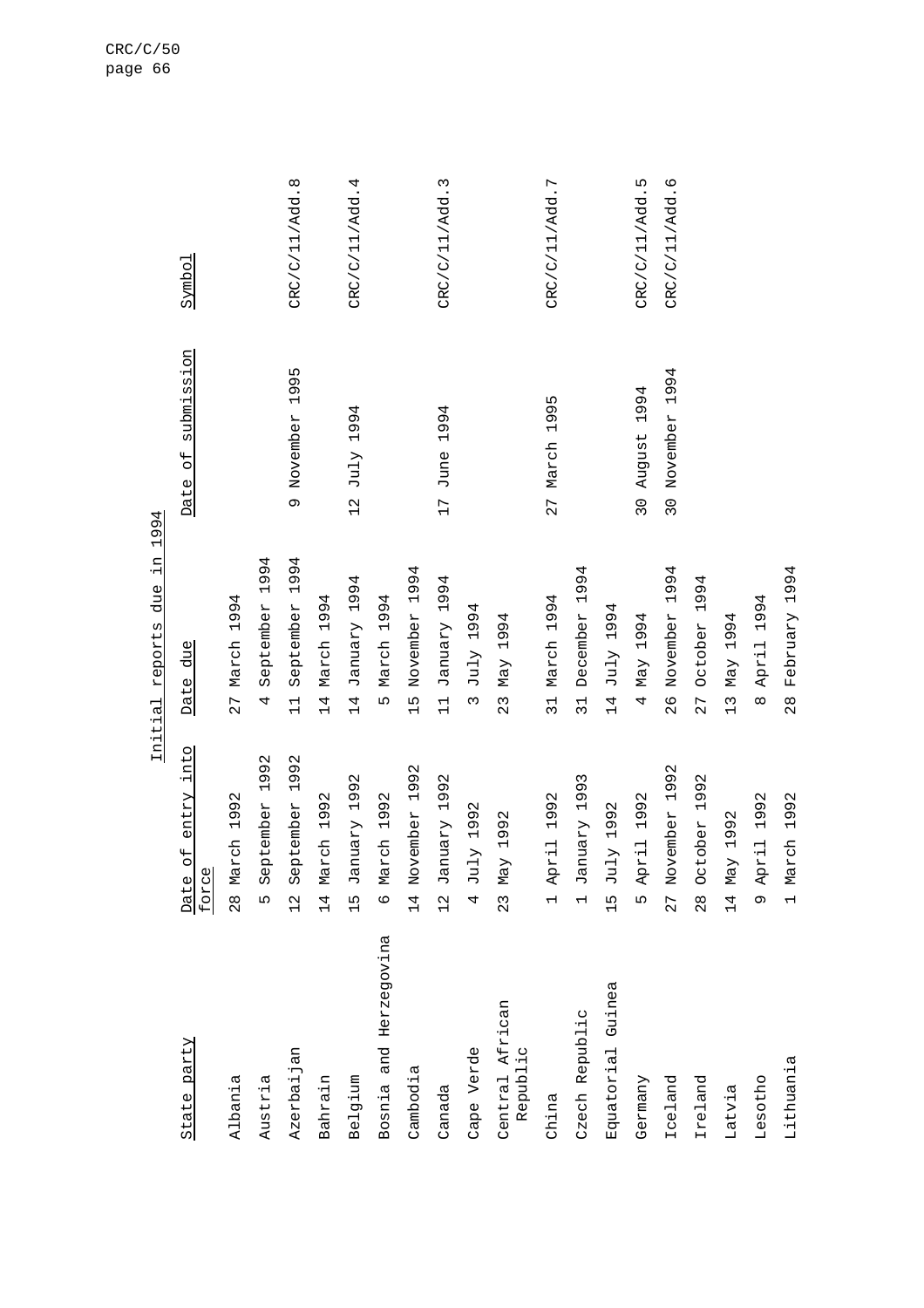|                                                               |                                             | Initial reports due in 1994 (continued                            |                                                 |                |
|---------------------------------------------------------------|---------------------------------------------|-------------------------------------------------------------------|-------------------------------------------------|----------------|
| State party                                                   | into<br>entry<br>Date of<br>force           | due<br>Date                                                       | submission<br>$\overline{\overline{a}}$<br>Date | Symbol         |
| Slovakia                                                      | 1993<br>January<br>$\overline{a}$           | 1994<br>December<br>$\overline{31}$                               |                                                 |                |
| Thailand                                                      | 1992<br>$\overline{\phantom{0}}$<br>26 Apri | 1994<br>April<br>25                                               |                                                 |                |
| Trinidad and Tobago                                           | 1992<br>January<br>4                        | 1994<br>January<br>$\infty$                                       |                                                 |                |
| Tunisia                                                       | 1992<br>February<br>$\frac{8}{2}$           | 1994<br>February<br>$\frac{8}{2}$                                 | 1994<br>Max<br>$\frac{9}{1}$                    | CRC/C/11/Add.2 |
| and<br>Northern Ireland<br>United Kingdom of<br>Great Britain | 1992<br>January<br>$\frac{5}{1}$            | 1994<br>January<br>$\overline{14}$                                | March 1994<br>ς<br>Η                            | CRC/C/11/Add.1 |
| Zambia                                                        | 1992<br>January<br>$\overline{c}$           | 1994<br>January<br>4                                              |                                                 |                |
| Algeria                                                       | 1993<br>16 May                              | цĻ.<br>due<br>1995<br>reports<br>Max<br>$\frac{15}{1}$<br>Initial | 1995<br>November<br>$\frac{9}{1}$<br>1995       | CRC/C/28/Add.4 |
| Antigua and Barbuda                                           | 1993<br>November<br>4                       | 1995<br>November<br>$\tilde{c}$                                   |                                                 |                |
| Armenia                                                       | 1993<br>July<br>$\frac{2}{3}$               | 1995<br>August<br>LN                                              |                                                 |                |
| Cameroon                                                      | 1993<br>February<br>$\overline{C}$          | 1995<br>February<br>Q                                             |                                                 |                |
| Comoros                                                       | 1993<br>$J$ uly<br>$\frac{2}{3}$            | 1995<br>July<br>$\overline{21}$                                   |                                                 |                |
| Congo                                                         | 1993<br>November<br>$\frac{13}{1}$          | 1995<br>November<br>$\frac{2}{1}$                                 |                                                 |                |
| $F\dot{1}\dot{J}\dot{1}$                                      | 1993<br>September<br>$\frac{2}{1}$          | 1995<br>September<br>$\frac{1}{1}$                                |                                                 |                |
| Greece                                                        | 1993<br>June<br>$\overline{C}$              | 1995<br>June<br>Ō                                                 |                                                 |                |
| India                                                         | 1993<br><b>January</b><br>$\frac{1}{11}$    | 1995<br>January<br>$\overline{1}0$                                |                                                 |                |
| Liberia                                                       | 1993<br>July<br>4                           | 1995<br>July<br>$\infty$                                          |                                                 |                |
| Libyan Arab Jamahiriya                                        | 1993<br>15 May                              | 1995<br>Max<br>14                                                 |                                                 |                |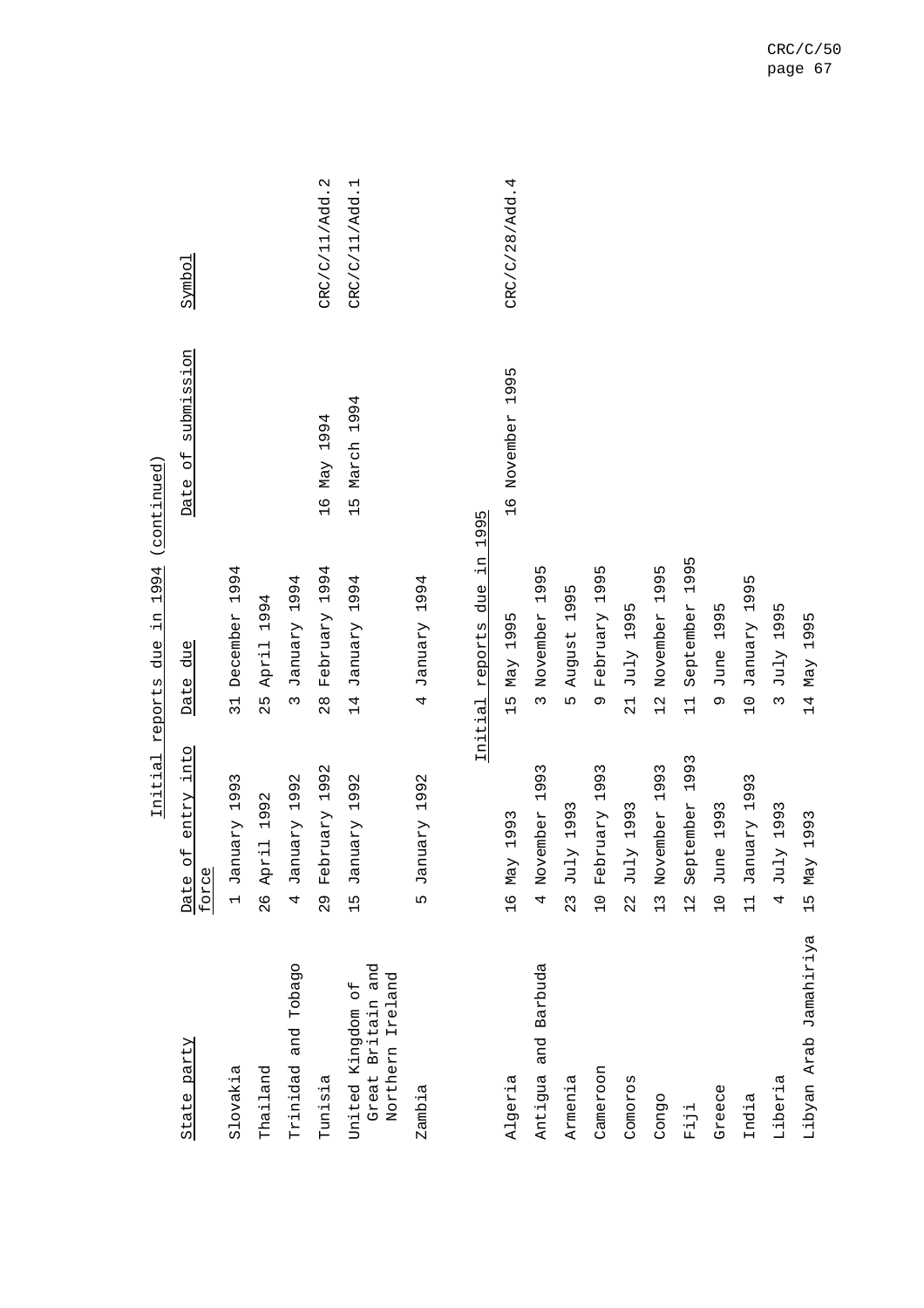| State party                         | entry into<br>$\overline{a}$<br>force<br>Date | due<br>Date                                        | submission<br>$\overline{d}$<br>Date | Symbol         |
|-------------------------------------|-----------------------------------------------|----------------------------------------------------|--------------------------------------|----------------|
| Marshall Islands                    | ember 1993<br>3 Nov                           | 1995<br>November<br>$\sim$                         |                                      |                |
| Micronesia (Federated<br>States of) | 1993<br>4 June                                | 1995<br>June<br>$\sim$                             |                                      |                |
| Monaco                              | 1993<br>$21$ July                             | 1995<br>July<br>$\frac{0}{2}$                      |                                      |                |
| Morocco                             | 1993<br>$21$ July                             | 1995<br>$J$ uly<br>$\frac{0}{2}$                   | July 1995<br>27                      | CRC/C/28/Add.1 |
| New Zealand                         | 1993<br>6 May                                 | May 1995<br>LN                                     | 1995<br>September<br>29              | CRC/C/28/Add.3 |
| Papua New Guinea                    | ch 1993<br>31 Mar                             | 1995<br>March<br>$\frac{1}{3}$                     |                                      |                |
| Republic of Moldova                 | February 1993<br>25                           | 1995<br>February<br>24                             |                                      |                |
| Saint Lucia                         | 1993<br>Te July                               | ١Л<br>199<br>July<br>$\frac{5}{1}$                 |                                      |                |
| Saint Vincent and<br>the Grenadines | 1993<br>25 November                           | 1995<br>November<br>24                             |                                      |                |
| Suriname                            | ch 1993<br>31 Mar                             | 1995<br>March<br>$\overline{31}$                   |                                      |                |
| Syrian Arab Republic                | 1993<br>14 August                             | m<br>Ō<br>$\frac{1}{2}$<br>August<br>$\frac{1}{3}$ | 1995<br>September<br>22              | CRC/C/28/Add.2 |
| Tajikistan                          | 1993<br>25 November                           | m<br>199<br>November<br>24<br>21                   |                                      |                |
| Turkmenistan                        | 20 October 1993                               | 1995<br>October<br>$\frac{1}{2}$                   |                                      |                |
| Vanuatu                             | 6 August 1993                                 | 1995<br>August<br>Ln                               |                                      |                |
|                                     |                                               |                                                    |                                      |                |
|                                     | Initial                                       | цİ.<br>due<br>reports                              | 1996                                 |                |
| Afghanistan                         | 1994<br>27 April                              | 1996<br>April<br>$\frac{8}{2}$                     |                                      |                |

Gabon 11 March 1994 10 March 1996 Luxembourg 6 April 1994 5 April 1996

Luxembourg

Gabon

10 March 1996

5 April 1996

Initial reports due in 1995 (continued) Initial reports due in 1995 (continued)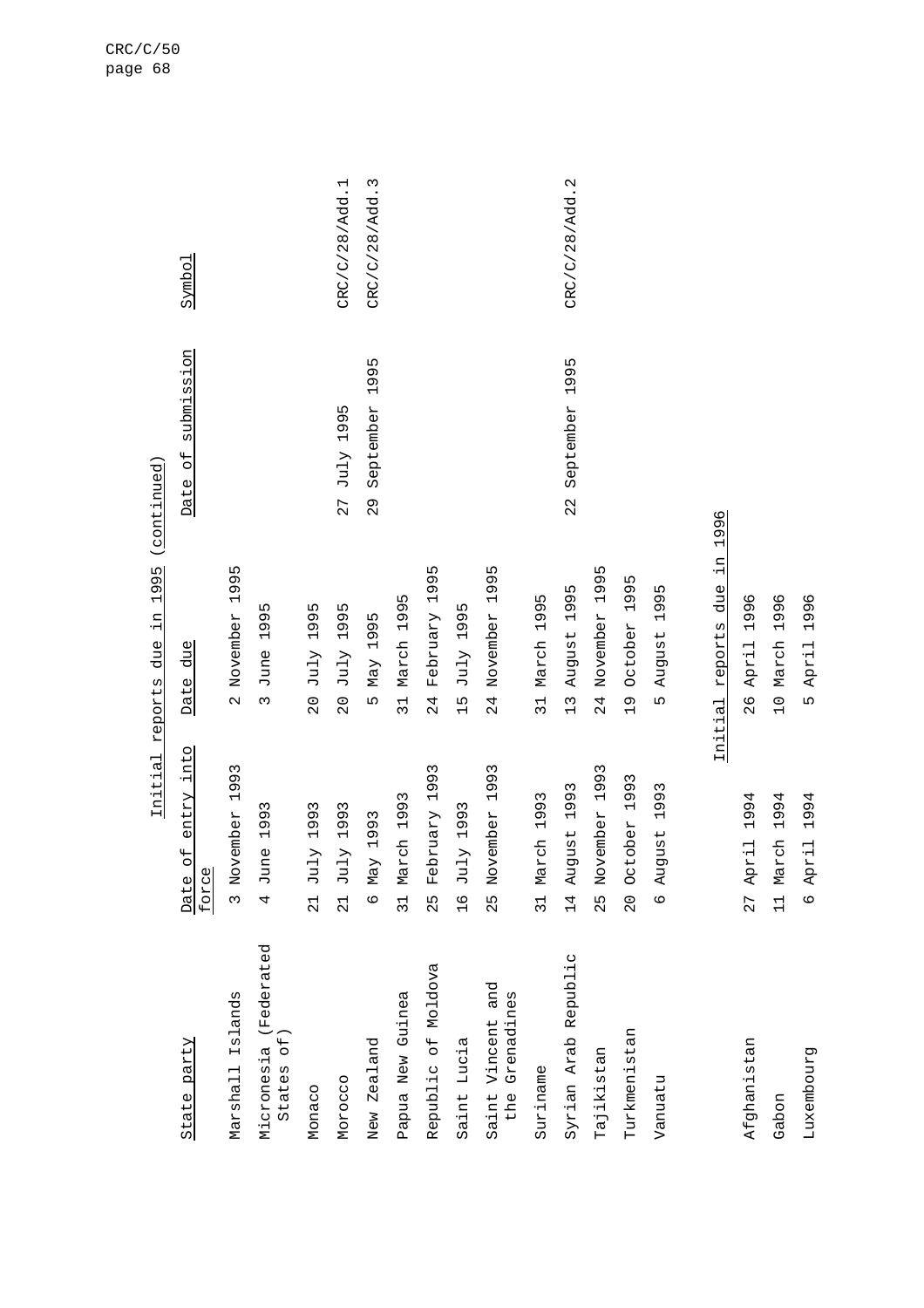| State party                  | entry into<br>Date of<br>force         | due<br>Date                                   | submission<br>$\overline{\mathsf{d}}$<br>Date | Symbo1 |
|------------------------------|----------------------------------------|-----------------------------------------------|-----------------------------------------------|--------|
| Japan                        | 1994<br>Max<br>2<br>2                  | 1996<br>Max<br>$\frac{1}{2}$                  |                                               |        |
| Mozambique                   | 1994<br>Max<br>26                      | 1996<br>Max<br>52                             |                                               |        |
| Georgia                      | 1994<br>July<br>$\alpha$               | 1996<br>July<br>$\overline{\phantom{0}}$      |                                               |        |
| Iraq                         | 1994<br>July<br>$\frac{5}{1}$          | 1996<br>July<br>14                            |                                               |        |
| Uzbekistan                   | 1994<br>July<br>$\frac{9}{2}$          | 1996<br>July<br>$\frac{8}{2}$                 |                                               |        |
| Republic of<br>Iran (Islamic | 1994<br>August<br>$\frac{2}{1}$        | 1996<br>August<br>$\overline{11}$             |                                               |        |
| Nauru                        | 1994<br>August<br>26                   | 1996<br>August<br>25                          |                                               |        |
| Eritrea                      | 1994<br>September<br>$\mathbf{\Omega}$ | 1996<br>September<br>$\overline{\phantom{0}}$ |                                               |        |
| Kazakhstan                   | 1994<br>September<br>$\frac{1}{1}$     | 1996<br>September<br>$\overline{C}$           |                                               |        |
| Kyrgyzstan                   | 1994<br>November<br>$\circ$            | 1996<br>November<br>Ln                        |                                               |        |
| Samoa                        | 1994<br>December<br>29                 | 1996<br>December<br>$\frac{8}{2}$             |                                               |        |
|                              |                                        |                                               |                                               |        |
|                              |                                        | цĻ.<br>due<br>Initial reports                 | 1997                                          |        |
| Netherlands                  | 1995<br>7 March                        | 1997<br>March<br>$\circ$                      |                                               |        |
| Malaysia                     | 1995<br>March<br>$\frac{1}{2}$         | 1997<br>March<br>$\frac{8}{10}$               |                                               |        |
| Botswana                     | 1995<br>13 April                       | 1997<br>April<br>$\frac{2}{1}$                |                                               |        |

Initial reports due in 1996 (continued) Initial reports due in 1996 (continued)

Qatar 3 May 1995 2 May 1997 Turkey  $\gamma$  4 May 1995  $\gamma$  1995 3 May 1997 Solomon Islands 10 May 1995 9 May 1997 Haiti 8 July 1995 7 July 1997

7 July 1997

8 July 1995

Solomon Islands

Haiti

Turkey Qatar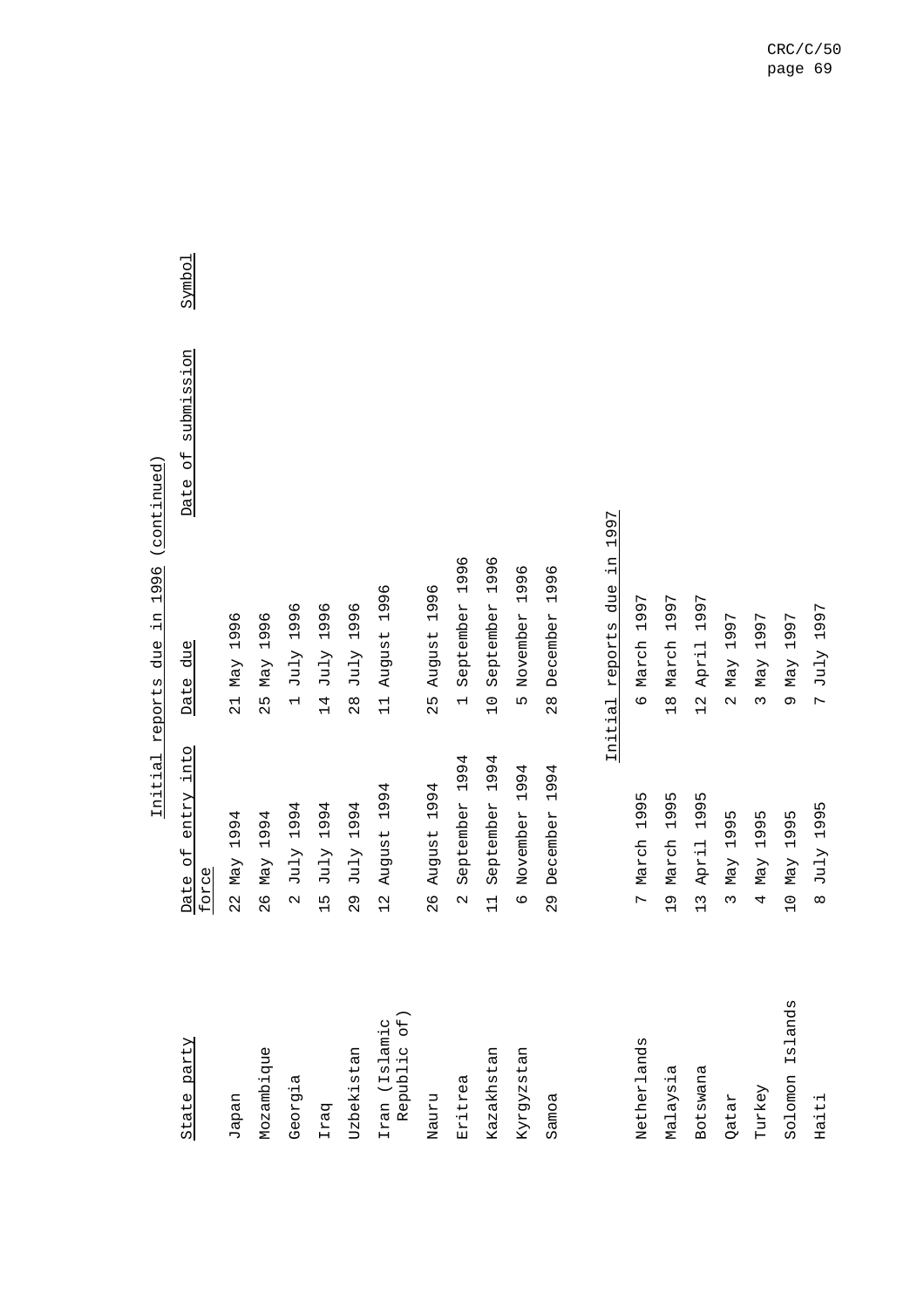| State party  | Date of entry into<br>force   | Date due         | Date of submission | Symbol |
|--------------|-------------------------------|------------------|--------------------|--------|
| South Africa | 16 July 1995                  | 15 July 1997     |                    |        |
| Palau        | 3 September 1995              | 3 September 1997 |                    |        |
| Swaziland    | 6 October 1995                | 5 October 1997   |                    |        |
| ruvalu       | October 1995<br>$\frac{1}{2}$ | 21 October 1997  |                    |        |
| Singapore    | 4 November 1995               | 3 November 1997  |                    |        |
| Tonga        | 1995<br>6 December            | 5 December 1997  |                    |        |
|              |                               |                  |                    |        |

Initial reports due in 1997 (continued) Initial reports due in 1997 (continued)

Initial reports due in 1998 Initial reports due in 1998

| Kiribati          | 10 January 1996  | 865 Arenuel 6               |
|-------------------|------------------|-----------------------------|
| Niue              | 19 January 1996  | 18 January 1998             |
| Liechtenstein     | 21 January 1996  | 20 January 1998             |
| Brunei Darussalam | 26 January 1996  | January 1998<br>-<br>מ<br>מ |
| Andorra           | 1 February 1996  | 31 January 1998             |
| Saudi Arabia      | 25 February 1996 | 24 February 1998            |

Symbol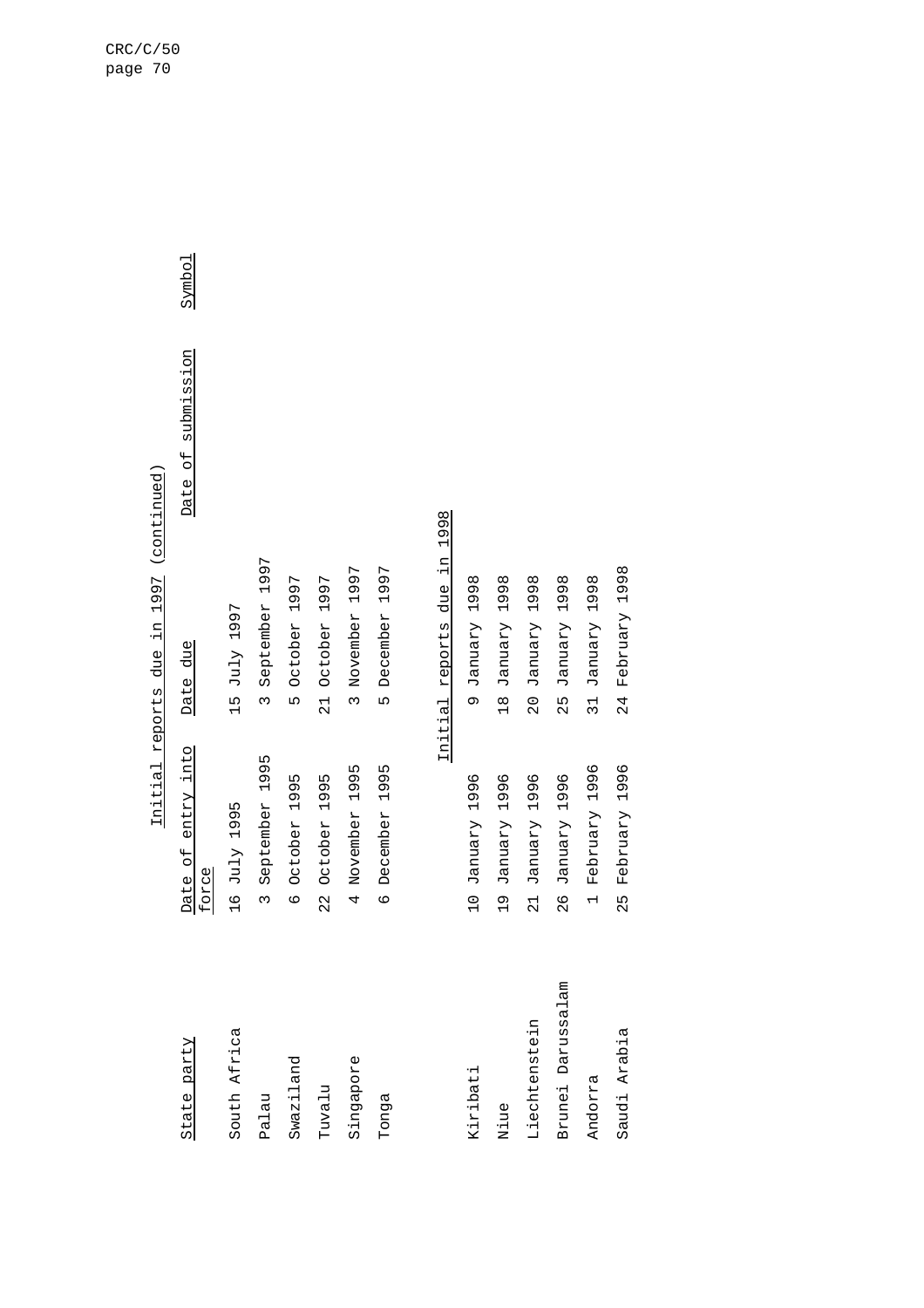#### Annex IV

LIST OF INITIAL REPORTS CONSIDERED BY THE COMMITTEE ON THE RIGHTS OF THE CHILD AS AT 26 JANUARY 1996

State party reports Observations adopted by the Committee Third session (January 1993) Bolivia  $CRC/C/3/Add.2$   $CRC/C/15/Add.1$ Sweden CRC/C/3/Add.1 CRC/C/15/Add.2 Viet Nam CRC/C/3/Add.4 and 21 CRC/C/15/Add.3 Russian Federation CRC/C/3/Add.5 CRC/C/15/Add.4 Egypt CRC/C/3/Add.6 CRC/C/15/Add.5 Sudan CRC/C/3/Add.3 CRC/C/15/Add.6 (preliminary) Fourth session (September-October 1993) Indonesia CRC/C/3/Add.10 CRC/C/15/Add.7 (preliminary) Peru CRC/C/3/Add.7 CRC/C/15/Add.8 El Salvador CRC/C/3/Add.9 and 28 CRC/C/15/Add.9 Sudan CRC/C/3/Add.3 and 20 CRC/C/15/Add.10 Costa Rica CRC/C/3/Add.8 CRC/C/15/Add.11 Rwanda CRC/C/8/Add.1 CRC/C/8/Adders CRC/C/15/Add.12 (preliminary) Fifth session (January 1994) Mexico CRC/C/3/Add.11 CRC/C/15/Add.13 Namibia  $CRC/C/3/Add.12$   $CRC/C/15/Add.14$ Colombia CRC/C/8/Add.3 CRC/C/15/Add.15 (preliminary) Romania  $CRC/C/3/Add.16$  CRC/C/15/Add.16 Belarus CRC/C/3/Add.14 CRC/C/15/Add.17 Sixth session (April 1994) Pakistan CRC/C/3/Add.13 CRC/C/15/Add.18 Burkina Faso  $CRC/C/3/Add.19$   $CRC/C/15/Add.19$ France CRC/C/3/Add.15 CRC/C/15/Add.20 Jordan CRC/C/8/Add.4 CRC/C/15/Add.21

Chile CRC/C/3/Add.18 CRC/C/15/Add.22 Norway CRC/C/8/Add.7 CRC/C/15/Add.23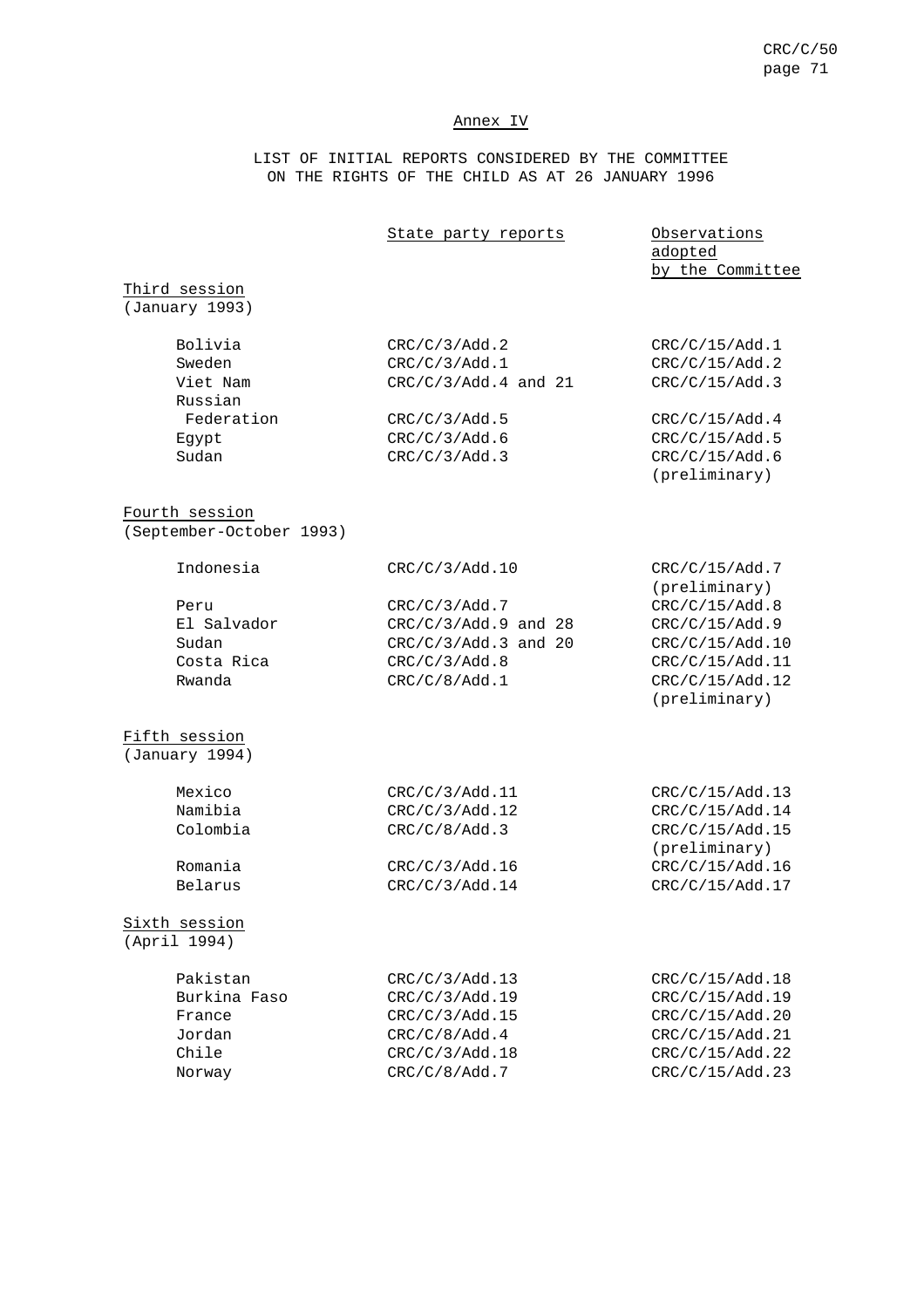# reports adopted

## States party **Observations** by the Committee

(adopted at the eighth session)

## Seventh session

(September-October 1994)

| CRC/C/3/Add.17          | CRC/C/15/Add.24 |
|-------------------------|-----------------|
| $CRC/C/3/Add.10$ and 26 | CRC/C/15/Add.25 |
| CRC/C/8/Add.5           | CRC/C/15/Add.26 |
| CRC/C/3/Add.22          | CRC/C/15/Add.27 |
|                         | (preliminary)   |
| CRC/C/8/Add.6           | CRC/C/15/Add.28 |
| $CRC/C/8/Add.2$ and 17  | CRC/C/15/Add.35 |
|                         |                 |

## Eighth session

(January 1995)

| Philippines    | CRC/C/3/Add.23 | CRC/C/15/Add.29 |
|----------------|----------------|-----------------|
| Colombia       | CRC/C/8/Add.3  | CRC/C/15/Add.30 |
| Poland         | CRC/C/8/Add.11 | CRC/C/15/Add.31 |
| Jamaica        | CRC/C/8/Add.12 | CRC/C/15/Add.32 |
| Denmark        | CRC/C/8/Add.8  | CRC/C/15/Add.33 |
| United Kingdom | CRC/C/11/Add.1 | CRC/C/15/Add.34 |
|                |                |                 |

## Ninth session

(May-June 1995)

| Nicaraqua | CRC/C/3/Add.25 | CRC/C/15/Add.36 |
|-----------|----------------|-----------------|
| Canada    | CRC/C/11/Add.3 | CRC/C/15/Add.37 |
| Belgium   | CRC/C/11/Add.4 | CRC/C/15/Add.38 |
| Tunisia   | CRC/C/11/Add.2 | CRC/C/15/Add.39 |
| Sri Lanka | CRC/C/8/Add.13 | CRC/C/15/Add.40 |
|           |                |                 |

### Tenth session

(October-November 1995)

| Italy    | CRC/C/8/Add.18       | CRC/C/15/Add.41 |
|----------|----------------------|-----------------|
| Ukraine  | CRC/C/8/Add.10/Rev.1 | CRC/C/15/Add.42 |
| Germany  | CRC/C/11/Add.5       | CRC/C/15/Add.43 |
| Senegal  | CRC/C/3/Add.31       | CRC/C/15/Add.44 |
| Portugal | CRC/C/3/Add.30       | CRC/C/15/Add.45 |
| Holy See | CRC/C/3/Add.27       | CRC/C/15/Add.46 |
|          |                      |                 |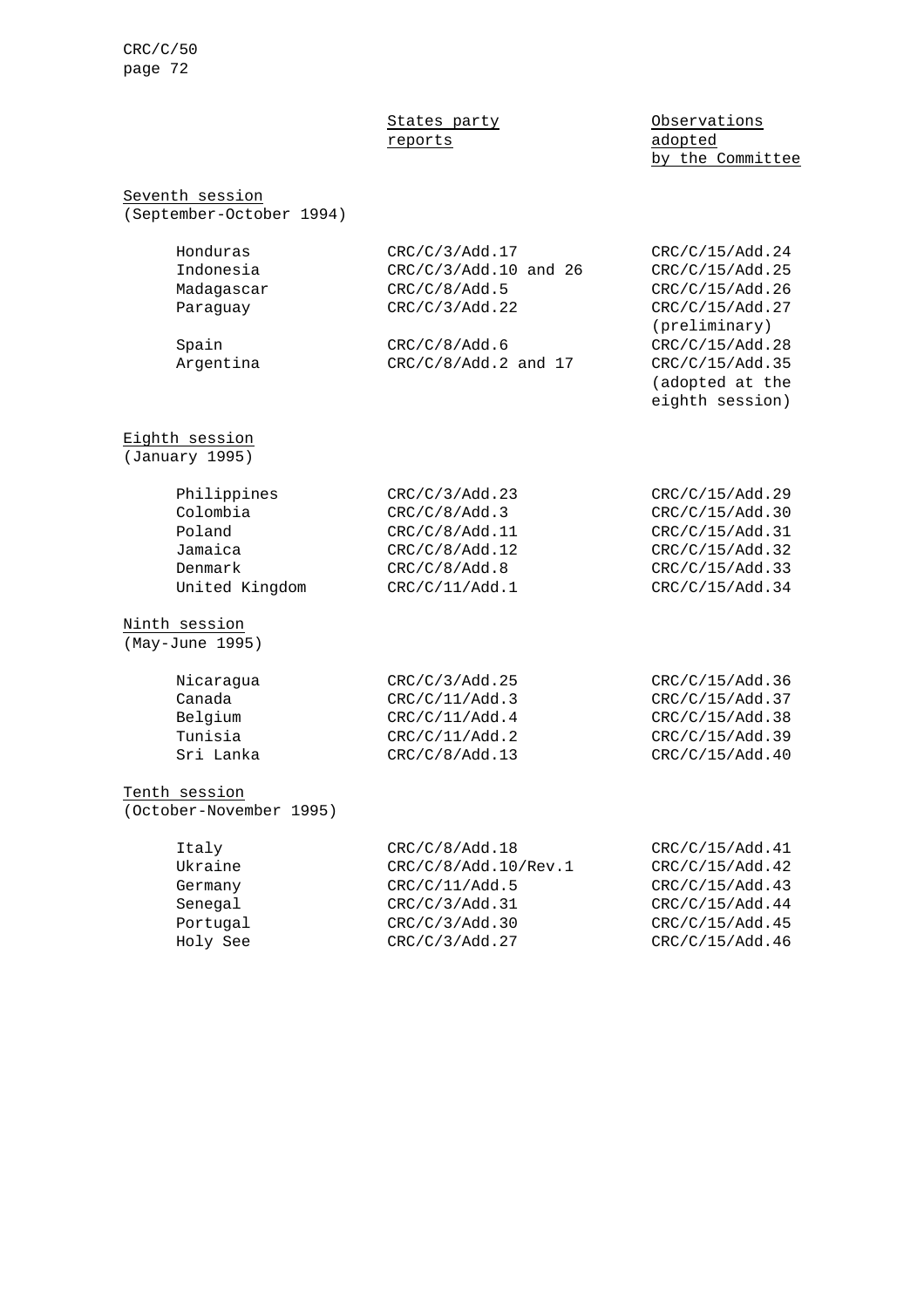# reports adopted

States party **Observations** by the Committee

Eleventh session

(January 1996)

| Yemen            | CRC/C/8/Add.20 | CRC/C/15/Add.47 |
|------------------|----------------|-----------------|
| Mongolia         | CRC/C/3/Add.32 | CRC/C/15/Add.48 |
| Federal Republic |                |                 |
| of Yugoslavia    | CRC/C/8/Add.26 | CRC/C/15/Add.49 |
| Iceland          | CRC/C/11/Add.6 | CRC/C/15/Add.50 |
| Republic of      |                |                 |
| Korea            | CRC/C/8/Add.21 | CRC/C/15/Add.51 |
| Croatia          | CRC/C/8/Add.19 | CRC/C/15/Add.52 |
| Finland          | CRC/C/8/Add.22 | CRC/C/15/Add.53 |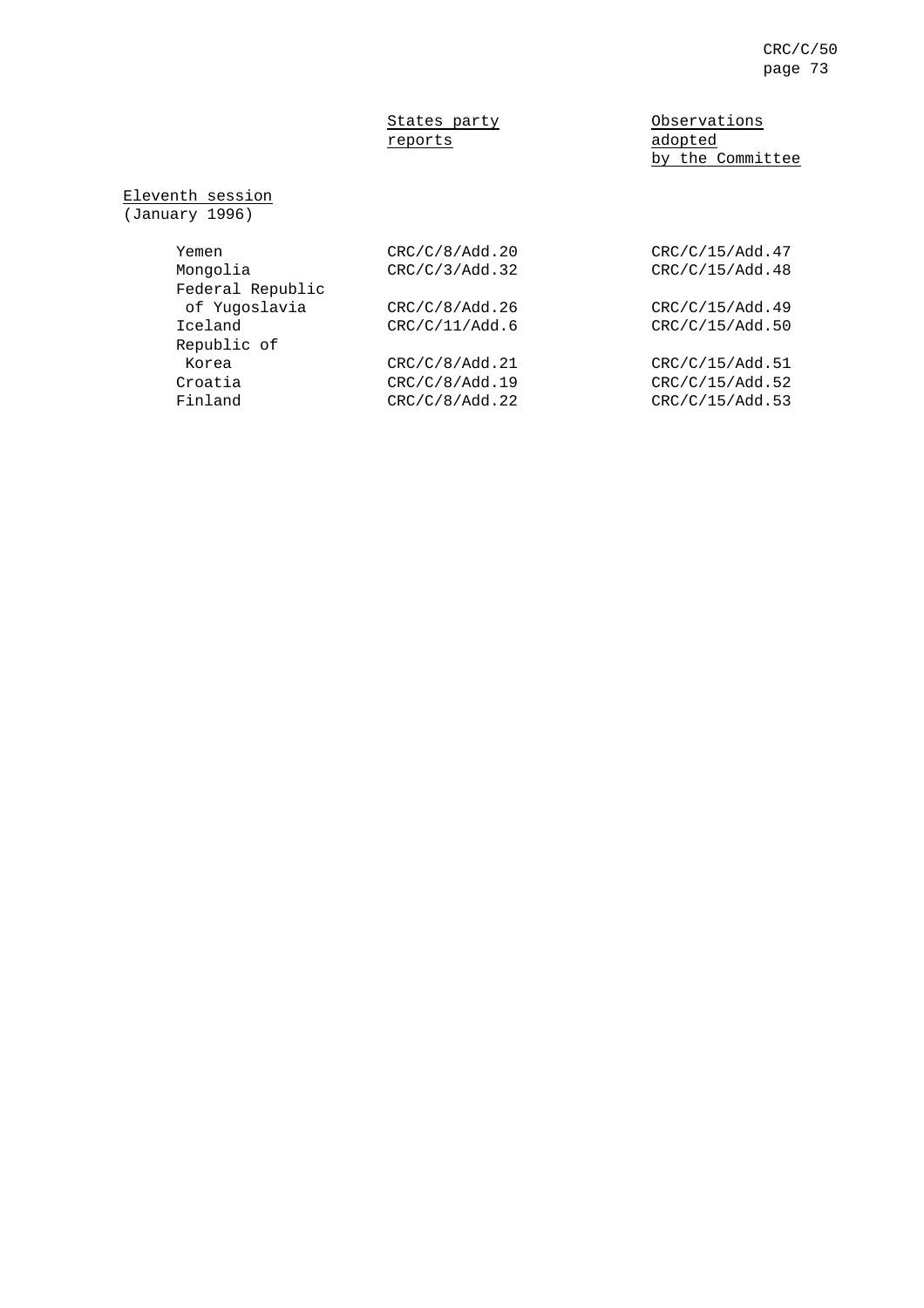## Annex V

# PROVISIONAL LIST OF INITIAL REPORTS SCHEDULED FOR CONSIDERATION AT THE COMMITTEE'S TWELFTH AND THIRTEENTH SESSIONS

Twelfth session (20 May-7 June 1996)

## State party report

Lebanon CRC/C/8/Add.23 Cyprus CRC/C/8/Add.24 Guatemala CRC/C/3/Add.33 China CRC/C/11/Add.7 Nepal CRC/C/3/Add.34 Zimbabwe CRC/C/3/Add.35

Thirteenth session (23 September-11 October 1996)

> Slovenia CRC/C/8/Add.25 Nigeria CRC/C/8/Add.26 Mauritius CRC/C/3/Add.36 Morocco CRC/C/28/Add.1 Uruguay CRC/C/3/Add.37 Ethiopia CRC/C/8/Add.27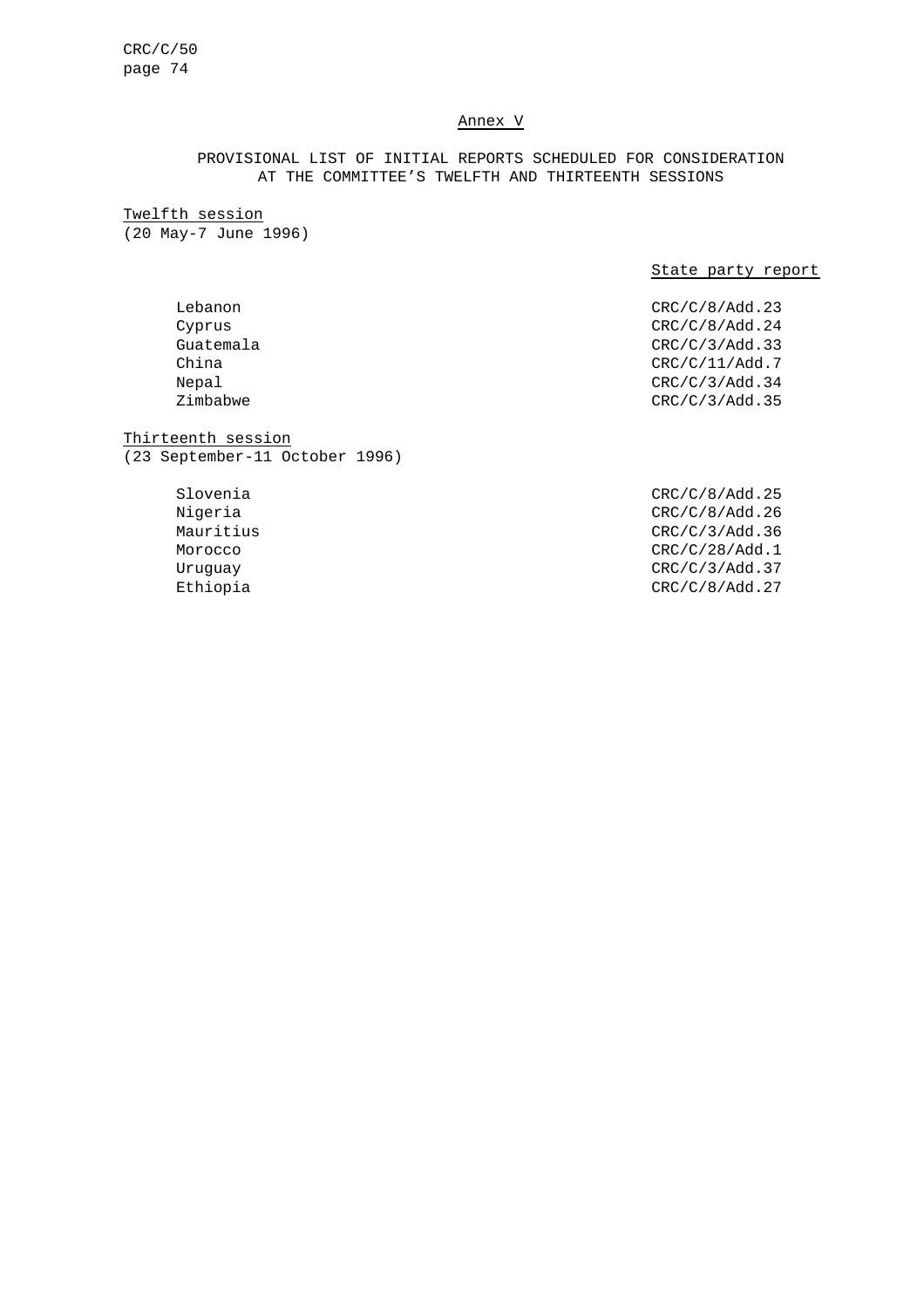#### Annex VI

LETTER DATED 3 JANUARY 1996 FROM THE AMBASSADOR OF THE FEDERAL REPUBLIC OF YUGOSLAVIA TO THE UNITED NATIONS OFFICE AT GENEVA ADDRESSED TO THE CHAIRPERSON OF THE COMMITTEE ON THE RIGHTS OF THE CHILD

With reference to the note of the Secretary-General of the United Nations, G/SO 228/2 (3) of 4 December 1995, inviting the Government of the Federal Republic of Yugoslavia to send high-level representatives to attend the meeting of the Committee on the Rights of the Child (Geneva, 18-26 January 1996) scheduled for considering the initial report of the Government of the Federal Republic of Yugoslavia on the implementation of the Convention on the Rights of the Child, may I, upon the Government's instruction, inform you that the position of the Federal Republic of Yugoslavia remains unchanged in respect to the above-mentioned question, explained in my letter No. 208/2 of 24 March 1995.

Therefore, the Government of the Federal Republic of Yugoslavia is not in a position to take part in the forthcoming deliberations of the Committee on the Rights of the Child.

> (Signed): Dr. Vladimir Pavicevic Ambassador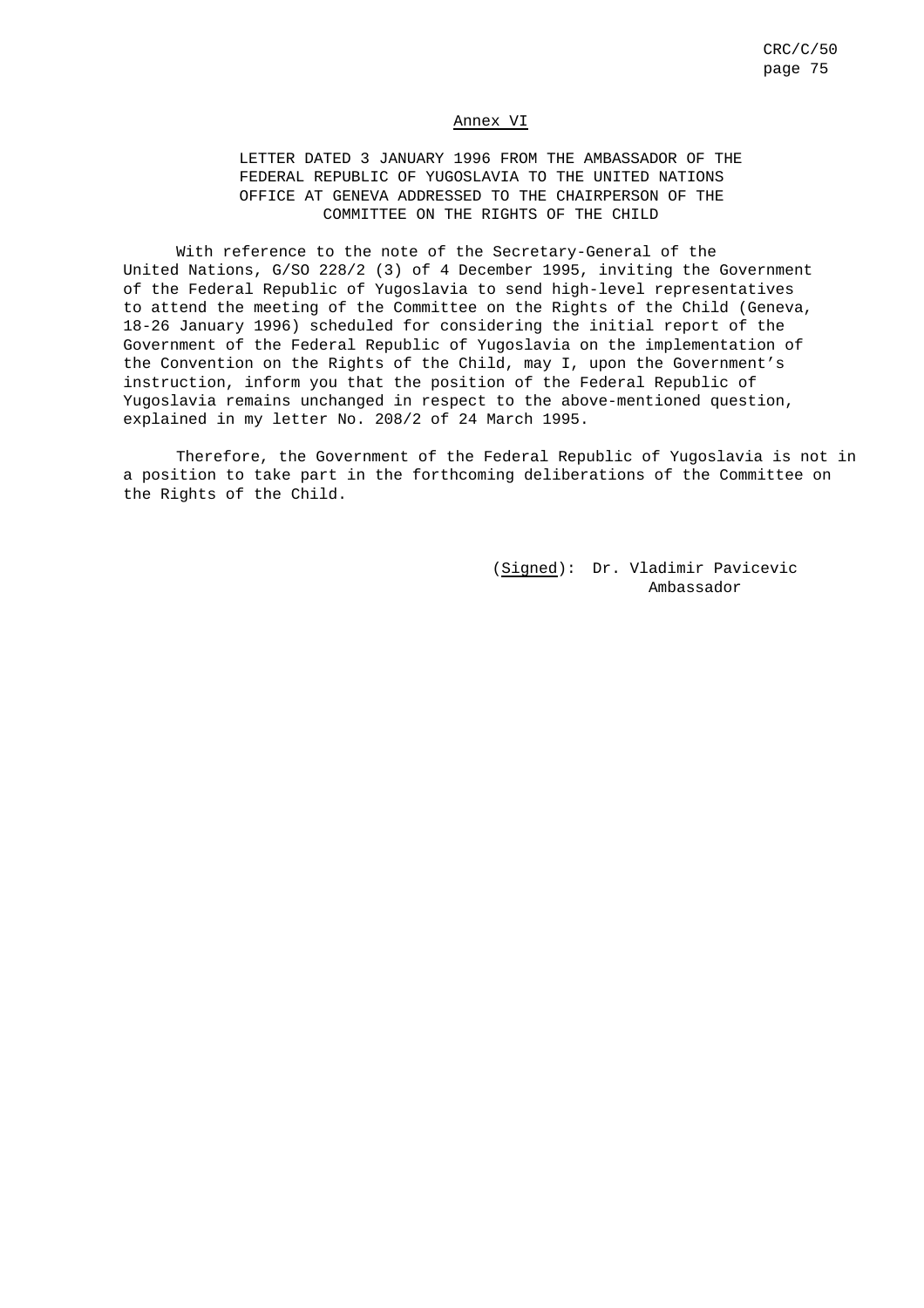## Annex VII

# LETTER DATED 9 JANUARY 1996 FROM THE CHAIRPERSON OF THE COMMITTEE ON THE RIGHTS OF THE CHILD ADDRESSED TO THE AMBASSADOR OF THE FEDERAL REPUBLIC OF YUGOSLAVIA TO THE UNITED NATIONS OFFICE AT GENEVA

I should like to refer to your letter of 3 January 1996 concerning the invitation to participate in the consideration by the Committee on the Rights of the Child of the initial report of Yugoslavia scheduled to take place on 15 and 16 January 1996.

Note has been taken of the reasons presented by your Government as underlying its position. The Committee, however, would like to reiterate its view in this connection that it considers the Federal Republic of Yugoslavia as duty-bound as a State party to the Convention on the Rights of the Child and will continue to proceed on the basis of this understanding.

As mentioned in your letter of 24 March 1995, the Government of the Federal Republic of Yugoslavia has established a fruitful dialogue with the Committee. The participation of representatives of your Government in the forthcoming deliberations of the Committee would no doubt provide a valuable opportunity to pursue this dialogue with due regard to the best interests of the children of the Federal Republic of Yugoslavia.

It is therefore the hope of the Committee that your Government will reconsider its decision not to participate in the consideration of the report by the Committee at the present session.

> (Signed): Akila Belembaogo Chairperson Committee on the Rights of the Child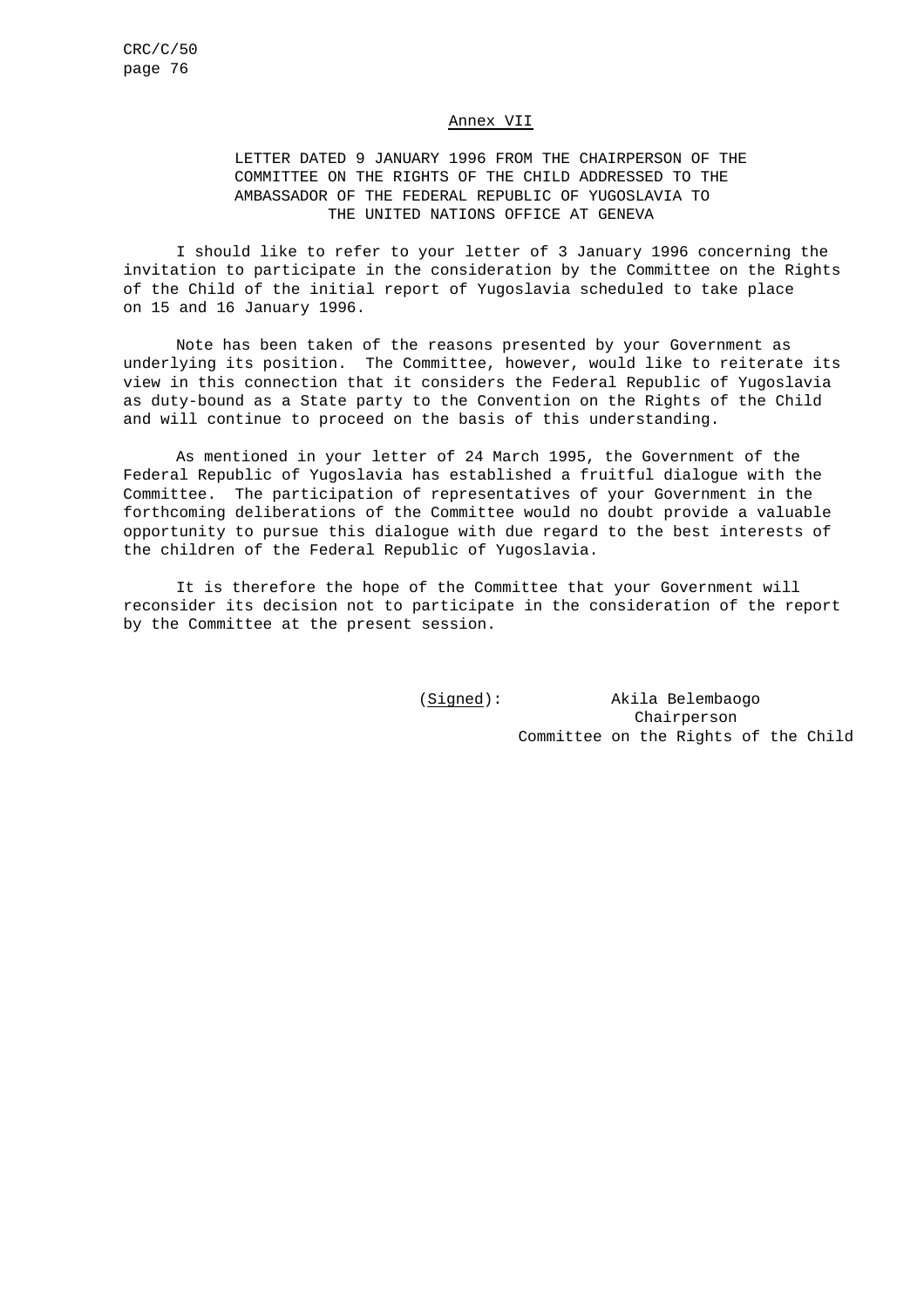#### Annex VIII

## STATEMENT BY THE COMMITTEE ON THE RIGHTS OF THE CHILD TO THE SECOND UNITED NATIONS CONFERENCE ON HUMAN SETTLEMENTS (HABITAT II)

The Committee on the Rights of the Child considers that the convening of the Second United Nations Conference on Human Settlements (Habitat II) in Istanbul in June 1996 is an opportunity to reaffirm the right to housing as a fundamental human right of children and to examine some of the aspects of the implementation of this right in the light of the provisions and principles of the Convention on the Rights of the Child.

At the outset, the Committee on the Rights of the Child acknowledges the international recognition of the human right to adequate housing, for the first time, in the Universal Declaration of Human Rights, article 25 of which states that "everyone has the right to a standard of living adequate for the health and well-being of himself and of his family, including ... housing".

In this sense, the Committee takes note of and follows closely the activities undertaken by the United Nations system in the field of housing rights, in particular those of the human rights treaty bodies and mechanisms, such as the Special Rapporteur on the right to adequate housing of the Sub-Commission on Prevention of Discrimination and Protection of Minorities.

It also notes that, in one formulation or another, the right to housing is contained in various international human rights instruments, including the International Covenant on Economic, Social and Cultural Rights (art. 11), the International Convention on the Elimination of All Forms of Racial Discrimination (art. 5) and the Convention on the Elimination of All Forms of Discrimination against Women (art. 14).

In this respect, the Committee would also like to recall General Comment No. 4 on the right to adequate housing, adopted in 1991 by the Committee on Economic, Social and Cultural Rights.

In the light of the pervasiveness of the phenomenon of homelessness and inadequate housing, which occurs in all parts of the world and affects developing as well as developed countries, the Committee deems it important to emphasize the universal character of the right to housing. It applies to every child, without restriction or distinction of any kind, including on the basis of sex, religion, race, national, ethnic or social origin or property.

The Committee believes that, as reflected in General Comment No. 4 of the Committee on Economic, Social and Cultural Rights, the right to housing should not be interpreted in a narrow or restrictive sense, but has to be interpreted as a right to live somewhere in security, peace and dignity.

As early as 1924, the right to adequate "material and spiritual living conditions for the achievement of a normal and harmonious development of the child", was incorporated in Principle No. 1 of the Declaration on the Rights of the Child of the League of Nations, the so-called "Declaration of Geneva".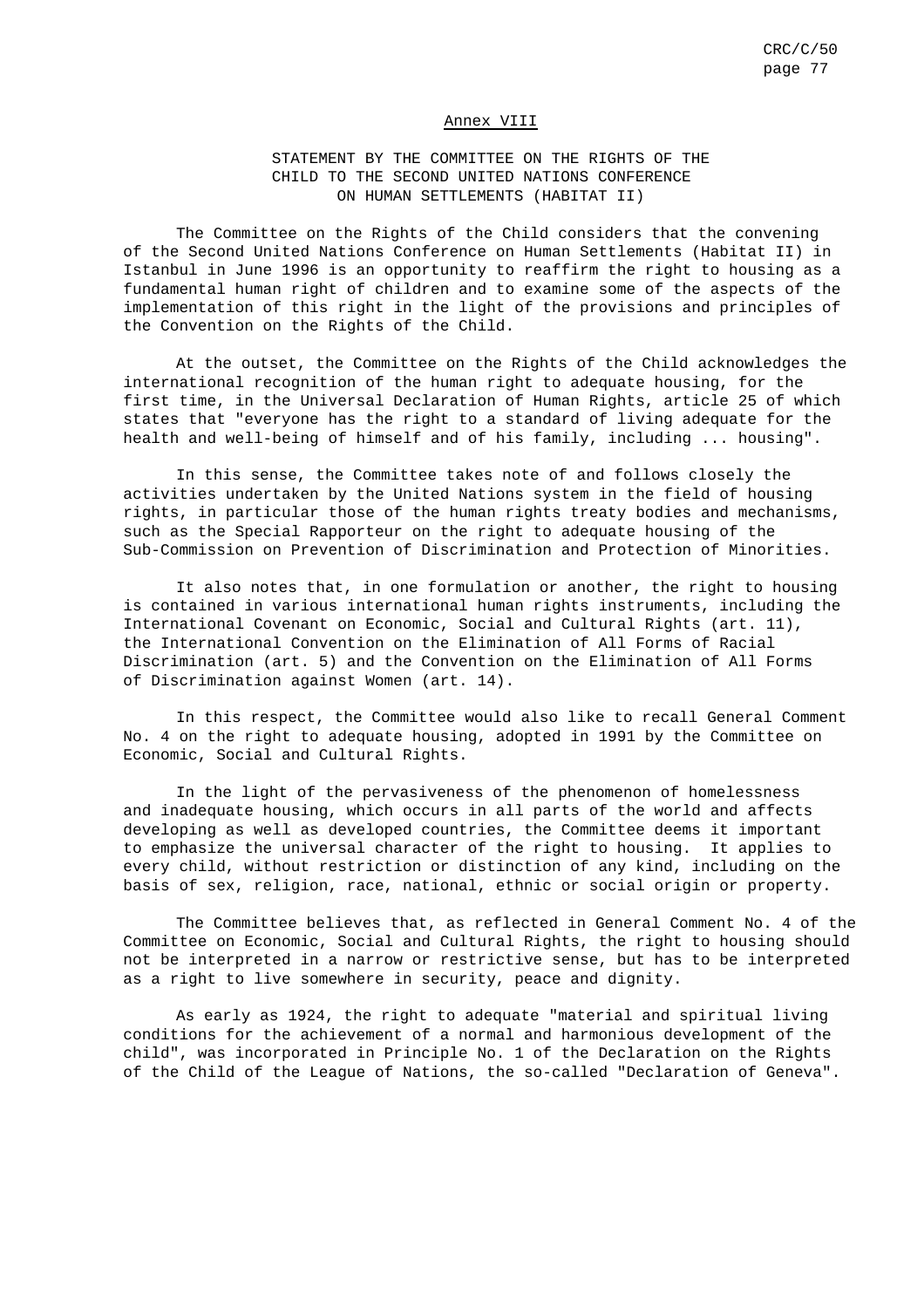Thirty years later, in 1959, the General Assembly of the United Nations, in its resolution 1386 (XIV), proclaimed the Declaration of the Rights of the Child, principle 4 of which states:

"The child shall enjoy the benefits of social security. He shall be entitled to grow and develop in health; to this end special care and protection shall be provided both to him and his mother, including adequate prenatal and postnatal care. The child shall have the right to adequate nutrition, housing, recreation and medical services."

The Committee considers that it is important to place special emphasis on the right to housing of children, in the light of the provisions and principles of the Convention on the Rights of the Child, adopted in 1989.

The Convention constitutes the legal and political reference in the area of children's rights for almost every country in the world, since it has been ratified or acceded to by 187 States. The States parties to the Convention have committed themselves to respect and ensure the fundamental rights of children and to adopt all necessary measures for their well-being and the harmonious development of their personality, guided by the principle of the best interests of the child and to the maximum extent of the States parties' resources.

Article 27 of the Convention states in very broad terms the right of every child to an adequate standard of living and clearly defines parents' and States' responsibilities to that effect:

"1. States parties recognize the right of every child to a standard of living adequate for the child's physical, mental, spiritual, moral and social development.

"2. The parent(s) or others responsible for the child have the primary responsibility to secure, within their abilities and financial capacities, the conditions of living necessary for the child's development.

"3. States parties, in accordance with national conditions and within their means, shall take appropriate measures to assist parents and others responsible for the child to implement this right and shall in case of need provide material assistance and support programmes, particularly with regard to nutrition, clothing and housing."

The right to housing is, therefore, explicitly referred to in the Convention as an essential component of the right to a standard of living adequate for the child's overall development, along the same lines as in the Universal Declaration of Human Rights and other international instruments.

On the other hand, the Committee believes that the implementation of the right to housing of children clearly illustrates the universality, indivisibility and interdependence of human rights, as incorporated in the Vienna Declaration and the Programme of Action, adopted by the World Conference on Human Rights in 1993. In fact, the dynamic relationship existing between the right of children to adequate housing and many other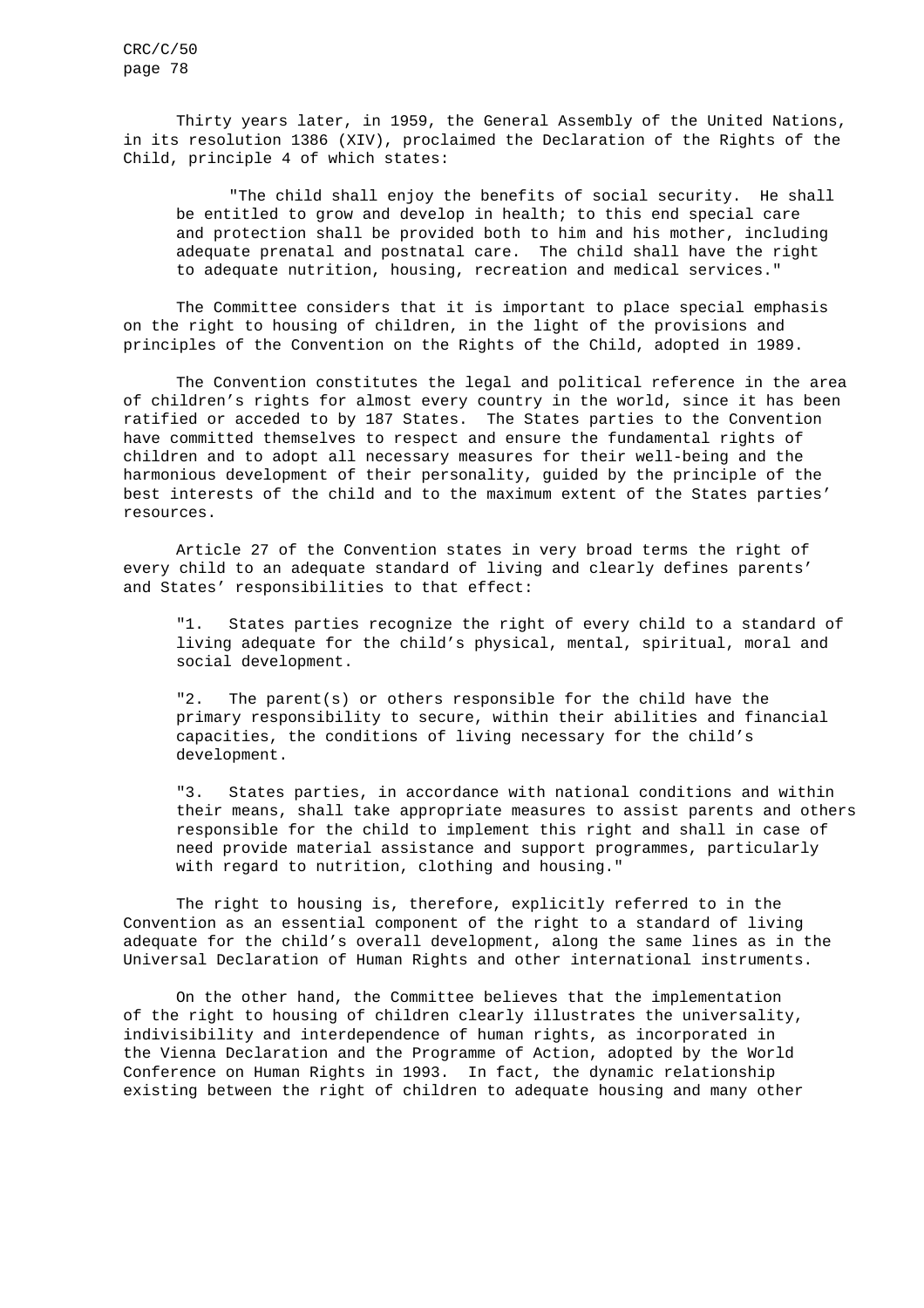children's rights, including their economic, social and cultural rights, points out very clearly how essential the concepts of indivisibility and interdependence are to the full enjoyment by all children of their human rights.

In this context, when considering reports submitted by States parties, the Committee has decided to monitor the implementation of the right to housing of children in the light of the implementation of the general principles of the Convention, namely the right to non-discrimination (art. 2), the best interests of the child (art. 3), the right to life (art. 6) and the right to participation (art. 12). Similarly, the Committee also takes into due consideration the implementation of other relevant rights of children contained in the Convention, in the various other areas covered by the Convention, especially when assessing the situation of children in particularly vulnerable situations, including children living and/or working in the streets and abandoned children.

It is important to emphasize that the rights to housing of children are interrelated to and interdependent with nearly every other right contained in the Convention. This underlines the comprehensive and holistic thrust of the Convention, as well as of its process of implementation and monitoring.

Reaffirming the importance it attaches to maintaining effective cooperation and meaningful dialogue with United Nations bodies active in areas essential to the realization of children's rights, the Committee decided to participate in the Expert Group Meeting on the Human Right to Adequate Housing, organized by the Centre for Human Rights and the United Nations Centre for Human Settlements (Habitat) in January 1996 in Geneva, and welcomed the attention paid by the meeting to the specific situation of children in relation to housing rights and in view of the magnitude of global housing problems.

Furthermore, and stressing the necessity and importance of ensuring its involvement in the Second United Nations Conference on Human Settlements (Habitat II) and its preparatory activities, the Committee decided to follow closely the drafting process of the Habitat Agenda, with a view to ensuring that the situation and the fundamental right to adequate housing of children are duly reflected and incorporated in the text of the adopted final document, and as a means of reinforcing the human rights component in the deliberations of and follow-up to the Conference, in the framework of international cooperation.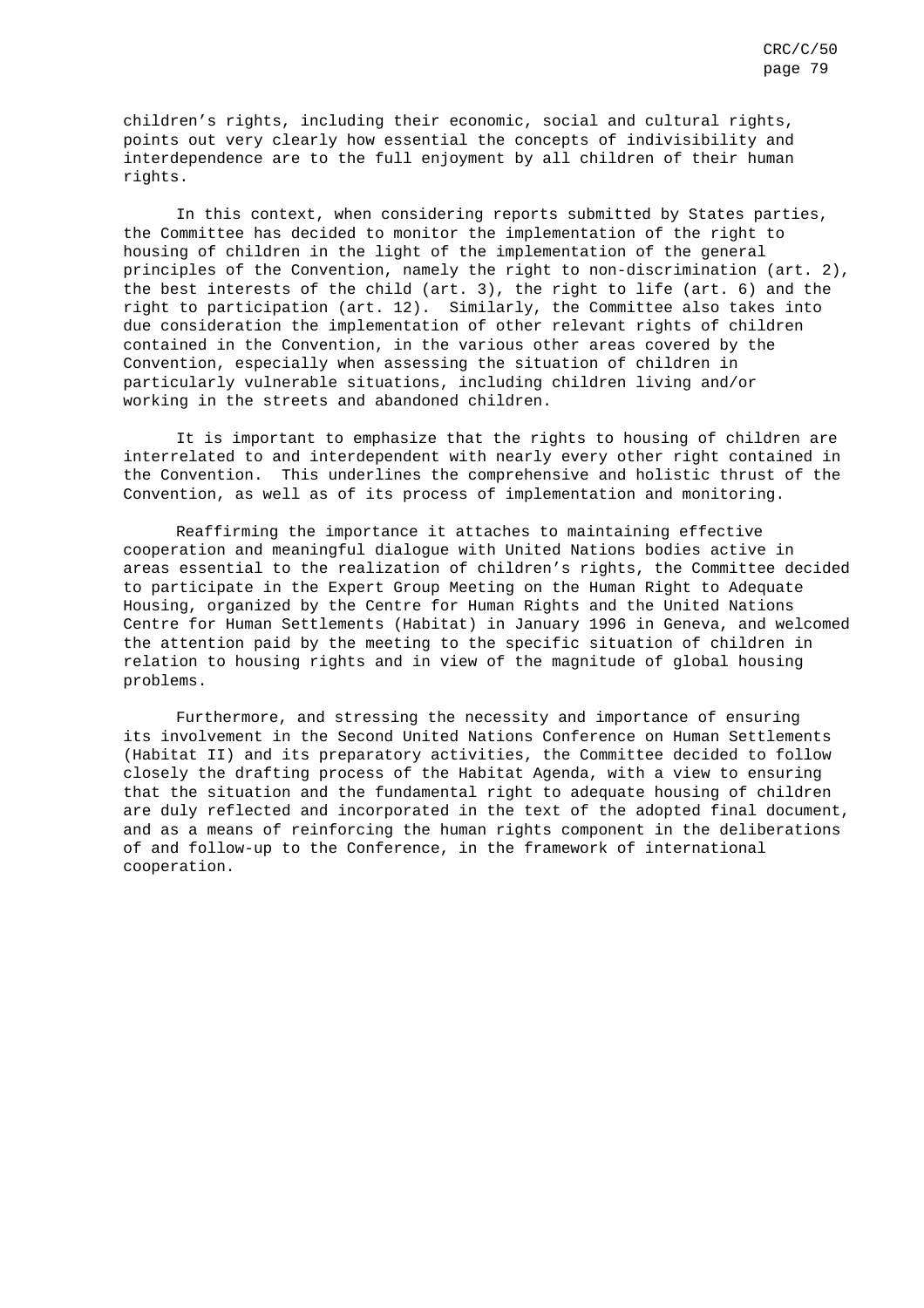### Annex IX

### GENERAL DISCUSSION ON "THE CHILD AND THE MEDIA"

"The child and the media" is the theme for the next general discussion of the United Nations Committee on the Rights of the Child. The discussion will take place on 7 October 1996 at the United Nations Office at Geneva. United Nations bodies and specialized agencies as well as non-governmental organizations and representatives of the media, including organizations of journalists, are invited to take part in this full-day discussion.

This decision was taken by the Committee on the Rights of the Child at its eleventh session in the light of rule 75 of the its provisional rules of procedure. The purpose of the general discussions is to enhance a deeper understanding of the content and implications of the Convention. The discussions are public.

The Convention on the Rights of the Child is formally addressed to Governments and does not interfere with the independence of the media; however, it does have an indirect message for media institutions: as with human rights in general, the press and other media have essential functions in promoting and protecting the fundamental rights of the child.

The Committee on the Rights of the Child believes that the media - both written and audiovisual - are highly important in the efforts to make reality the principles and standards of the Convention. The media in many countries have already contributed greatly in creating an awareness of the Convention and its content. The media could also play a pivotal role in monitoring the actual implementation of the rights of the child.

In their reporting the media give an "image" of the child; they reflect and influence perceptions about who children are and how they behave. This image could create and convey respect for young people; however, it could also spread prejudices and stereotypes which may have a negative influence on public opinion and politicians. Nuanced and well-informed reporting is to the benefit of the rights of the child.

It is important that the media themselves do not abuse children. The integrity of the child should be protected in reporting about, for instance, involvement in criminal activities, sexual abuse and family problems. Fortunately, the media in some countries have voluntarily agreed to respect guidelines which offer such protection of the privacy of the child; however, such ethical standards are not always adhered to.

Concern has also been expressed about the influence on children of negative aspects of the media, primarily programmes containing brutal violence and pornography. There is discussion in a number of countries about how to protect children from violence on television in video films and in other modern media. Again, voluntary agreements have been attempted, with varied impact. This particular problem is raised in article 17 of the Convention which recommends that appropriate guidelines be developed "for the protection of the child from information and material injurious to his or her well-being".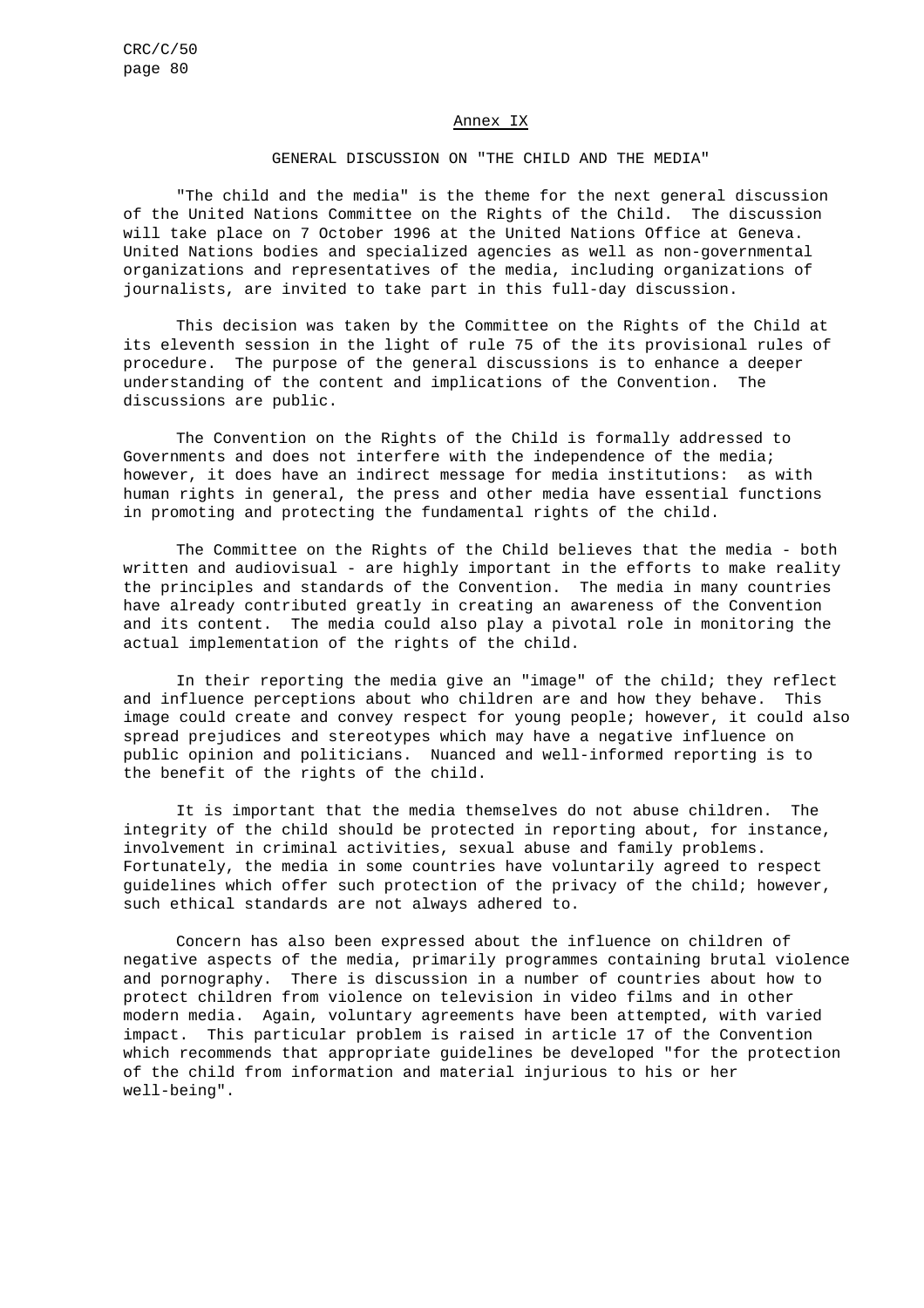Such guidelines have indeed been developed in some countries, with varied results. The United Nations Educational, Scientific and Cultural Organization has recently renewed discussion on this topic.

Finally, the media is important for offering children the possibility of expressing themselves. One of the principles of the Convention is that the views of children be heard and given due respect (art. 12). This is also reflected in articles about freedom of expression, thought, conscience and religion (arts. 13-14). It is in the spirit of these provisions that children should not only be able to consume information material but also to participate themselves in the media. This requires that there exist media which communicate with children. The Committee on the Rights of the Child has noted that there have been experiments in several countries to develop child-oriented media; some daily newspapers have special pages for children and radio and television programmes also devote special segments for the young audience. Further efforts are, however, needed.

For the general discussion, the Committee on the Rights of the Child invites written contributions on all the topics mentioned above. The Committee has decided to recommend special emphasis on the following aspects:

(a) What can be done to protect children from harmful media violence?

(b) What can be done to encourage the media to contribute in combating xenophobia?

(c) What can be done to develop the possibilities for children to participate actively in the media?

The analysis is intended to cover all forms of media, including video games and the INTERNET.

Written input is welcome and should be addressed to the United Nations Committee on the Rights of the Child, c/o Centre for Human Rights, Palais des Nations, Geneva, Switzerland, by 2 September 1996.